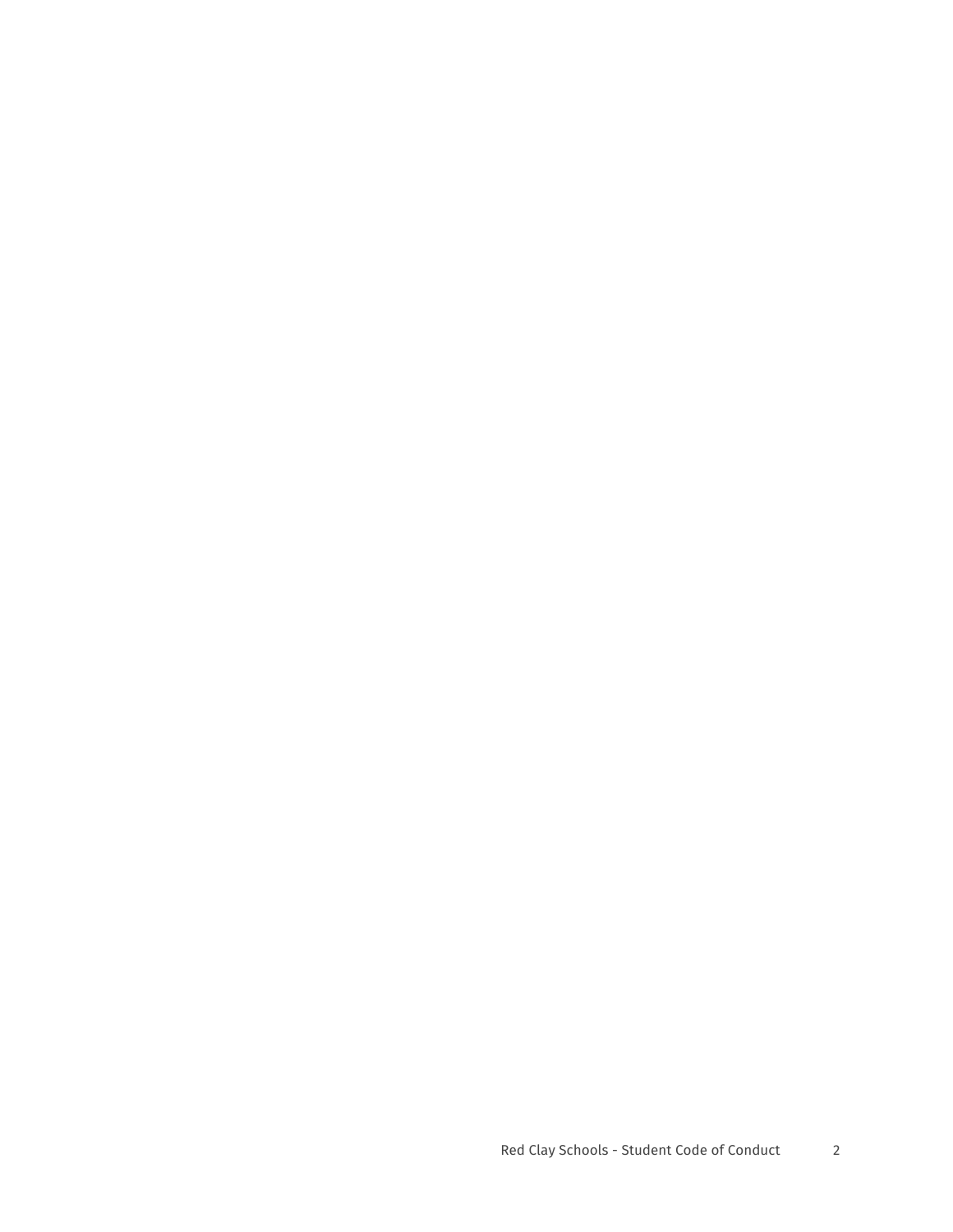# NONDISCRIMINATION AND SECTION 504 NOTICE

All parties, procedures, and policies of the Red Clay Consolidated School District shall clearly exemplify that there is no discrimination in the recruitment, employment, and subsequent placement, training, promotion, compensation, tenure, and all other terms and conditions of employment over which the Red Clay Consolidated School District Board of Education shall have jurisdiction, or in the educational programs and activities of students on the basis of race, creed, color, religion, national origin, age, sex, sexual orientation, domicile, marital status, handicap, genetic information, veteran status, or any legally protected characteristic. For Title IX inquiries, please contact Tawanda Bond, Ed.D., Director of Equity and Strategic Partnerships, at 302.552.3722. For Section 504 inquiries, please contact Sarah Celestin, Ed.D., Director of Special Services, at 302.552.7778.

## EDITORIAL NOTE

The term "parent," as used in this document, is meant to include a natural parent, stepparent, parent by adoption, legal guardian, or other person who has custody or control of the student.

"District" and "RCCSD" refer to the Red Clay Consolidated School District.

"RAP" refers to Referral Action Program.

"SRO" refers to School Resource Officer.

### EDUCATION FOR HOMELESS CHILDREN & YOUTH

The Red Clay Consolidated School District shall adhere to the provisions of the federal McKinney-Vento Homeless Assistance Act. This law minimizes educational disruptions experienced by students who are experiencing homelessness.

District Liaison for Homeless Education April Christine Anderson Red Clay Consolidated School District 1502 Spruce Avenue, Wilmington, DE 19805 Office: 302.552.3714 | Fax: 302.892.3261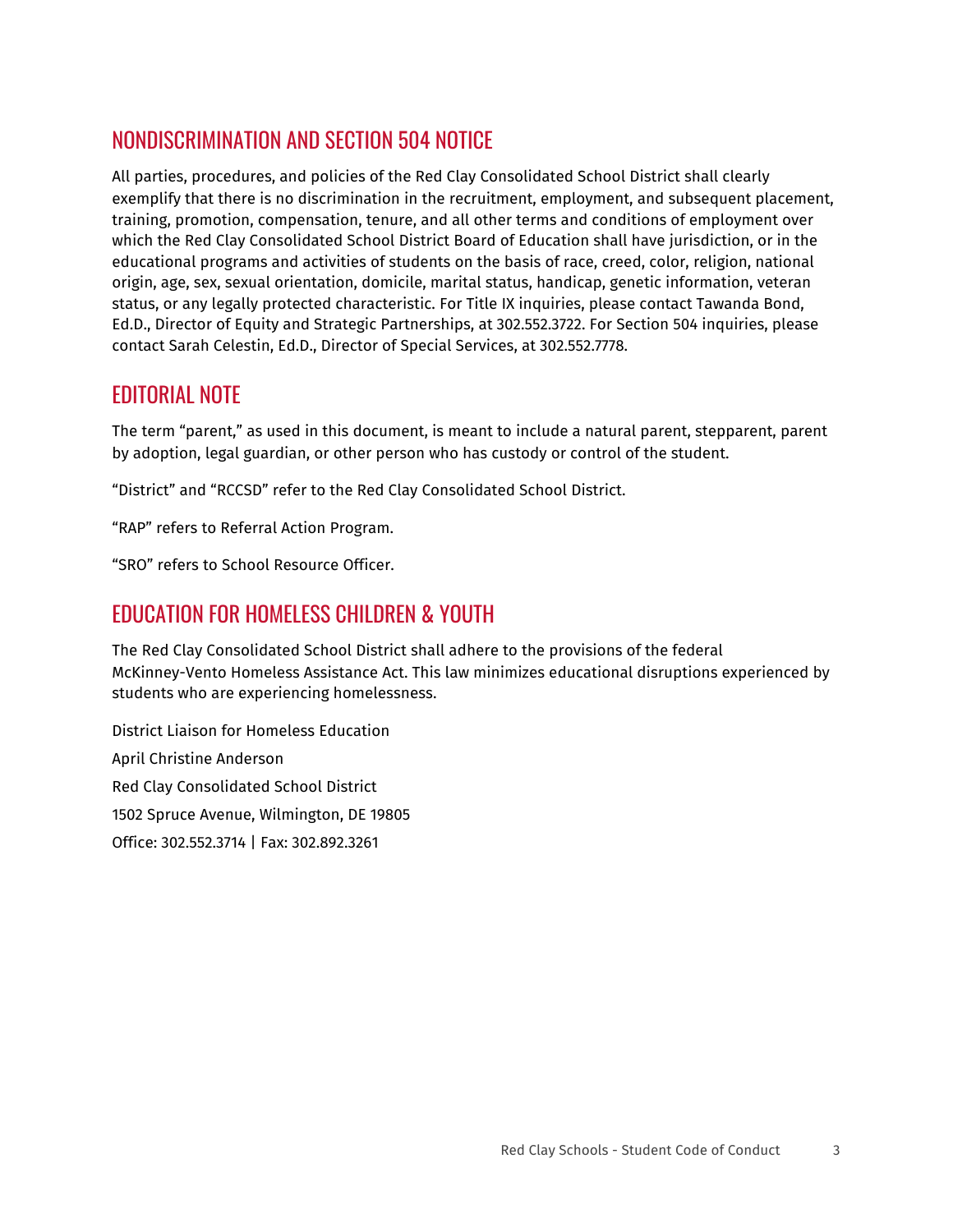# **CONTENTS**

| <b>INTRODUCTION</b>                                        | $6 \overline{6}$                                                        |
|------------------------------------------------------------|-------------------------------------------------------------------------|
| <b>Student Behavior Standards</b>                          |                                                                         |
| What Is the Student Code of Student?                       | 0<br>0<br>0<br>2<br>0<br>2<br>0<br>0<br>0<br>0<br>0<br>0<br>0<br>0<br>0 |
| When Is the Student Code of Conduct in Force?              |                                                                         |
| <b>What Is a Good School Environment?</b>                  |                                                                         |
| Who Establishes a Good School Environment?                 |                                                                         |
| <b>Students</b>                                            |                                                                         |
| <b>Parents</b>                                             |                                                                         |
| <b>School Personnel</b>                                    |                                                                         |
| Definitions of Terms for Drug and Alcohol Violations       |                                                                         |
| <b>Definitions of Terms for Disciplinary Action</b>        | 11                                                                      |
| <b>STUDENT RIGHTS AND RESPONSIBILITIES</b>                 | <u>13</u>                                                               |
| <b>Attendance</b>                                          | <u>13</u>                                                               |
| <b>Communication Devices</b>                               | 13                                                                      |
| Consultation                                               |                                                                         |
| Curriculum                                                 |                                                                         |
| <b>Free Speech/Expression</b>                              |                                                                         |
| <b>Grades</b>                                              | $\frac{14}{14}$ $\frac{15}{15}$                                         |
| <b>Grievance Procedures</b>                                |                                                                         |
| Marriage, Pregnancy and Parenthood                         |                                                                         |
| <b>Publications</b>                                        | $\frac{16}{16}$ $\frac{17}{12}$ $\frac{18}{18}$                         |
| <b>School Climate / Environment</b>                        |                                                                         |
| <b>Search and Seizure</b>                                  |                                                                         |
| <b>Student Dress Code</b>                                  |                                                                         |
| <b>Student Government</b>                                  | <u>19</u>                                                               |
| <b>Student Records</b>                                     | 19                                                                      |
| <b>SCHOOL ATTENDANCE</b>                                   | 21                                                                      |
| <b>District Attendance Policy</b>                          | 21                                                                      |
| <b>Recovering Days Absent</b>                              | 21                                                                      |
| <b>Notice to Parents</b>                                   |                                                                         |
| <b>Appeal Process</b>                                      | $\frac{21}{21}$                                                         |
| <b>Definitions</b>                                         |                                                                         |
| SAFEGUARDS THAT PROTECT THE RIGHTS OF STUDENTS AND PARENTS | 25                                                                      |
| <b>Student Grievance</b>                                   | 25                                                                      |
| <b>Grievance Procedure</b>                                 |                                                                         |
| <b>Harassment Policy</b>                                   |                                                                         |
| <b>Definitions</b>                                         |                                                                         |
| Definition of Discrimination                               |                                                                         |
| <b>Bullying Policy</b>                                     |                                                                         |
| <b>Reporting Violations of This Policy</b>                 |                                                                         |
| <b>Suspension from School</b>                              |                                                                         |
| <b>Expulsion</b>                                           | 25 26 26 27 27 28 29 29                                                 |
| <b>Duration and Consequences of Expulsion</b>              |                                                                         |
|                                                            |                                                                         |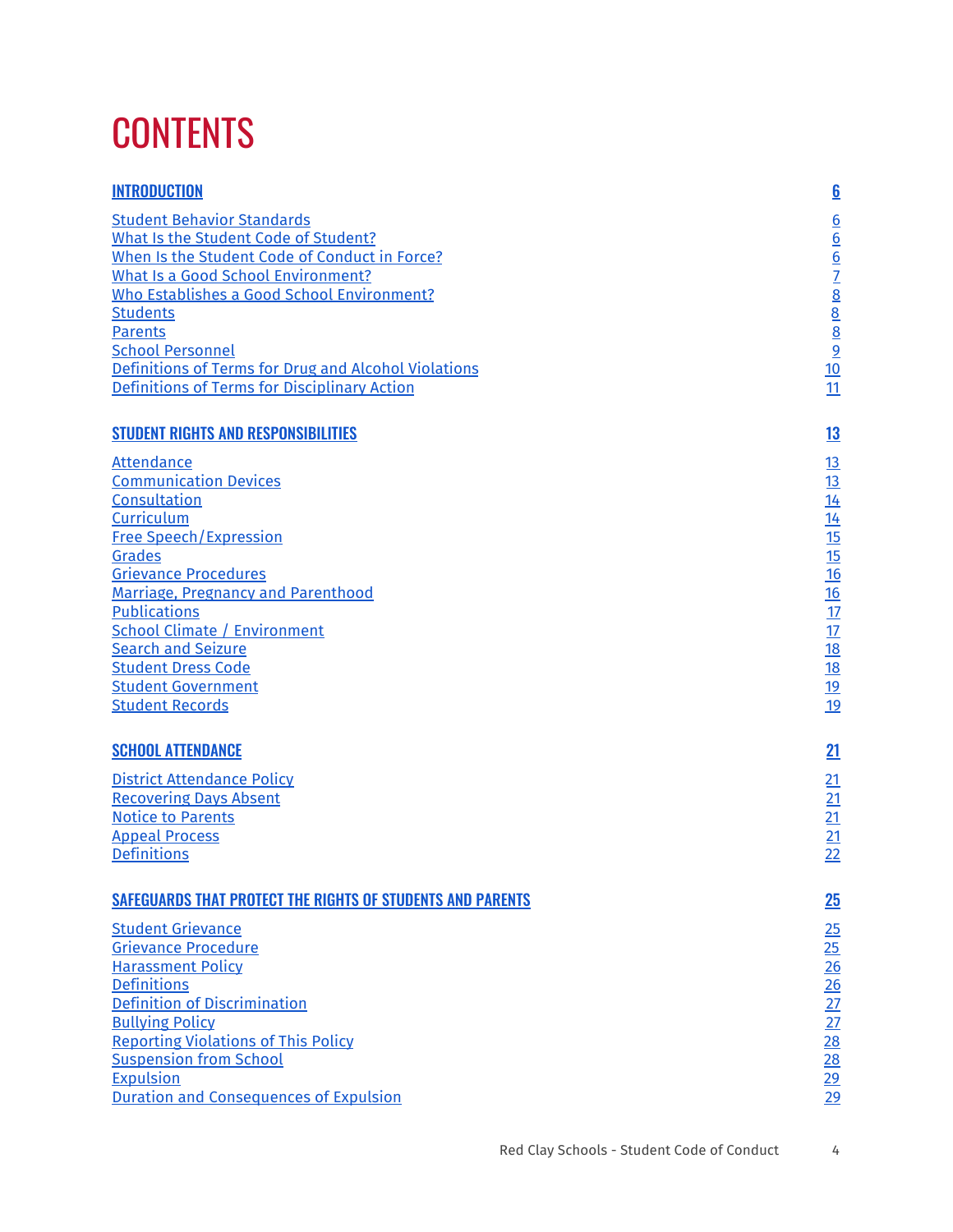| <b>Uniform Definitions for Student Conduct</b>                                  | 30                                                    |
|---------------------------------------------------------------------------------|-------------------------------------------------------|
| <b>Appropriate Disciplinary Action for Students Without Disabilities</b>        | 34                                                    |
| <b>School Level</b>                                                             | 34                                                    |
| Initial Due Process (Title 14 Education, Del. Administrative Code,              |                                                       |
| Discipline and School Climate, 616, 4.1-4.3)                                    | 34                                                    |
| <b>District Level</b>                                                           | 35                                                    |
| <b>Board Level</b>                                                              |                                                       |
| <b>Appropriate Disciplinary Action for Students with Disabilities</b>           | $\frac{36}{36}$                                       |
| <b>Placement in Alternative Schools/Programs</b>                                | $\frac{37}{2}$                                        |
| <b>Bus Transportation</b>                                                       |                                                       |
| <b>Bus Privilege</b>                                                            |                                                       |
| <b>School Bus Safety Rules</b>                                                  |                                                       |
| <b>Cell Phone Use on School Buses</b>                                           | $\frac{41}{42}$<br>$\frac{42}{43}$                    |
| <b>Surveillance on School Buses</b>                                             |                                                       |
| Safety Procedures for Boarding and Exiting the Bus                              |                                                       |
| <b>Meeting Students at Assigned Bus Stops</b>                                   |                                                       |
| <b>Bus Change</b>                                                               | $\frac{43}{43}$<br>$\frac{43}{44}$<br>$\frac{44}{44}$ |
| <b>Bus Privileges and Parking Passes</b>                                        |                                                       |
| <b>Bus Behavior Contracts</b>                                                   | 44                                                    |
| <b>Denial of Bus Privileges</b>                                                 | 45                                                    |
| <b>Bus Route Problems</b>                                                       | 45                                                    |
| <b>Acceptable Computer and Associated Network Use Policy</b>                    | 45                                                    |
| <b>Acceptable Use for Students of the Red Clay Consolidated School District</b> | 45                                                    |
| My Responsibilities and Acknowledgements as an RCSchoolNET User                 | 46                                                    |
| <b>School-Police Relationship</b>                                               | 47                                                    |
| <b>DRUG AND ALCOHOL POLICY</b>                                                  | 48                                                    |
| Preface                                                                         | 48                                                    |
| <b>Policy</b>                                                                   | 48                                                    |
|                                                                                 |                                                       |
| <b>Policy Guidelines for Drug and Alcohol Violations</b>                        | 50                                                    |
| <b>VIOLATIONS OF THE STUDENT CODE OF CONDUCT</b>                                | 55                                                    |
| <b>Multiple Suspensions</b>                                                     | 55                                                    |
| <b>Administrative Guidelines for Disciplinary Action</b>                        | 56                                                    |
|                                                                                 |                                                       |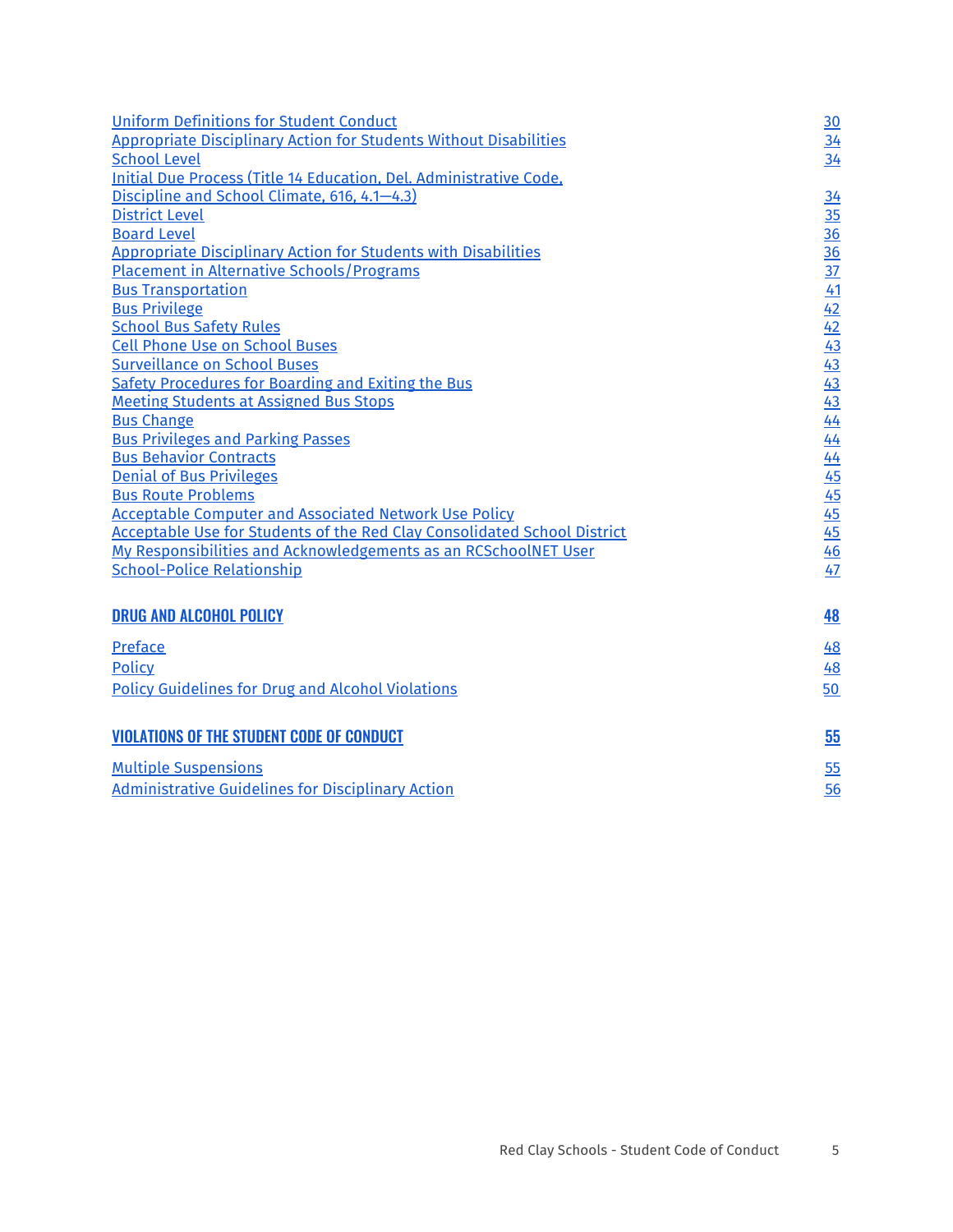# <span id="page-5-0"></span>INTRODUCTION

The Red Clay Consolidated School District is dedicated to the development of each student's potential for learning in a positive environment. Schools are to be free from disruptions that interfere with teaching and learning activities. Students, parents, and school staff will assume a responsible role in promoting behavior that encourages learning and the development of individual potential.

Students, parents, and staff are responsible for becoming knowledgeable of the entire contents of this document.

The Red Clay Consolidated School District Board of Education has adopted "Student Behavior Standards." All students will receive Behavior Remarks 01 (Exceeds Behavior Standards), 02 (Meets Behavior Standards), 03 (Approaching Behavior Standards), or 04 (Does Not Meet Behavioral Standards) in all subject areas on their report cards.

### <span id="page-5-1"></span>Student Behavior Standards

Red Clay Consolidated School District schools are positive learning environments where students:

- 1. Assume responsibility for their own actions,
- 2. Respect and believe in themselves and others,
- 3. Demonstrate the ability to get along with others,
- 4. Understand and respect individual differences,
- 5. Obey rules and laws, and understand the consequences of their choices, and
- 6. Demonstrate the importance of being generous, kind, and helpful.

### <span id="page-5-2"></span>What Is the Student Code of Student?

The Student Code of Conduct is an official declaration of the Red Clay Consolidated School District Board of Education which:

- 1. Describes a positive school environment,
- 2. Specifies the rights and responsibilities of students,
- 3. Defines the attendance policy,
- 4. Safeguards the rights of students,
- 5. Defines conduct that disrupts a positive environment, and
- 6. Standardizes procedures for disciplinary action.

Provisions in the Student Code of Conduct apply to all students in grades K–12. Differences in age and maturity are recognized in determining the type of disciplinary action to be taken. All students have a greater responsibility for their actions as they increase in age.

### <span id="page-5-3"></span>When Is the Student Code of Conduct in Force?

The Student Code of Conduct is in force: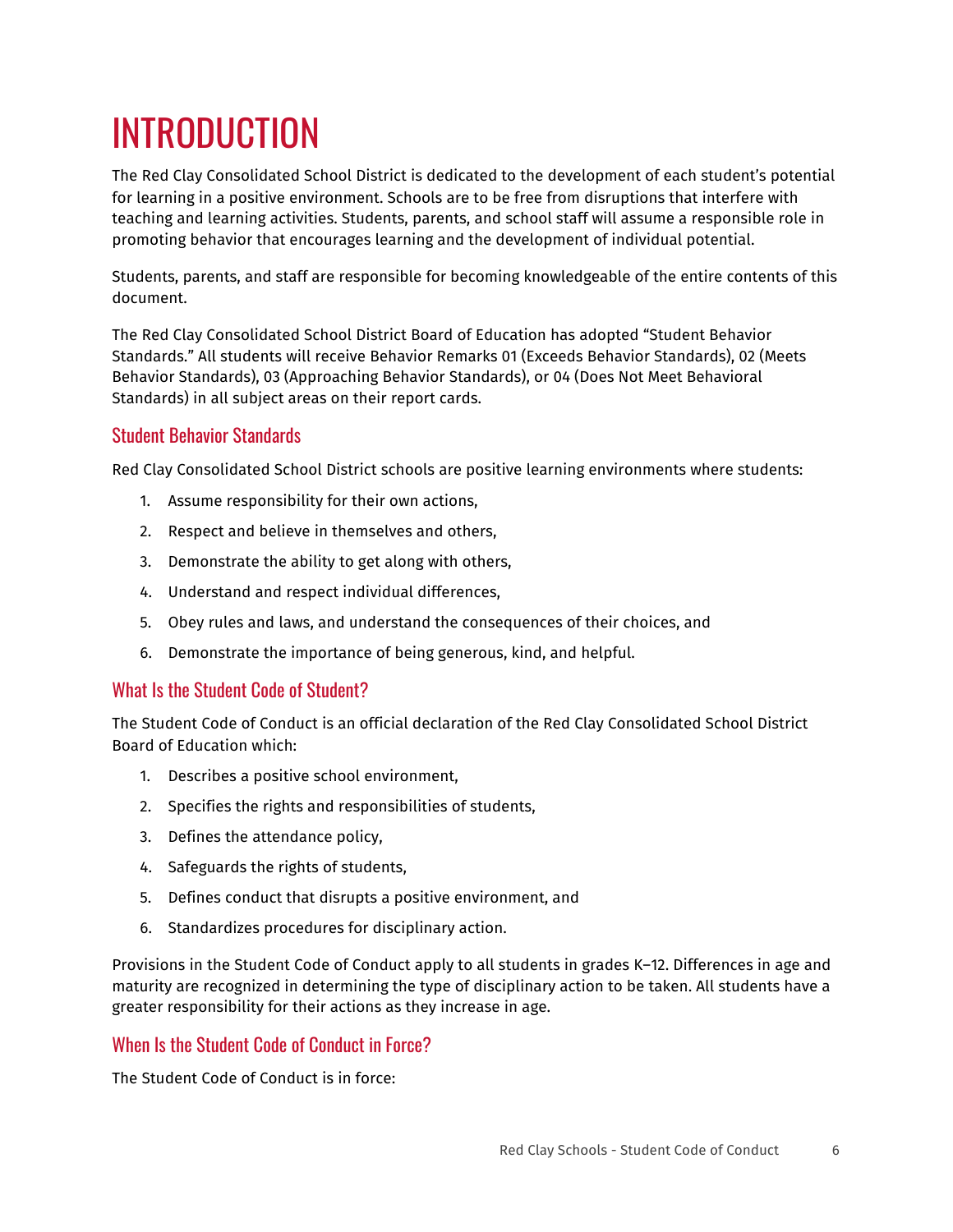- 1. On school property prior to, during, and following regular school hours,
- 2. While students are on the school bus for any purpose,
- 3. At all school-sponsored events and other activities where school administrators have jurisdiction over students, and
- 4. Off campus
	- a. The Red Clay Consolidated School District has the authority to suspend or expel its students for activities occurring off of school premises when it is determined that the student presents a threat to the safety or welfare of Red Clay Consolidated School District students or personnel.
	- b. The receipt of an Attorney General's notice that a student has been arrested for a crime that may jeopardize the safety or welfare of students is sufficient evidence to warrant the initiation of the Process to Determine Appropriate Disciplinary Action.

Any student who actively hinders an investigation or any student who aids, is involved with the planning, or helps another student in any way in an act which violates the Student Code of Conduct may be subject to disciplinary action.

Additionally, the school administrator is authorized to take disciplinary action when a student's misconduct to and from school has a harmful effect on the other students or on the orderly educational process.

### <span id="page-6-0"></span>What Is a Good School Environment?

A good school environment is best described as:

- 1. Having a positive and safe environment,
- 2. Providing full educational opportunities,
- 3. Improving behavior is the primary goal in discipline,
- 4. Protecting students from behavior which threatens their health/ safety or which interferes with learning, and
- 5. Providing an environment free of drugs, weapons, and harassment.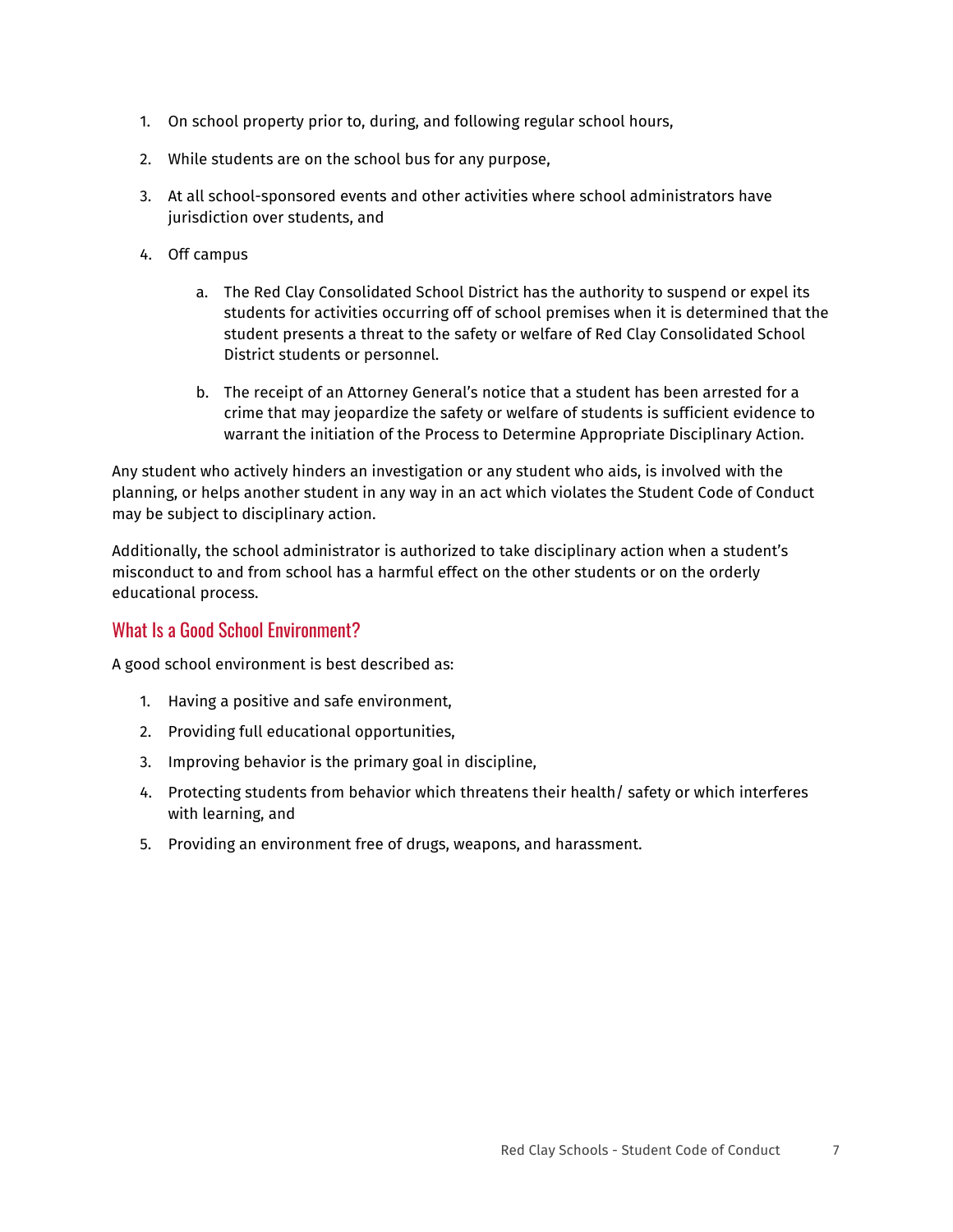# <span id="page-7-0"></span>Who Establishes a Good School Environment?

All stakeholders are responsible for contributing to a good school environment by reviewing and observing the rules and regulations which govern our school community. The Student Code of Conduct recognizes the need for a cooperative relationship among students, parents, and school personnel. This relationship is most productive when:

#### <span id="page-7-1"></span>**Students**

- 1. Attend all classes daily and on time
- 2. Are prepared for class assignments and activities
- 3. Come to class with appropriate working materials
- 4. Respect all persons and property
- 5. Refrain from abusive language and inflammatory actions
- 6. Conduct themselves in a safe and responsible manner
- 7. Are healthy, clean, and neat
- 8. Are responsible for their own work
- 9. Abide by the rules and regulations set forth by the district, school, and individual classroom teacher

#### <span id="page-7-2"></span>**Parents**

- 1. Keep in contact with the school concerning their child's progress and conduct
- 2. Ensure that their child attends school daily and on-time
- 3. Provide proper immunization as required by state law
- 4. Provide their child with resources needed to complete classwork and homework
- 5. Assist their child in being healthy, neat, and clean
- 6. Refrain from abusive language and/or inflammatory actions
- 7. Bring to the attention of school authorities any problem or condition which affects their child or others
- 8. Discuss report cards, work assignments, and data provided in HAC with their child
- 9. Maintain up-to-date contact information including emergency contacts
- 10. Seek assistance from school personnel in an appropriate and respectful manner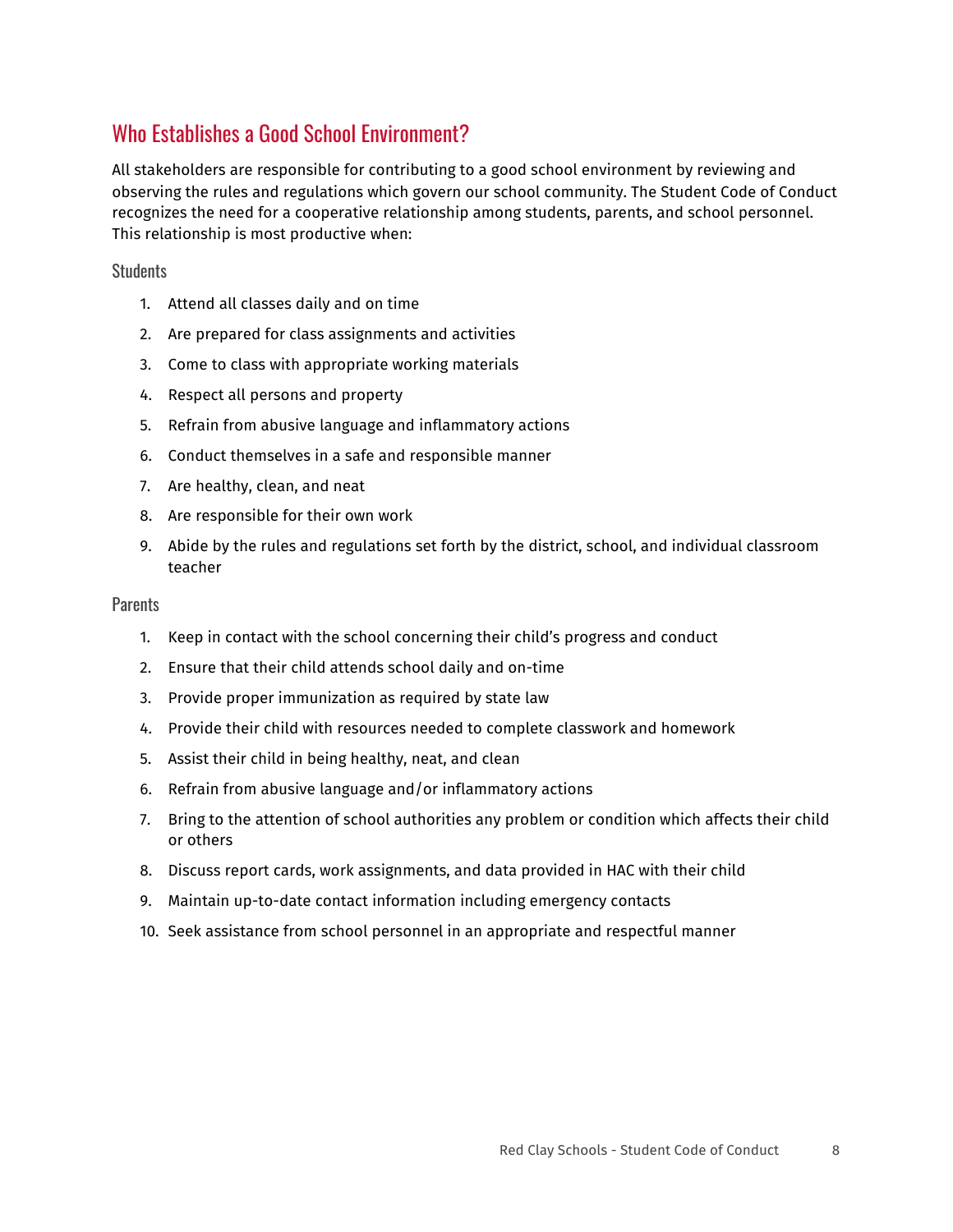### <span id="page-8-0"></span>School Personnel

- 1. Attend regularly and on-time
- 2. Perform their duties with appropriate working materials.
- 3. Respect all persons and property
- 4. Refrain from abusive language and/or inflammatory actions
- 5. Conduct themselves in a safe and responsible manner
- 6. Maintain a professional appearance
- 7. Abide by the rules and regulations set forth by the school district and this code
- 8. Seek assistance in an appropriate and respectful manner
- 9. Maintain an atmosphere which encourages positive and appropriate behavior
- 10. Establish and maintain professional working relationships
- 11. Encourage use of community/school services as needed
- 12. Encourage parents to keep in regular communication with the school
- 13. Provide opportunities for parent participation
- 14. Encourage and maintain the involvement of students in the operation of the school
- 15. Encourage community involvement
- 16. Communicate with parents, students, and other employees professionally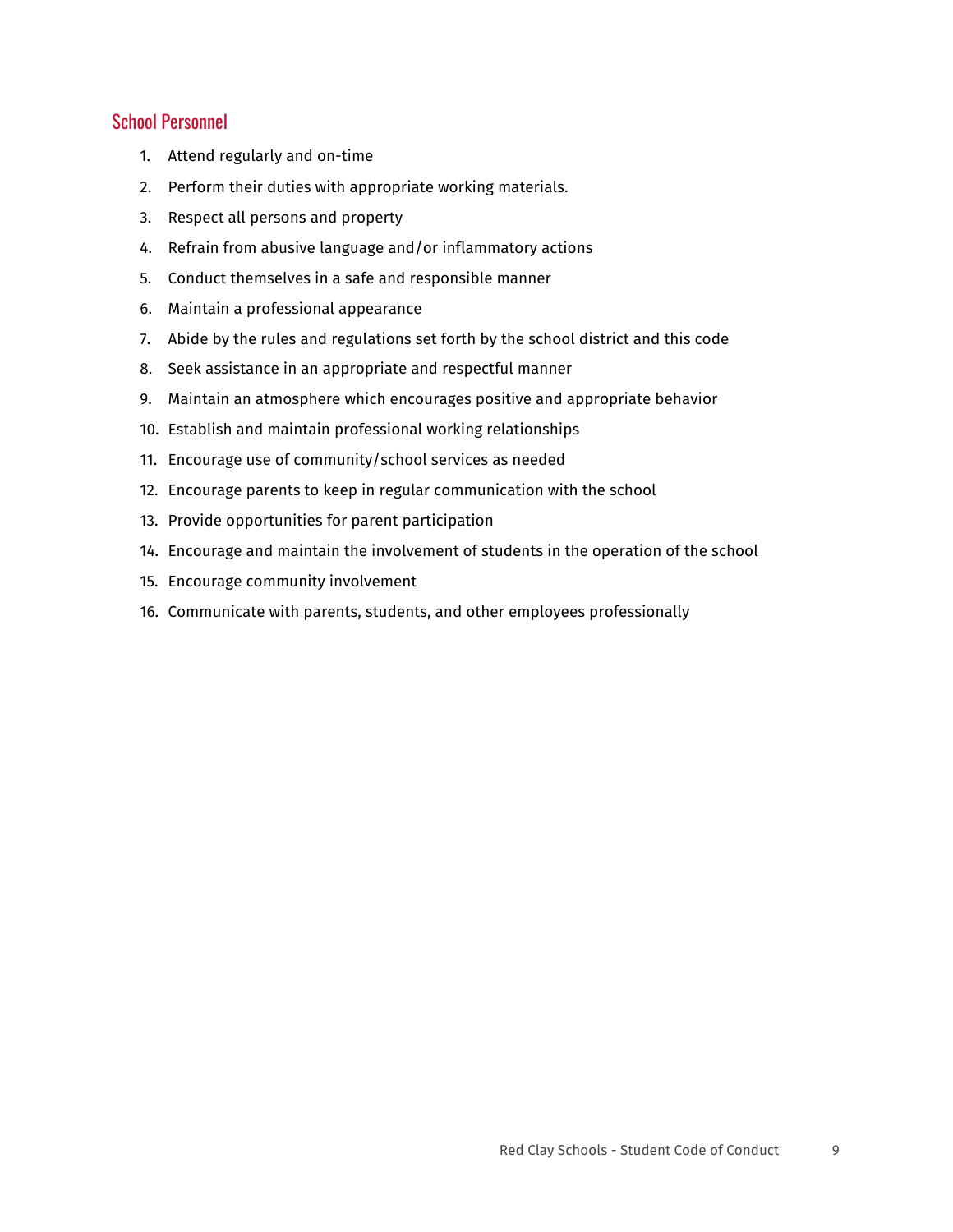# <span id="page-9-0"></span>Definitions of Terms for Drug and Alcohol Violations

The following definitions shall apply to the Policy for the Red Clay Consolidated School District on the Possession, Use, or Distribution of Drugs and Alcohol.

Alcohol: Alcohol or any other alcoholic liquor capable of being consumed by a human being, as defined in Section 101 of Title 4 of the Delaware Code, including alcohol, spirits, wine, and beer.

Distribute, Distributing, or Distribution: The transfer or attempted transfer of alcohol, a drug, a look-alike substance, a drug-like substance, or drug paraphernalia to any other person with or without the exchange of money or other valuable consideration.

Drug: Any controlled substance or counterfeit substance as defined in Chapter 47 of Title 16 of the Delaware Code, including, for example, narcotic drugs such as heroin or cocaine, amphetamines, anabolic steroids, and marijuana, and shall include any prescription substance which has been given to or prescribed for a person other than the student in whose possession it is found.

Drug-Like Substance: Any non-controlled and/or nonprescription substance capable of producing a change in behavior or altering a state of mind or feeling, including, for example, some over-the-counter cough medicines, certain types of glue, and caffeine pills.

Drug Paraphernalia: All equipment, products and materials as defined in Section 4701 of Title 16 of the Del. Code, including, for example, roach clips, miniature cocaine spoons and containers for packaging drugs.

Expulsion: The exclusion of a student from his or her regular school program for a period determined by the Red Clay Consolidated School District not to exceed 180 school days. A student who is expelled shall be denied attendance at any school or facility in the Red Clay Consolidated School District except students who have been expelled from their regular school program and are placed in an alternative school/program housed in a Red Clay Consolidated School District school or facility.

Look-Alike Substance: Any non-controlled substance that is packaged so as to appear to be, or about which a student makes an express or implied representation that the substance is a drug or non-controlled substance capable of producing a change in behavior or altering a state of mind or feeling. See 16 Del. Code Sec. 4752A.

Non-Prescription Medication: Any over-the-counter medication; some of these medications may be drug-like substance.

Possess, Possessing or Possession: A student has on the student's person, in the student's belongings, or under the student's reasonable control by placement of and knowledge of the whereabouts of, alcohol, a drug, a look-alike substance, a drug-like substance, or drug paraphernalia.

Prescription Drugs: Any substance obtained directly for or pursuant to a valid prescription or order of a practitioner, as defined in Title 16, Del. Code, Sec. 4701 (24), while acting in the course of his/ her professional practice, and which is specifically intended for the student in whose possession it is found.

School Environment: Within or on school property, and/or at school sanctioned or supervised activities,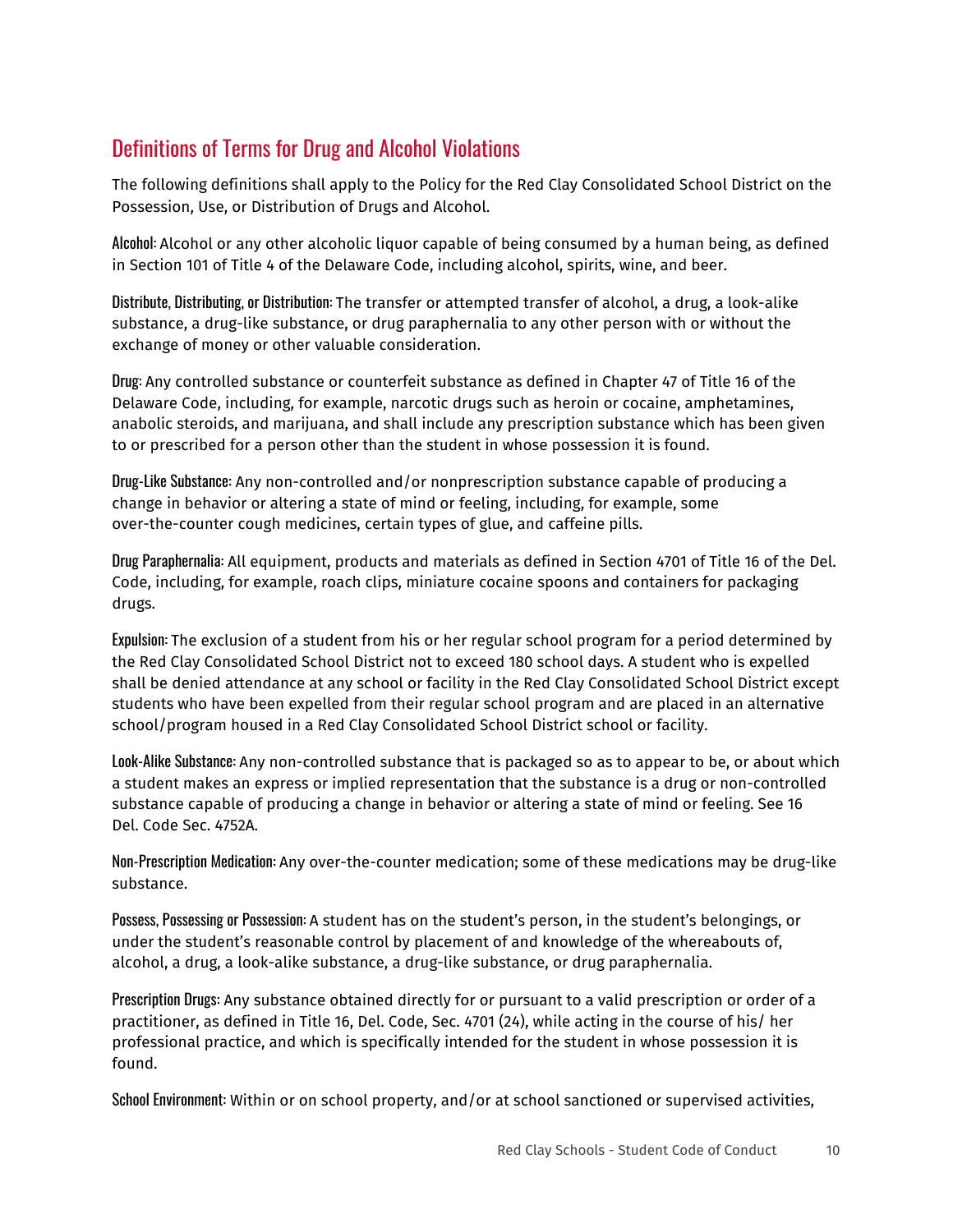including, for example, on school grounds, on school buses, at functions held on school grounds, at extracurricular activities held on and off school grounds, on field trips, and at functions held at the school in the evening.

Use: A student is reasonably known to have ingested, smoked or otherwise assimilated alcohol, a drug or a drug-like substance, or is reasonably found to be under the influence of such a substance.

# <span id="page-10-0"></span>Definitions of Terms for Disciplinary Action

Behavioral Contract: A written agreement among a student, the student's parent, and an administrator, which specifically states the conditions that, unless met, will result in further disciplinary action and possibly a recommendation for expulsion/ due process.

Denial of Bus Transportation: The temporary or permanent loss of bus transportation for failure to follow the Bus Safety Rules and bus regulations. A school administrator or designee is responsible for issuing bus suspensions. During the denial of school bus transportation, parents are responsible for transporting the student to school.

Denial of Driving Privileges: The denial of driving privileges is the removal of permission to drive on school property for a specified time.

Detention: An established time when a student is detained in a supervised area.

Disciplinary Probation: A condition whereby a student must fulfill specific commitments and/or be denied certain privileges until behavior improves.

Due Process to Determine Appropriate Disciplinary Action: A formal discipline hearing held at the district level by the Superintendent or designee. These hearings are held when a student commits an offense or offenses that may result in expulsion.

Exclusion: Including but not limited to temporary removal from a school event or activity (e.g., sporting events, school activities, club participation).

Expulsion: The exclusion of a student from his/her regular school program for a period determined by the Red Clay Consolidated School District not to exceed 180 school days. A student who is expelled shall be denied attendance at any school or facility in the Red Clay Consolidated School District except students who have been expelled from their regular school program and are placed in an alternative school/program housed in a Red Clay Consolidated School District school or facility.

In-School Alternative: The temporary placement of a student to supervised area.

Parent Conference: A formal discussion in-person or by phone as determined by administration/designee.

Parent Contact: A verbal and/or written communication with a parent.

Readmission Conference: A required conference in conjunction with each suspension in a format mutually agreeable to the administration and parent.

Referral to Agencies: A recommendation for a student to seek help from a public or private agency.

Referral to Alternative Program: A recommendation of a student to be placed in a program outside of the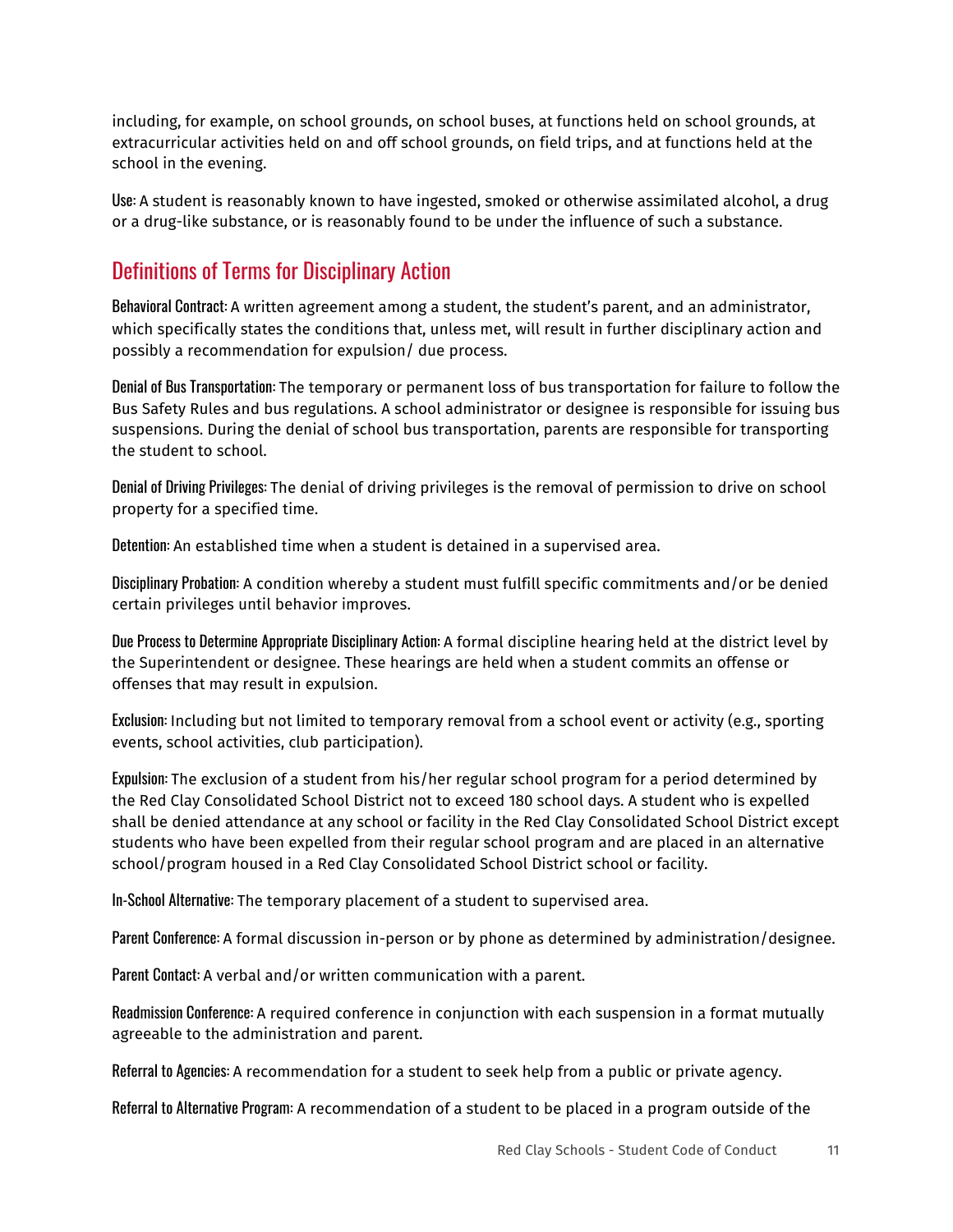school setting.

Referral to Police: Reporting of an alleged illegal act to a law enforcement agency.

Referral to the Courts: A filing of an alleged illegal action with the court having jurisdiction.

Removal from Class: The removal of a student from class for a period of time when the student's conduct is disruptive and reasonable efforts to resolve were unsuccessful. The student must be sent to a supervised area designated by the administrator.

Reprimand: A verbal or written warning of unacceptable behavior.

Restitution/Restoration: The payment for and/or restoring of property or articles that have been stolen/damaged.

School/ Agency Counseling: A process which takes place in a one-to-one or a small group setting between student(s) and a qualified professional(s).

Suspension: The temporary removal of a student from school and/or activities for a period of time.

Work Assignment: An assigned task that must be completed by the student.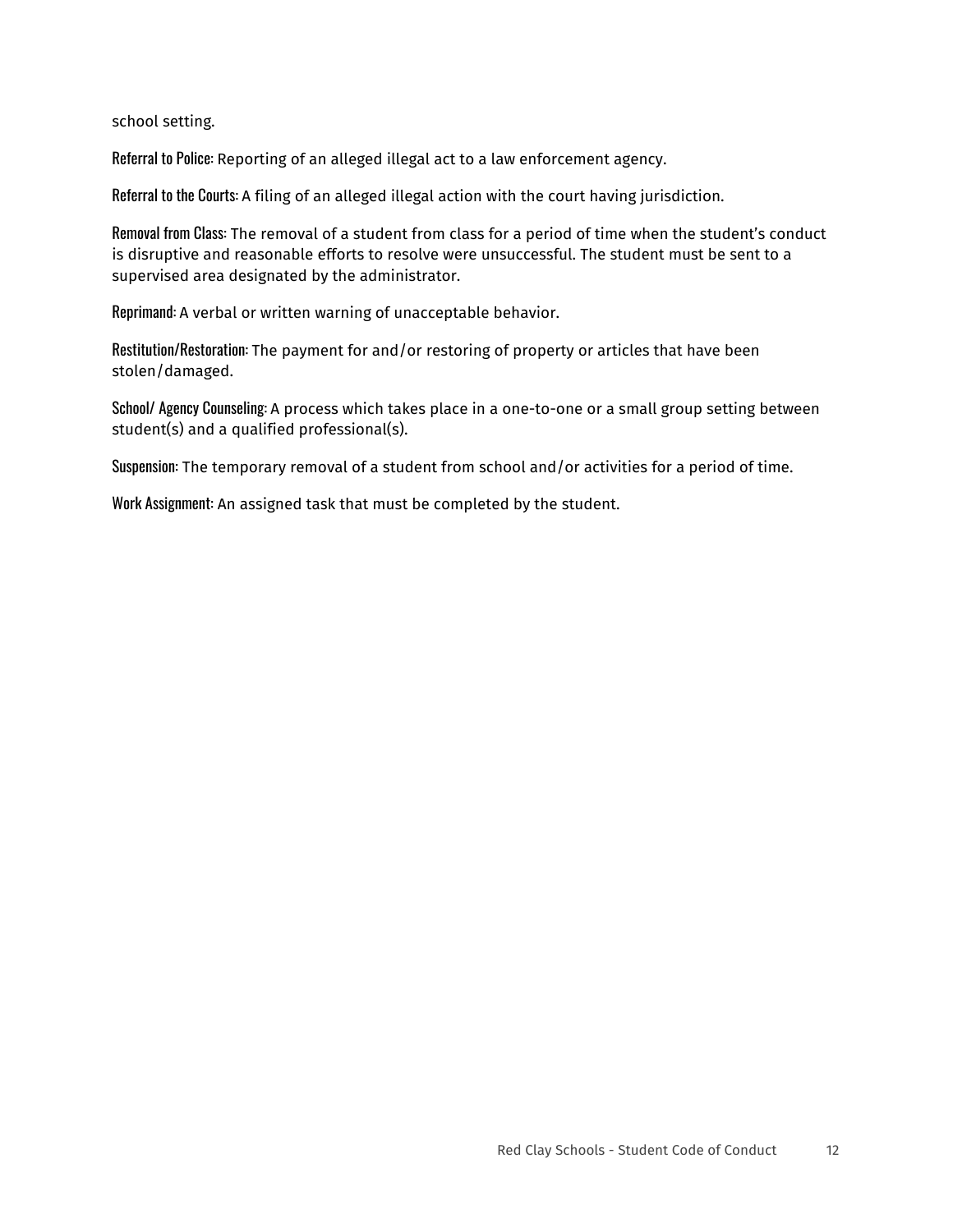# <span id="page-12-0"></span>Student Rights and Responsibilities

With every school, the principal has the responsibility and authority for maintaining an orderly educational process. The Red Clay Consolidated School District guarantees students' rights allowed by state and federal laws and the rules and regulations of the State Board of Education.

The Red Clay Consolidated School District Board of Education recognizes and supports students' rights and the corresponding student's responsibilities.

Nowhere is it stated or implied in this document that the school should give up its authority and responsibility.

## <span id="page-12-1"></span>**Attendance**

School administrators have an obligation under State Law to enforce compulsory school attendance laws. Students have an obligation to take advantage of the opportunity for a public school education.

Students have the right:

- 1. To school policies that clearly defines legal absence, unexcused absence, and tardiness.
- 2. To appeal a decision concerning an absence (excused or unexcused) and shall not be penalized in any way for excused absences. Participation in a school-approved activity shall be considered an excused absence.
- 3. Where feasible, to make up assignments missed during any excused absence, according to the school district regulations concerning makeup assignments following an absence.

Students have the responsibility:

- 1. To take advantage of their educational opportunities by attending all classes daily and on time.
- 2. To provide the school with a note explaining the reason for an absence.
- 3. To request the makeup assignments from their teachers upon return to school and to complete the work within the length of time specified in the district's attendance regulations.

### <span id="page-12-2"></span>Communication Devices

The Red Clay Consolidated School District acknowledges that electronic communication devices such as cell phones are increasingly common and provide students and their families with a sense of security and safety through immediate and direct communication. However, use of cell phones during the school day disrupts the educational process. In addition, use of cell phones during fire drills, or in the case of an emergency, may create dangerous situations by disseminating misinformation or interrupting administrative procedures. Students are expected to adhere to their school's policy in regards to electronic devices.

Cell phones and other electronic devices are personal property, and students are urged to take precautions to guard against loss or theft. The Red Clay Consolidated School District is not responsible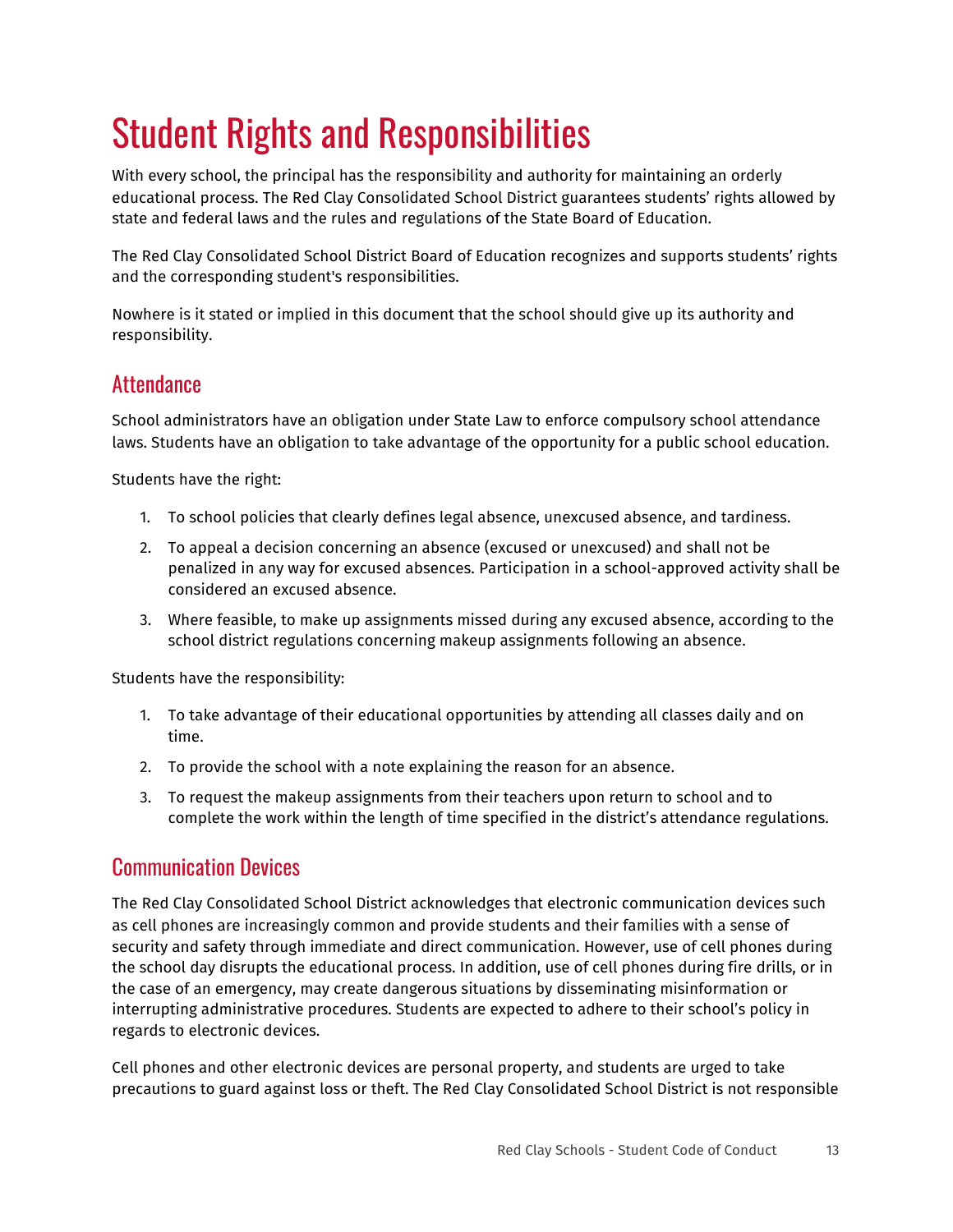for the loss or theft of students' property.

### <span id="page-13-0"></span>**Consultation**

Personal needs or concerns can seriously threaten and interfere with the educational development of students. Schools have the responsibility to notify parents and/or students of available counseling services within the school setting and to inform parents and students of the services of other agencies.

Students have the right:

- 1. To be informed accurately as to the nature of the guidance services available in their school and/or community.
- 2. To appropriate counseling for personal and educational problems. Access to consultation services within a reasonable amount of time should be assured.

Students have the responsibility:

- 1. To use counseling services for their educational and personal development, where appropriate and available.
- 2. To schedule appointments in advance unless the problem or concern is of an emergency nature. Parents and students have the responsibility of informing the school of information that may be useful in making intelligent educational decisions.

### <span id="page-13-1"></span>Curriculum

Students have the right:

- 1. To have access to clear and precise curriculum descriptions that will help them to make informed choices.
- 2. To participate in available programs that are appropriate to their individual needs at all grade levels.
- 3. To study all subjects in an atmosphere free from bias and prejudice.
- 4. Within their level of maturity and within the scope of their course, to study any issue which relates to the course; and they have the right of access to all available information that relates to the issue.
- 5. Equal access to any available extra-curricular activity corresponding to their interests and abilities.

Students have the responsibility:

- 1. To seek clarification, if necessary, from the informed persons in the school.
- 2. To strive for mastery of skills by participating in available programs.
- 3. To contribute toward the development of a positive climate in the school.
- 4. To respect the rights of other individuals who have different viewpoints and to become informed about issues being studied.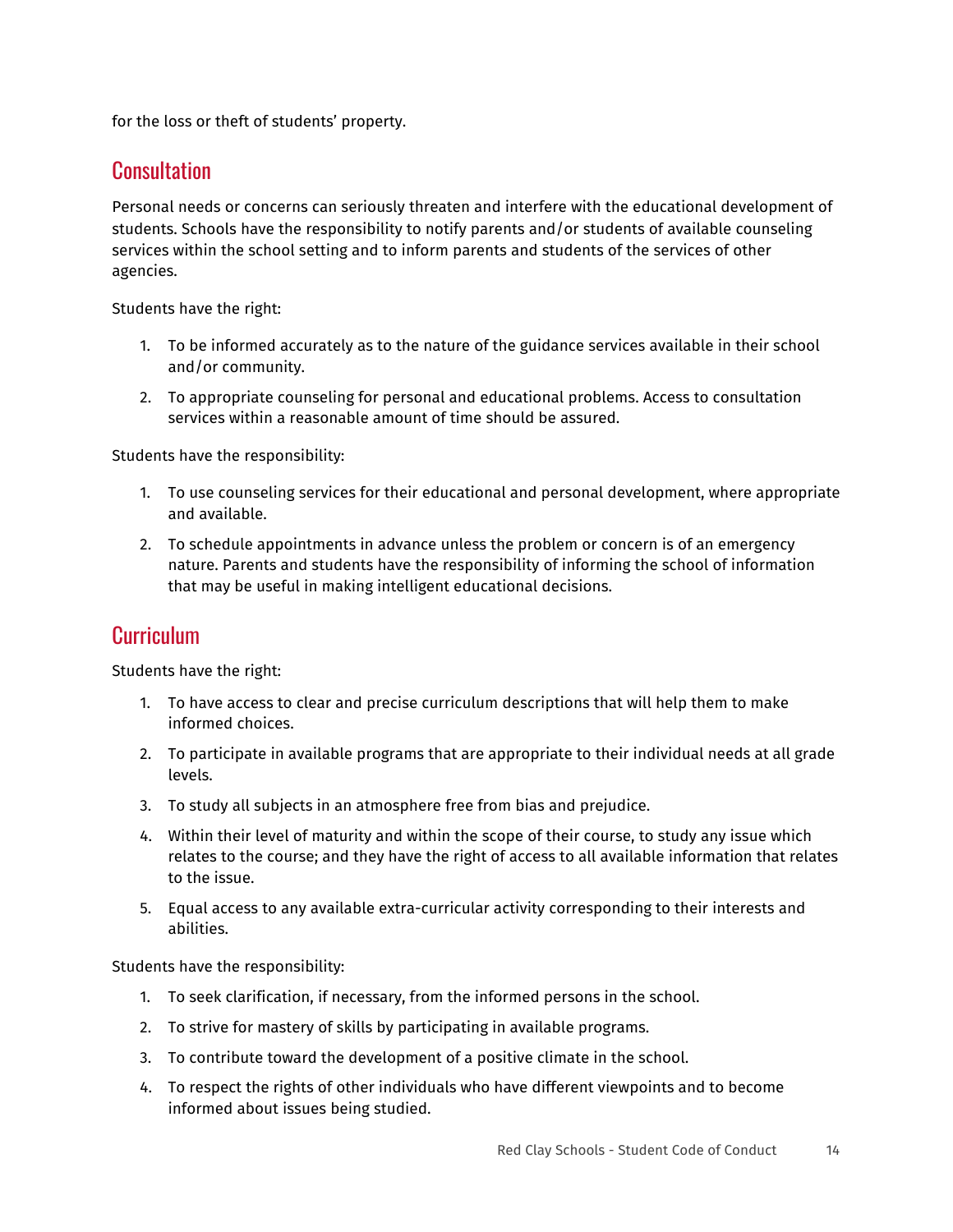5. To explore any available extra-curricular activity which corresponds to their abilities and interests.

# <span id="page-14-0"></span>Free Speech/Expression

One of the basic purposes of schools is to prepare students for responsible self-expression in our society. Self-expression is permitted under the 1 $^{\rm st}$  and 14 $^{\rm th}$  Amendments to the U.S. Constitution. Students may inquire, question, and exchange ideas. Self-expression must not interrupt the orderly educational process of the school or be in violation of the Student Code of Conduct. Free expression must not be obscene, libelous, or disruptive.

Students have the right:

- 1. To participate in patriotic activities. Students also have the right to be excused from any patriotic act that is against their religious beliefs or deep personal convictions. Students who do not wish to participate in patriotic activities shall not be forced to do so.
- 2. To request in writing to be excused from any activity which is against their religious beliefs.
- 3. To petition and survey student opinions by following established procedures.
- 4. To express their own opinions on issues in a reasonable manner.
- 5. To assemble peaceably on school property at a time and place designated by the principal. This right will be denied if it endangers the health or safety of others, damages property, or disrupts the educational activities of others.

Students have the responsibility:

- 1. To act in a respectful manner during patriotic activities whether participating or not.
- 2. To inform the school of activities which are in conflict with their religious beliefs.
- 3. To make reasonable requests to conduct surveys and petitions. The results obtained must be reported accurately.
- 4. To be well informed about issues and to express their opinions in a reasonable manner at a reasonable place and time.
- 5. To plan, get approval, and hold activities that are based upon educational objectives.

### <span id="page-14-1"></span>**Grades**

Grades are one indicator of the student's demonstrated knowledge or skill at a particular time. A student's grades should reflect the teacher's best assessment of the student's academic achievement.

Students have the right:

- 1. To receive a written copy of a teacher's grading systems at the beginning of each course.
- 2. To receive an academic grade that is based on the district's grading system that reflects the student's academic achievement.
- 3. To be given appropriate notice of when assignments are due.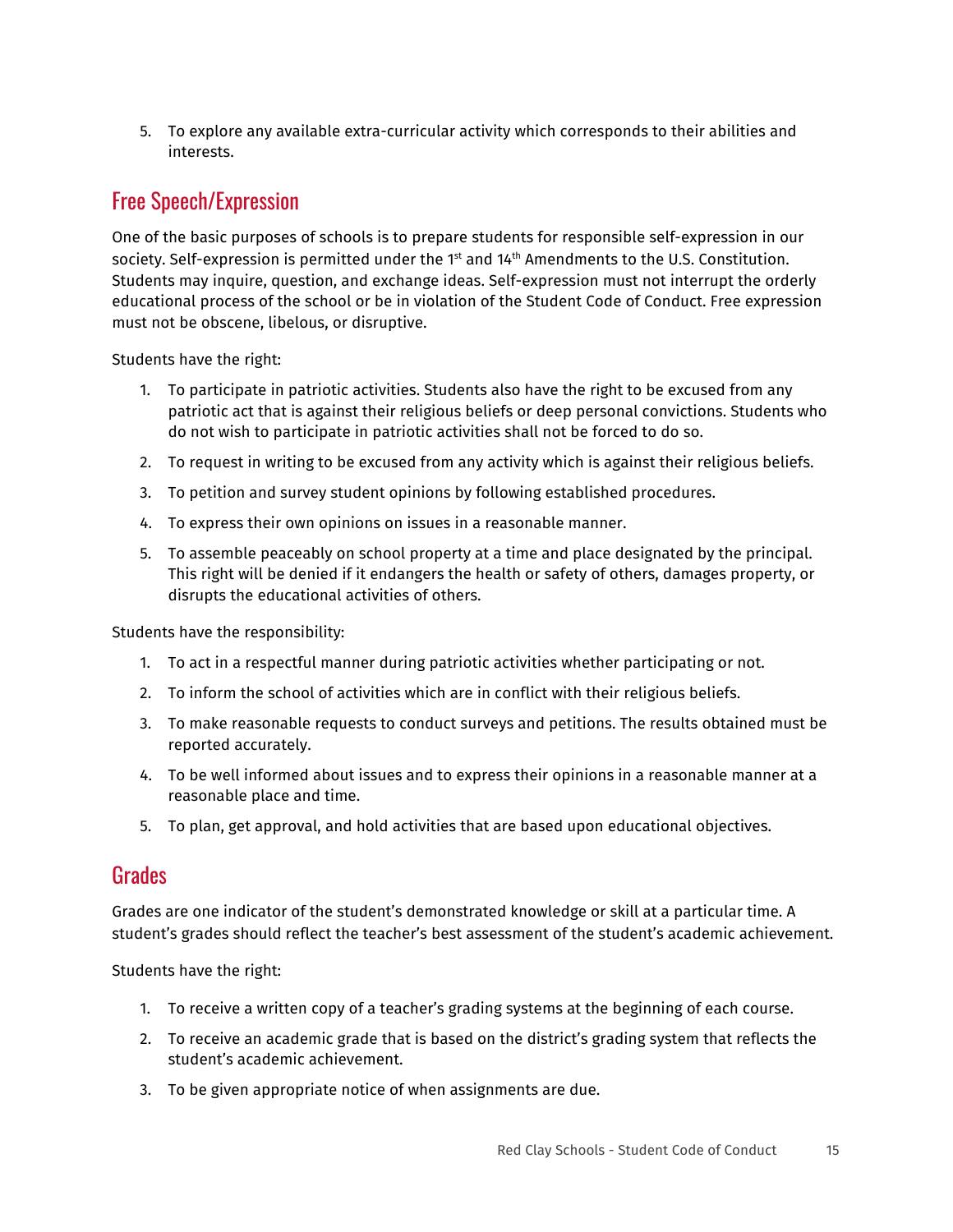- 4. To receive written notification of unsatisfactory progress at any time during the marking period.
- 5. Not to have grades used as a disciplinary tool. A student who engages in academic dishonesty (e.g., cheating, plagiarism, copyright infringements) will receive no credit for the assignment.

Students have the responsibility:

- 1. To ask for an explanation of a grading system which they do not understand.
- 2. To maintain standards of academic performance according to their abilities and to ask for explanations of grades which they do not understand.
- 3. To present assignments when due.

### <span id="page-15-0"></span>Grievance Procedures

When a student feels unfairly treated or has not been afforded due process, a grievance may be filed. Schools are responsible for providing a means for students to express and resolve their grievances.

Students have the right:

- 1. To a procedure for expressing and resolving their grievances. This procedure specifies lines of communication, time lines, and a method of appeal.
- 2. To participate in the evaluation of and suggest modification to the grievance procedures through student government or any recognized school group.

Students have the responsibility:

- 1. To discuss and to try to resolve their complaints with the person(s) involved before using the grievance procedure.
- 2. To state the grievance clearly, to follow the established procedures for resolving the grievance, and to abide by the decision that comes as a result of this process.

# <span id="page-15-1"></span>Marriage, Pregnancy and Parenthood

Students who are married, expectant parents or parents do not lose their right to a free public education. Students are encouraged to continue their education through programs designed to meet their special needs.

Students have the right:

- 1. To remain in the regular school program or to attend a special program designed to meet their needs.
- 2. To be referred to a marriage, pregnancy, or parenthood agency for counseling if they request it.

Students have the responsibility: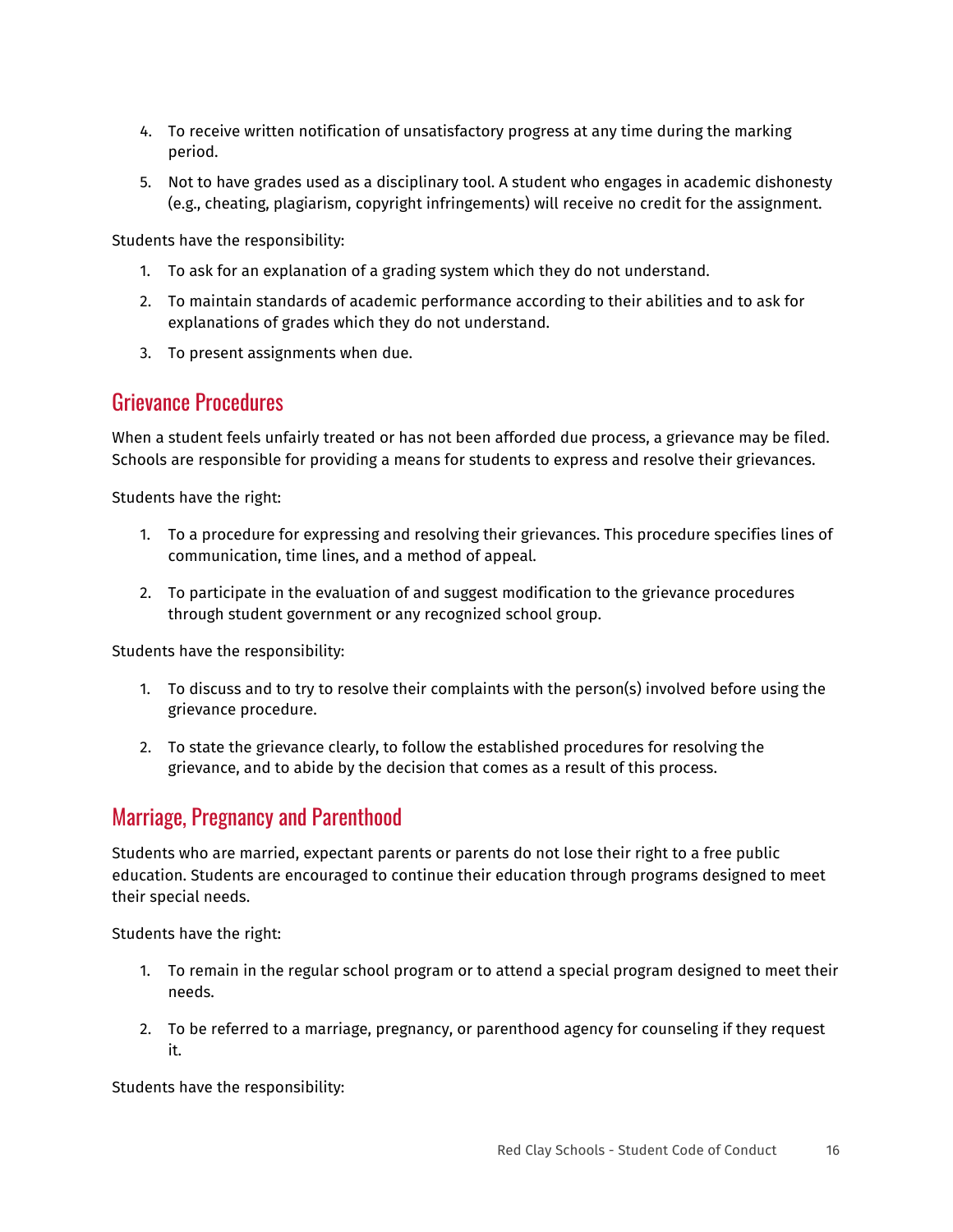- 1. To attend school regularly or to take advantage of special programs designed to meet their needs. Students who are pregnant should seek professional medical advice regarding school attendance.
- 2. To request counseling for marriage, pregnancy, or parenthood.

## <span id="page-16-0"></span>**Publications**

One of the important rules of the school is to provide effective ways in which students may express themselves on a wide range of subjects. Official school publications, such as school newspapers, should reflect the policy and judgment of the student editors and should include viewpoints representative of the entire school community.

Principals will suppress or recall literature that they consider primarily commercial in nature, or material that could disrupt the orderly operation of the school.

Students have the right:

- 1. To possess, post, and distribute literature that will not disrupt the school program and which follows the district's guidelines for responsible journalism.
- 2. To be free from censorship of their publications within the guidelines previously agreed upon by students and administrators.

Students have the responsibility:

- 1. To use only those bulletin boards or wall areas assigned for use by students and student organizations. Students must also accept responsibility for the effect that the posting, publication, or distribution of this literature might have on the normal activities of the school.
- 2. To refrain from publishing libelous and obscene materials; to seek full information on the topics about which they write; to observe acceptable standards of good taste; and to observe the normal rules for responsible journalism.

## <span id="page-16-1"></span>School Climate / Environment

A good school environment is free from distractions, frictions, disturbances, drugs, weapons, and harassment. It is also the presence of a friendly, yet businesslike, atmosphere in which students and school personnel work cooperatively toward recognized and acceptable goals.

Students have the right:

- 1. To have a safe and positive school environment.
- 2. To attend classes without distractions, frictions, and disturbances.
- 3. To attend a school free of drugs and weapons.
- 4. To attend a school free of harassment

Students have the responsibility: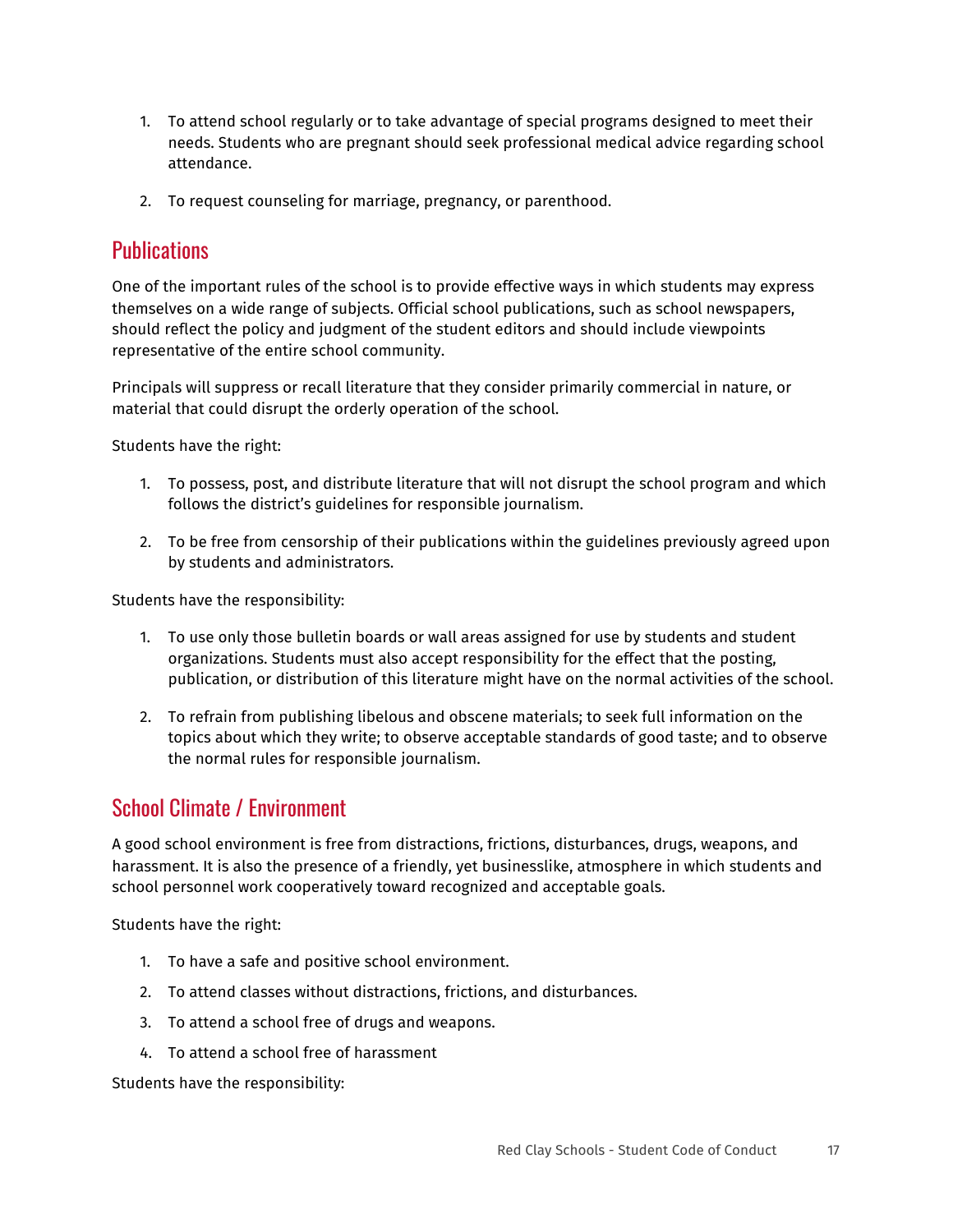- 1. To conduct themselves in a safe and responsible manner.
- 2. To abide by the rules and regulations set forth by the school and classroom teacher.
- 3. To refrain from possessing, carrying, or using illegal drugs and/or weapons.
- 4. To respect all persons as individuals who have rights.

### <span id="page-17-0"></span>Search and Seizure

Students shall be free from unreasonable search and seizure of property as guaranteed by the 4th Amendment of the U. S. Constitution. This individual right is balanced by the school's responsibility to protect the health, safety, and welfare of others. School lockers are school property and may be subjected to search at any time, with or without reasonable suspicion.

Students have the right:

● To privacy in their personal possessions unless the principal or his/her designee has reasonable cause to believe that illegal, harmful or non-school related items, such as, but not limited to, electronic or communication devices that are being used to disrupt the educational process or endanger the health, safety, or welfare of others.

Students have the responsibility:

● To not carry or conceal any materials that are illegal and that may disrupt the educational process, or endanger the health, safety, or welfare of others. Students are responsible for the contents of their lockers.

## <span id="page-17-1"></span>Student Dress Code

The following regulations shall govern the dress and grooming of students in all grades. Student dress may vary with instructional activities and special events when announced by the principal.

- 1. Appropriate and safe footwear must be worn at all times. Specifically, house slippers are not appropriate in school or at school functions.
- 2. Hats, headbands, head coverings, and ear coverings are not to be worn in the building during school hours.
- 3. Any garments deemed inappropriately tight, short, or revealing (e.g., mesh tops, midriff tops, tank tops, tube tops, short shorts) are prohibited during school hours.
- 4. Any attire that is disruptive to the educational process is prohibited. Attire that is unsafe, unhealthy, offensive to generally accepted standards, or obscene is not to be worn. Decals, slogans, or pictures that contain references to illegal substances (e.g., alcohol, drugs) or immoral behavior are not allowed.
- 5. Removal of accessories (e.g., jewelry, dangling scarves.) during shop, physical education or lab is required for safety.
- 6. Items not specifically covered in the above-listed regulations will be at the discretion and good judgment of the principal.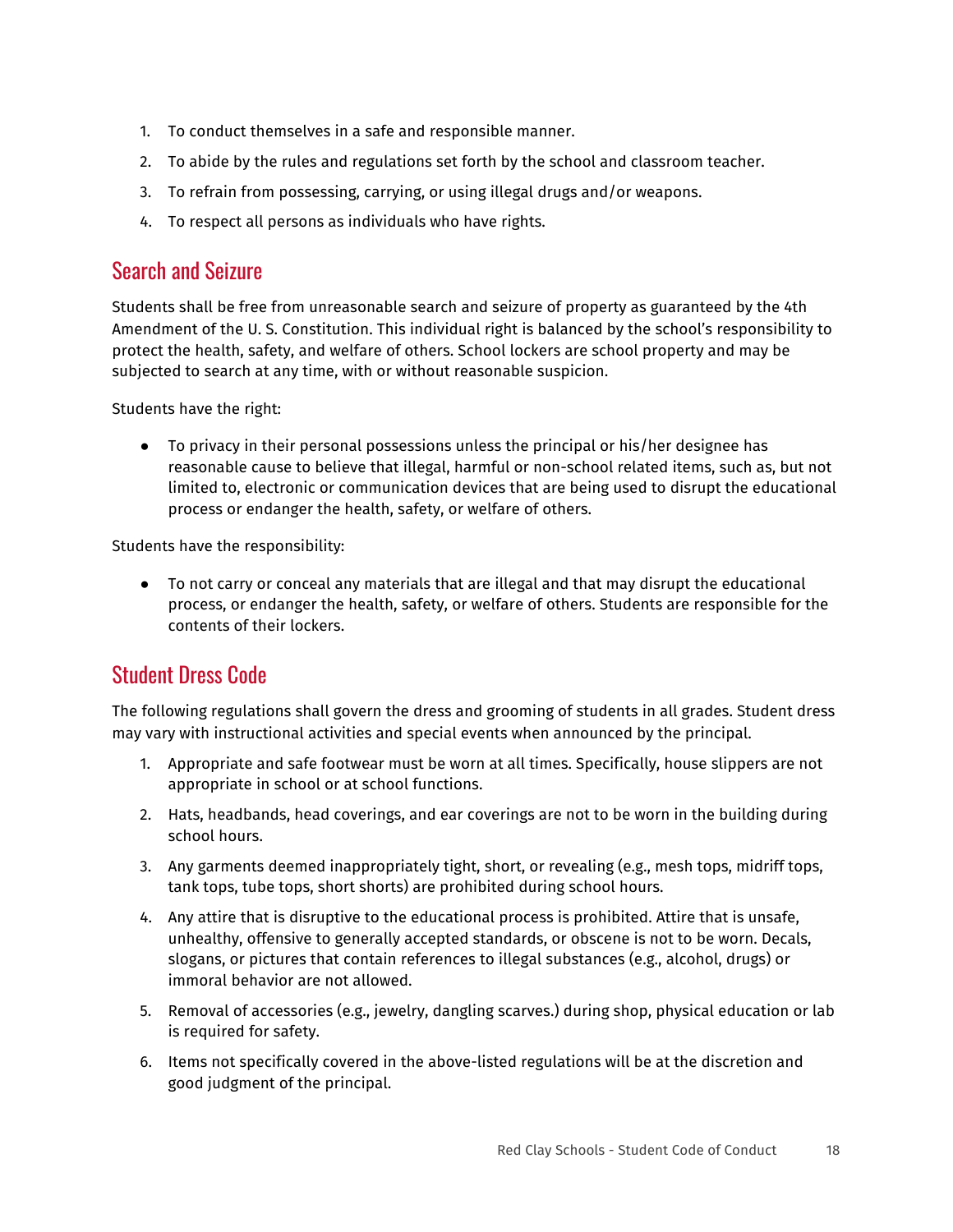7. Pants worn in a "Sag and Drag" fashion (pants worn below the waist to the extent that the underwear and/or skin is/could be exposed) are not permitted in school or at school functions.

### <span id="page-18-0"></span>Student Government

The student government is a means for providing students with an opportunity to express themselves and to act on school matters through the democratic process. All members of the school community share the responsibility for helping the student government. Students should be given the opportunity to participate in those decisions that affect the learning climate of the school. So that the student government can function as an informed organization, School Board policies and individual school policies should be made available.

Students have the right:

- 1. To form and operate a student government within their particular school under the direction of a faculty advisor. This right shall be carried out within the guidelines and practices recommended by the National and State Student Government Associations, and within the rules and regulations of the school district.
- 2. To recommend members of the faculty to serve as sponsors for their school's government organization.
- 3. To seek office in student government regardless of race, gender identity, sex, color, creed, political beliefs, or academic standing.
- 4. To attend official student government meetings as student government officers and representatives in accordance with school regulations.

Students have the responsibility:

- 1. To work, as members of the student government, on the needs and concerns expressed by the student body.
- 2. To get the prior consent of any faculty member recommended.
- 3. To conduct election campaigns in a positive, mature manner with all due respect provided other candidates.
- 4. To participate regularly and to conduct themselves in an appropriate manner; to demonstrate positive leadership in school government, and to operate within district and school regulations.

### <span id="page-18-1"></span>Student Records

Student records are defined as any materials concerning individual students kept in any form by the School Board or its employees, except for personal notes of teachers and other school personnel intended for their use only. Student records are maintained to provide information that can be used to develop the best possible educational program for each student. To be FERPA compliant, care must be exercised by the school staff to make sure that student records are treated confidentially and that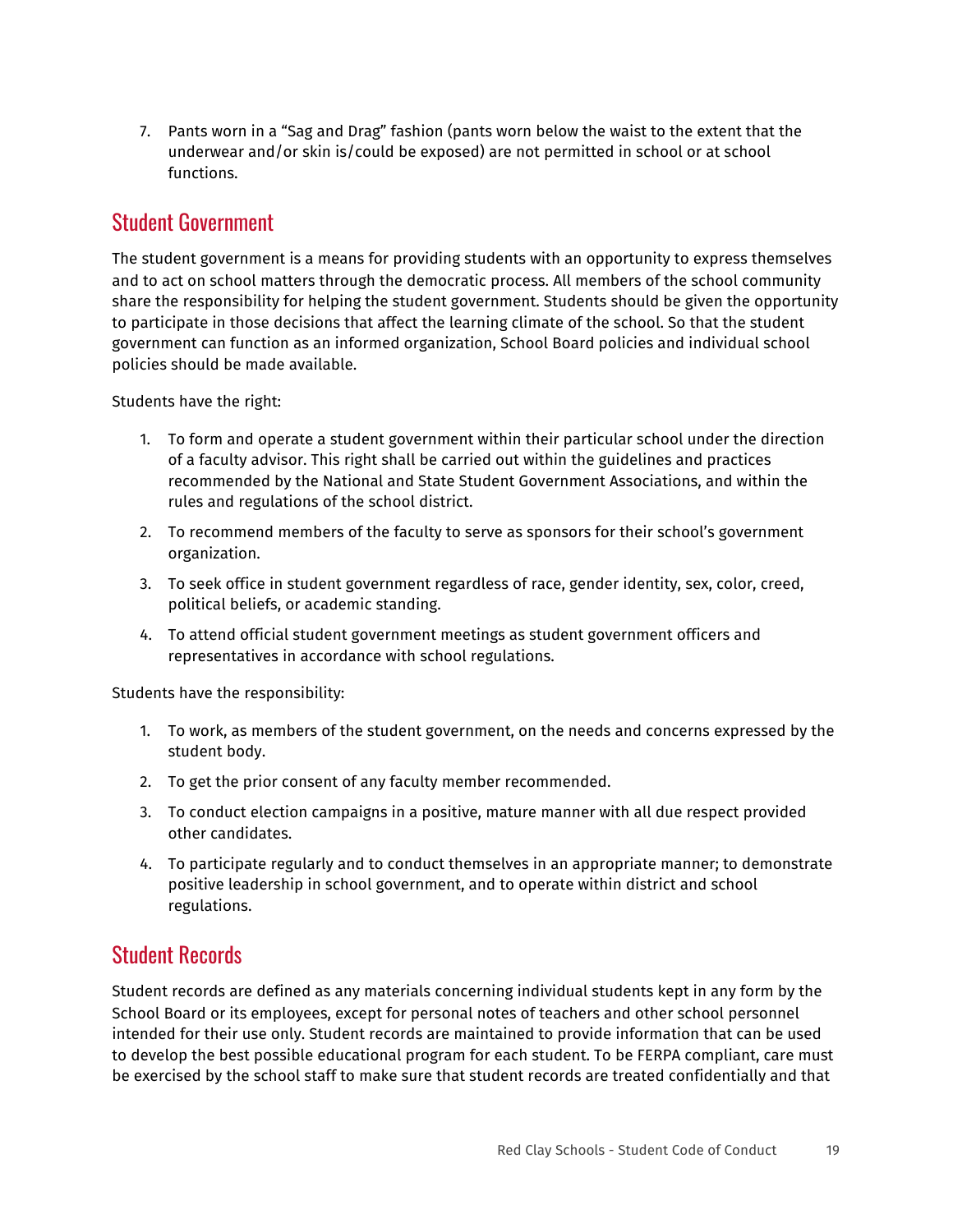the information contained therein is accurate and appropriate.

Students have the right:

- 1. To release, inspect, review, and challenge the information contained in the student's records within district guidelines for students who are 18 years of age or older and parents of students who are under 18 years of age. School personnel shall provide assistance to students and parents to help them understand the material in the record. This access may not be denied because of failure to pay fines or fees.
- 2. To be protected from the release of personally identifiable information to unauthorized persons.

Students have the responsibility:

- 1. Eligible students and parents have the responsibility to give school personnel ample notice that they want to inspect and review their records. Eligible students and parents have the responsibility to meet their financial obligations as it relates to school fees or fines.
- 2. Eligible students and parents or guardians have the responsibility to release information to those individuals or agencies that are working in a positive manner for the benefit of the student. The permission to release information, where required, must be in writing.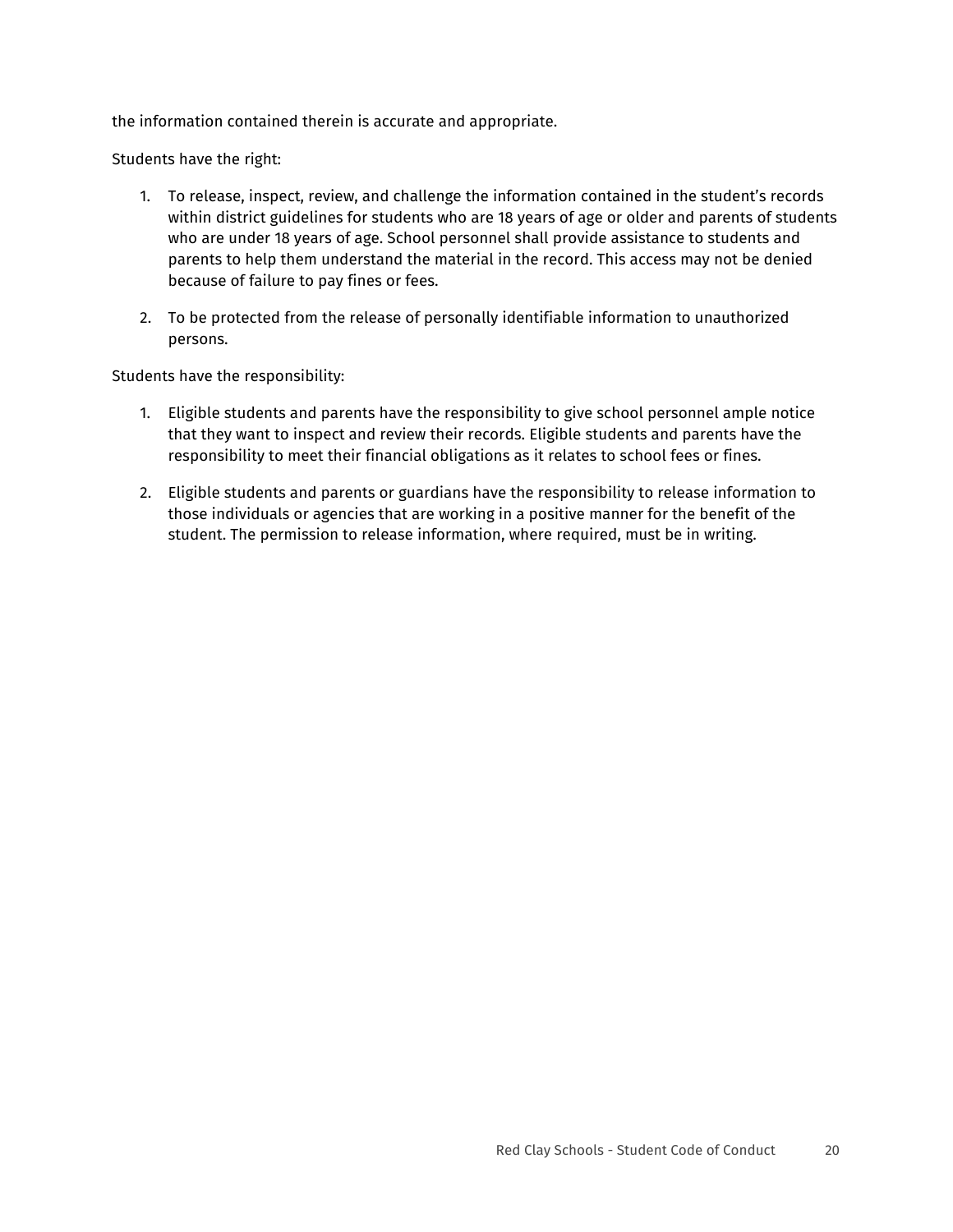# <span id="page-20-0"></span>School Attendance

# <span id="page-20-1"></span>District Attendance Policy

A student is considered to be absent from school if he/she attends school for less than 50% of the scheduled day. Absences include both excused and unexcused absences. As one of the qualifications for promotion, credit for course work, eligibility for graduation or administrative assignment a student shall not exceed 25 days absent during the school year.

# <span id="page-20-2"></span>Recovering Days Absent

A student absent from school may recover the days absent by attending an after-school program, Saturday School (where available), or by participating in an approved supplemental instructional program. Participation in one day of Saturday School shall recover one day's absence. Participation in an after-school program one day shall recover one half day's absence. The principal shall have sole discretion in determining when after-school and Saturday School programs will be offered and/or supplemental programs are appropriate; he/she shall further determine the content, length, and requirements of such programs. Students who exceed 45 days absent may recover days absent only by completing an approved alternative educational program.

After-school and Saturday School programs provide a supervised setting for students to complete school assignments missed during the absence from school. Students are responsible for requesting missed assignments from their teachers as outlined in the Student Code of Conduct. Students who violate the Student Code of Conduct while attending after school programs and Saturday School may be banned from such programs and are subject to disciplinary action as defined in the Student Code of Conduct. It is the responsibility of the student and parent to monitor school absences and to recover days absent in order to comply with the district's attendance policy.

## <span id="page-20-3"></span>Notice to Parents

Parents will be sent notice that their child is in violation of the district's attendance policy when their child exceeds 25 days absent. The notice will instruct parents of the requirements for recovering absent days in order to be eligible for credit, promotion, or administrative assignment. When students exceed 45 days absent, parents will be sent notice that their child is in violation of the attendance policy and will be requested to meet with school personnel to collaboratively develop an alternative educational program.

## <span id="page-20-4"></span>Appeal Process

Parents may appeal the attendance procedures by filing a written request to the principal within 10 days of the 25th or 45th day absent. Appeals are limited to the following:

- 1. The total number of days absent.
- 2. Days absent were a result of the school related activities.
- 3. The student was not provided an opportunity to recover time.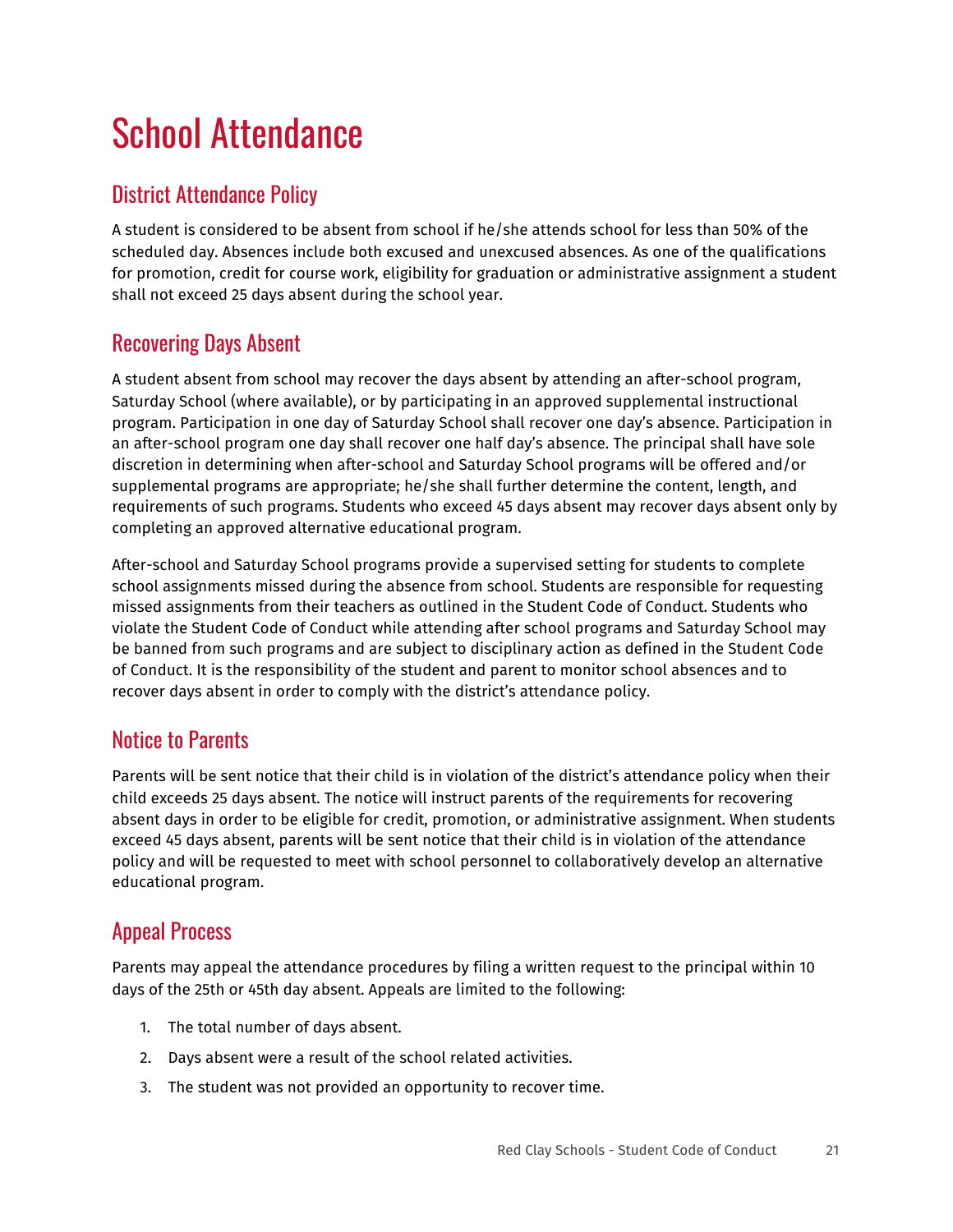4. The days absent were caused by factors beyond the student and parent's control.

The principal will schedule a meeting with parents to hear the appeal. The principal will render a written decision within 10 days of meeting.

Parents may appeal the principal's decision by submitting a written request to the Director of School Operations within 10 days of the principal's decision. The Director will review both the parent and principal's documentation and render a written decision within 10 days of the request for an appeal. The Director's decision will be final.

## <span id="page-21-0"></span>**Definitions**

Every parent, guardian, or other person having control of a child between the ages of 5 and 16 is required to send such child to school. School attendance is mandated by statute and by-laws and regulations of the State Board of Education. A written note from an appropriate individual, such as a student's parent or physician, must verify all absences.

The chief school officer of the local school district is responsible for enforcing the attendance laws of the state and is the person who may excuse a child for necessary and legal absence, subject to the provisions of the Delaware Code (Title 14, Chapter 27). Excuses recognized as valid for "necessary and legal absences" are:

- 1. Illness or pregnancy of student, if necessary attested by a physician's certificate. \*Title 9 Education Act of 1972
- 2. Contagious disease within the home of a pupil.
- 3. Critical illness and/or death in the family or of a friend.
- 4. Legal business.
- 5. Observance of a religious holiday.
- 6. Remedial health treatment.
- 7. Pre-arranged absence to visit a college or university or to participate in other educational experiences, including emergency situations as determined by the school principal.
- 8. Suspension or expulsion from school or class.

The school, in administering the state policy, defines the most commonly used attendance terms as follows:

Excused Absence: An excused absence from school or class is an absence for one of the reasons listed above and for which the required parental note of explanation has been presented on the first or second day of the student's return to school or class. Any absence documented on the letterhead of a doctor, court, counselor and/or any other professional is to be excused upon submission. If professional documentation to excuse an absence is not provided on the first or second day, the provision of make-up work will be at the discretion of the school administration. Following such an absence the student will be allowed to make up all work missed, to take tests that were missed, and to submit any assignments that became due during the absence. Following an "excused" absence from school or class, the time allowance for taking tests or turning in assignments shall be equal to the number of school days or number of class meetings missed due to the absence. A teacher will support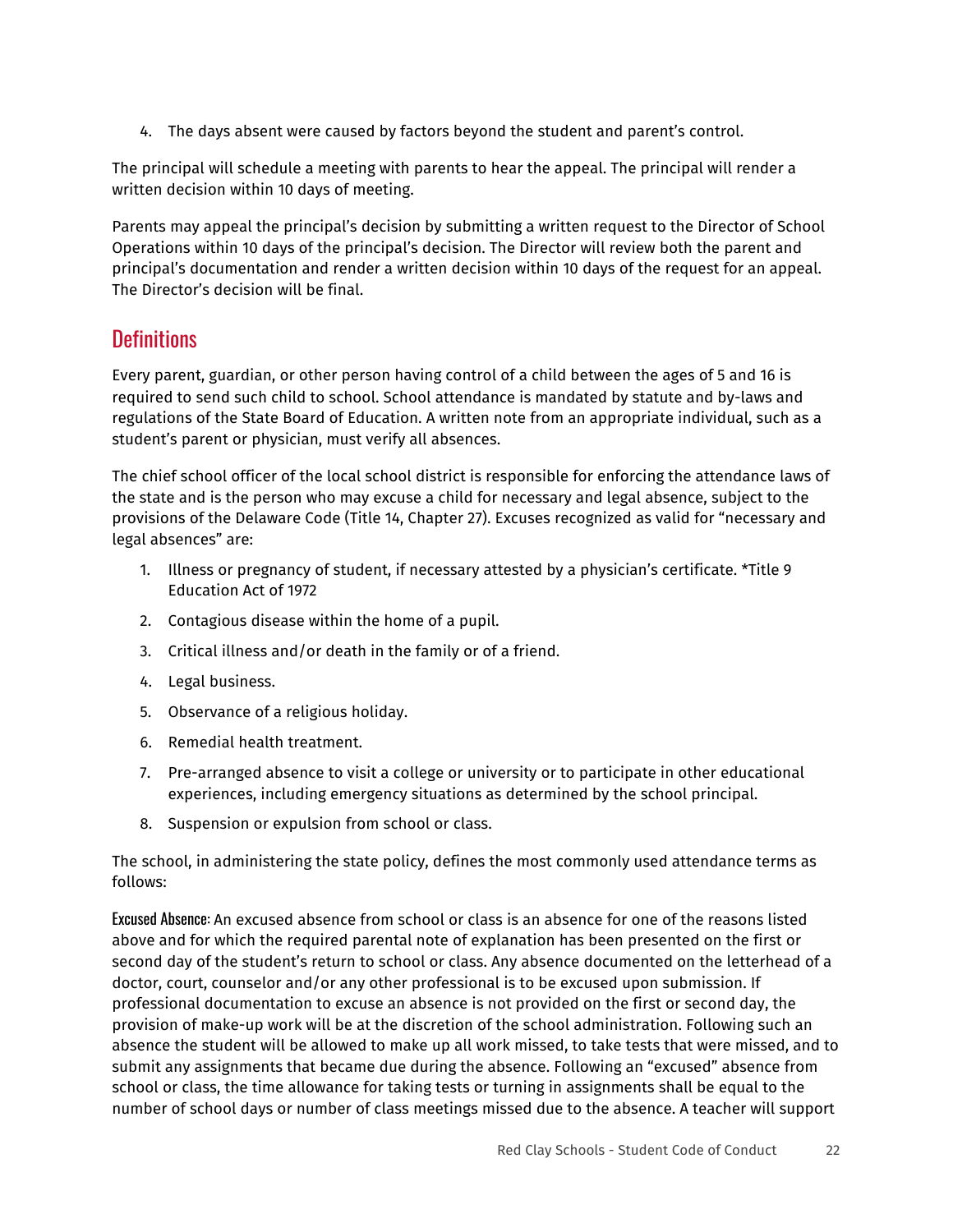a student following absences and may extend the time allowance for making up work missed should circumstances warrant. The responsibility for initiating makeup work and turning in assignments rests with the student.

Unexcused Absence: An unexcused absence from school or class is an absence:

- 1. Which is for a reason not listed as "excused," or
- 2. About which the parent has no knowledge, or
- 3. For which the parent note of explanation was not provided on the student's first or second day of return to school following the absence.

A student whose absence was unexcused shall receive a failing grade (i.e., zero- Consistent with current grading practice, "F", "U") for all assignments missed or tests given during the period of the unexcused absence.

While an unexcused absence shall result in a failing grade for all assignments due or tests missed, other instructional materials or assignments missed during the absence may, where feasible, be obtained at the initiation of the student. Following an unexcused absence from school or class, the time allowance for requesting the instructional materials or assignments from the teacher shall be equal to the number of school days or number of class meetings missed due to the absence. A teacher may extend this time allowance if the specific circumstances of the situation merit such action.

Pre-Arranged Absence: A pre-arranged absence is a student's absence from school for one or more days to visit a college or university or for other educational activities approved by the principal. The absence should be pre-arranged by writing the principal, giving the full particulars of the absence. Approval for such absences should be sought, where practical, at least one (1) week prior to the date on which the absence is to occur. Upon the development of a plan by student and teacher for making up the assignments to be missed, the principal may then define the absence as "excused."

Lateness to Class: All students must follow building guidelines.

Tardiness to School: All students must follow building guidelines. All students are expected to be punctual to school. Students who arrive at their first assignment (usually homeroom period) after the start of school are tardy. A student who is late to school should present a written explanation for the tardiness. Students who do not attend at least half of the periods on a given day will be marked absent for the day. Students absent from school may not participate in after school activities.

Students should recognize that a written explanation from home does not automatically cause the tardy to be "excused." While understandable, reasons such as car trouble, personal business, heavy traffic, or need at home are not acceptable excuses and will be listed as unexcused.

Reasons such as personal illness, medical appointments, and appearances in court will be considered as excused tardiness when verified by a note from a parent/guardian. All notes must include a parent/guardian signature and a working contact number.

Truant: A child is considered truant if such child is absent from school without a valid excuse for more than three (3) days or an unreasonable amount of intermittent attendance or tardiness without valid reason. Parents who allow their children to be truant are subject to a fine of up to \$300 and/or imprisonment for up to ten (10) days for the first offense; a fine of up to \$500 and/or imprisonment for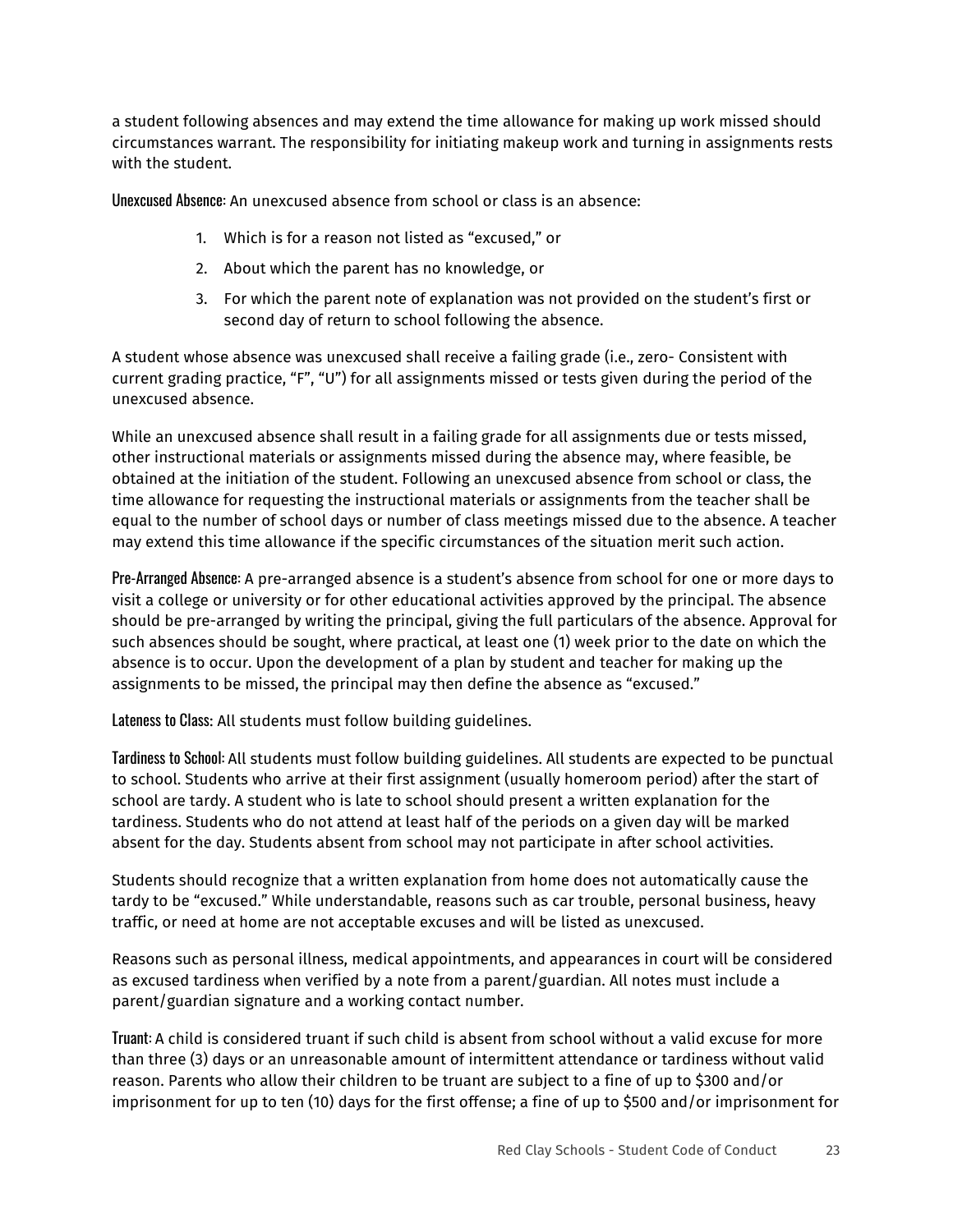up to twenty (20) days for the second offense; and a fine of up to \$1,150 and/or imprisonment for up to thirty (30) days for each subsequent offense.

Adult Student: State law provides that a student reaches legal majority at age 18, however, attendance notes, and other matters pertaining to school activities, must be signed by a parent unless the student is living on his/her own. Proof of residence must be provided.

Early Dismissals at Parental Request: When a student presents a note from his/her parent/guardian requesting that the student be granted an early dismissal, school authorities must contact the parent/guardian to verify that the request is legitimate. If the parent/guardian cannot be contacted and verification obtained, then the request for early dismissal will be denied. In-person parental requests may be granted.

Emergency Dismissals: Students, who must leave the building due to an emergency or some other reason that did not permit a pre-arranged absence, must receive approval from the principal or his/her designee. Parent contact should be made if possible. The student is then responsible for completing the sign-out procedure before leaving the building and must present the required parental note of explanation upon his/her return to school.

Homebound/Supportive Services: A student who is unable to attend school due to a temporary physical or emotional handicap is eligible for Supportive Instruction. Applications for these services must be processed through the student's school of attendance and approved by the Director of Special Services. In all cases the requests must be substantiated by a physician's statement. (For example, a psychiatrist must substantiate an emotional handicap causing an absence.) Supportive services are short term, but long term services substantiated by renewed physician statements are permitted. Application forms are available in each school building.

Each School shall develop and distribute to each student the procedures that shall be used in implementing this attendance policy.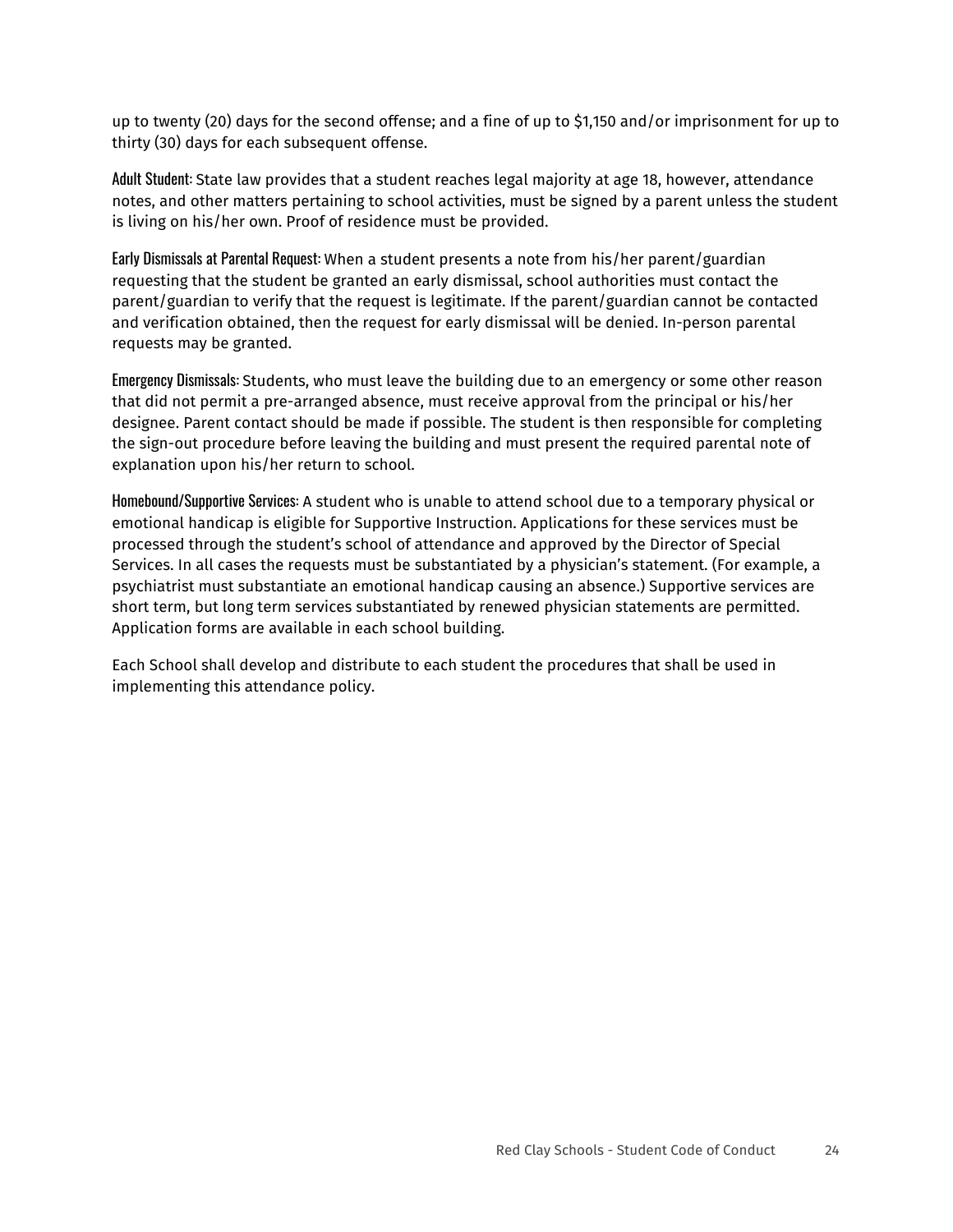# <span id="page-24-0"></span>Safeguards That Protect the Rights of Students and Parents

Students and their parents as their representatives, have all the rights given to every citizen by the Fifth and Fourteenth Amendments to the U.S. Constitution. Many of these rights, which pertain specifically to education, are defined in this document. These rights are protected through a procedure called due process. This chapter defines the due process procedures for student grievance, suspension, denial of bus privileges, assignment to alternative programs/schools, and expulsion.

Students and their parents are encouraged to become familiar with these due process procedures.

### <span id="page-24-1"></span>Student Grievance

A grievance is another name for a complaint. A student grievance exists when it is alleged that a student has been unfairly treated or has not been afforded due process. A student grievance must be filed within ten (10) school days from the time of the alleged infraction.

The following persons or groups of persons may use the grievance procedures:

- 1. Students or groups of students
- 2. Parents or guardians of a student
- 3. Groups of parents or guardians of students

The grievance procedures may be used in any of the following situations:

- 1. Where it is alleged that any student or group of students:
	- a. are being denied access to an appropriate educational opportunity;
	- b. are being denied participation in any school activity for which the student is eligible;
	- c. are being denied the opportunity to compete for a position in an activity where the selection is limited;
	- d. are being subjected to an arbitrary or unreasonable regulation, procedure, or standard of conduct.
- 2. Where it is alleged that the rights of an individual student and/or group of students are being denied or abridged.

### <span id="page-24-2"></span>Grievance Procedure

When the grievance procedure is used, these steps shall be followed:

- 1. The grievant shall request a conference with the teacher or person(s) who allegedly treated the student unfairly. If requested, an administrator or district director may be present.
- 2. If the conference fails to resolve the issue within ten (10) school days from the date of the alleged incident, the grievant shall file a written grievance with the principal or the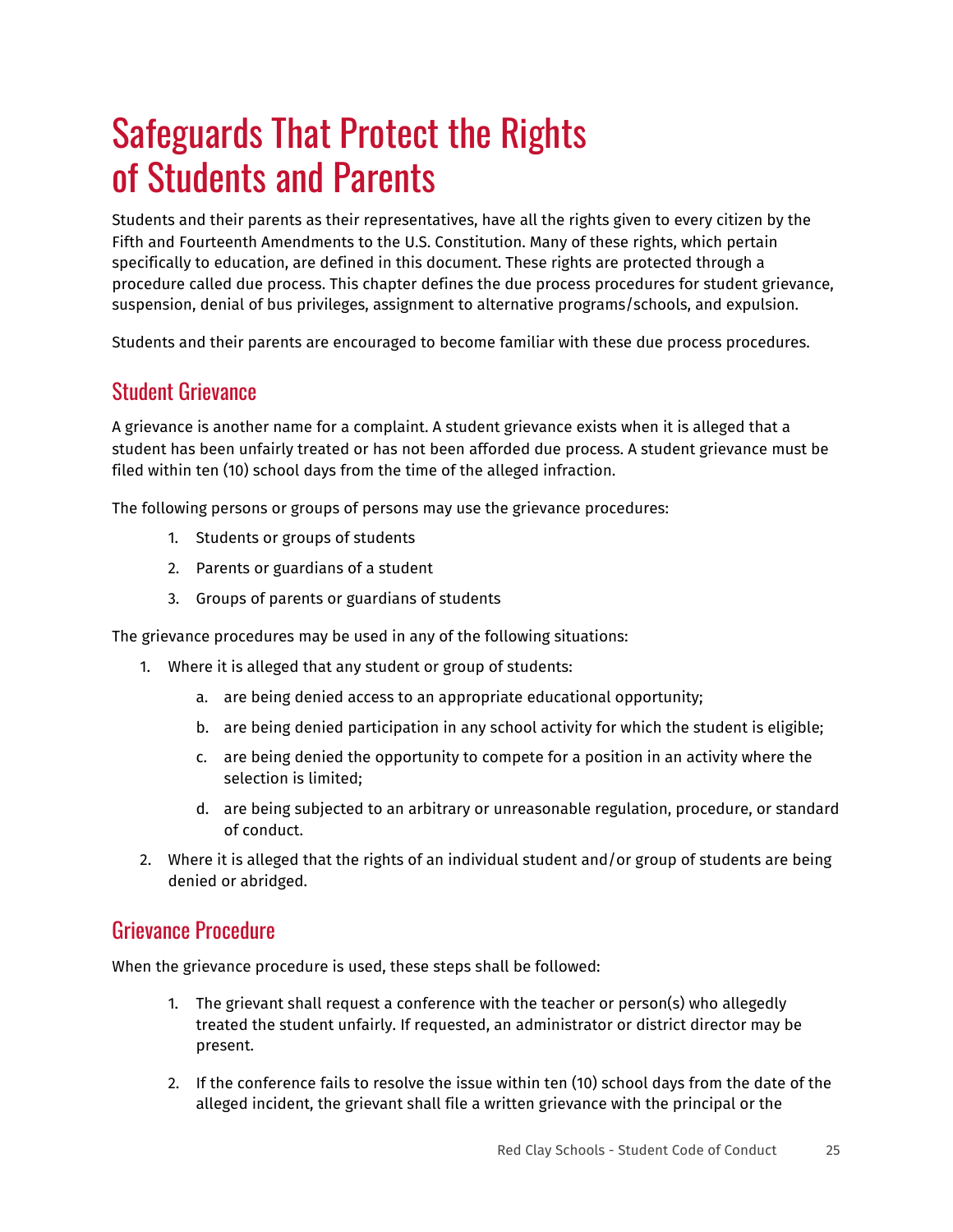designated assistant principal.

- 3. A grievant wishing to appeal the principal's written decision must file a written appeal with the appropriate district-level administrator no later than five (5) school days from the date of the receipt of the principal's written decision.
- 4. The appropriate district-level administrator shall schedule a conference to hear the grievance no later than five (5) school days following receipt of the notice of appeal and shall issue a decision, in writing, no later than five (5) school days following the grievance conference.
- 5. If the grievance decision at the appropriate district administrator's level is not acceptable, the appropriate district-level administrator's decision may be appealed to the Superintendent of Schools or the Superintendent's Designee, such appeal to be filed, in writing, not later than ten (10) school days following the date of receipt of the appropriate district-level administrator's written decision. The Superintendent of Schools shall resolve the grievance by investigating the problem, holding conferences with the involved parties, or reviewing the written grievance record.
- 6. The decision of the Superintendent of Schools or the Superintendent's Designee, shall be the final decision of the school system. The Superintendent or the Superintendent's Designee shall send a copy of the Superintendent's final decision to all involved parties not later than ten (10) school days following receipt of the appeal.

### <span id="page-25-0"></span>Harassment Policy

The Red Clay Consolidated School District is committed to providing all students with a safe and supportive school environment. Members of the school community are expected to treat each other with mutual respect. Harassment is a form of unlawful discrimination, as well as disrespectful behavior, which will not be tolerated.

It is the policy of Red Clay Consolidated School District to oppose and prohibit, without qualification, harassment of any school employee or student based on race, color, religion (creed), national origin, sex, sexual orientation or disability. Under this policy, all employees and students share responsibility for assuring that the schools are free from all forms of prohibited harassment, including but not limited to sexual harassment.

The Red Clay Consolidated School District shall act to investigate all complaints of harassment, and to discipline or take other appropriate action against any member of the school community who is found to have violated this policy.

### <span id="page-25-1"></span>**Definitions**

Harassment means verbal or physical conduct at school based on a person's race, color, religion (creed), national origin, sex, sexual orientation or disability, and which substantially interferes with a student's education.

Harassment may include:

1. Submission to verbal or physical conduct made as a term or condition of the student's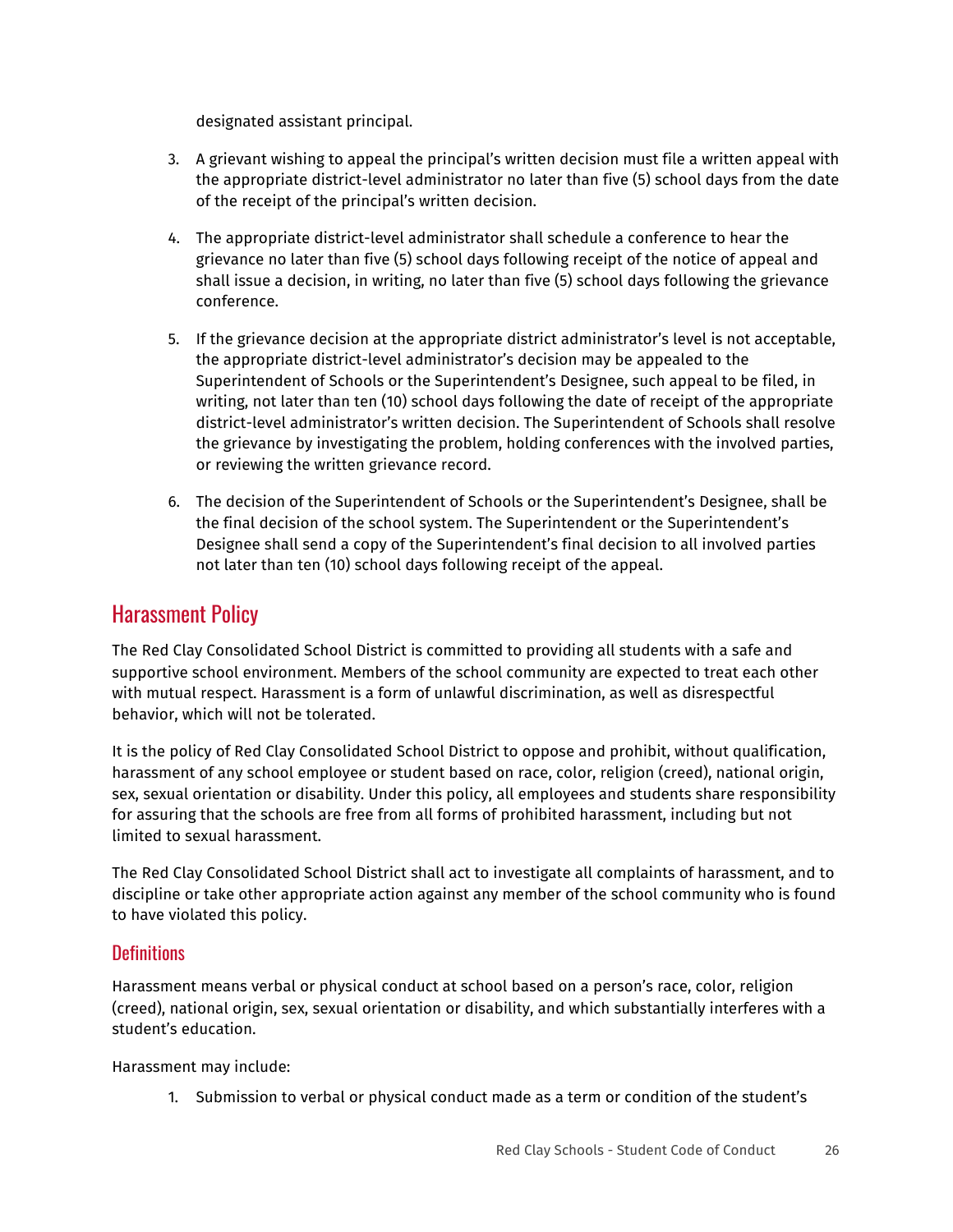education.

- 2. Submission to or rejection of such conduct by a student used as a component of the basis for decisions affecting the student's educational experience.
- 3. Conduct which has the purpose of substantially interfering with a student's education experience or creating an intimidating, hostile or offensive education environment.

It is recognized that this may involve:

- 1. Harassment of a student(s) by another student(s)
- 2. Harassment of a student(s) by a staff member(s)
- 3. Harassment of a staff member(s) by a student(s)

Sexual harassment means unwelcome sexual advances, requests for sexual favors, and other intentional verbal or physical conduct of a sexual nature. Such conduct may also include actions by:

- 1. Members of the student's own sex.
- 2. Employees or students who threaten or suggest that a student's refusal to submit to sexual advances in any form will adversely affect that student's school experience, performance and/or grades.
- 3. Employees or students who offer, promise or grant favored treatment to any student as a result of that student's engaging in or agreeing to engage in sexual conduct.
- 4. Employees or students seeking in any way to make the student's learning process more difficult because of the student's sex or refusal of the student to submit to sexual advances.

### <span id="page-26-0"></span>Definition of Discrimination

This includes the use of race, color, creed, national origin, religion, gender, sex, sexual orientation, or disability as a basis for treating another person in a negative manner.

## <span id="page-26-1"></span>Bullying Policy

The law requires each school district to have a policy that:

- 1. Forbids Bullying
- 2. Forbids Retaliation against those who report bullying
- 3. Defines Bullying:
	- a. Intentional
	- b. Physical, verbal, or electronic
	- c. Towards student, school employee, or school volunteer
	- d. Reasonable person knows it will have the following effect:
		- i. Reasonable fear…substantial harm…physical, emotional, or to property
		- ii. Pervasiveness, persistence, or power differential makes hostile educational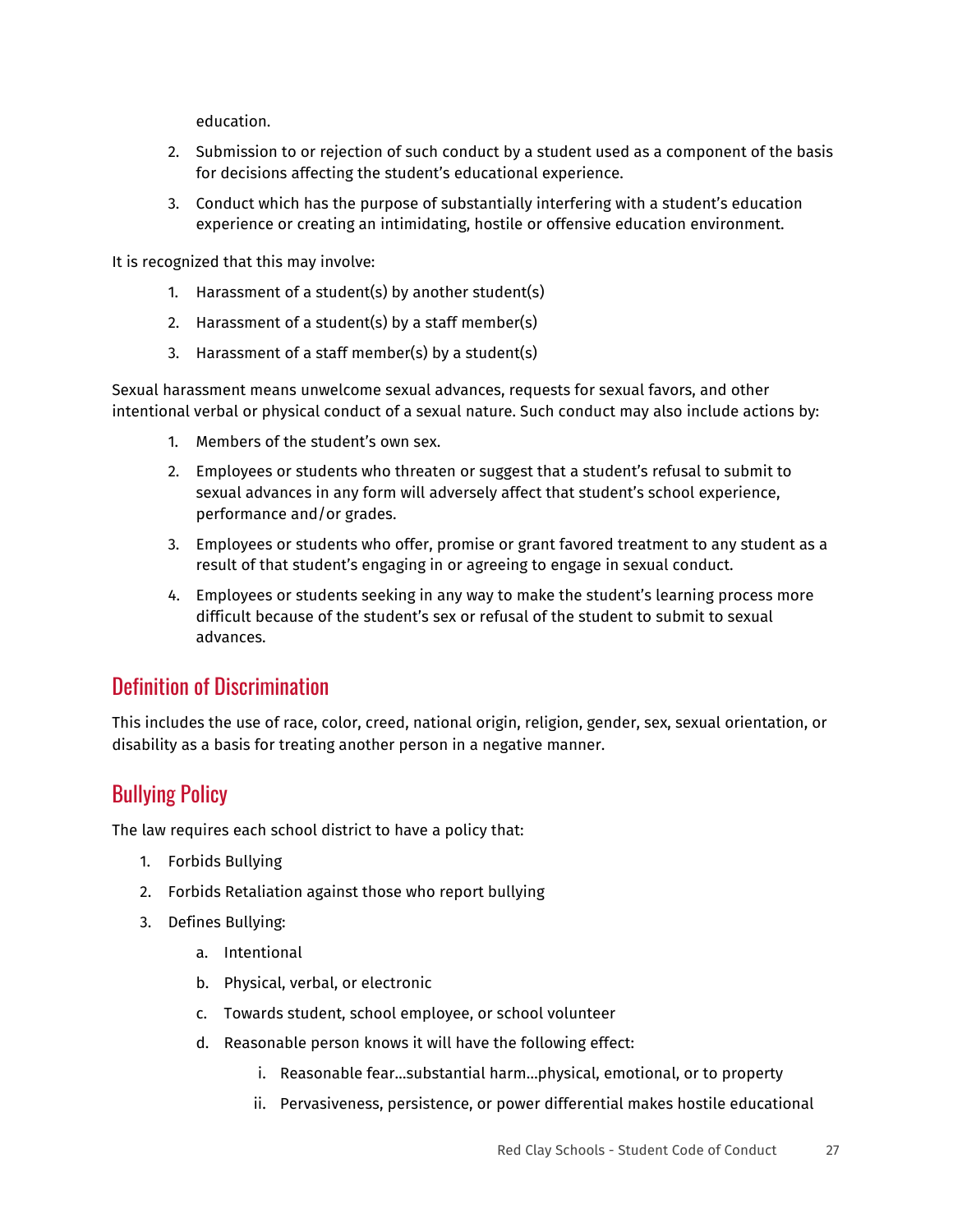#### environment

- iii. Interfering with safe environment for student
- iv. Coercing others to cause above harms
- 4. Requires each school district to adopt a school-wide bullying prevention program
- 5. Requires each school to create a coordinating committee
- 6. Requires schools to review and supervise non-classroom areas
- 7. Sets forth reporting requirements and investigative procedures
- 8. Requires report to DE DOE all confirmed bullying incidents
- 9. Sets forth appropriate range of consequences for Bullying
- 10. Sets forth procedures for notification to student/caregiver for information on bullying activity
- 11. Is implemented all year

#### <span id="page-27-0"></span>Reporting Violations of This Policy

Any member of the school community who believes that unlawful harassment of a student has occurred may inform the building principal of the school to which the student is assigned, or any other designated harassment complaint official. The following are the Red Clay Consolidated School District's harassment complaint officials: Mr. Sam Golder, Director of Secondary Schools, and Dr. Amy Grundy, Director of Elementary Schools, RCCSD Office of School Operations, 1502 Spruce Avenue, Wilmington, DE 19805, 302.552.3700.

If one of the harassment complaint officials is the person alleged to be engaged in the harassment, or if the student or school employee is uncomfortable for any reason with discussing such matters with the individuals designated, or is not satisfied after bringing the matter to the attention of one or more of those individuals, the student or employee may bypass these individuals and instead should report the matter promptly to Dr. Hugh Broomall, Deputy Superintendent, RCCSD, 1502 Spruce Avenue, Wilmington, DE 19805, 302.552.3700, or another high-level official specifically trained in handling such complaints at district level. The Red Clay Consolidated School District will investigate allegations of harassment in as prompt and confidential a manner as possible, and will take appropriate corrective action when warranted. Any employee or student, who is found, as a result of such an investigation, to have engaged in harassment in violation of this policy, will be subjected to appropriate disciplinary action, up to and including termination of employment of an employee or expulsion of a student.

Furthermore, retaliation in any form against an employee or student who exercises his or her right to make a complaint under this policy, or who cooperates in the investigation of any such complaint, is strictly prohibited, and will itself be cause for appropriate disciplinary action.

Any questions regarding this policy should be addressed to the designated harassment complaint officials.

### <span id="page-27-1"></span>Suspension from School

Suspension is the temporary removal of a student from school and/or activities for a period not to exceed five (5) school days. (Exception: Refer to Drug/Alcohol Policy.) The Superintendent or designee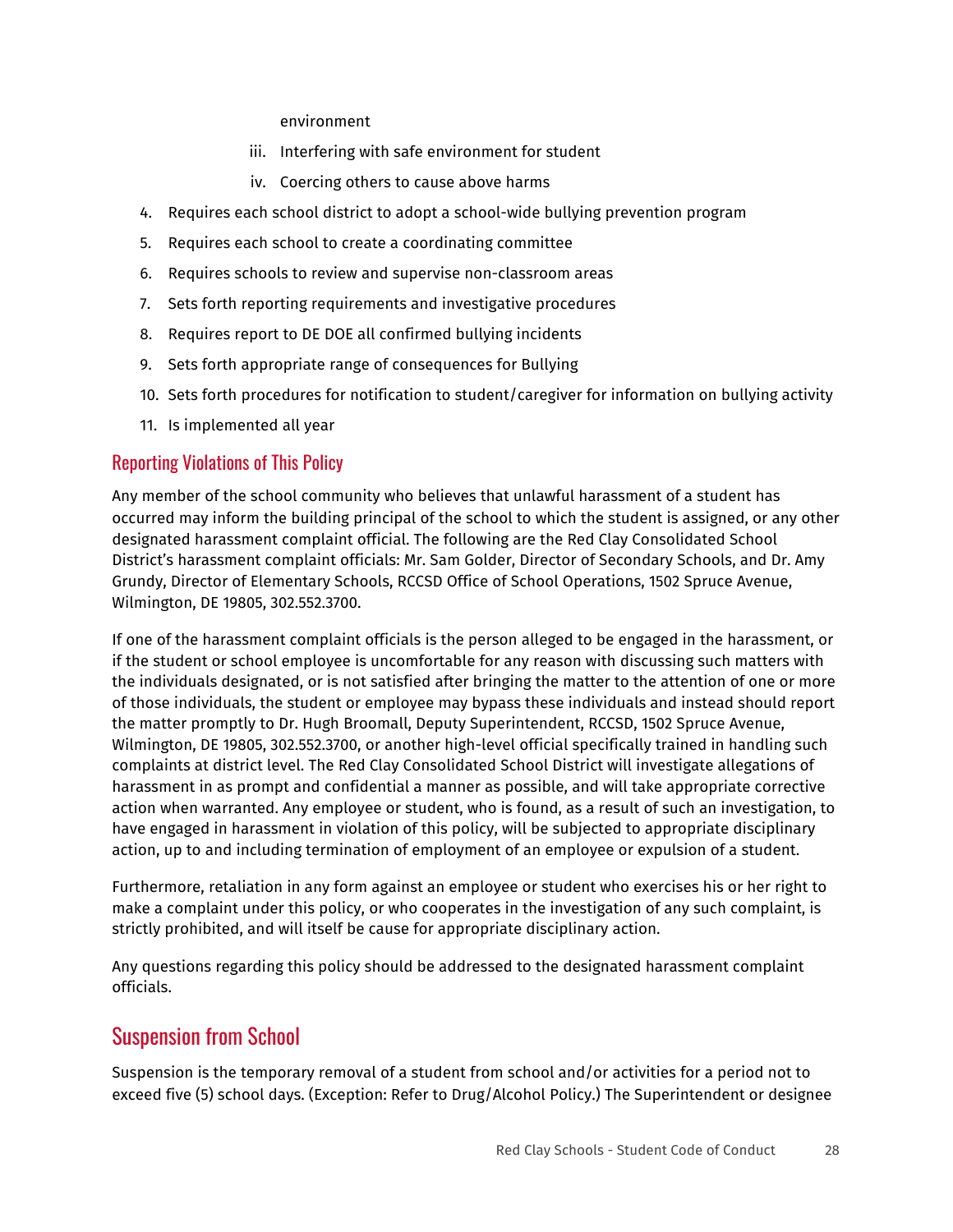may extend the suspension past the five (5) day period.

Prior to suspension from school, the student shall:

- 1. Be given oral or written notice of the charges and be told who is making these charges or complaints;
- 2. Be given a fair and impartial hearing and have the opportunity to present the student's side of the story;
- 3. Have had prior opportunity to know that the alleged actions were in violation of established rules and regulations;
- 4. Be advised that the suspension may be appealed to the next administrative level.

Generally, the notice and hearing (which the parents should attend, if possible) should precede the student's removal from school. However, if this is not feasible, or if the immediate removal of the student from school is necessary to protect the safety of individuals, property, and/or the educational process, the necessary notice and hearing, if requested, will follow as soon as practicable.

In all cases of suspension, an attempt shall be made to notify the parents by telephone to request that the student be picked up from school. Students whose parents cannot be reached by telephone will be retained at school until the end of the school day. In all cases of In-school suspension an attempt will be made to contact the parent.

When a student is suspended, written notification of the suspension shall be sent to the parent(s) within 24 hours. The notification shall state the cause and duration of the suspension. A school administrator with the first suspension, and all subsequent suspensions, requires a re-admission conference. Every attempt will be made to schedule a conference at a mutually agreeable time and place. The responsibility for initiating make-up work and turning in assignments rests with the student.

# <span id="page-28-0"></span>**Expulsion**

Expulsion is the exclusion of a student from his/her regular school program for a period to be determined by the Red Clay Consolidated School District, not to exceed 180 school days (one school year).

A student may be expelled for any behavior that is illegal under Delaware or Federal law. This behavior may include attempted crimes, aiding or abetting other criminal acts, or conspiracy to commit crimes. Moreover, bringing a firearm, dangerous weapon or instrument, incendiary device, Molotov cocktail, or bomb (as those terms are defined by Delaware law) to school may subject a student to expulsion. Possession of look-a-like dangerous weapons or instruments which are illegal, as well as truancy, defiance of school authority, disruption of the educational process, fighting, inappropriate sexual behavior, or setting off a false fire alarm are other behaviors which may subject a student to expulsion. This is not an exhaustive list of offenses that may result in expulsion.

### <span id="page-28-1"></span>Duration and Consequences of Expulsion

1. The length of the expulsion shall be determined by the Red Clay Consolidated School District Board of Education on recommendation from the Superintendent.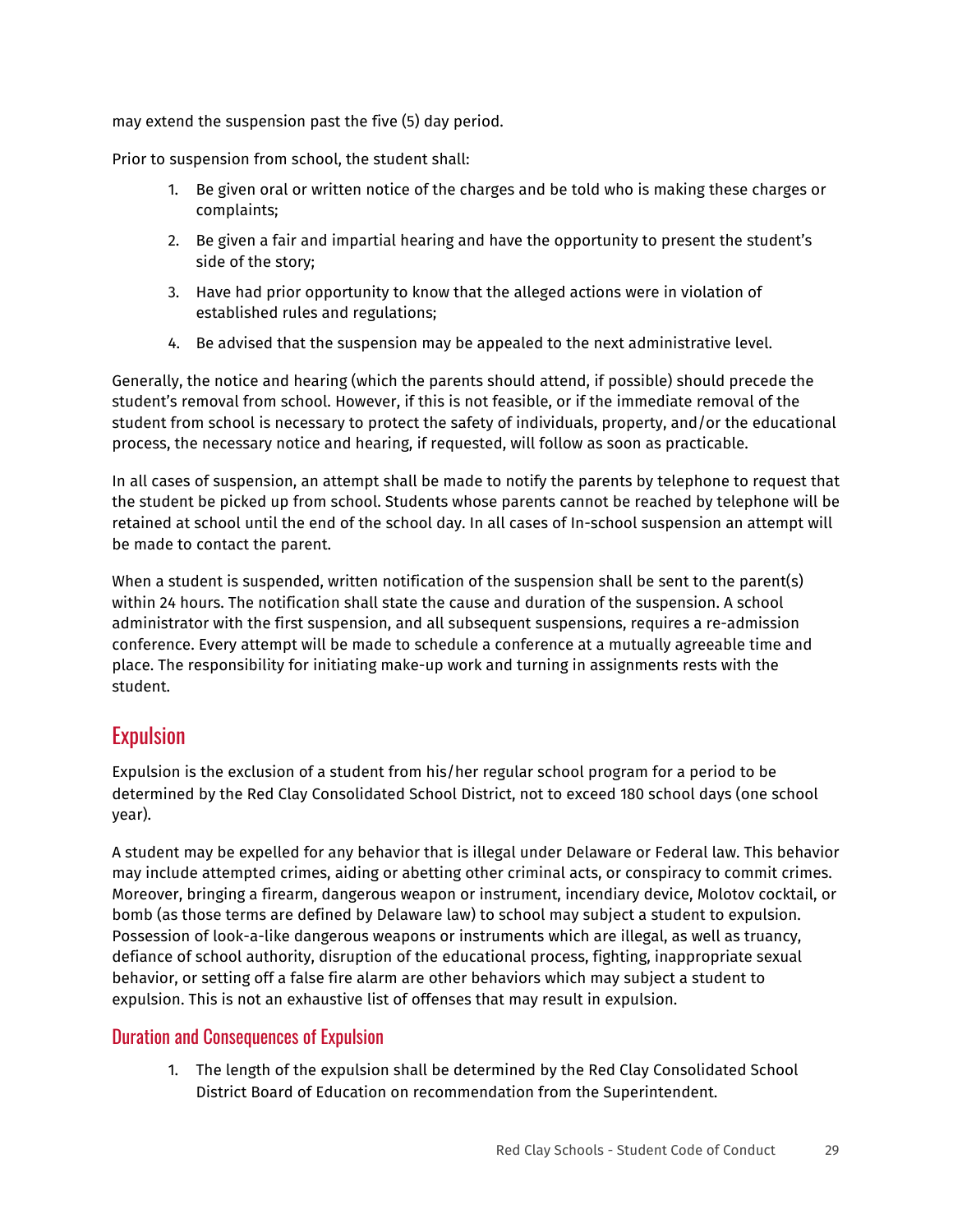- 2. The parent(s)/guardian(s) of a student who has been expelled for an indefinite period of time may petition the Red Clay Consolidated School District Board of Education for the student's re-admission at the end of 180 school days following the district-level hearing, which resulted in the recommendation of expulsion.
- 3. A student re-admitted to school after an expulsion shall be on probation for one (1) school year following the date of readmission.
- 4. A student who is expelled shall be denied attendance at any school or facility in the Red Clay Consolidated School District, except students who have been expelled from their regular school program and are placed by the Red Clay Consolidated School District in an alternative school/program housed in a Red Clay Consolidated School District school or facility.

### <span id="page-29-0"></span>Uniform Definitions for Student Conduct

The following definitions shall be used whenever a school district or charter school uses such conduct as a basis for alternative placement or expulsion of a student:

Arson: A person recklessly or intentionally damages a building by intentionally starting a fire or causing an explosion.

Assault III: (1) A person intentionally or recklessly causes physical injury to another person; or (2) With criminal negligence the person causes physical injury to another person by means of a Deadly Weapon or a Dangerous Instrument.

Attorney General's Report (Juvenile Arrest Warrant and Complaint): The Department of Justice's report of out-of-school criminal conduct, regardless of jurisdiction, which shows disregard for the health, safety and welfare of others, including, but not limited to acts of violence, weapons offenses, and Drug offenses.

Breaking and Entering: Unauthorized entry of any locked area of the school environment during or after school; including, but not limited to, rooms, classrooms, auditorium, gym, shops, offices, lockers, cabinets and vehicles.

Bullying: Any intentional written, electronic, verbal or physical act or actions against another student, school volunteer or school employee that a reasonable person under the circumstances should know will have the effect of: (1) Placing a student, school volunteer or school employee in reasonable fear of substantial harm to his or her emotional or physical well-being or substantial damage to his or her property; or (2) Creating a hostile, threatening, humiliating or abusive educational environment due to the pervasiveness or persistence of actions or due to a power differential between the bully and the target; or (3) Interfering with a student having a safe school environment that is necessary to facilitate educational performance, opportunities or benefits; or (4) Perpetuating bullying by inciting, soliciting or coercing an individual or group to demean, dehumanize, embarrass or cause emotional, psychological or physical harm to another student, school volunteer or school employee.

Criminal Drug Offense, Commission of: The Commission by a student of the unlawful Possession, Distribution, or use of Alcohol, a Drug, a Drug-Like Substance, and/or Drug Paraphernalia.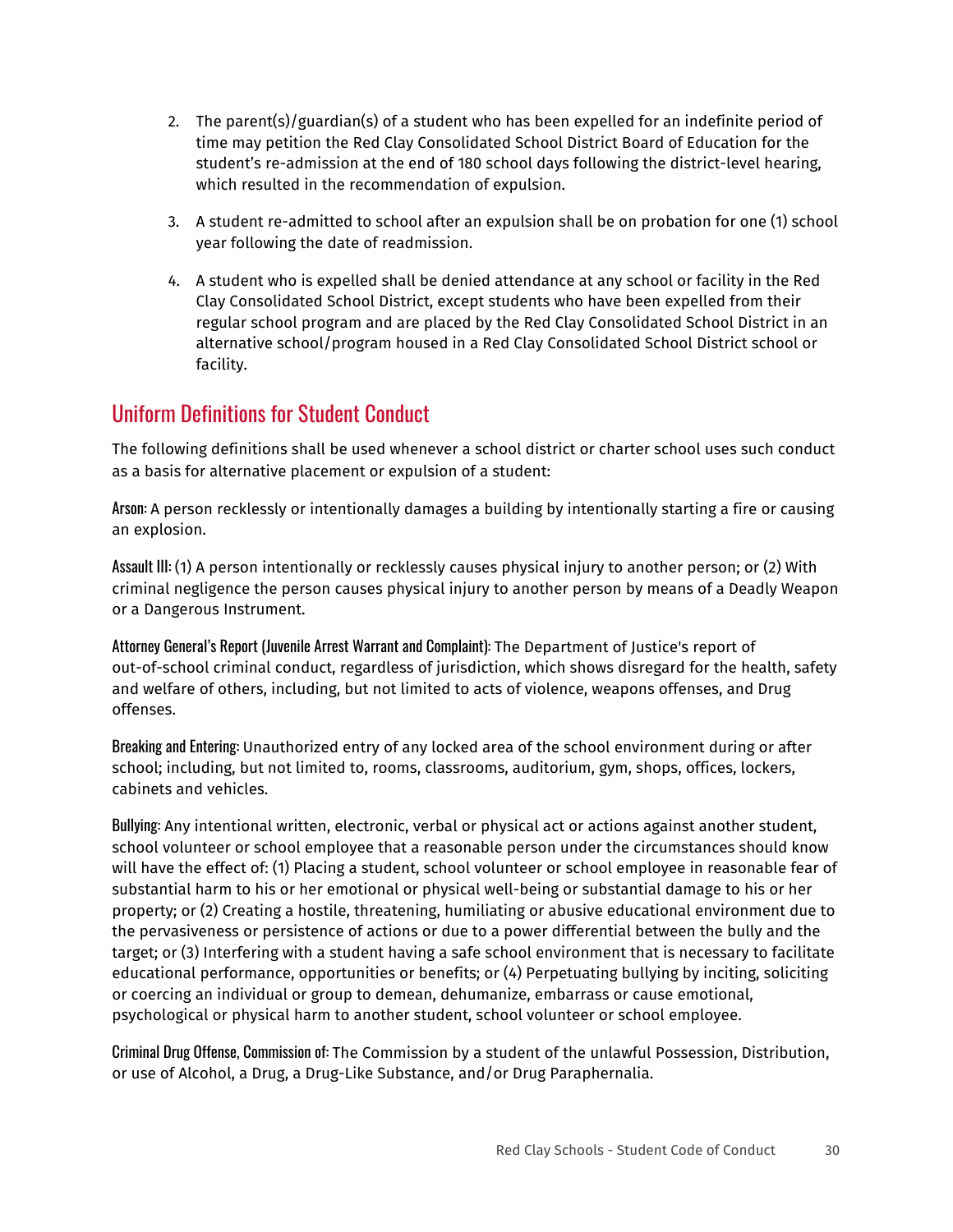Criminal Deadly Weapons/Dangerous Instrument, Possession of: The Commission by a student of an offense prohibited by 11 Del.C. §§1442–1458 inclusive. 11 Del. C. §1457(j)(5). § 1457 Possession of a weapon in a Safe School and Recreation Zone; class D, E, or F felony; class A or B misdemeanor. (j) The penalty for possession of a weapon in a Safe School and Recreation Zone shall be: (5) In the event that an elementary or secondary school student possesses a firearm or other deadly weapon in a Safe School and Recreation Zone in addition to any other penalties contained in this section, the student shall be expelled by the local school board or charter school board of directors for a period of not less than 180 days unless otherwise provided for in federal or state law. The local school board or charter school board of directors may, on a case by case basis, modify the terms of the expulsion.

Criminal Mischief (Vandalism): A student, in the School Environment, intentionally or recklessly: (1) Damages tangible property of another person or entity; or (2) Tampers with tangible property of another person so as to endanger person or property.

Criminal Sexual Offense, Commission of: The Commission by a student of an offense prohibited by 11 Del.C. §§763 through780, inclusive, or §§1108 through1112A, inclusive, or §1352(2) or §1353.

Criminal Violent Felony Offense, Commission of: The Commission by a student of any violent felony as specified in 11 Del.C. §4201(c).

Cyberbullying: The use of uninvited and unwelcome electronic communication directed at an identifiable student or group of students, through means other than face-to-face interaction, which (1) interferes with a student's physical well-being; or (2) is threatening or intimidating; or (3) is so severe, persistent, or pervasive that it is reasonably likely to limit a student's ability to participate in or benefit from the educational programs of the school district or charter school. Communication shall be considered to be directed at an identifiable student or group of students if it is sent directly to that student or group, or posted in a medium that the speaker knows is likely to be available to a broad audience within the school community.

Dangerous Instrument(s), Possession, Concealment, Sale of: The unauthorized Possession/ concealment/ sale by a student in the School Environment of any instrument, article or substance which is readily capable of causing serious physical injury or death.

Deadly Weapon(s), Possession, Concealment, Sale of: The Possession, concealment, or sale of a Deadly Weapon in the School Environment.

Defiance of School Authority: (1) A verbal or non-verbal refusal to immediately comply with a reasonable request from school personnel, or refusal to identify oneself at the request of school personnel, and/or refusal to comply with disciplinary action; or (2) A verbal or non-verbal display of disrespect and/or uncivil behavior toward school personnel which either causes a substantial disruption or material interference with school activities.

Disorderly Conduct: Conduct in the School Environment which causes public inconvenience, annoyance or alarm or creates a risk thereof by: engaging in fighting or violent tumultuous or threatening behavior or making an unreasonable noise or an offensively coarse utterance or gesture or display or addressing, abusive language to any person present.

Drugs and/or Alcohol and/or Drug Paraphernalia, Distribution of: The sale, transfer, or Distribution in school, on school property, or on school field trip of Drugs or Alcohol.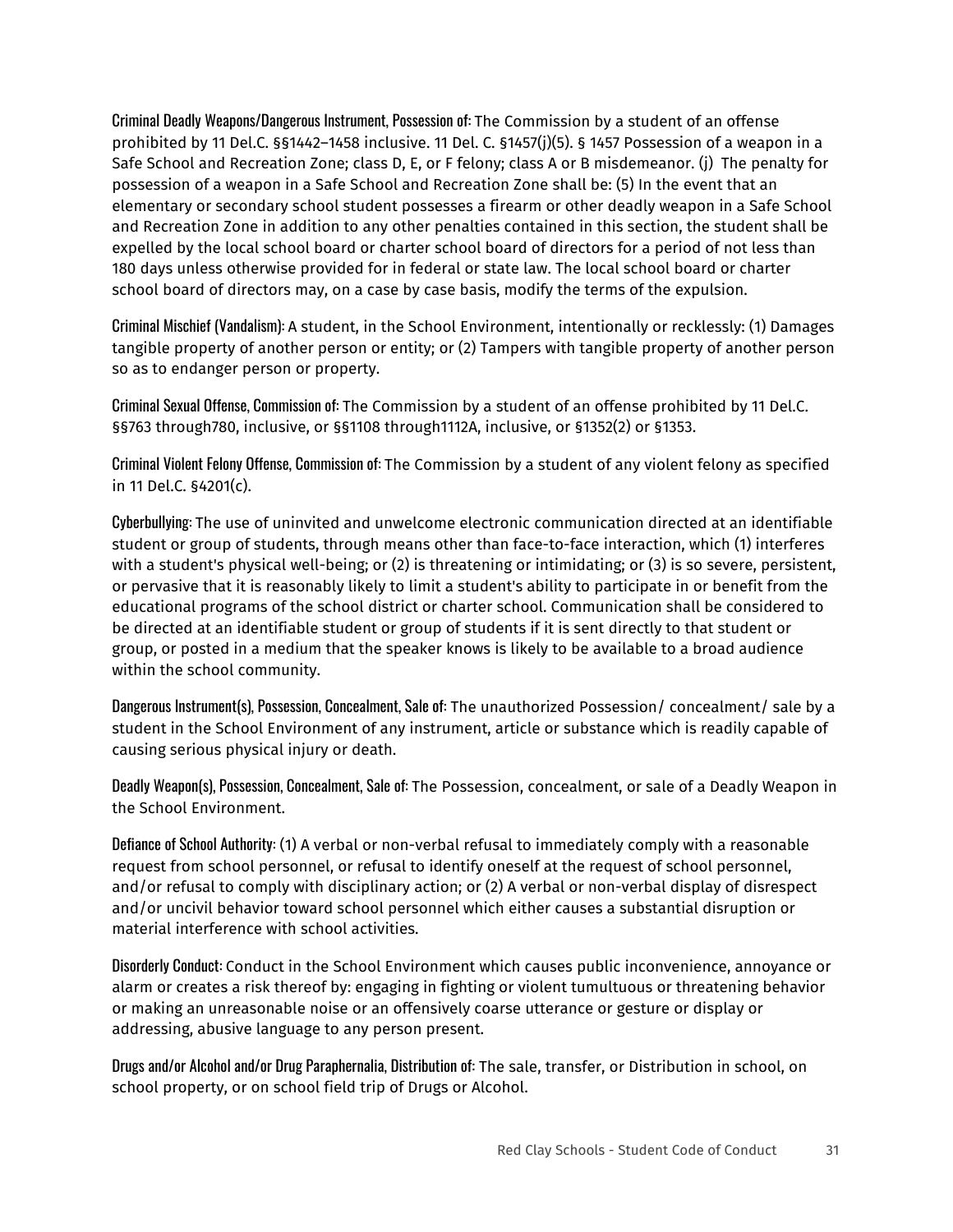Drug and/or Alcohol and/or Drug Paraphernalia, Use and/or Possession of: In the School Environment, a student unlawfully Possesses, Uses or is under the influence of Alcohol, a Drug, Drug Paraphernalia, or any substance or paraphernalia consistent with the definitions of these substances or paraphernalia.

Extortion: To obtain or attempt to obtain money, goods, services, or information from another by force or the threat of force.

Felony Theft (\$1,500 or more): (1) When a person takes, exercises control over or obtains property of another person intending to deprive that person of it or appropriate it; or (2) When a person, in any capacity, legally receives, takes, exercises control over or obtains property of another which is the subject of Theft, and fraudulently converts the property to the person's own use. The Theft is considered a felony when the value of the property received, retained, or disposed of is \$1,500 or more or the victim is 62 years of age or older, or an "adult who is impaired" as defined in § 3902(2) of Title 31, or a "person with a disability" as defined in § 3901(a)(2) of Title 12.

Fighting: Any aggressive physical altercation between two or more individuals.

Gambling: Participation in games of chance for money or other things of value.

Harassment: Any actions or statements made with the intent to harass, annoy, or alarm another person which: (1) insults, taunts, or challenges the other person, or (2) is a cause of alarming or distressing conduct which serves no legitimate purpose and is done in a manner which the actor knows is likely to provoke a violent or disorderly response or cause a reasonable person to suffer fear, alarm, or distress.

Inhalant Abuse: Chemical vapors that are inhaled for their mind-altering effects.

Medications, Inappropriate Use or Possession of: Possessing or using Nonprescription Medication or Prescription Drugs of any type in the School Environment in violation of 14 DE Admin. Code 612.

Misuse of Technology: (1) The use of school technology equipment in: (a) Soliciting, using, receiving or sending pornographic or obscene material; or (b) Accessing unauthorized email; or (2) The unauthorized downloading and/or installing of files; or (3) Intentionally damaging technology equipment in the School Environment; or (4) A situation in which a student deliberately: (a) Tampers with, damages, alters, accesses, crashes, or corrupts the computer/communications system in the School Environment resulting in the loss or corruption of information or the ability of the system to operate; or (b) In any way disrupts or degrades the school or Red Clay Consolidated School District's technology infrastructure.

Offensive Touching: Intentionally touching another person either with a member of his or her body or with any instrument, knowing that the person is thereby likely to cause offense or alarm to such other person; or Intentionally striking another person with saliva, urine, feces or any other bodily fluid, knowing that the person is thereby likely to cause offense or alarm to such other person.

Pornography: The Possession, sharing, or production of any known obscene material in the School Environment.

Rape or Attempted Rape: Shall respectively mean sexual intercourse and attempted sexual intercourse without consent of the victim in both cases.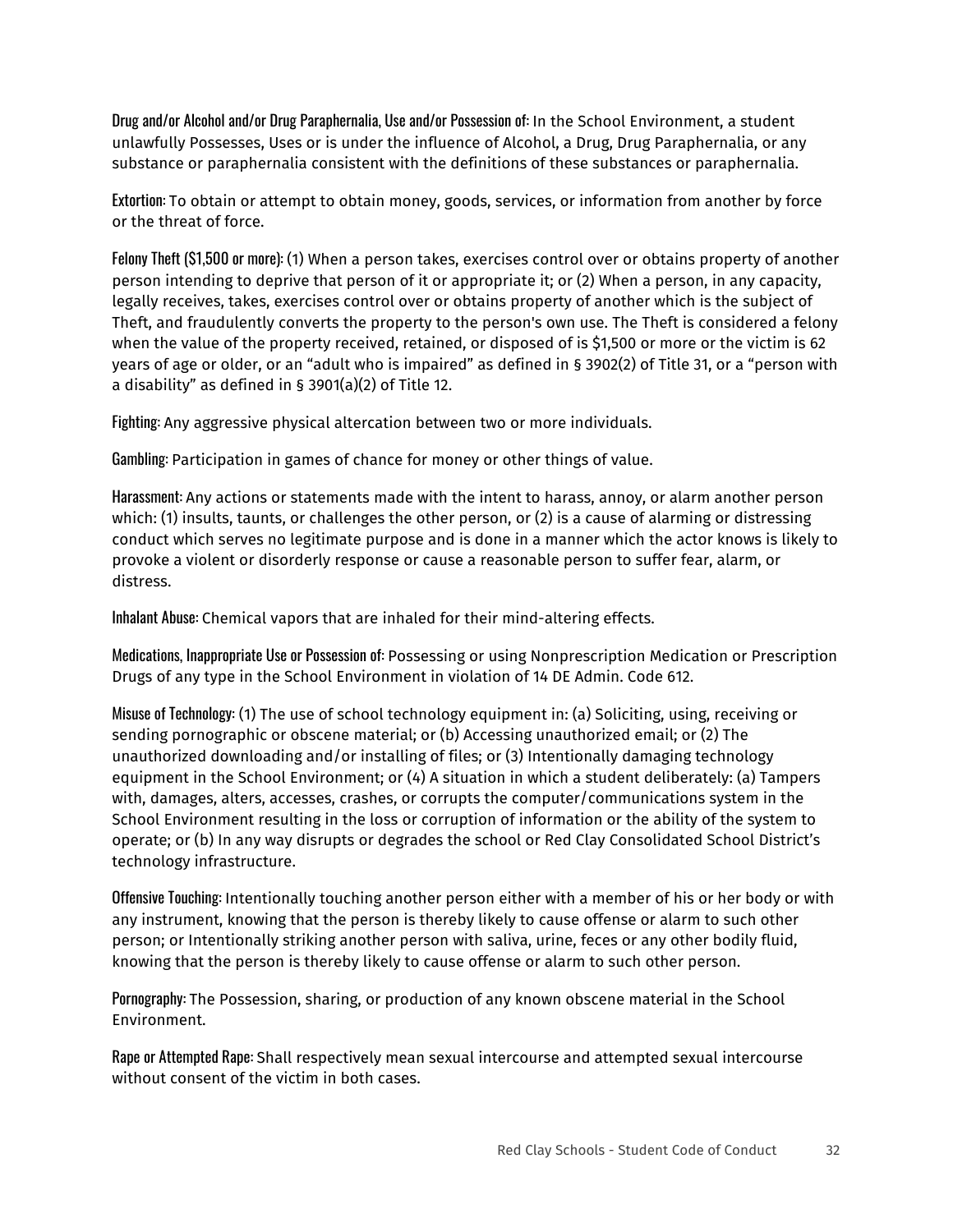Reckless Burning: When a person intentionally or recklessly starts a fire or causes an explosion and recklessly places a building or property in danger of destruction or damage or places another person in danger of physical injury.

Repeated Violations of Student Code of Conduct: Five or more violations of the Student Code of Conduct within a school year, excluding chronic infractions for tardiness or unexcused absences to school/class.

Sexual Assault: Any unwanted sexual behavior committed by a perpetrator who is a stranger to the victim or by a perpetrator who is known by the victim or related to the victim by blood, marriage or civil union. Behaviors that fall under this definition include but are not limited to: sexual harassment as defined in §763 of Title 11; sexual contact as defined in §761(f) of Title 11; Sexual Intercourse as defined in §761(g) of Title 11; sexual penetration as defined in §761(i) of Title 11; and child sexual abuse as defined in §901 of Title 10.

Sexual Misconduct: A consensual sexual act(s) between two individuals within the School Environment.

Stealing: Taking, exercising control over or obtaining property of another person intending to deprive that person of it or appropriate it.

Steroids, Possession and/or Use of: The unlawful Possession or Use of steroids.

Tampering with Public Records: A person knowingly without valid authorization removes, mutilates, destroys, conceals, makes a false entry in or falsely alters any original record or other written material filed with, deposited in or otherwise constituting a record of a public office or public servant.

Teen Dating Violence: Assaultive, threatening or controlling behavior, including stalking as defined in 11 Del.C. §1312 that one person uses against another person in order to gain or maintain power or control in a current or past relationship. The behavior can occur in both heterosexual and same sex relationships, and in serious or casual relationships.

Terroristic Threatening: When: (1) A person threatens to commit any Crime likely to result in death or in serious injury to person or property; or (2) A person commits an act with intent of causing an individual to believe that the individual has been exposed to a substance that will cause the individual death or serious injury.

Terroristic Threatening, Security Threat: When a person makes a false statement or statements: (1) Knowing that the statement or statements are likely to cause evacuation in the School Environment; (2) Knowing that the statement or statements are likely to cause serious inconvenience in the School Environment; or (3) In reckless disregard of the risk of causing terror or serious inconvenience in the School Environment.

Unlawful Sexual Contact III: When a student has sexual contact with another person or causes the victim to have sexual contact with the student or a third person and the student knows that the contact is either offensive to the victim or occurs without the victim's consent.

Violation of Behavior Contract: The failure of a student to comply with the provisions of any behavior contract between the student, his/her legal guardian, and the school.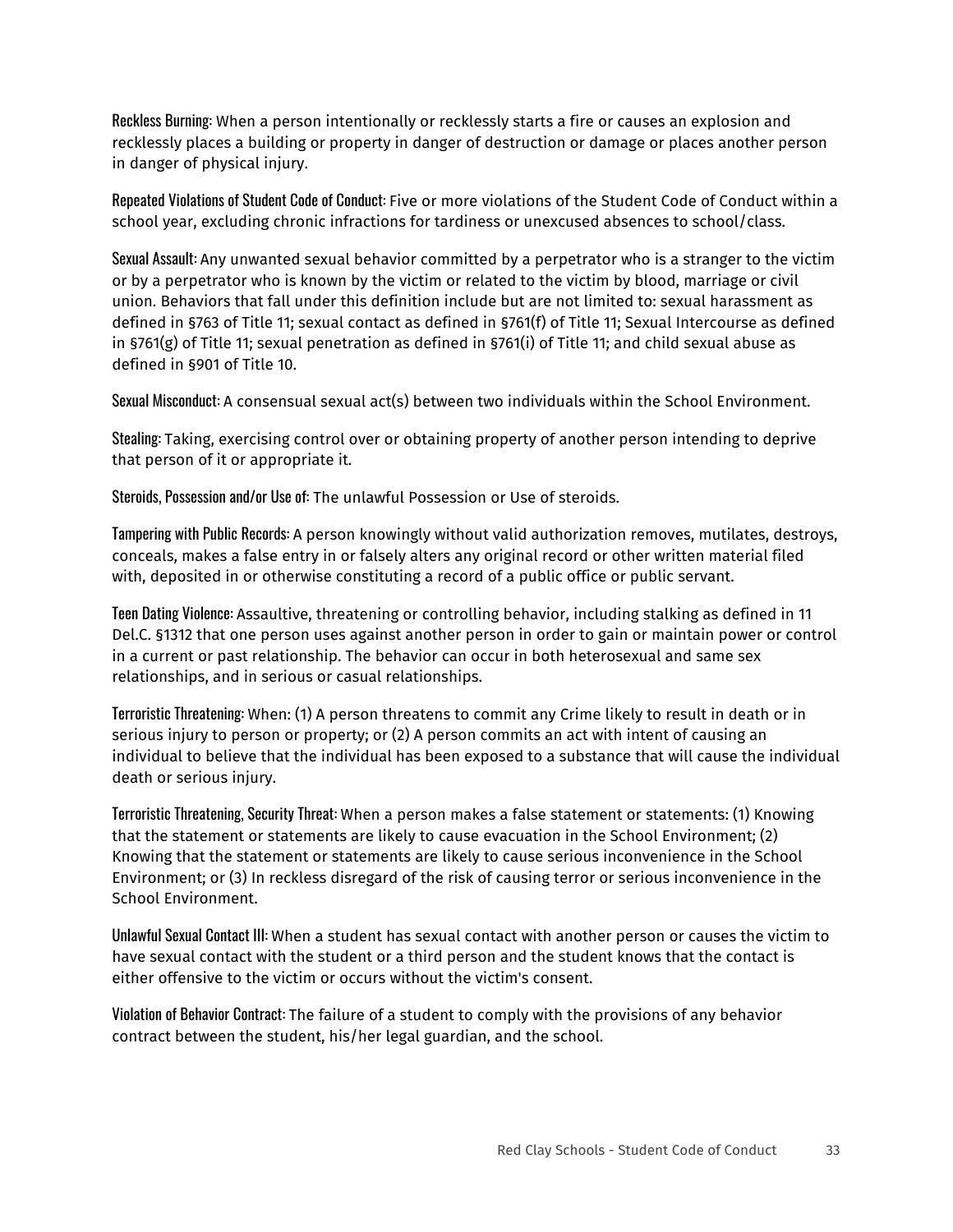# <span id="page-33-0"></span>Appropriate Disciplinary Action for Students Without Disabilities

A "student with a disability" refers to a student eligible for special education or related services under the Individuals with Disabilities Act (IDEA) or a "handicapped student" as defined by Section 504 of the Rehabilitation Act of 1973. If a student's parent or guardian has requested that he/she be evaluated for eligibility, and the evaluation has not yet been performed, consult the RCCSD Office of Student Services regarding any proposed discipline.

### <span id="page-33-1"></span>School Level

- 1. When a student allegedly commits a violation of the Student Code of Conduct that may, in the school administration's judgment, result in a recommendation for Due Process to Determine Appropriate Disciplinary Action, the school's principal shall cause an investigation to be made of the incident. If, after reviewing the findings of the investigation, the principal determines that the nature and seriousness of the offense may warrant initiation of Due Process to Determine Appropriate Disciplinary Action, the principal shall suspend the student for a period of ten (10) school days.
- 2. The principal or his/her designee shall hold conference with the student and the student's parent(s)/guardian(s), in order to inform them whether the principal is recommending initiation of Due Process to Determine Appropriate Disciplinary Action, and to explain the reasons for the recommendation. If the principal decides that disciplinary action in the form of a recommendation for expulsion will be made, he/she will submit a written recommendation for process to determine appropriate disciplinary action with a report containing all relative and supporting data for the recommendation, to the appropriate district-level administrator within two (2) business days following the date of the principal's conference or seven (7) business days of the incident, whichever is sooner. The student will be excluded from school until appropriate disciplinary action has been determined.

### <span id="page-33-2"></span>Initial Due Process

### (Title 14 Education, Del. Administrative Code, Discipline and School Climate, 616, 4.1—4.3)

4.1 A student shall be afforded initial due process rights for discipline procedures which result in the removal of the student for one day or more from the Regular School Program due to a violation of the school's Student Code of Conduct.

4.1.1 Prior to any removal of one day or more from the Regular School Program due to a violation of the school's Student Code of Conduct:

4.1.1.1 The student had prior opportunity to be informed in accordance with the established Student Code of Conduct rules and/or regulations.

4.1.1.2 The administrator/designee shall inform, orally or in writing, the student of the allegation(s) against him/her, the conduct which forms the basis of the allegation(s), and the policy, rule, or regulation violated.

4.1.1.3 The student shall be explained the evidence supporting the allegation(s) and an opportunity to present his/her side of the story including any evidence.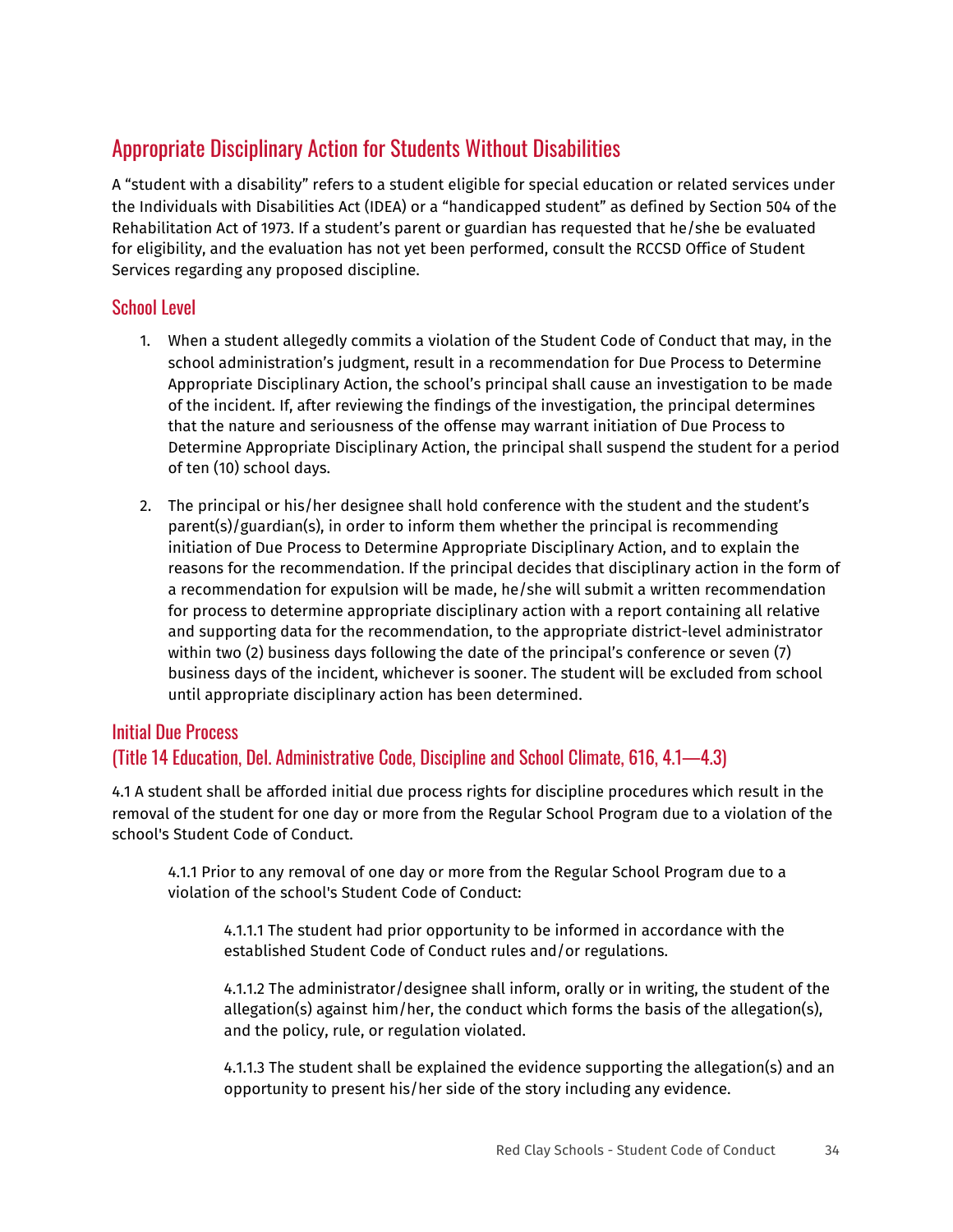#### 4.2 Due Process Delay Provision

4.2.1 A student whose presence in the School Environment poses a threat to the health, safety, or welfare to persons or property within the School Environment, as determined by the Principal, may be immediately removed from school provided that, as soon as practicable thereafter, the initial due process procedures outlined in subsection 4.1 of this regulation are followed.

4.3 In addition to the initial due process rights, a student who is recommended for Alternative Placement or Expulsion shall receive applicable additional due process rights as outlined in Sections 7.0, 10.0, and 11.0 of this regulation.

Title 14 Education, Delaware Administrative Code, 600, Discipline and School Climate, 614 Uniform Definitions for Student Conduct Which May Result in Alternative Placement or Expulsion is available at [http://regulations.delaware.gov/AdminCode](http://regulations.delaware.gov/AdminCode/title14/600/614).

### <span id="page-34-0"></span>District Level

- 1. After receipt of the principal's recommendation for Due Process to Determine Appropriate Disciplinary Action, the appropriate district-level administrator will forward the recommendation to the Superintendent.
- 2. Within ten (10) business days of the date of the incident, the parent(s)/guardian(s) will receive written notice by regular mail U.S. and certified mail of the circumstances which led to the recommendation for the district–level hearing, date, time, and location for a formal hearing on the principal's recommendation to conduct a hearing to Determine Appropriate Disciplinary Action. The hearing will be held not less than seven (7) business days and no more than twenty (20) business days after the notice is sent to the student's address of record.
- 3. The Superintendent or his/her designee will conduct a hearing at which the student, parent(s)/guardian(s), and the Red Clay Consolidated School District will have the following rights:
	- a. The right to be represented by counsel.
	- b. The right to be presented with names of witnesses against the student, and copies of affidavits of those witnesses.
	- c. The right to cross-examination or questioning of witnesses. The Red Clay Consolidated School District shall receive written parent permission for any witness who is a minor.
	- d. The right of the parties, including the student, to testify and produce witnesses and documents.
	- e. The right to a copy of a record of the hearing, which shall be kept either by a court stenographer or by tape recording, upon request and at his or her own expense.
- 4. The Superintendent or his/her designee shall consult with the appropriate District-Level administrator and the recommending principal, and review the hearing record, the principal's investigation, and all other relevant evidence.
- 5. Within five (5) business days following the conclusion of the hearing, The Superintendent or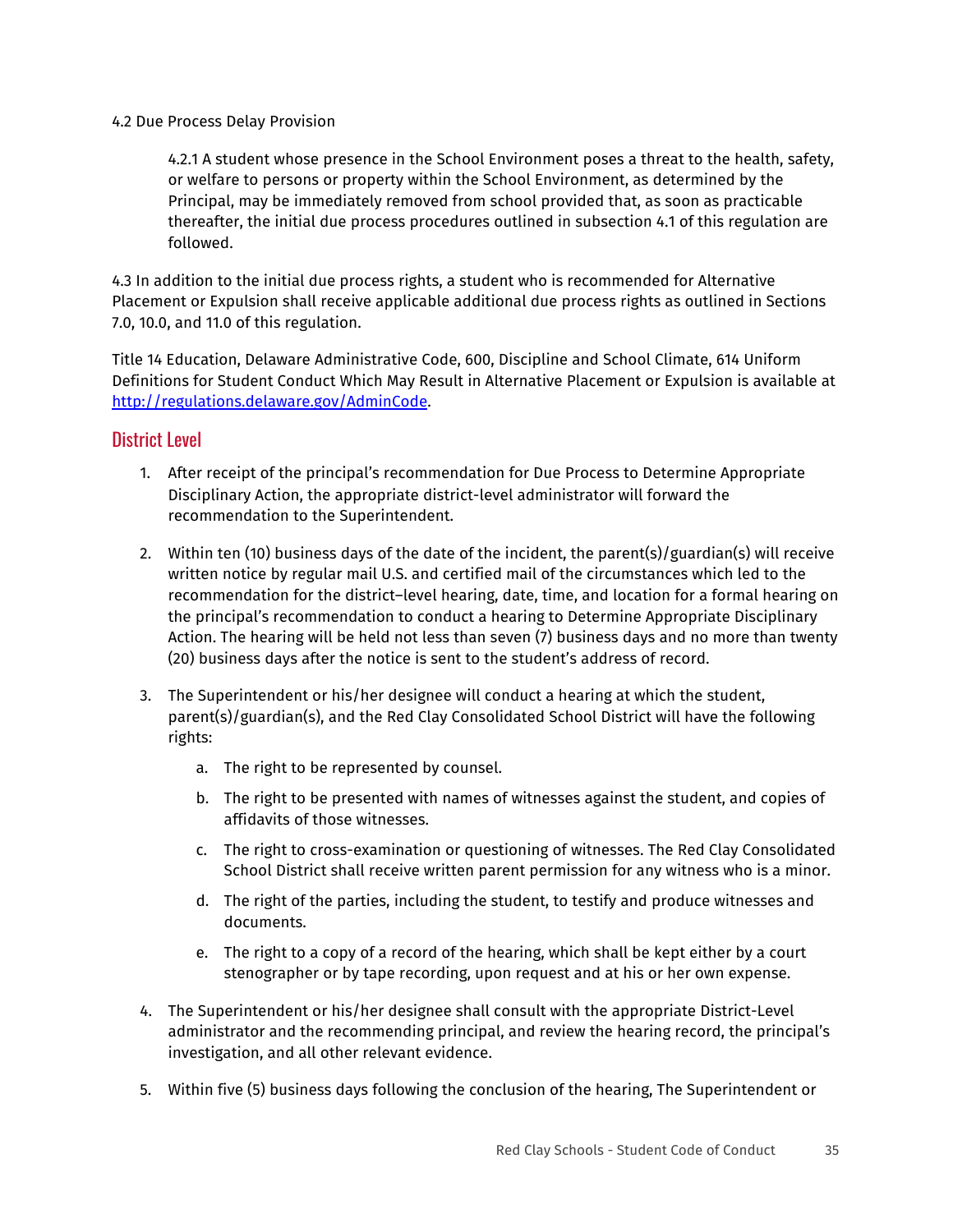his/her designee shall prepare a written report (the "Report") for review by the Red Clay Consolidated School District Board of Education. The Report shall: (1) recommend an appropriate disciplinary measure, which may include expulsion; and (2) summarize the evidence and the findings of fact that support the Superintendent's recommendation.

6. The Superintendent or his designee shall provide the student and his/her parent(s)/guardian(s) with written notice of the recommendation, and shall inform them of the date, time, and place at which the Red Clay Consolidated School District Board of Education will vote on the Superintendent's recommendation.

### <span id="page-35-0"></span>Board Level

- 1. The Red Clay Consolidated School District Board of Education shall determine whether to approve, modify, or reject the recommendation of expulsion or other discipline, and the Superintendent shall provide written notice of the Red Clay Consolidated School District Board of Education's decision to the student and his/her parent(s)/guardian(s). Expulsions will begin on the date of the incident initiating the referral.
- 2. Pursuant to Delaware Law, a student has the right to appeal the Red Clay Consolidated School District Board of Education's expulsion or other disciplinary decision by filing an appeal with the Delaware State Board of Education within 30 days of the student's receipt of the Red Clay Consolidated School District Board of Education's decision.

## <span id="page-35-1"></span>Appropriate Disciplinary Action for Students with Disabilities

A "student with a disability" refers to a student eligible for special education or related services under the Individuals with Disabilities Act (IDEA) or a "handicapped student" as defined by Section 504 of the Rehabilitation Act of 1973. If a student's parent or guardian has requested that he/she be evaluated for eligibility, and the evaluation has not yet been performed, consult the RCCSD Office of Student Services regarding any proposed discipline.

"Special education team" refers to an Individual Educational Program (IEP) team for students eligible under the IDEA., which includes the student's parent/guardian and a multi-disciplinary team for students eligible under Section 504 and not eligible under the IDEA.

- 1. For disciplinary reasons, a principal may suspend a student with a disability without services for up to ten (10) school days, in accordance with guidelines for disciplining students without disabilities.
- 2. A principal may also change the student's placement to an alternative setting selected by the student's school-level IEP team for up to 45 days if:
	- a. The student carries a weapon to school or to a school function; or
	- b. The student knowingly possesses or uses illegal drugs, or sells or solicits the sale of controlled substances while at school or a school function.
- 3. A school may seek the determination of an impartial hearing officer that a student with a disability should be removed from the student's regular school. A hearing officer may order that the student be placed at an alternative school/program for up to 45 school days if the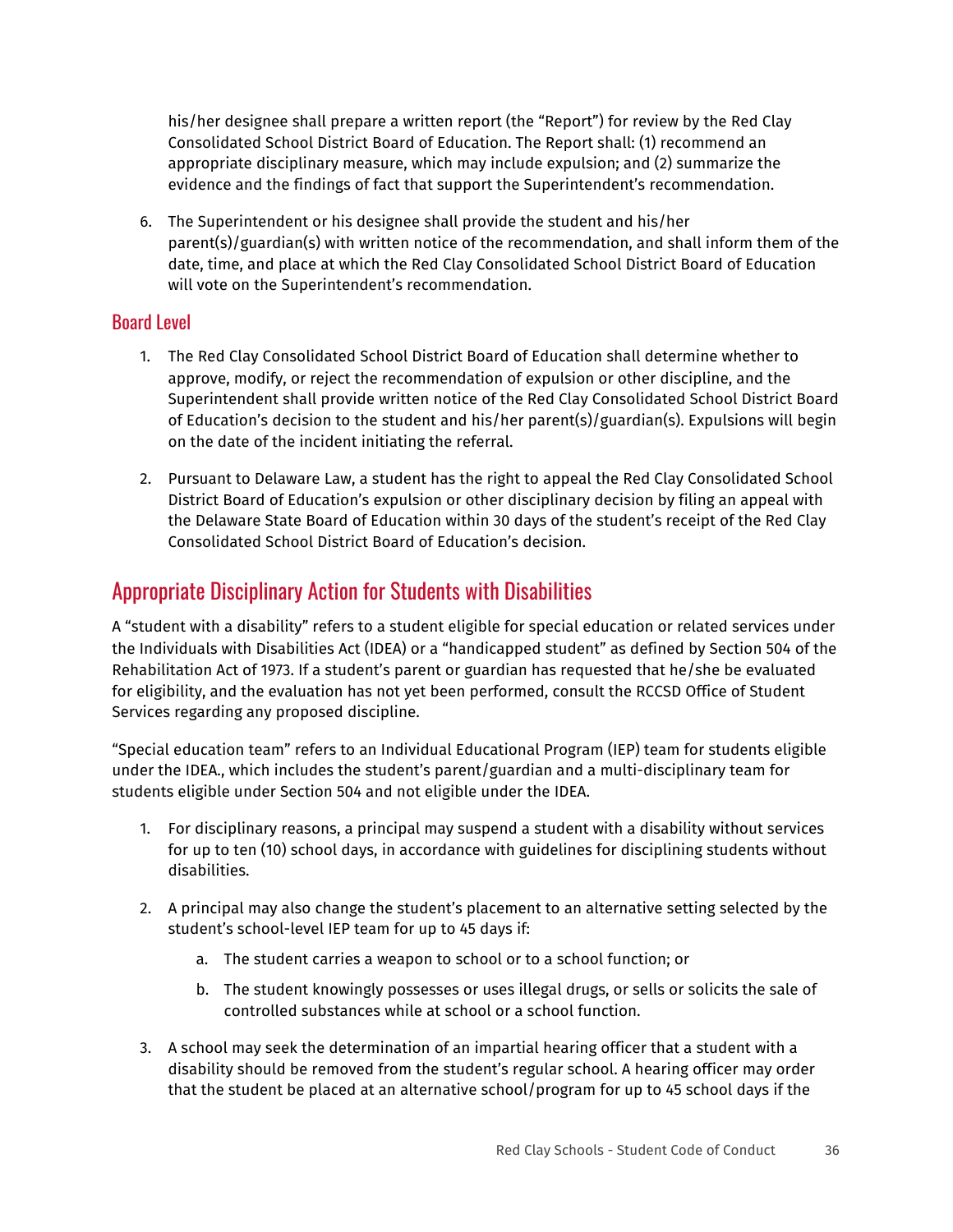officer determines that maintaining the student at his/her current school is substantially likely to result in injury to the student or to others.

- 4. If the district contemplates expulsion, alternative placement (with or without expulsion), or suspension (inside or out of school) of a student with a disability in excess of ten (10) school days cumulatively in one school year, a special education team meeting at the school level will be convened to discuss the student's discipline. The meeting may be held up to ten (10) days after the removal of a student from school under paragraphs A or B above.
- 5. The school-level special education (IEP) team will determine whether the alleged conduct was a manifestation of the student's disability. If the special education team determines that the misconduct was not a manifestation of the student's disability, the student may be disciplined according to the Student Code of Conduct, except that a student with a disability as defined by I.D.E.A. may not be denied a free appropriate public education. If the special education team determines that the misconduct was a manifestation of the student's disability, the student may only be disciplined in accord with the requirements of I.D.E.A. or Section 504 of the Rehabilitation Act of 1973, whichever is applicable.
- 6. A parent/guardian who disagrees with the school-level special education team's determination or the principal's disciplinary decision may request a District-Level meeting to review the decision. A parent may also be entitled to a due process hearing to appeal the district's decision. If the student has been placed in an alternative school/program, the student will remain in the alternative placement until the due process hearing officer renders a decision or for 45 school days, whichever occurs first, unless the Red Clay Consolidated School District and parent(s)/guardian(s) agree otherwise.
- 7. A student identified as disabled under Section 504 of the Rehabilitation Act of 1973 and who is currently engaging in the illegal use of drugs or use of alcohol, may be disciplined with regard to their use or possession to the same extent that students without disabilities are disciplined.
- 8. Nothing stated herein shall preclude a school-level special education team from placing a student with a disability, determined to have brought a firearm to school, in an interim alternative educational setting in accordance with State and Federal law.

## Placement in Alternative Schools/Programs

Placement in alternative schools/programs is the removal of a student from his or her regular school/program and placement in an alternative school/program to address the student's behavioral, motivational, or disciplinary needs. Alternative programs may be located at the student's regular school or at another school site.

1. Placement in an alternative school/program to address behavioral, motivational, or disciplinary problems will be implemented after the behavior management interventions that can be implemented in the regular school program are attempted. If the regular school's principal determines that such intervention measures are unsuccessful, placement in an alternative school/program may be recommended. Prior to referring to the Alternative Placement Committee, the regular school principal will meet with the student and his/her parent (s)/guardian(s) to inform them of the following: 1) of the referral for Alternative Placement; 2) that the student may be suspended pending the outcome of the Alternative Placement Team Meeting and; 3) of the procedures that will take place as follow-up to the referral for Alternative Placement. The Principal shall have a least one other person present to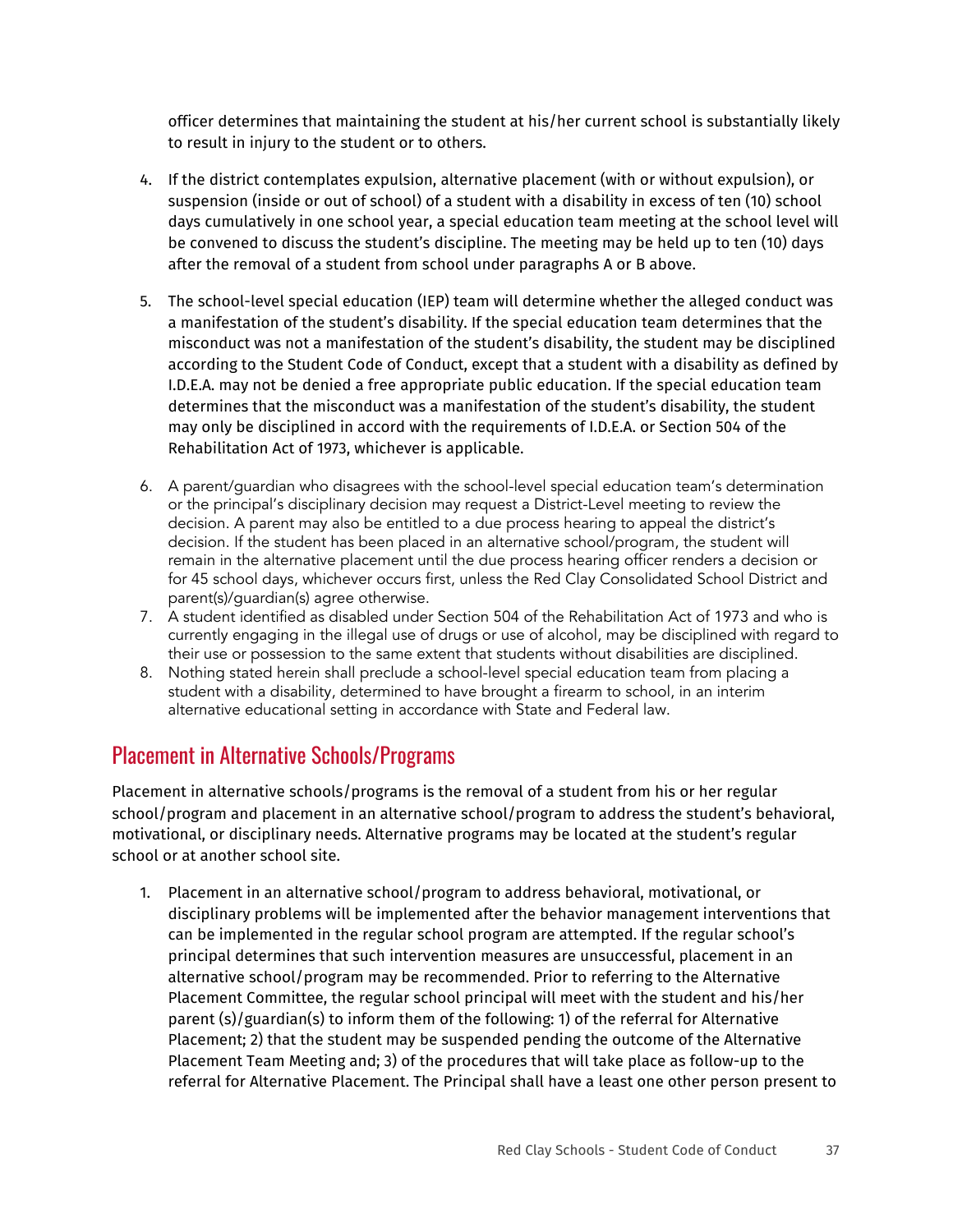take notes during the conference or shall have the conference audio recorded.

- 2. An Alternative Placement Meeting shall take place to determine if an alternative setting is appropriate for a referred student. The Parent and student shall receive verbal and written notification of the Alternative Placement Meeting. The parent and student may, but are not required to, attend the meeting.
- 3. Placement in an alternative school/program may result from a student's violation of the Student Code of Conduct. Placement at an alternative school/program may occur after the student has been expelled from his/her regular school program, or it may occur in lieu of expulsion or another disciplinary measure, depending on the particular violation of the Student Code of Conduct and the circumstances involved in the violation.
- 4. At or following the conference, the student and the student's parent(s)/guardian(s) shall be given written notice of:
	- a. The decision to place the student in an alternative school/program;
	- b. The circumstances which led to the placement;
	- c. How the alternative school/program is designed to meet the student's particular needs; and
	- d. The conditions that must be met in order for the student to return to the regular school program.
- 5. The student and the student's parent(s)/guardian(s) shall be advised that placement in the alternative school/program does not require parental approval, and shall be informed that the placement decision may be appealed pursuant to the Student Grievance Procedure set forth in the Student Code of Conduct.
- 6. A Principal may refer a student for Alternative Placement in conjunction with an Attorney General's Report or court disposition that indicates that the student has been charged with a Violent Felony and/or is a threat to the health, safety, and welfare of others within the School Environment. Students ineligible as a result of an offense listed in 14 DE Admin Code 611 shall not be referred to a Consortium Discipline Alternative Program (e.g., assault in the first degree, arson in the first degree, rape, trafficking drugs).
- 7. Assignment to an Alternative Program
	- a. Procedures for Student Referral
		- i. Criteria for student referral to an Alternative Placement
		- i. A Principal may refer a student for Alternative Placement for any severe disciplinary violation for which Alternative Placement may be a consequence as specified in the district/charter school Student Code of Conduct and the student's behavior is within the defined conduct under 14 DE Admin. Code 614.
		- ii. A Principal may refer a student for Alternative Placement for any offense listed in 14 Del.C.δ4112. Students ineligible as a result of an offense listed in 14 DE Admin. Code 611 shall not be referred to a Consortium Discipline Alternative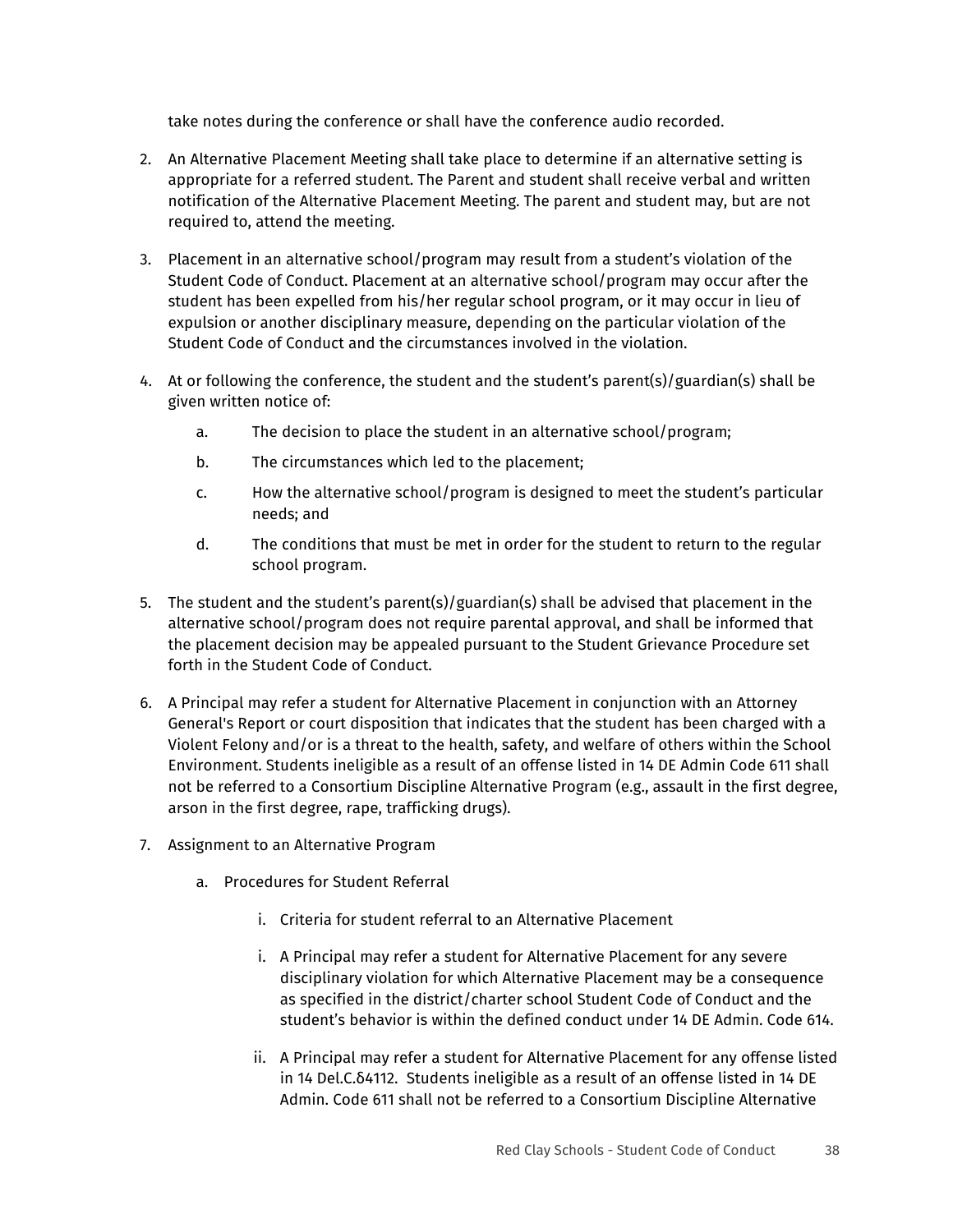Program.

- iii. A Principal may refer a student for Alternative Placement in conjunction with an Attorney General's Report or court disposition that indicates that the student has been charged with a Violent Felony and/or is a threat to the health, safety, and welfare of others within the School Environment. Students ineligible as a result of an offense listed in 14 DE Admin Code 611 shall not be referred to a Consortium Discipline Alternative Program.
- iv. A Principal may refer a student for Alternative Placement in conjunction with chronic disruptive behaviors which result in Repeated Violations of the Student Code of Conduct after all school-based best practice interventions have been put into place for said student. This may include, but is not limited to, counseling services, the development and implementation of a behavior support or modification plan, mentoring, referral to mediation, and participation in an available In-School Alternative Program.
- v. Referral to a state funded Consortium Discipline Alternative Program must also meet the criteria set forth in 14 DE Admin. Code 611.
	- 1. A referral of a charter school student to a Consortium Discipline Alternative Program shall also comply with the provisions of 14 Del.C.δ504A(8).
- 8. Responsibilities for Student Referral Which May Lead to Alternative program Placement
	- a. When it is alleged that a student committed a violation of the Student Code of Conduct and may be subject to a recommendation for Alternative Placement, the following procedures shall occur:
		- i. The Principal shall conduct a preliminary investigation pursuant to Section 3.0 of this regulation to determine if there is reasonable basis to pursue Disciplinary Action.
		- ii. If the preliminary investigation verifies that Disciplinary Action may be warranted, initial due process procedures outlined in Section 4.0 of this regulation shall be followed.
		- iii. After the student has been afforded initial due process procedures and if the Principal decides that Disciplinary Action will be taken, the student and Parent shall be notified.
		- iv. The Principal may impose a Short-term Suspension. If the student is suspended, the student and the Parent shall be provided a copy of a Suspension form that includes a written notice of the Student Code of Conduct violation(s).
		- v. If the Principal decides that the Disciplinary Action should be a referral for an Alternative Placement, the Principal shall compile an Alternative Placement Packet for the student. The Alternative Placement Packet may also include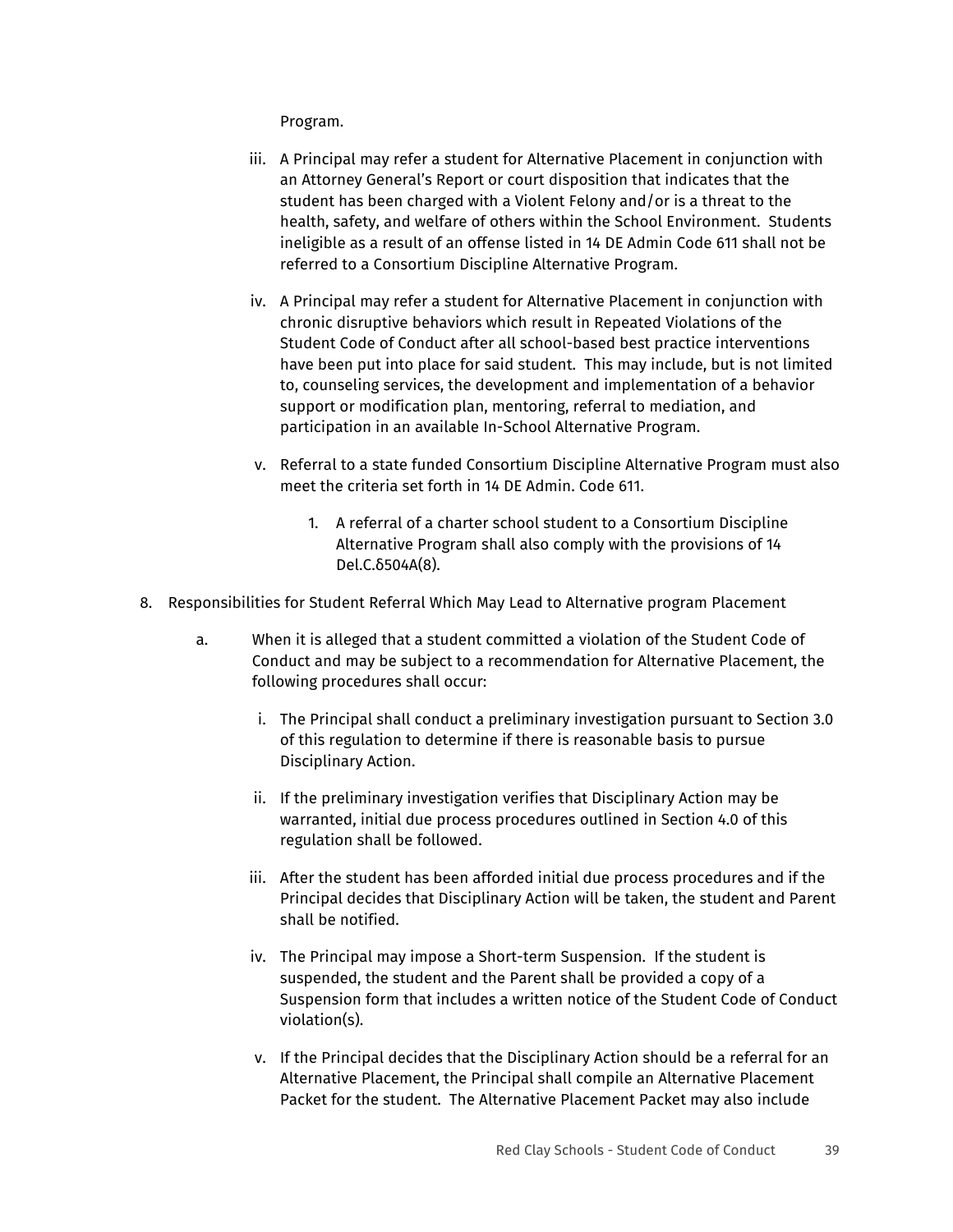other relevant information at the discretion of the Principal.

- 1. Schools/charters which utilize a site-based School Discipline Committee may have the committee meet to discuss the incident and make a recommendation to the Principal for the student to remain in the current school setting, or for referral to an Alternative Program.
- vi. A charter school Principal shall verify that the Alternative Placement referral meets the conditions set forth in 14 Del.C. 504A(8).
- vii. For all referrals for Alternative Placement for a general education or special education student, the Principal shall hold a Building Level Conference with the Parent and the student.
	- 1. The Principal shall explain to the Parent and the student the purpose of the meeting is to inform them:
		- a. Of the referral of Alternative Placement;
		- b. That the student may be suspended pending the outcome of the district/charter school Alternative Placement Team Meeting and of the procedures that will take place as follow-up to the referral for Alternative Placement.
	- 2. The conference shall be held by phone or in person.
	- 3. The Principal shall have at least one other person present to take notes during the conference or shall have the conference audio recorded.
- viii. Notice of the Alternative Placement Meeting shall be mailed to the Parent and the student via regular U.S. and certified mail at least five business days before the meeting to occur.
- 9. Alternative Placement Meeting for Districts/Charter Schools
	- a. A district/charter school Alternative Placement Meeting shall take place to determine if an alternative setting is appropriate for a referred student.
		- i. The Parent and student shall receive verbal and written notification of the District/charter school's Alternative Placement Meeting. Parents and student may, but are not required to, attend the meeting.
			- 1. The Parent and student shall be informed of the district/charter school Alternative
- 10. Placement Team's decision for placement within one (1) business day of the meeting.
	- a. If the decision is to assign to an Alternative Placement, the Superintendent shall send follow-up written notice within three (3) business days to the Parent describing the circumstances which led to the placement, identifying the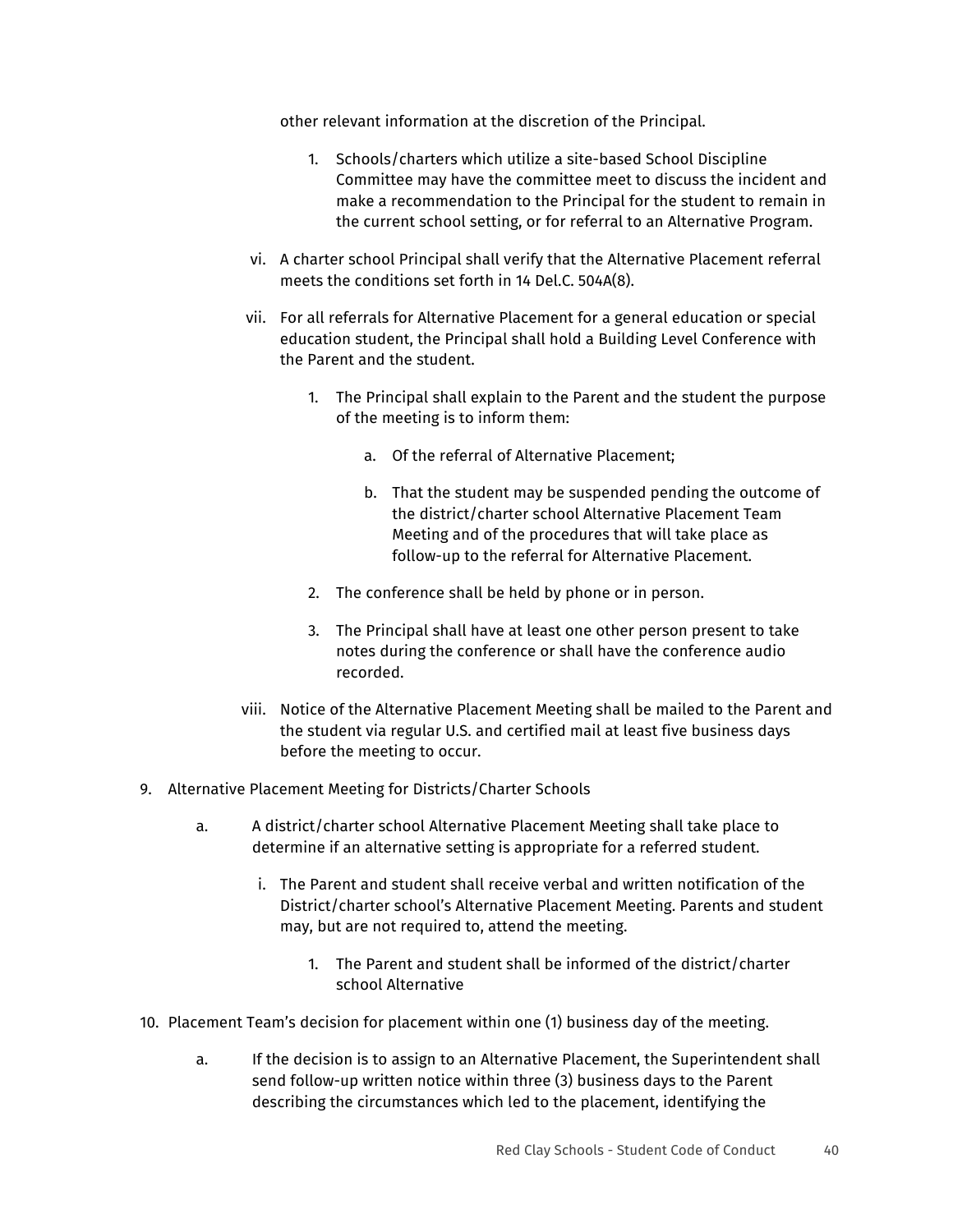Alternative Program to which the student is being assigned, and the conditions which must be met in order for the student to return to the Regular School Program.

- i. Student Assignment to an Alternative Program
- ii. The district/charter school representative shall contact the selected Alternative Program to set up a date and time for an Intake Meeting.
- iii. The Intake Meeting shall not occur unless all required participants are present, unless excused by the Superintendent, and documentation from the Alternative Placement Packet is provided.
	- 1. Participants required to be present at the Intake Meeting include, but are not limited to, the student, the Parent, a district/charter school representative, the Alternative Program administrator, and other appropriate Alternative Program staff.
- iv. A student assigned to a Consortium Discipline Alternative Program must be registered in a district/charter school before the Intake Meeting is held.
- v. The Intake Meeting will include the completion of necessary forms, including the Intake Form, which requires student and Parent signatures.
- vi. During the Intake Meeting, the district/charter school representative shall communicate, to all in attendance, the district/charter school's individualized goals and expectations for the alternatively placed student, including the Individualized Service Plan (ISP) under 14 DE Admin. Code 611, if applicable. The individualized goals and expectations shall be recorded on the Intake Form.
	- 1. The Intake Form shall be signed by all parties, copied and distributed to the student and Parent, Alternative Program administrator, and district/charter school representative and shall become part of the student's educational record as defined by 14 DE Admin. Code 252.
- b. The district/charter school shall maintain all alternatively placed student's enrollment status in Delaware Student Identification System (DELSIS) and eSchool PLUS database systems or successor Delaware Department of Education approved student database management system. A student placed in a Consortium Discipline Alternative Program shall have both an "active" and "service" status designation in DELSIS.

## Bus Transportation

The bus is an extension of the school day. The Student Code of Conduct remains in effect any time a student is on a school bus, including but not limited to the assigned bus to and from the school, activity buses, sports buses, and field trip buses.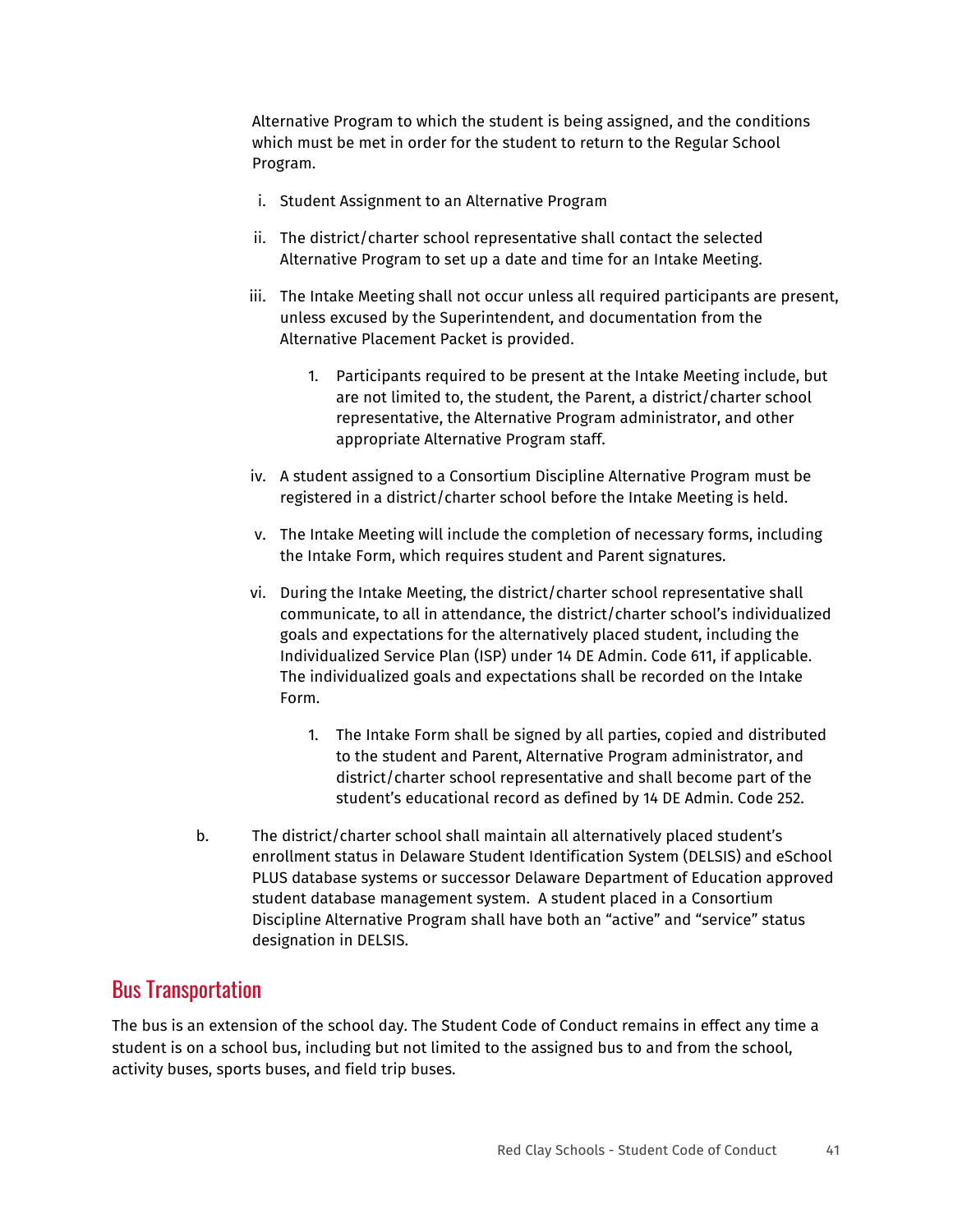## Bus Privilege

Riding the school bus is a privilege for each student. If the following rules and regulations are not followed, the student may no longer be given the opportunity or privilege to ride the bus. If this privilege to ride a bus is suspended or revoked, the parent(s) will be responsible for transporting their child to and from school.

### School Bus Safety Rules

During grades PreK—3 the Bus Safety Rules are presented to all students in the Red Clay Consolidated School District, including walkers. The purpose of these presentations is to ensure students are aware of the bus safety rules, safe procedures while entering and exiting the school bus, and safe street crossing techniques, etc.

- 1. Listen to the bus driver/bus aide and follow directions.
- 2. Stay seated (back-to-back, bottom-to-bottom, book bag on your lap).
- 3. No eating or drinking.
- 4. No fighting. Keep your hands and feet to yourself. No horseplay.
- 5. All body parts belong inside the bus (e.g., hands, head, hair, feet).
- 6. Talk quietly. No shouting, screaming or loud noises.
- 7. Do not throw objects inside, outside or around the bus. Keep everything inside your book bag.
- 8. Do not touch emergency equipment (e.g., back and side doors, windows, roof hatches, first aid and body fluid kits, two-way radios).

Along with the School Bus Safety Rules, the following regulations will assist with safety, prompt arrivals and departures of buses and promoting positive attitudes on the part of students. Violations of these regulations may result in disciplinary actions.

Students must ride their assigned bus to and from their assigned stop. Switching buses for any reason is strictly prohibited.

- 1. Students are not to leave the bus without the driver's permission, except on arrival at their regular bus stop or at school.
- 2. Students should help keep the bus clean, sanitary and orderly. They must not damage or destroy bus seats or equipment.
- 3. The bus windows should not be opened without permission from the driver.
- 4. Students are not permitted to smoke while on the bus.
- 5. Students are not to use abusive language, profanity, obscene gestures, or spit on the bus.
- 6. Students may not bring large musical instruments, live animals, balloons, glass containers, skateboards, or large school projects onto the bus.
- 7. Athletic equipment brought on the bus must fit between the student's legs and not be placed on the seat or in the aisle. Care and safety when transporting sports equipment should be considered a priority. Students misusing the equipment or allowing another student to misuse the equipment while on the bus will result in losing the privilege to transport the equipment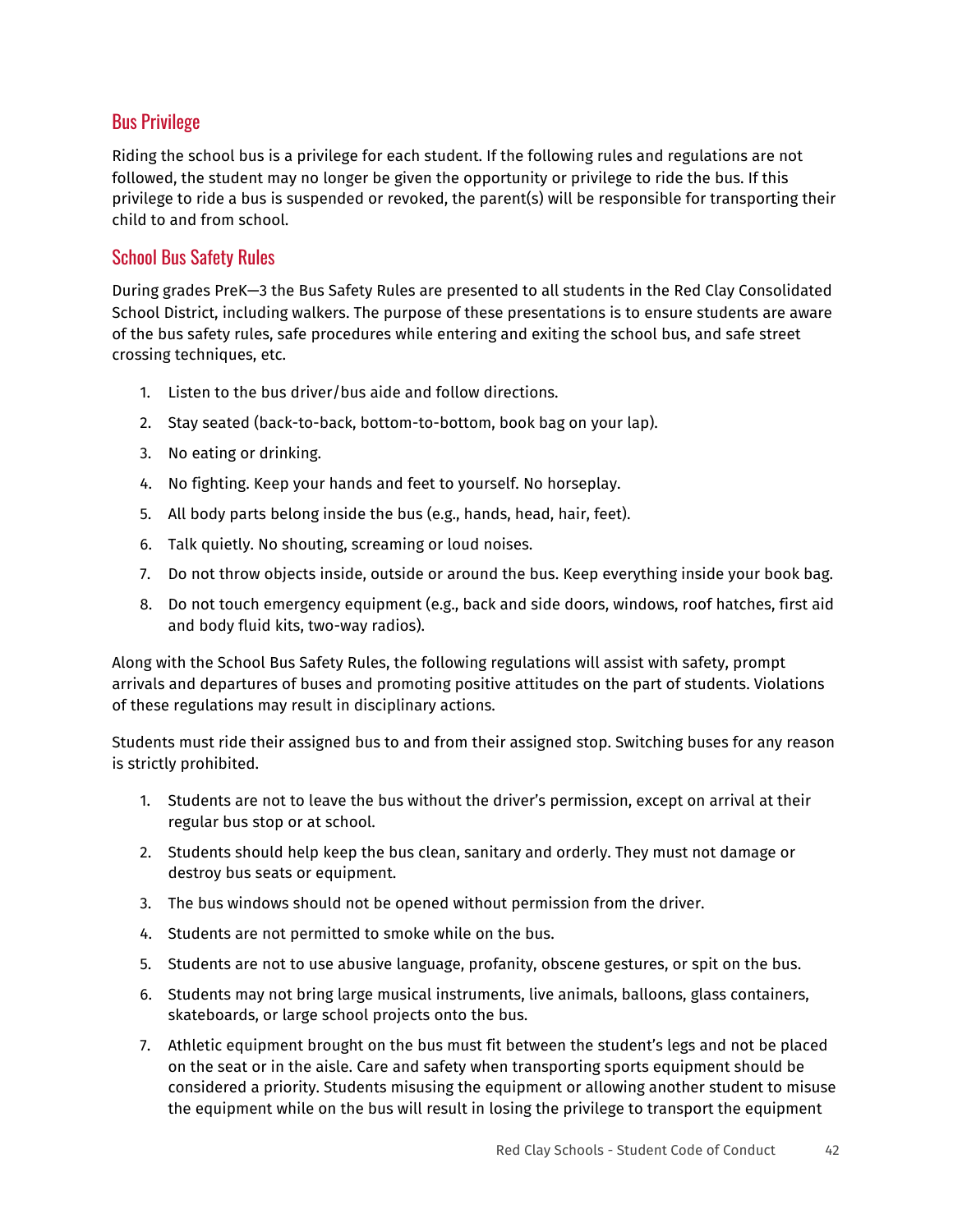on the bus. Whenever possible, the athletic equipment should be in appropriate equipment bags to avoid sharp edges being exposed to students.

- 8. Students are to enter the bus, immediately take their seats, and remain seated until the bus comes to a complete stop.
- 9. Students are to conduct themselves while on the bus in such a way that will not distract the driver. Distracting the driver puts everyone at risk.
- 10. Students with high school issued parking passes will be ineligible for bus transportation.

#### Cell Phone Use on School Buses

Cell phone use on a school bus is disruptive and a distraction to the driver which may create a safety issue for the driver and students. During the bus ride, students must turn cell phones off and secure them out of sight.

#### Surveillance on School Buses

School buses, both district owned and contracted buses, may have surveillance cameras which include audio and video capability. These tapes and/or hard drives may be used in disciplinary procedures.

### Safety Procedures for Boarding and Exiting the Bus

- 1. Students should never stand or play in the street while waiting for the bus.
- 2. If crossing a street to board the bus, students must look both right and left for cars, wait for the driver's signal to cross, and make sure the red lights are flashing. Always cross the street in front of the bus. Before boarding and exiting the bus, students must keep a safe distance from the bus.
- 3. Students should enter the bus without crowding or pushing.
- 4. Do not stand in the danger zones of a school bus (minimum of 10 feet all around the bus).

## Meeting Students at Assigned Bus Stops

The Red Clay Consolidated School District requires a parent/guardian or designees to meet their child at their assigned bus stop each and every day for the following groups of students:

- 1. All kindergarten students
- 2. All students under 5 years of age
- 3. Students who have special needs and requires adult assistance (Noted in student's IEP)

Failure of a parent/guardian or designee to meet their child as identified above at their assigned bus stop will result in the following action:

- 1. Transportation will contact the student's school and report that no one is at the bus stop to receive the child.
- 2. Transportation will return the student to school. The parent will be responsible for picking the child up at the school. At this time, the parent will receive a letter from the school administrator reminding them of the district's policy.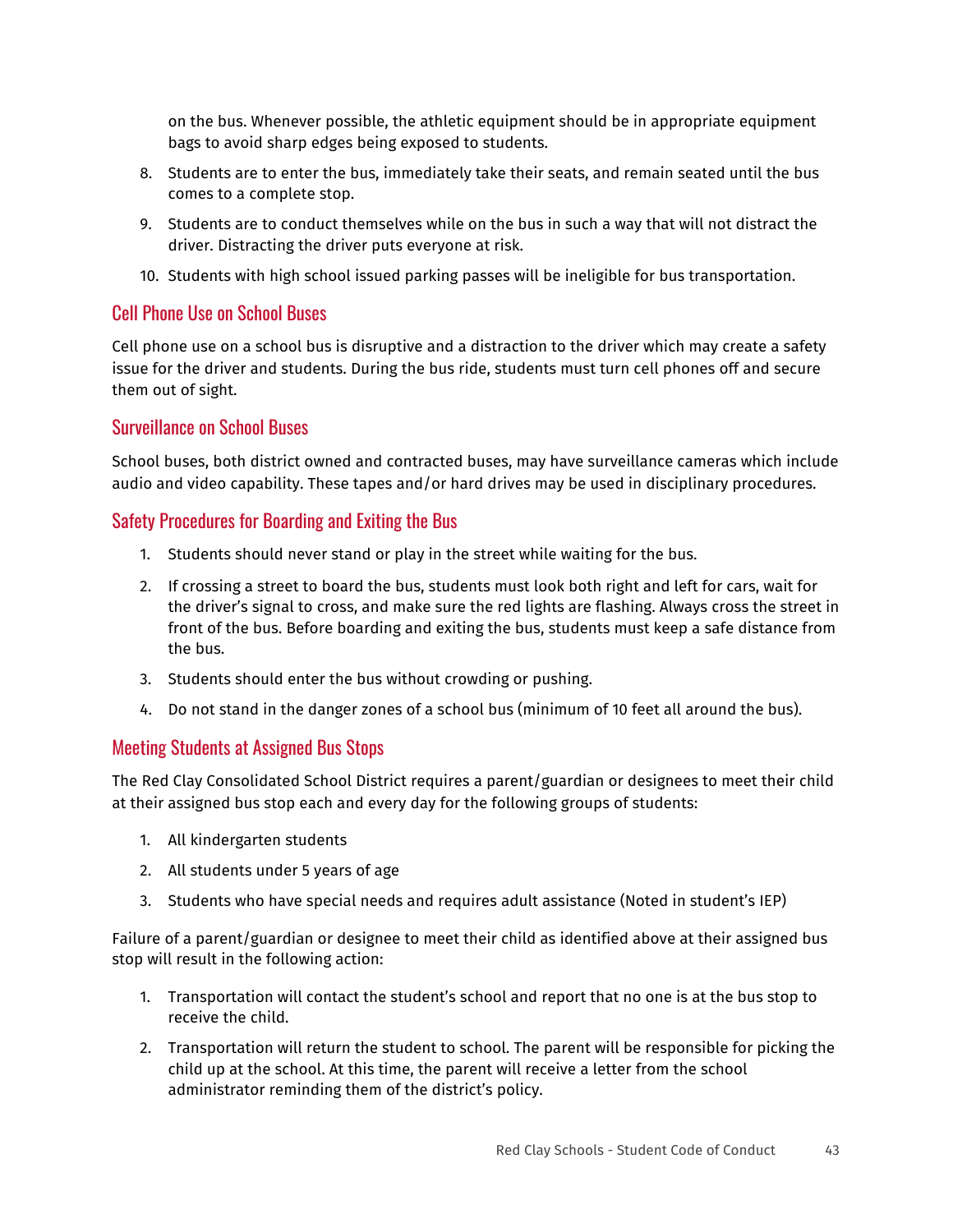- 3. Subsequent Offenses: Parent will receive a warning indicating additional offenses may result in termination of transportation.
- 4. Repeated Offenses: May result in temporary or permanent loss of transportation services, along with a referral to the Division of Family Services.

### Bus Change

Bus transportation cannot be viewed as a taxi and/or shuttle service. Below are guidelines for bus changes:

- 1. Bus routes and assignments can ONLY be changed by the Transportation Department.
- 2. Once the school makes address and/or day care changes, transportation will assign a bus stop in accordance within Red Clay Consolidated School District policy and procedures and adjust the bus route within 48 hours.
- 3. The Transportation Office will not give permission for a student to ride a different bus, except in emergencies.
- 4. Changing bus assignments for social events, school projects, parental vacations, getting to a work location, visiting another student, or allowing multiple drop-off locations for different days are not acceptable reasons.

The administration of the school and district are placed in an indefensible position regarding liability and insurance when students ride a bus without their name being on the bus roster.

## Bus Privileges and Parking Passes

The Red Clay Consolidated School District enforces Title 14, 4115 of the Delaware Code. This section addresses students who choose to drive to school and receive parking passes from their respective high schools.

- 1. A student receiving a parking pass from their high school will be ineligible to ride the school bus for the school year. Exceptions will only be granted for emergencies and only with permission from the Red Clay Consolidated School District Office of Transportation. Cars needing repairs will not be considered an emergency.
- 2. Students and parents will need to sign the parking permit stating that they have read and understand the district policy and return the permit to the high school administration.
- 3. A copy of the signed permit form will be sent to the transportation office. The student will be removed from the bus roster.

## Bus Behavior Contracts

When a student accumulates repeated bus referrals and/or three (3) bus suspensions, the student may be placed on a bus behavior contract. Subsequent bus referrals may result in extended bus suspensions.

Grades PreK—12: 5-day suspension, 10-day suspension, 30-day suspension, and permanent denial of bus privileges.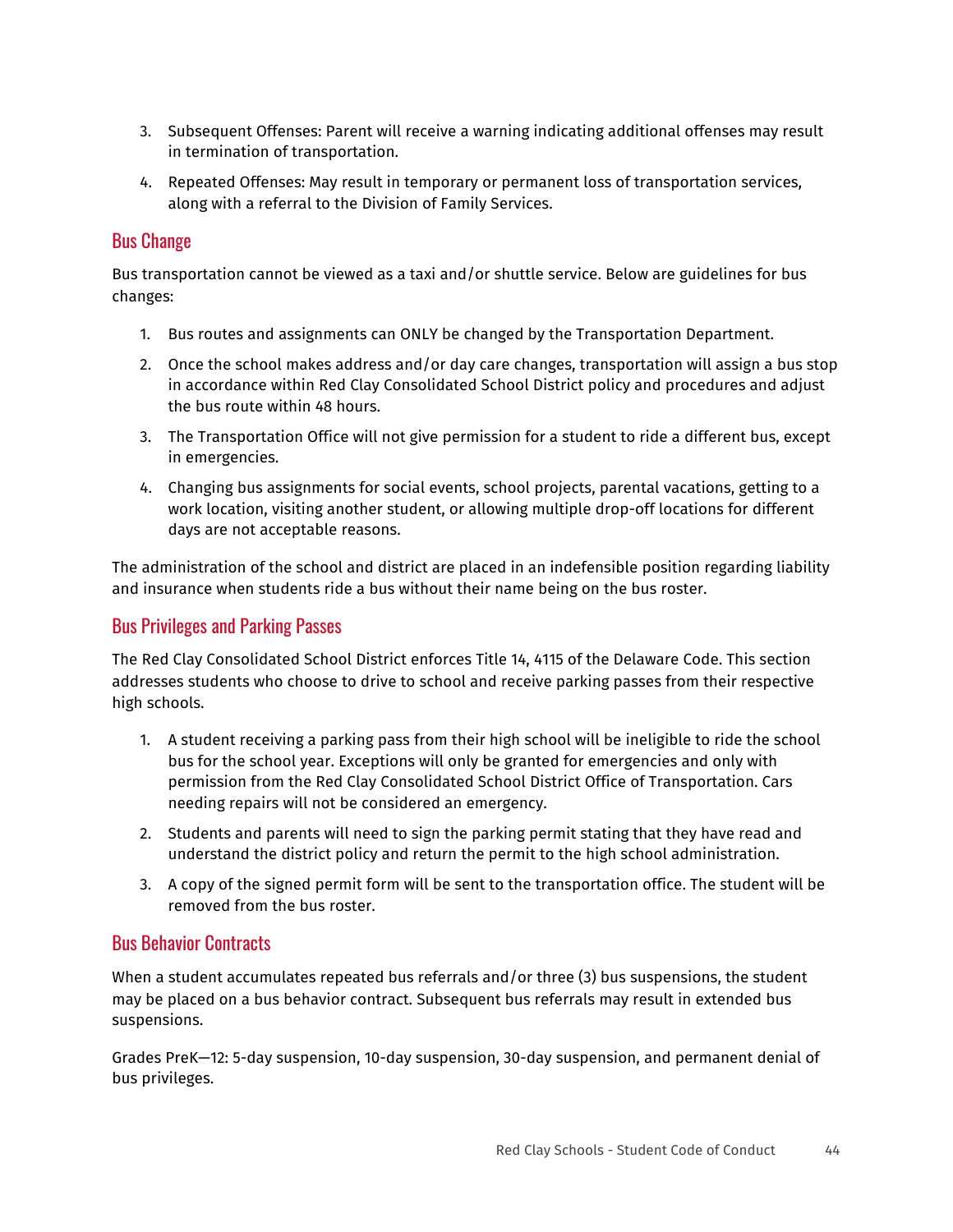## Denial of Bus Privileges

Denial of bus privileges is either a temporary or permanent removal of the opportunity to ride the school bus. In all cases of denial of bus privileges, an attempt shall be made to notify the parents by telephone, with a written notification of the denial sent to the parents within twenty-four (24) hours. Denial of bus privileges shall not be used as a disciplinary action for non-bus related violations.

During the denial of bus privileges, it shall be the parents' responsibility to provide the student's transportation to and from school. Denial of bus privileges includes both the regularly assigned bus and activity buses. Should the student be absent during the bus suspension, the responsibility for initiating the make-up work and turning in assignments rests with the student.

Prior to the denial of bus privileges, the student shall:

- 1. Be given oral or written notice of the charges and be told who is making these charges or complaints.
- 2. Be given a fair and impartial hearing and have the opportunity to present the student's side of the story.
- 3. Have had prior opportunity to know that the misbehavior was in violation of established rules and regulations.
- 4. Be advised that denial of bus privileges may be appealed to the next high authority.

#### Bus Route Problems

Problems concerning bus routes and bus arrival times should be referred to the Red Clay Consolidated School District Office of Transportation at 302.322.0251.

## Acceptable Computer and Associated Network Use Policy

The purpose of the Red Clay Consolidated School District computer network is to promote the exchange of information to further education and research and is consistent with the mission of the Red Clay Consolidated School District.

Access to Red Clay Consolidated School District computers and the associated network (RCSchoolNET) is a privilege not a right. If a user violates any of the acceptable use provisions outlined in this document, future access will be denied. Some violations may also constitute a criminal offense and may result in legal action. Any user violating these provisions, applicable state and federal laws, or posted classroom and school policies is subject to loss of access privileges and any other Red Clay Consolidated School District disciplinary options.

## Acceptable Use for Students of the Red Clay Consolidated School District

- 1. Use must be in support of education and research consistent with Red Clay Consolidated School District policies and curriculum standards.
- 2. RCSchoolNET is not for private or commercial business use, political, or religious purposes.
- 3. Any use of RCSchoolNET for illegal activity is prohibited.
- 4. Use of RCSchoolNET to access obscene or pornographic material is prohibited.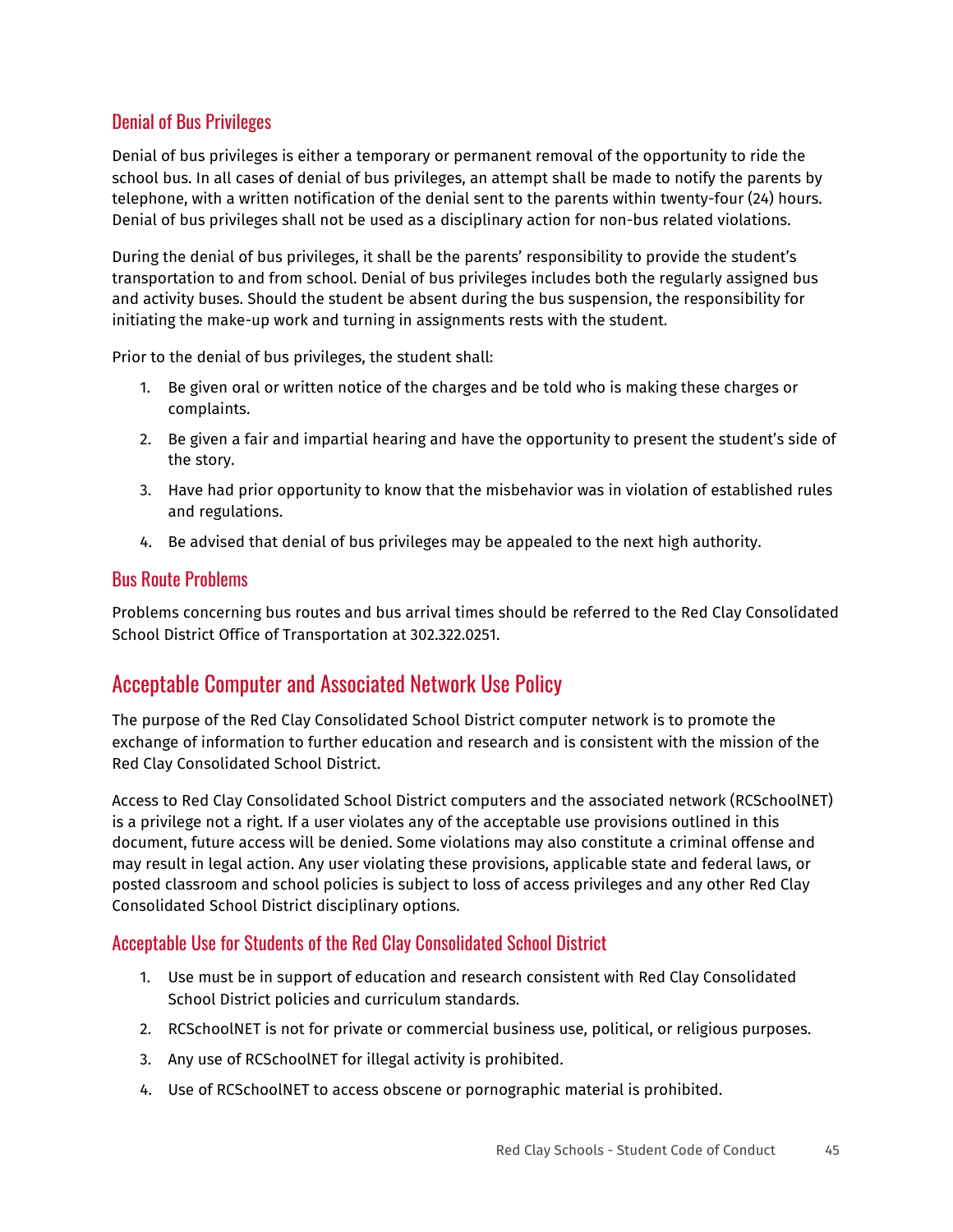- 5. Sending material likely to be offensive or objectionable is prohibited.
- 6. Destruction or vandalism of technology equipment is prohibited.
- 7. Unauthorized installation of copyrighted software or files for use on district computers is prohibited.
- 8. No commercial/shareware/freeware software of any kind shall be installed or downloaded to any Red Clay Consolidated School District computer unless first approved by the District Manager of Technology.
- 9. Email cannot be used for private or commercial offerings of products or services for sale or to solicit products or services.
- 10. Email cannot be used for political or religious purposes.
- 11. Network storage areas may be treated like school lockers. Network administrators may review files and communications to maintain system integrity and ensure that users are using the system responsibly. Users should not expect that files stored on district computers will be private.

#### My Responsibilities and Acknowledgements as an RCSchoolNET User

- 1. I will respect the rights and property of others and will not improperly access, misappropriate or misuse the files, data, or information of others.
- 2. I will adhere to all copyright laws.
- 3. I will protect all district technology equipment from potentially damaging substances such as food, drink, gum, and chalk.
- 4. I will not share my account with anyone or leave the account open or unattended.
- 5. I will keep all accounts and passwords confidential and not accessible to others.
- 6. I will change passwords regularly using combinations of letters and numbers avoiding standard English words and names.
- 7. I am responsible for making back-up copies of documents critical to me.
- 8. I will take precautions to prevent viruses on all district computer equipment.
- 9. I understand that email communications are not considered private communications and can be reviewed by the district to ensure that email is being used in accordance with the requirements of this policy.

Interpretation, application, and modification of this Acceptable Use Policy are within the sole discretion of Red Clay Consolidated School District. Any questions or issues regarding this policy should be directed to Red Clay Consolidated School District Administration. All appropriate Red Clay Consolidated School District Policies are applicable to technology equipment and use. If a parent/guardian elects to prohibit access to the Internet by his/her student(s), the parent/guardian must notify the Department of Information Technology in writing.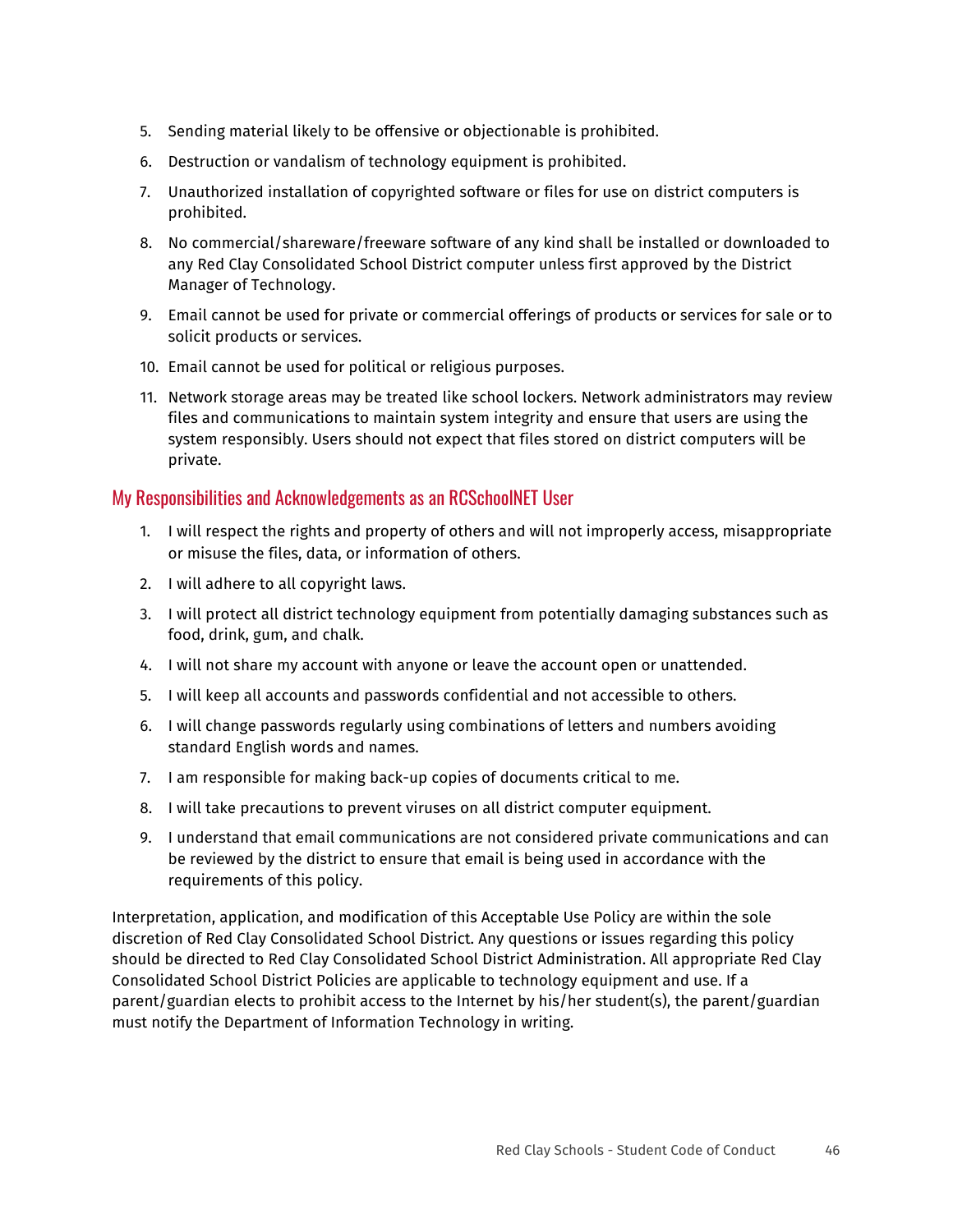## School-Police Relationship

To ensure that both students and parents are aware of the required relationship between the school and the police agencies, the following section of the Memorandum of Agreement Between the Board of Education of the School Districts and Law Enforcement Agencies in New Castle County is quoted:

School officials shall promptly report to the appropriate police agency all police matters coming to their attention, whether occurring on or away from the school premises, which involve pupils attending the particular school. The following offenses should be reported to the appropriate police agency for investigation:

School officials shall promptly report to the appropriate police and/or law enforcement agency all the following offenses:

- 1. Felonies
- 2. Assaults on person or property
- 3. Reports of explosives, knives, firearms, ammunition, or blasting caps brought into school
- 4. Controlled substance and alcohol
- 5. Sexual offenses
- 6. Morals offenses (pornography, exhibitionism, peeping, etc.)
- 7. Organized gambling (numbers and pools)
- 8. Neglect or abuse of children
- 9. Persons or conditions which are factors in contributing to the delinquency of minors
- 10. Adults loitering on or near school property
- 11. Unknown persons parked near schools at times when pupils are going to and from school
- 12. Observations of unsafe driving and traffic hazards endangering lives of students
- 13. Telephone threats made to the school
- 14. Arson or suspicion of arson
- 15. Rumors or observations of gang rivalries or activities
- 16. Sexual abuse or incest
- 17. Evidence of threats of intimidation
- 18. Theft
- 19. Burglary and attempted burglary of school buildings
- 20. Criminal mischief
- 21. Trespass on school property

Police matters shall not include conduct that has traditionally been the responsibility of school administration. Conduct of a serious nature should be reported to the parent or guardian immediately.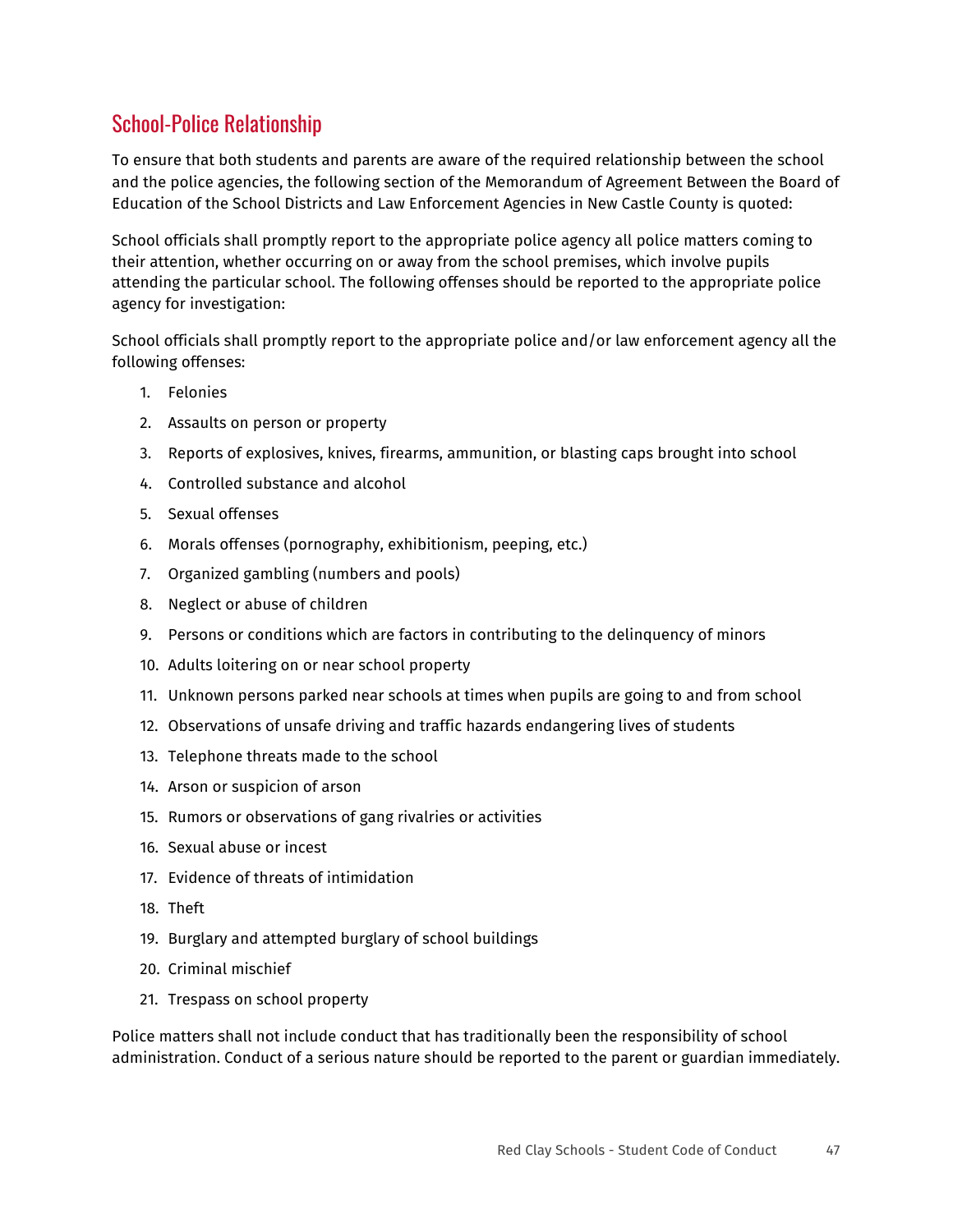# Drug and Alcohol Policy

The following policy was adopted by the Red Clay Consolidated School District School Board of Education on March 20, 1991.

## **Preface**

It is the responsibility of the Red Clay Consolidated School District Board of Education to provide through its facilities, resources, and staff an educational climate conducive to learning and individual development.

Through the use of a revised curriculum, classroom activities, community support and resources, a strong and consistent administrative and faculty effort, and rehabilitative and disciplinary procedures, the Red Clay Consolidated School District will work to educate, prevent, and intervene in the use and abuse of all drug/alcohol and mind-altering substances by the entire student population.

## **Policy**

Since possession, distribution, and consumption of alcohol or illegal drugs is in violation of certain state and federal statutes, the State Board of Education Policy on the Possession, Use, or Distribution of Drugs and Alcohol, as well as the Red Clay Consolidated School District Student Code of Conduct, the Red Clay Consolidated School District Board of Education hereby declares that such illegal possession, distribution, or consumption have no relationship to the rightful and legal pursuit of educational opportunities, nor to a positive and wholesome climate for learning. In addition, possession, use, and/or distribution of prescribed medications can also, under certain circumstances, be a violation of the Student Code of Conduct.

Medications: Prescription medications should not be in the possession of any student at school. If a student is required to take a prescription medication at school, it should be brought to (and taken from) the school nurse by a parent or guardian and left with the school nurse. If a student is found to be in possession of a medicine prescribed to that student and in its original labeled container the following steps will be taken:

- 1. The parent will be contacted.
- 2. The student will receive a written warning requiring the parent's signature.
- 3. The medication will be confiscated and given to the school nurse.
- 4. Second and subsequent violations of this medication policy will be treated as Defiance of School Authority.

The possession of a prescription medication that is either not prescribed to the student who possesses it or is not in its original, labeled container may be treated exactly like the possession of an illegal drug (see Definitions of Terms for Drug and Alcohol Violations).

The following policy and administrative guidelines on the possession, use, or distribution of drugs/alcohol shall apply to all Red Clay Consolidated School District students.

The possession, use, and/or distribution of alcohol, a drug, a drug-like substance, a look-alike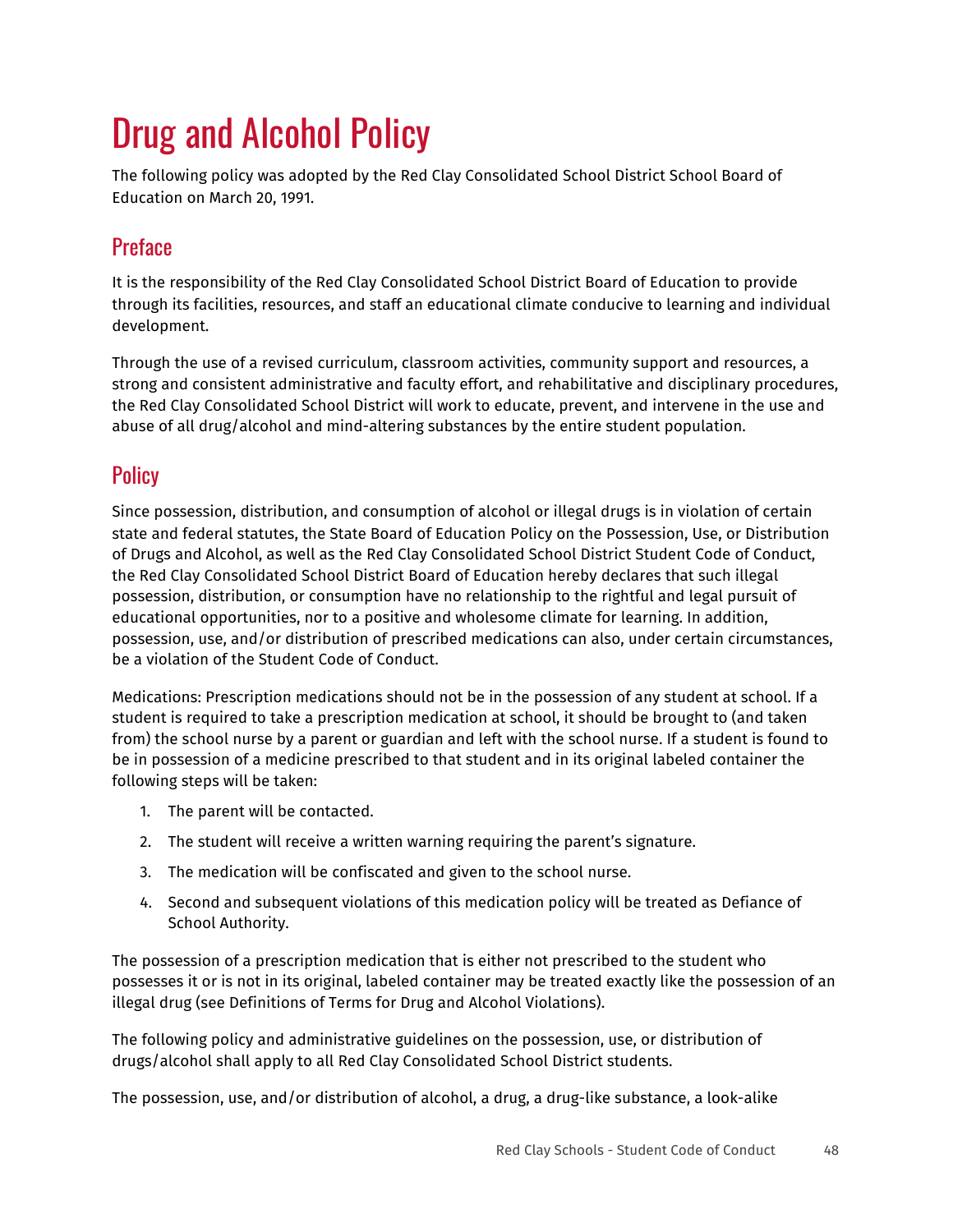substance and/or drug paraphernalia are harmful to students and are prohibited within the school environment.

Communication devices, such as but not limited to, mobile telephones and electronic beepers, ordinarily have no place in the school environment. The unauthorized possession of such communication devices is prohibited. Communication devices are to be confiscated by the administration. If the devices are involved in a criminal act, they are to be turned over to the appropriate police agency. If not involved in a criminal act, the communication devices may be returned to the parent or guardian of the student.

Student lockers are the property of the school and may be subjected to search at any time with or without reasonable suspicion. Personal possessions, such as coats, purses, book bags, etc., may also be subjected to search with reasonable cause.

Student motor vehicle use to and in the school environment is a privilege that may be extended to students in exchange for their cooperation in the maintenance of a safe school atmosphere. Reasonable suspicion of a student's use, possession, or distribution of alcohol, a drug, a drug-like substance, a look-alike substance or drug paraphernalia, or of a student's possession of an unauthorized electronic beeper or other communication device in the school environment, may result in the student being asked to open an automobile in the school environment to permit school authorities to look for such items. Failure to open any part of the motor vehicle on the request of school authorities may result in the police being called to conduct a search, and will result in loss of privilege to bring the vehicle on campus.

Students of majority age (i.e., 18 years or older) are responsible for their actions. All such students will be treated as adults for purposes of reporting violations of this policy and of the law to police. Such students shall also be on notice that their parents/or guardians will be notified (if their address and/or telephone number is known to the school) of the student's actions in accordance with this policy.

All alcohol, drugs, drug-like substances, look-alike substances, and/or drug paraphernalia found in a student's possession shall be turned over to the principal or designee, and be made available in the case of a medical emergency, for identification.

All substances shall be sealed and documented, and in the case of substances covered by Del. Code, Ch. 47, turned over to the police as potential evidence. A request for analysis shall be made where appropriate.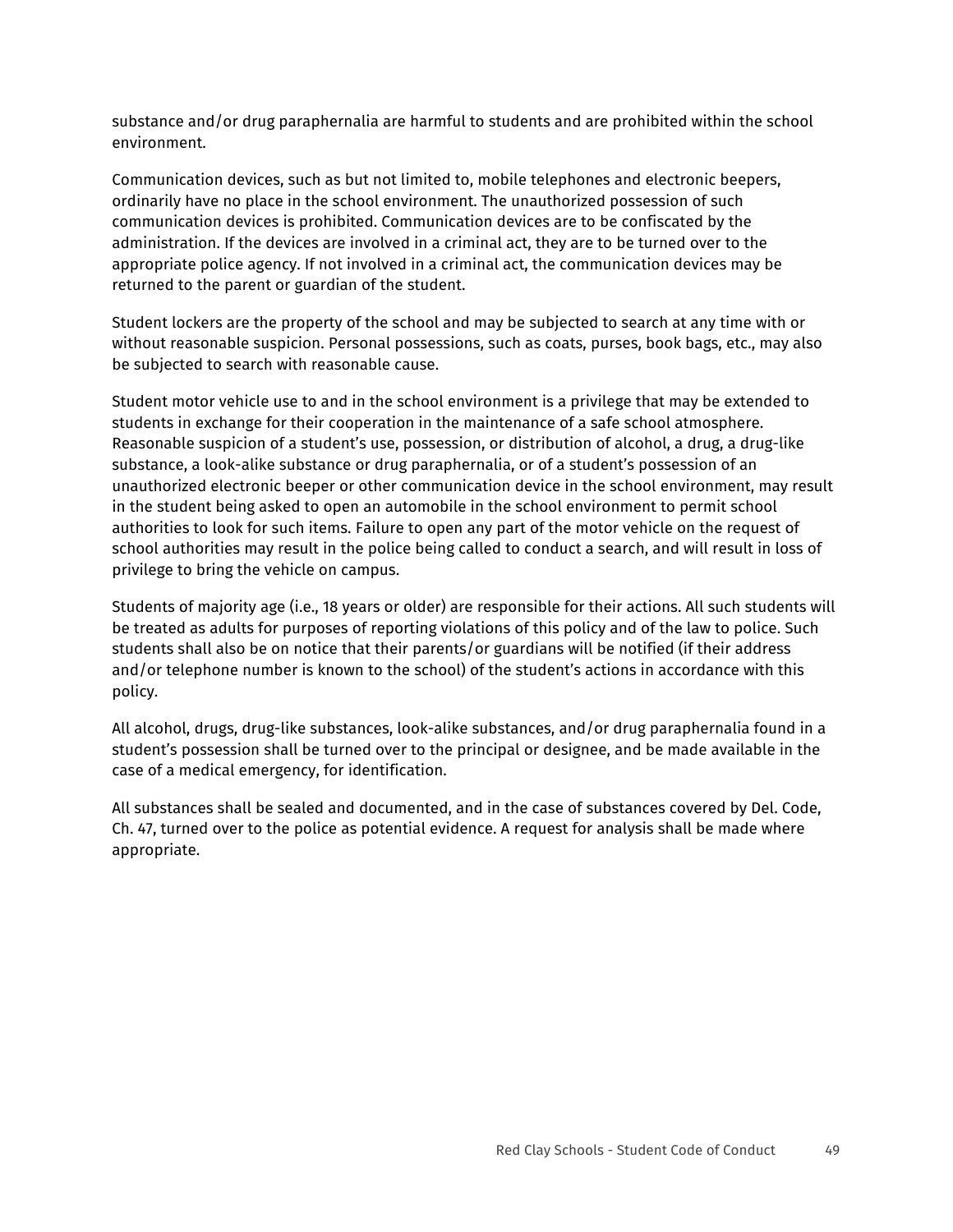# Policy Guidelines for Drug and Alcohol Violations

<sup>1</sup> May be used in addition to Required Consequences/ Discipline on First Offense. One or more required for *Subsequent Offenses.*

| SITUATION/<br><b>CATEGORY</b>                                                                                            | <b>IMMEDIATE ACTION</b>                                                                                             | <b>INVESTIGATION</b>                                                                               | <b>NOTIFICATION</b>                                                                                                                                            | <b>DISPOSITION OF</b><br><b>SUBSTANCE</b> | <b>CONSEQUENCES -</b><br><b>DISCIPLINE</b> |
|--------------------------------------------------------------------------------------------------------------------------|---------------------------------------------------------------------------------------------------------------------|----------------------------------------------------------------------------------------------------|----------------------------------------------------------------------------------------------------------------------------------------------------------------|-------------------------------------------|--------------------------------------------|
| A student is<br>suspected of<br>possible drug/<br>alcohol use.<br>There is no<br>physical<br>evidence of a<br>violation. | Inform the<br>student of<br>available<br>services and<br>encourage him/<br>her to seek<br>assistance.<br><b>SBR</b> | Investigation is<br>limited to the<br>staff member,<br>counselor,<br>nurse, and<br>administration. | Notification of<br>Parents:<br>Comments<br>should be<br>limited to<br>behavior and<br>academic<br>performance.<br>Notification of<br>Police:<br>Not applicable | Not applicable.                           |                                            |
| A student<br>contacts a staff<br>member<br>regarding drug/<br>alcohol use by<br>another<br>student.                      | The student who<br>contacts the<br>staff member<br>should<br>encourage the<br>other student to<br>seek assistance.  | Investigation is<br>limited to the<br>staff member,<br>counselor,<br>nurse, and<br>administration. | Notification of<br>Parents:<br>Not applicable.<br>Notification of<br>Police:<br>Not applicable.                                                                | Not applicable.                           |                                            |
| A student<br>volunteers<br>information<br>about personal<br>drug/alcohol<br>use and asks for<br>help.                    | Inform the<br>student of<br>available<br>services and<br>encourage him/<br>her to seek<br>assistance.<br><b>SBR</b> | Investigation by<br>appropriate<br>school<br>personnel.                                            | Notification of<br>Parents:<br>Yes, at<br>administration's<br>discretion.<br>Notification of<br>Police:<br>Not applicable.                                     | Not applicable.                           |                                            |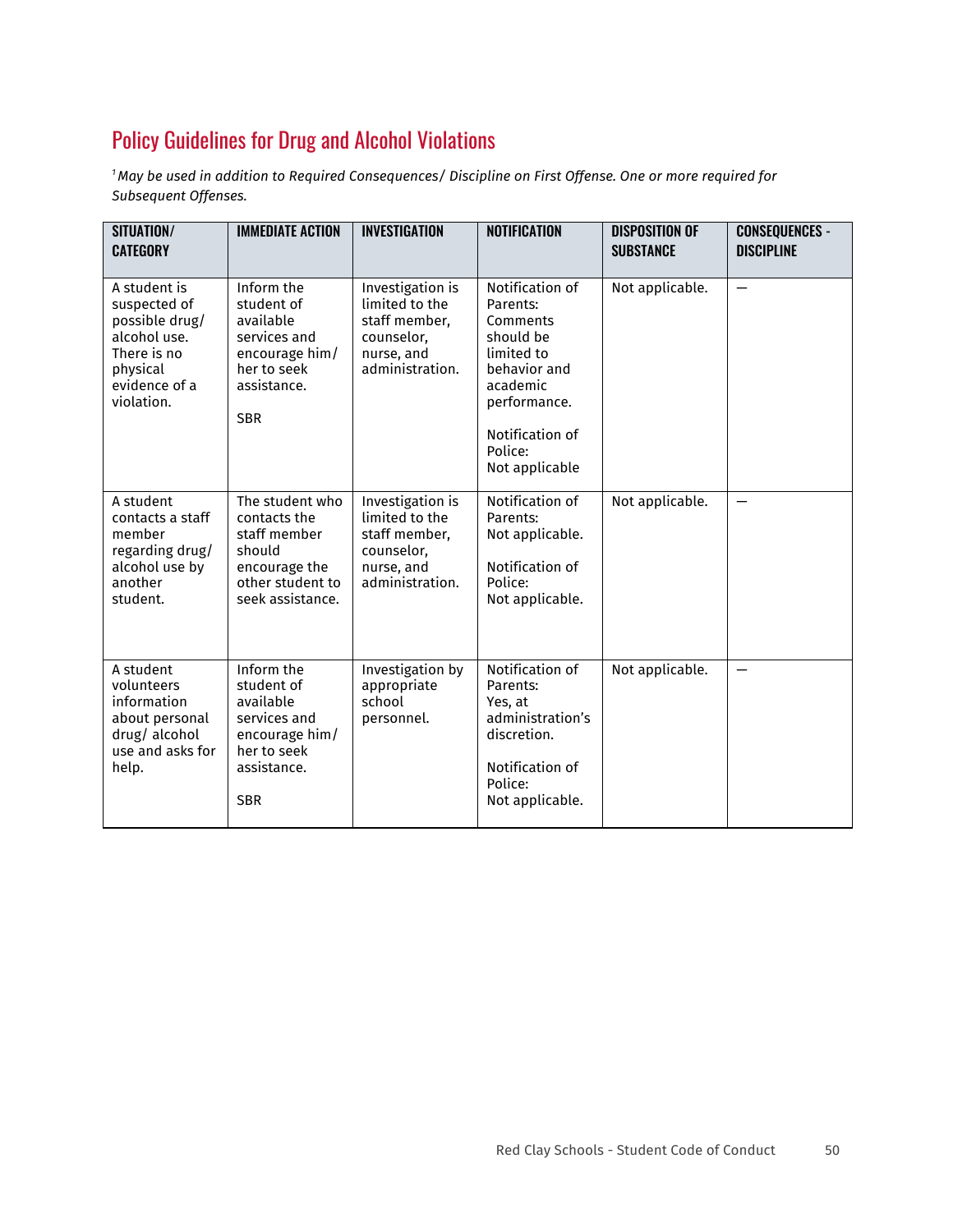| SITUATION/<br><b>CATEGORY</b>                                                                                                                                                                                | <b>IMMEDIATE</b><br><b>ACTION</b>                                                                                                                                   | <b>INVESTIGATION</b>                                                                                                                                                                                         | <b>NOTIFICATION</b>                                                                                                                   | <b>DISPOSITION OF</b><br><b>SUBSTANCE</b>                                                                                   | <b>CONSEQUENCES -</b><br><b>DISCIPLINE</b>                                                                                                                                                                                                                                  |
|--------------------------------------------------------------------------------------------------------------------------------------------------------------------------------------------------------------|---------------------------------------------------------------------------------------------------------------------------------------------------------------------|--------------------------------------------------------------------------------------------------------------------------------------------------------------------------------------------------------------|---------------------------------------------------------------------------------------------------------------------------------------|-----------------------------------------------------------------------------------------------------------------------------|-----------------------------------------------------------------------------------------------------------------------------------------------------------------------------------------------------------------------------------------------------------------------------|
| A student has a<br>medical<br>emergency due<br>to use of drugs<br>or alcohol (First<br>Offense).                                                                                                             | Contact the<br>nurse.<br>Transport the<br>student to a<br>medical facility<br>by ambulance.<br>Contact<br>building<br>administrator.<br><b>State Report</b><br>Form | <b>Building</b><br>administrator<br>investigates the<br>incident. This<br>may include a<br>search of the<br>student, his/ her<br>locker, and/or<br>other personal<br>possessions.<br>Confiscate<br>evidence. | Notification of<br>Parents:<br>Yes, parent<br>conference<br>arranged as<br>soon as<br>possible.<br>Notification of<br>Police:<br>Yes. | Analysis will be<br>made by<br>appropriate law<br>enforcement<br>agency, which<br>may be used in<br>further<br>proceedings. | Required<br>Suspension for<br>up to 10 days.<br>Readmission<br>conference with<br>documentation<br>of outside<br>counseling.<br>Additional <sup>1</sup><br>Suspension or<br>recommendatio<br>n for Due<br>Process to<br>Determine<br>Appropriate<br>Disciplinary<br>Action. |
| A student<br>possesses<br>alcohol, a drug,<br>drug-like<br>substance, and/<br>or a look-alike<br>substance, in an<br>amount typical<br>for personal use,<br>and/or drug<br>paraphernalia<br>(First Offense). | Contact<br>building<br>administrator.<br><b>SBR</b><br><b>State Report</b><br>Form                                                                                  | <b>Building</b><br>administrator<br>investigates the<br>incident. This<br>may include a<br>search of the<br>student, his/ her<br>locker, and/or<br>other personal<br>possessions.<br>Confiscate<br>evidence. | Notification of<br>Parents:<br>Yes, parent<br>conference<br>arranged as<br>soon as<br>possible.<br>Notification of<br>Police:<br>Yes. | Analysis will be<br>made by<br>appropriate law<br>enforcement<br>agency, which<br>may be used in<br>further<br>proceedings. | Required<br>Suspension for<br>up to 10 days.<br>Readmission<br>conference with<br>documentation<br>of outside<br>counseling.<br>Additional <sup>1</sup><br>Suspension or<br>recommendatio<br>n for Due<br>Process to<br>Determine<br>Appropriate<br>Disciplinary<br>Action. |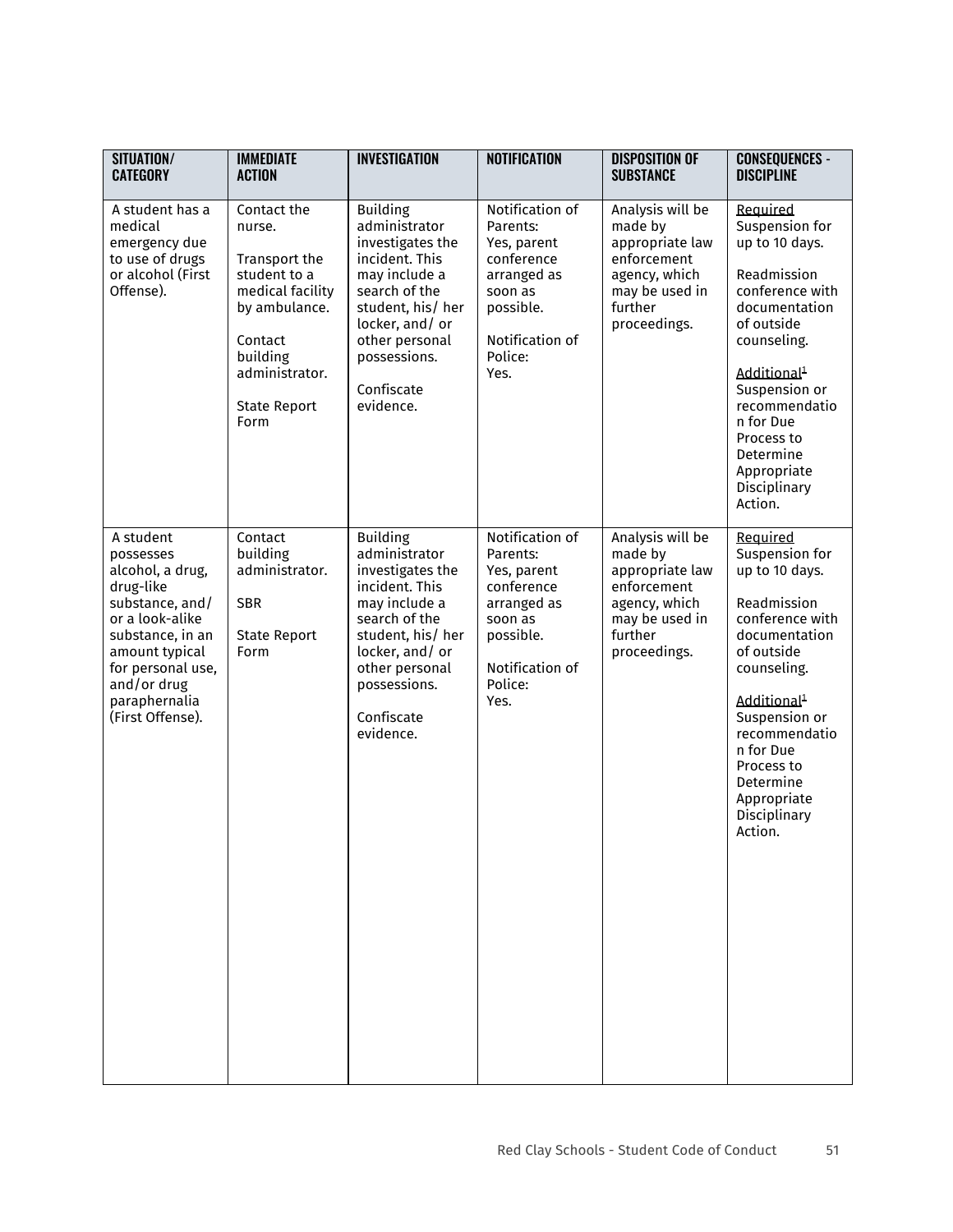| SITUATION/<br><b>CATEGORY</b>                                                                                                | <b>IMMEDIATE</b><br><b>ACTION</b>                                                  | <b>INVESTIGATION</b>                                                                                                                                                                                         | <b>NOTIFICATION</b>                                                                                                                   | <b>DISPOSITION OF</b><br><b>SUBSTANCE</b>                                                                                   | <b>CONSEQUENCES -</b><br><b>DISCIPLINE</b>                                                                                                                                                                                                                                                                                                                                                                                                        |
|------------------------------------------------------------------------------------------------------------------------------|------------------------------------------------------------------------------------|--------------------------------------------------------------------------------------------------------------------------------------------------------------------------------------------------------------|---------------------------------------------------------------------------------------------------------------------------------------|-----------------------------------------------------------------------------------------------------------------------------|---------------------------------------------------------------------------------------------------------------------------------------------------------------------------------------------------------------------------------------------------------------------------------------------------------------------------------------------------------------------------------------------------------------------------------------------------|
| A student uses<br>or is under the<br>influence of<br>drugs/alcohol<br>(First Offense).                                       | Contact<br>building<br>administrator.<br><b>SBR</b><br><b>State Report</b><br>Form | <b>Building</b><br>administrator<br>investigates the<br>incident. This<br>may include a<br>search of the<br>student, his/ her<br>locker, and/or<br>other personal<br>possessions.<br>Confiscate<br>evidence. | Notification of<br>Parents:<br>Yes, parent<br>conference<br>arranged as<br>soon as<br>possible.<br>Notification of<br>Police:<br>Yes. | Analysis will be<br>made by<br>appropriate law<br>enforcement<br>agency, which<br>may be used in<br>further<br>proceedings. | Required<br>Suspension for<br>up to 10 days.<br>Readmission<br>conference with<br>documentation<br>of outside<br>counseling.<br>Additional <sup>1</sup><br>Suspension or<br>recommendatio<br>n for Due<br>Process to<br>Determine<br>Appropriate<br>Disciplinary<br>Action.                                                                                                                                                                       |
| A student<br>violates district's<br>drug/alcohol<br>policy at a<br>school-related<br>activity, on or off<br>school property. | Contact<br>building<br>administrator.<br><b>SBR</b><br><b>State Report</b><br>Form | <b>Building</b><br>administrator<br>investigates the<br>incident. This<br>may include a<br>search of the<br>student, his/ her<br>locker, and/or<br>other personal<br>possessions.<br>Confiscate<br>evidence. | Notification of<br>Parents:<br>Yes, parent<br>conference<br>arranged as<br>soon as<br>possible.<br>Notification of<br>Police:<br>Yes. | Analysis will be<br>made by<br>appropriate law<br>enforcement<br>agency, which<br>may be used in<br>further<br>proceedings. | Required<br>The student may<br>be sent home<br>immediately or<br>detained until a<br>parent can<br>accompany the<br>student.<br>Further<br>discipline as<br>provided by the<br>Situation/<br>Category will<br>take place<br>following<br>administrative<br>investigation.<br>Additional <sup>1</sup><br>Further<br>discipline as<br>provided by the<br>Situation/<br>Category will<br>take place<br>following<br>administrative<br>investigation. |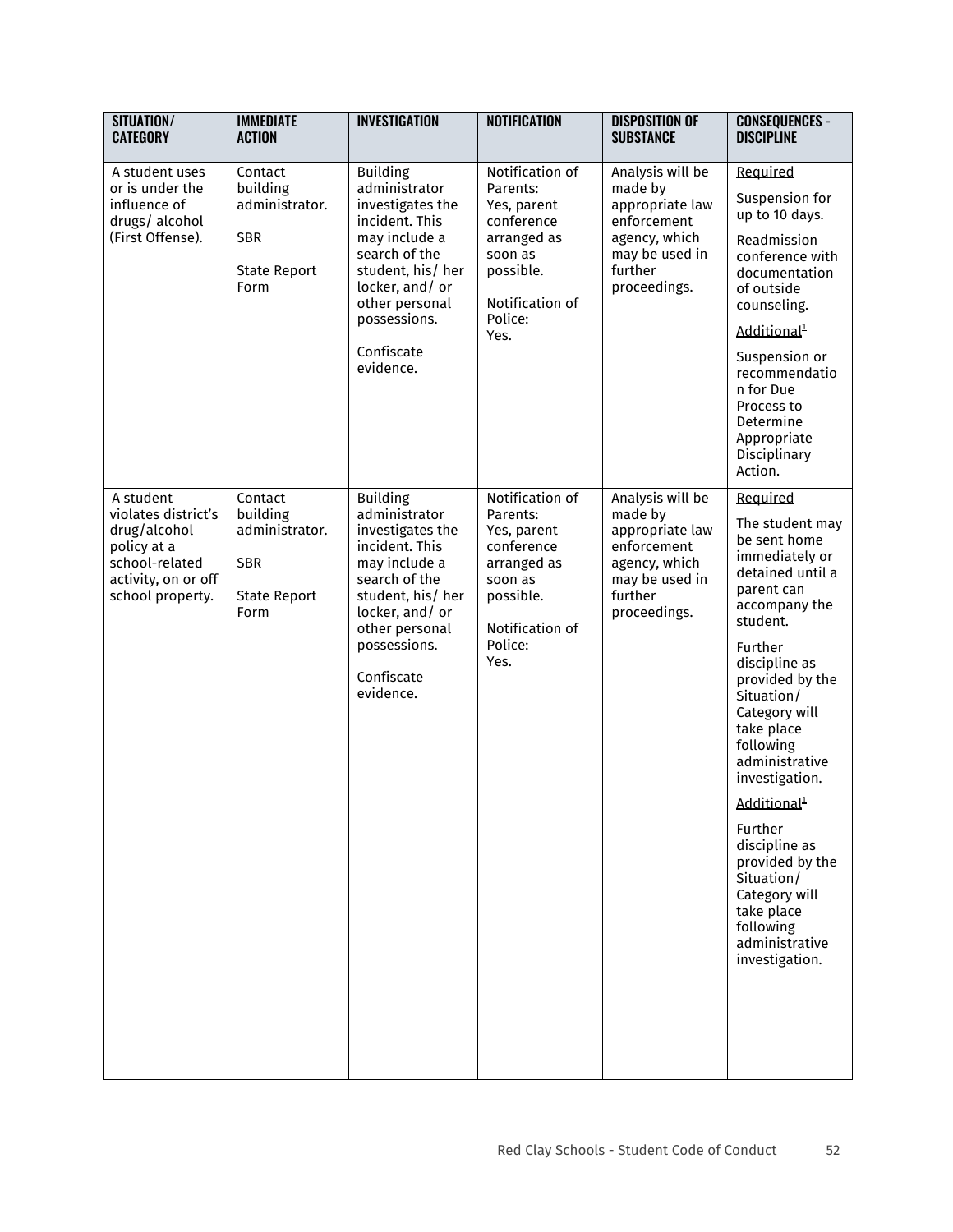| SITUATION/<br><b>CATEGORY</b>                                                                                                                                                                     | <b>IMMEDIATE</b><br><b>ACTION</b>                                                              | <b>INVESTIGATION</b>                                                                                                                                                              | <b>NOTIFICATION</b>                                                                                                        | <b>DISPOSITION OF</b><br><b>SUBSTANCE</b>                                                                                   | <b>CONSEQUENCES -</b><br><b>DISCIPLINE</b>                                                                                                                                                                    |
|---------------------------------------------------------------------------------------------------------------------------------------------------------------------------------------------------|------------------------------------------------------------------------------------------------|-----------------------------------------------------------------------------------------------------------------------------------------------------------------------------------|----------------------------------------------------------------------------------------------------------------------------|-----------------------------------------------------------------------------------------------------------------------------|---------------------------------------------------------------------------------------------------------------------------------------------------------------------------------------------------------------|
| A student<br>possesses a<br>quantity of<br>alcohol, a drug,<br>a drug-like<br>substance, a<br>look-alike<br>substance and/<br>or drug<br>paraphernalia in<br>an amount                            | Contact<br>building<br>administrator.<br><b>SBR</b><br><b>State Report</b><br>Form             | <b>Building</b><br>administrator<br>investigates the<br>incident. This<br>may include a<br>search of the<br>student, his/ her<br>locker, and/or<br>other personal<br>possessions. | Notification of<br>Parents:<br>Yes, Parent<br>Conference<br>arranged<br>immediately.<br>Notification of<br>Police:<br>Yes. | Analysis will be<br>made by<br>appropriate law<br>enforcement<br>agency, which<br>may be used in<br>further<br>proceedings. | Required<br>5-day<br>suspension or<br>recommendatio<br>n for Due<br>Process to<br>Determine<br>Appropriate<br>Disciplinary<br>Action hearing.                                                                 |
| which exceeds<br>an amount<br>typical for<br>personal use,<br>and/or<br>distribution of<br>the above-<br>named<br>substances or<br>paraphernalia.                                                 |                                                                                                | Confiscate<br>evidence.                                                                                                                                                           |                                                                                                                            |                                                                                                                             | Additional <sup>1</sup><br>Additional 5-day<br>suspension if<br>administration<br>deems<br>necessary.<br>Recommendatio<br>n for Due<br>Process to<br>Determine<br>Disciplinary<br>Action Hearing.             |
| A non-student<br>possesses drugs,<br>alcohol, a<br>drug-like<br>substance, a<br>look-alike<br>substance and/<br>or drug<br>paraphernalia,<br>or is under the<br>influence of<br>drugs or alcohol. | Contact<br>building<br>administrator.<br><b>Incident Report</b><br><b>State Report</b><br>Form | Confiscate<br>evidence.                                                                                                                                                           | Notification of<br>Parents:<br>Not applicable.<br>Notification of<br>Police:<br>Yes.                                       | Analysis will be<br>made by<br>appropriate law<br>enforcement<br>agency, which<br>may be used in<br>further<br>proceedings. | Required<br>Contact<br>administration.<br>Further<br>discipline as<br>provided by<br>Situation/<br>Category.<br>Additional <sup>1</sup><br>Further<br>discipline as<br>provided by<br>Situation/<br>Category. |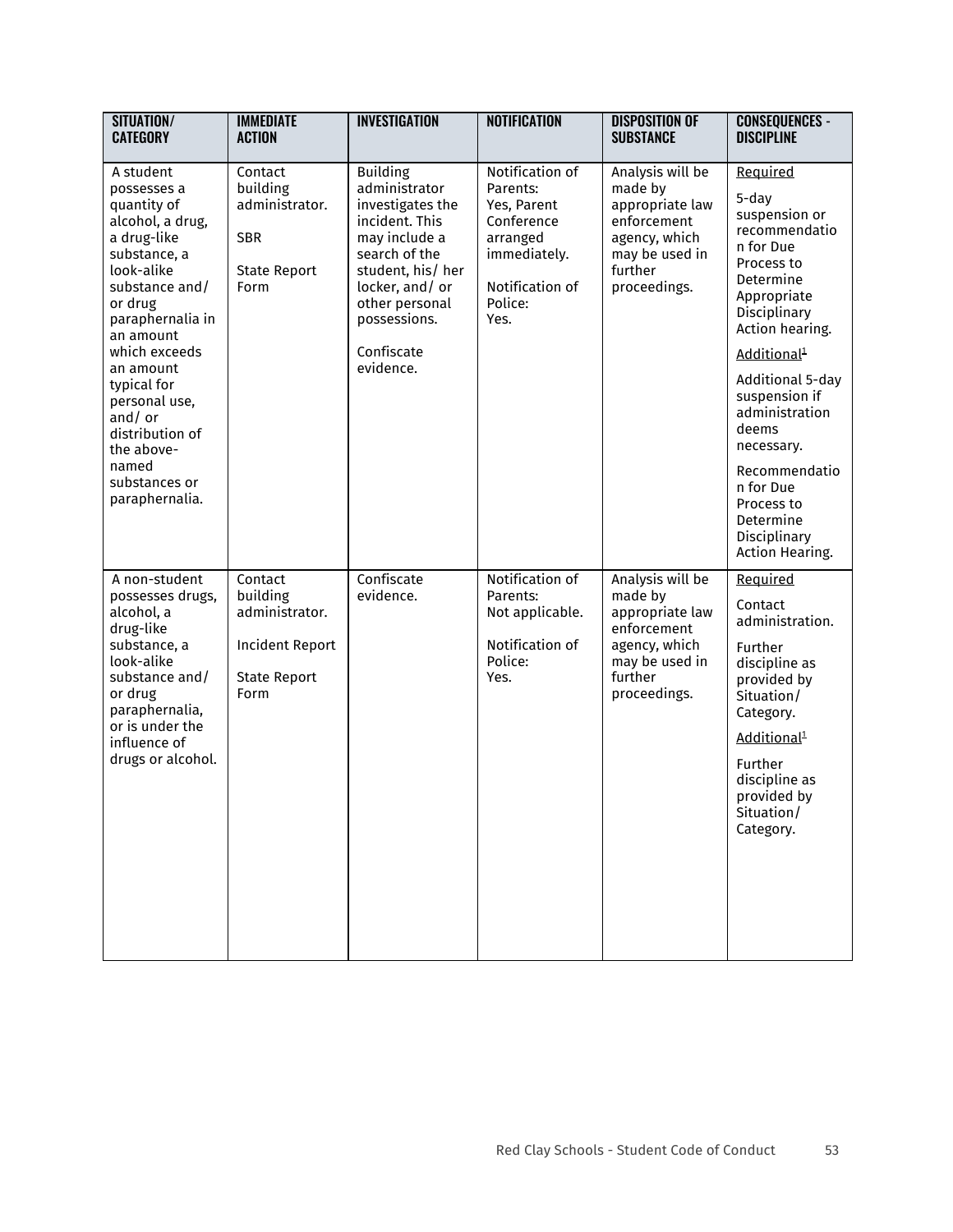| SITUATION/<br>CATEGORY                              | <b>IMMEDIATE ACTION</b>                                                            | <b>INVESTIGATION</b>                                                                                                                                                                                               | <b>NOTIFICATION</b>                                                       | <b>DISPOSITION OF</b><br><b>SUBSTANCE</b>                                                                                      | <b>CONSEQUENCES</b><br><b>DISCIPLINE</b>                                                                                                                                                                                                                          |
|-----------------------------------------------------|------------------------------------------------------------------------------------|--------------------------------------------------------------------------------------------------------------------------------------------------------------------------------------------------------------------|---------------------------------------------------------------------------|--------------------------------------------------------------------------------------------------------------------------------|-------------------------------------------------------------------------------------------------------------------------------------------------------------------------------------------------------------------------------------------------------------------|
| A student<br>possesses and/<br>or uses<br>steroids. | Contact<br>building<br>administrator.<br><b>SBR</b><br><b>State Report</b><br>Form | <b>Building</b><br>administrator<br>investigates<br>the incident.<br>This mav<br>include a<br>search of the<br>student, his/<br>her locker.<br>and/or other<br>personal<br>possessions.<br>Confiscate<br>evidence. | Notification of<br>Parents:<br>Yes.<br>Notification of<br>Police:<br>Yes. | Analysis will be<br>made by<br>appropriate<br>law<br>enforcement<br>agency, which<br>may be used in<br>further<br>proceedings. | Required<br>Suspension for up to<br>10 days.<br>Readmission<br>conference with<br>documentation of<br>outside counseling.<br>Additional <sup>1</sup><br>Suspension or<br>recommendation for<br>Due Process to<br>Determine<br>Appropriate<br>Disciplinary Action. |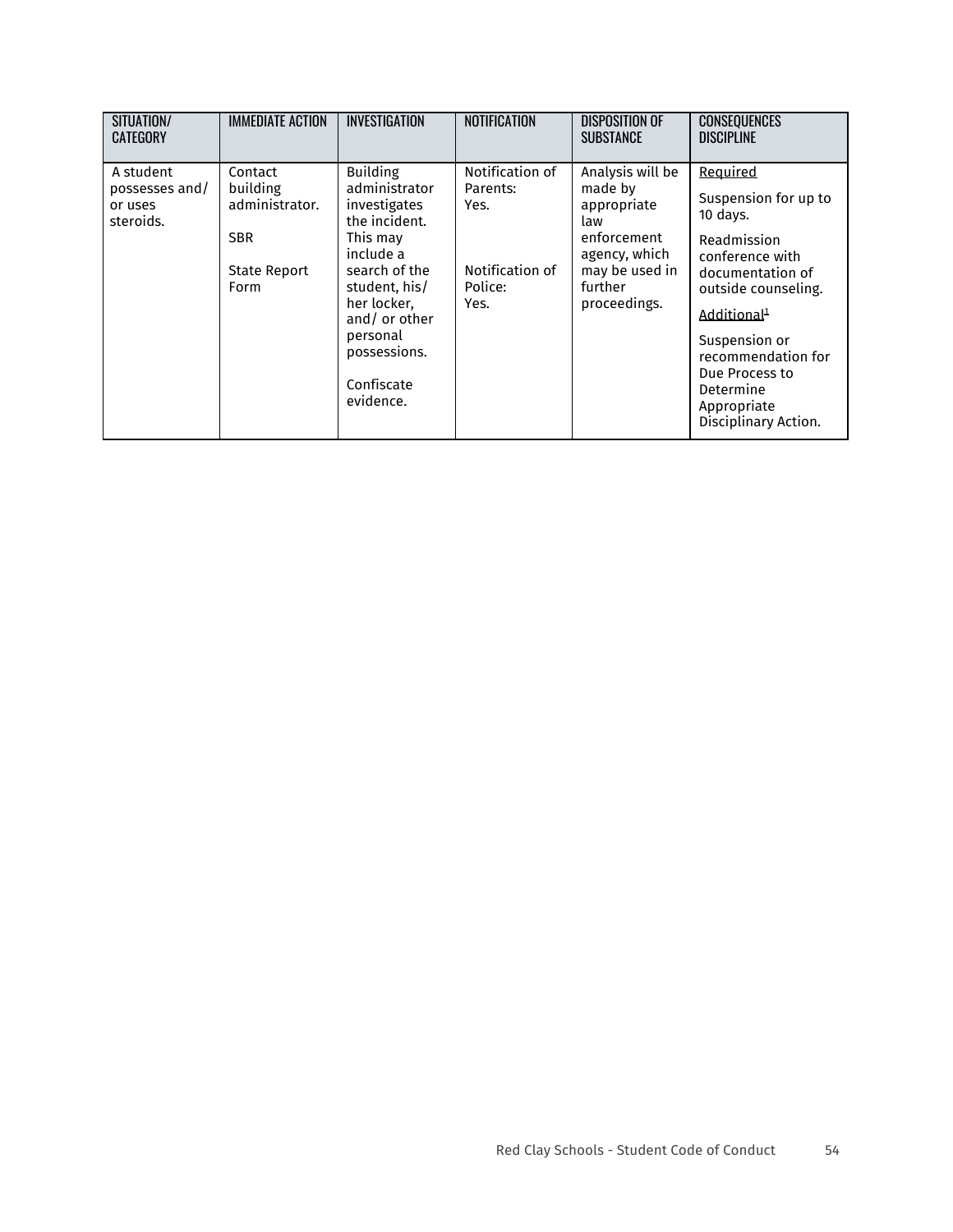# Violations of the Student Code of Conduct

The Student Code of Conduct defines specific acts that are considered violations of expected student behavior. School rules come from many sources including State Law, Red Clay Consolidated School District Board of Education Policy, and Red Clay Consolidated School District Guidelines and Regulations. These violations are examples of those acts that disrupt the school environment and the instructional process.

The aim of this chapter is to provide school personnel, parents, students, and the community with a clear understanding of these violations and the resulting disciplinary actions. The list is not all-inclusive and a student committing an act of misconduct not listed will still be subject to the authority of the principal.

A major consideration of the Student Code of Conduct is to identify appropriate disciplinary actions to bring about positive student behavior. The severity and frequency of the misbehavior are considered in defining appropriate disciplinary action. While administrative personnel bear the major responsibility for effectively carrying out the discipline policies, the total staff plays a vital role in resolving problems influencing student behavior.

The following section lists and defines violations and disciplinary actions. For all offenses specific disciplinary actions are required. However, the Student Code of Conduct permits selection from the list of additional strategies depending on the severity or frequency of the violation. Additional consequences/discipline are only examples and other consequences/discipline may also be imposed.

The principal or designee shall conduct such an investigation as is reasonable under the circumstances to confirm that the charged offense has in fact been committed.

## Multiple Suspensions

Upon the third suspension within one school year, the student may be placed on a behavioral contract. Upon the fourth suspension within a school year, a principal may refer a case to the Superintendent or designee for further action, including possible recommendation to the Red Clay Consolidated School District Board of Education for Due Process to Determine Appropriate Disciplinary Action. Furthermore, if two or more of the suspensions qualify as state mandatory reporting of Student Conduct offenses, a principal must refer a case to the Superintendent or designee for further action, including possible recommendation for Due Process to Determine Appropriate Disciplinary Action.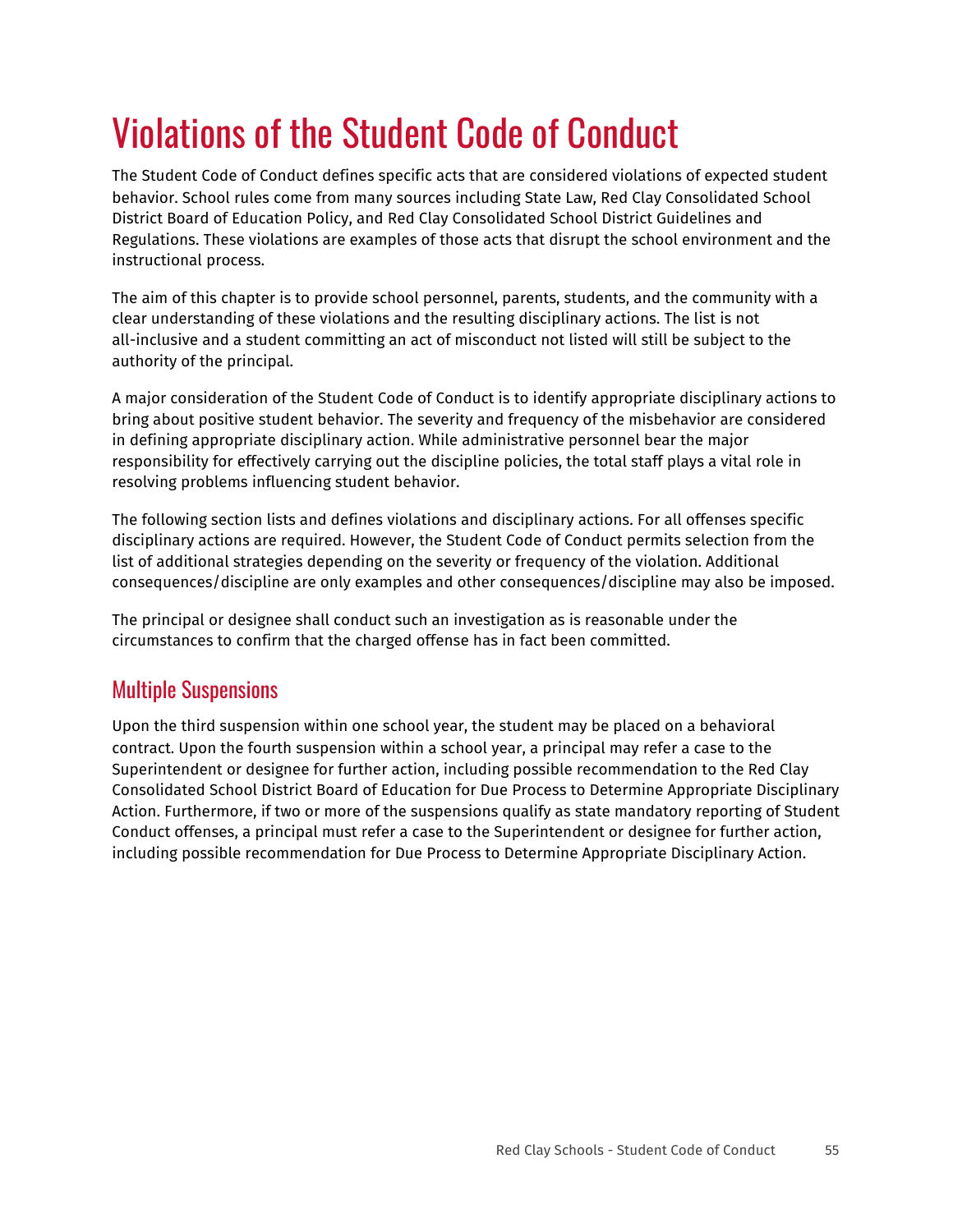# Administrative Guidelines for Disciplinary Action

<sup>2</sup> May be used in addition to Required Consequences/Discipline on First Offenses. One or more required for Subsequent Offenses. *<sup>3</sup> Readmission Conference required upon Suspension*

*(\*\*IEP Team is to be notified when students with disabilities are suspended.)*

| SITUATION/ CATEGORY                                                                                                                                                                                                                             | <b>IMMEDIATE ACTION BY</b><br>STAFF MEMBER INVOLVED                  | <b>REQUIRED ACTION FOR</b><br><b>EACH OCCURRENCE</b>                                                                                                                                                                                                            | ADDITIONAL CONSEQUENCES/<br><b>DISCIPLINE<sup>2</sup></b>                                                                                                                                                                                            | <b>REFERRAL TO POLICE</b><br>OR COURTS       |
|-------------------------------------------------------------------------------------------------------------------------------------------------------------------------------------------------------------------------------------------------|----------------------------------------------------------------------|-----------------------------------------------------------------------------------------------------------------------------------------------------------------------------------------------------------------------------------------------------------------|------------------------------------------------------------------------------------------------------------------------------------------------------------------------------------------------------------------------------------------------------|----------------------------------------------|
| Abusive Language/<br><b>Gestures</b><br>Student uses, or<br>threatens to use,<br>written or spoken<br>language, gestures,<br>electronic images,<br>photos or actions,<br>which are offensive,<br>obscene, or vulgar.                            | Reprimand<br>Contact building<br>administrator<br>Removal from class | Referral Action<br>Program (RAP)<br><b>Parent Contact</b>                                                                                                                                                                                                       | <b>Parent Conference</b><br>Detention<br><b>In-School Alternative</b><br>**Suspension<br><b>Exclusion from school</b><br>activities<br><b>Disciplinary Probation</b>                                                                                 | Yes, if<br>administration<br>deems necessary |
| Arson<br>Any act utilizing<br>fire, smoke, or<br>explosives which<br>cause alarm or<br>danger to life;<br>including but not<br>limited to willful or<br>malicious burning<br>of school property,<br>its contents, or the<br>property of others. | Reprimand<br>Contact building<br>administrator                       | Referral Action<br>Program (RAP)<br>Confiscate evidence<br><b>Parent Contact</b><br>**Suspension for 5<br>days<br>Recommendation for<br>Due Process to<br>Determine<br>Appropriate<br>Disciplinary Action<br><b>Incident Report</b><br><b>State Report Form</b> | <b>Parent Conference</b><br><b>Behavior Contract</b><br>School/ Agency<br>Counseling<br>Restoration/<br>Restitution                                                                                                                                  | Yes<br>(Contact Fire<br>Marshall)            |
| Assault   & II<br>Student makes an<br>unlawful physical<br>attack resulting in<br>an injury to another<br>with or without a<br>weapon.                                                                                                          | Reprimand<br>Contact building<br>administrator<br>Removal form class | <b>Referral Action</b><br>Program (RAP)<br><b>Parent Contact</b><br>**Suspension<br><b>Incident Report</b><br><b>State Report Form</b>                                                                                                                          | <b>Behavior Contract</b><br><b>Parent Conference</b><br>School / Agency<br>Counseling<br>Restitution/<br>Restoration<br><b>Disciplinary Probation</b><br>Recommendation for<br>Due Process to<br>Determine Appropriate<br><b>Disciplinary Action</b> | <b>Yes</b>                                   |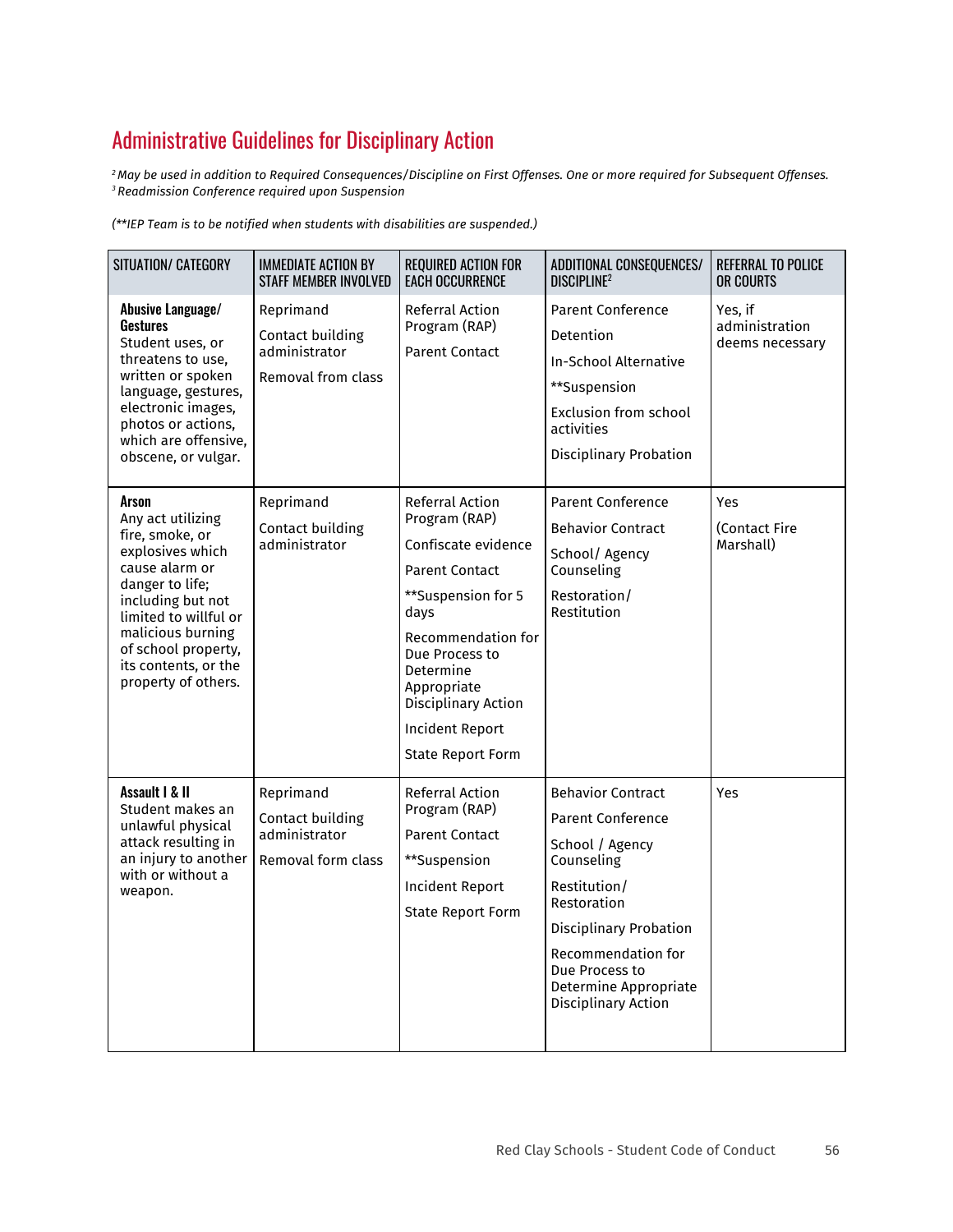| SITUATION/ CATEGORY                                                                                                                                                                                                                                                      | <b>IMMEDIATE ACTION BY</b><br><b>STAFF MEMBER</b><br><b>INVOLVED</b> | <b>REQUIRED ACTION FOR</b><br><b>EACH OCCURRENCE</b>                                                                                            | <b>ADDITIONAL</b><br>CONSEQUENCES/<br><b>DISCIPLINE2</b>                                                                                                                                                                                                                                                                                                             | <b>REFERRAL TO POLICE</b><br>OR COURTS                                                                   |
|--------------------------------------------------------------------------------------------------------------------------------------------------------------------------------------------------------------------------------------------------------------------------|----------------------------------------------------------------------|-------------------------------------------------------------------------------------------------------------------------------------------------|----------------------------------------------------------------------------------------------------------------------------------------------------------------------------------------------------------------------------------------------------------------------------------------------------------------------------------------------------------------------|----------------------------------------------------------------------------------------------------------|
| <b>Assault III</b><br>(1) A person intentionally or<br>recklessly causes physical<br>injury to another person; or<br>(2) With criminal negligence<br>the person causes physical<br>injury to another person by<br>means of a deadly weapon or<br>a dangerous instrument. | Reprimand<br>Contact building<br>administrator<br>Removal from class | Referral Action<br>Program (RAP)<br><b>Parent Contact</b><br>**Suspension<br>Incident Report<br><b>State Report Form</b><br>Confiscate evidence | <b>Behavior Contract</b><br><b>Parent Conference</b><br>School/ Agency<br>Counseling<br>Recommendation<br>for Due Process to<br>Determine<br>Appropriate<br>Disciplinary Action                                                                                                                                                                                      | Yes                                                                                                      |
| <b>Attendance Problems in School or</b><br><b>Class</b><br>Student has unexcused<br>absence, unexcused<br>tardiness or class cuts.                                                                                                                                       | Reprimand<br>Visiting Teacher<br>notified, in cases of<br>Truancy.   | Referral Action<br>Program (RAP)<br><b>Parent Contact</b><br>Implement school<br>attendance policy.                                             | Parent Conference,<br>and review of<br>attendance policy<br>with parent and<br>student<br>Attendance<br>Contract<br>Detention<br>In-School<br>Alternative<br>No credit for<br>class(es) if absence<br>is unexcused.<br>Referral to<br>Alternative Program<br>School/ Agency<br>Counseling<br><b>Exclusion from</b><br>school activities<br>Disciplinary<br>Probation | Yes, if<br>administration<br>deems necessary,<br>and in cases of<br>Truancy (notify<br>Visiting Teacher) |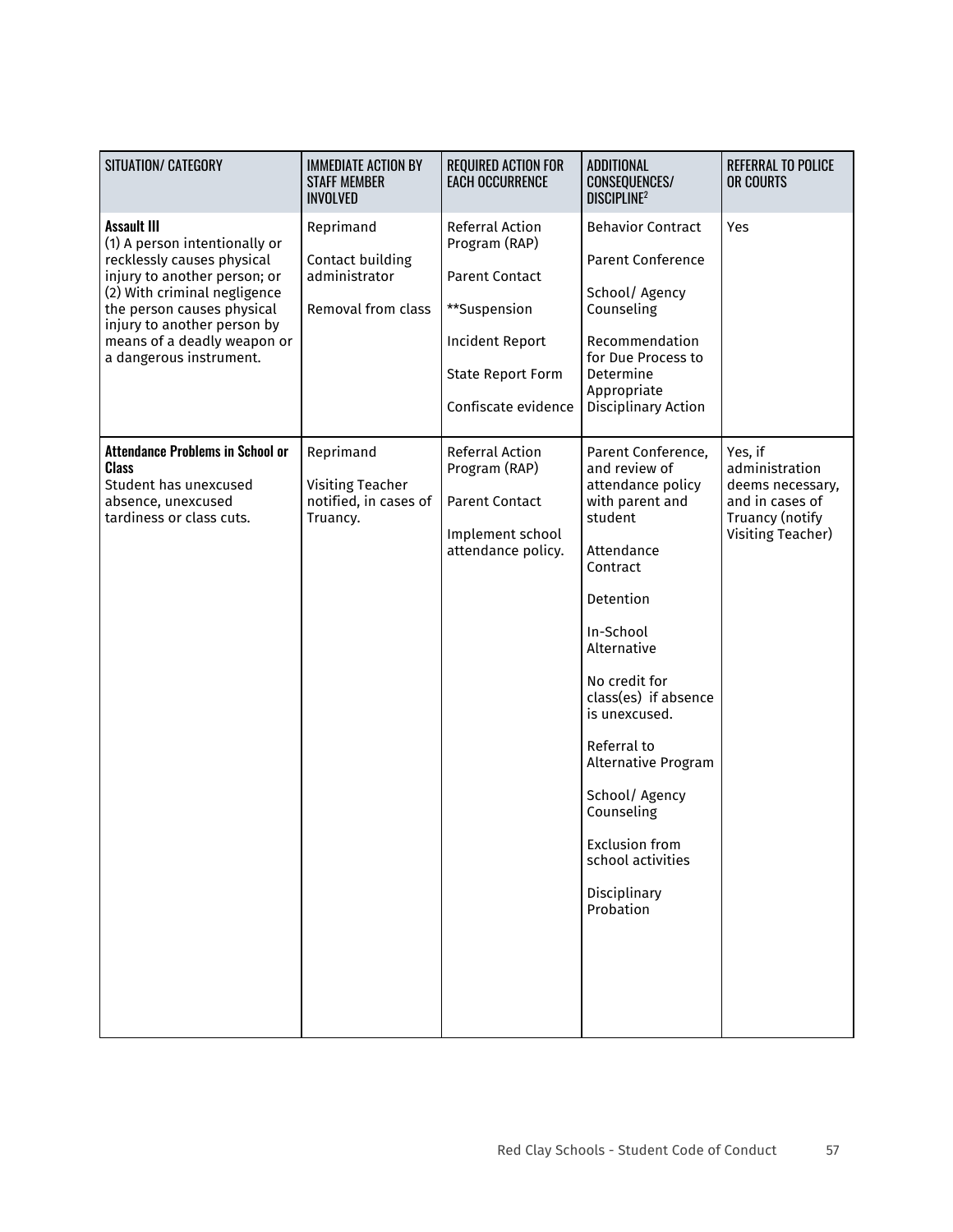| SITUATION/ CATEGORY                                                                                                                                                                                                                                                                                                                                              | <b>IMMEDIATE ACTION BY</b><br><b>STAFF MEMBER</b><br><b>INVOLVED</b>    | <b>REQUIRED ACTION FOR</b><br><b>EACH OCCURRENCE</b>                                                                                                                                                                                                                           | <b>ADDITIONAL</b><br>CONSEQUENCES/<br><b>DISCIPLINE2</b>                                                                                                                                                                                                                                                         | <b>REFERRAL TO POLICE</b><br>OR COURTS       |
|------------------------------------------------------------------------------------------------------------------------------------------------------------------------------------------------------------------------------------------------------------------------------------------------------------------------------------------------------------------|-------------------------------------------------------------------------|--------------------------------------------------------------------------------------------------------------------------------------------------------------------------------------------------------------------------------------------------------------------------------|------------------------------------------------------------------------------------------------------------------------------------------------------------------------------------------------------------------------------------------------------------------------------------------------------------------|----------------------------------------------|
| <b>Attorney General's Report (Juvenile</b><br><b>Arrest Warrant and Complaint)</b><br>The Department of Justice's<br>report of out-of-school<br>criminal conduct, regardless<br>of jurisdiction, which shows<br>disregard for the health,<br>safety and welfare or others,<br>including, but not limited to,<br>acts of violence, weapons, and<br>drug offenses. | Reprimand<br>Contact building<br>administrator                          | <b>Parent Contact</b><br>Disciplinary<br>Probation for<br>students without<br>disabilities<br>Notify IEP Team, for<br>students with<br>disabilities<br>Convene IEP Team<br>meeting for<br>students with<br>disabilities<br><b>Contact RCCSD</b><br><b>Public Safety Office</b> | <b>Parent Conference</b><br>Behavior Contract /<br><b>Behavior Support</b><br>Plan<br>School/ Agency<br>Counseling<br>Recommendation<br>for Due Process to<br>Determine<br>Appropriate<br>Disciplinary Action                                                                                                    | Not applicable                               |
| <b>Audio or Video Recording,</b><br><b>Unauthorized Use of</b><br>Student records (audio,<br>video, photographic), or<br>attempts to record, without<br>the direct authorization of<br>the school administration.                                                                                                                                                | Reprimand<br>Contact building<br>administrator<br>Removal from<br>class | <b>Referral Action</b><br>Program (RAP)<br><b>Parent Contact</b><br>Confiscate<br>evidence                                                                                                                                                                                     | <b>Parent Conference</b><br><b>Behavior Contract</b><br>Detention<br>In-School<br>Alternative<br>**Suspension<br><b>Incident Report</b><br>School/ Agency<br>Counseling<br><b>Exclusion from</b><br>school activities<br>Recommendation<br>for Due Process to<br>Determine<br>Appropriate<br>Disciplinary Action | Yes, if<br>administration<br>deems necessary |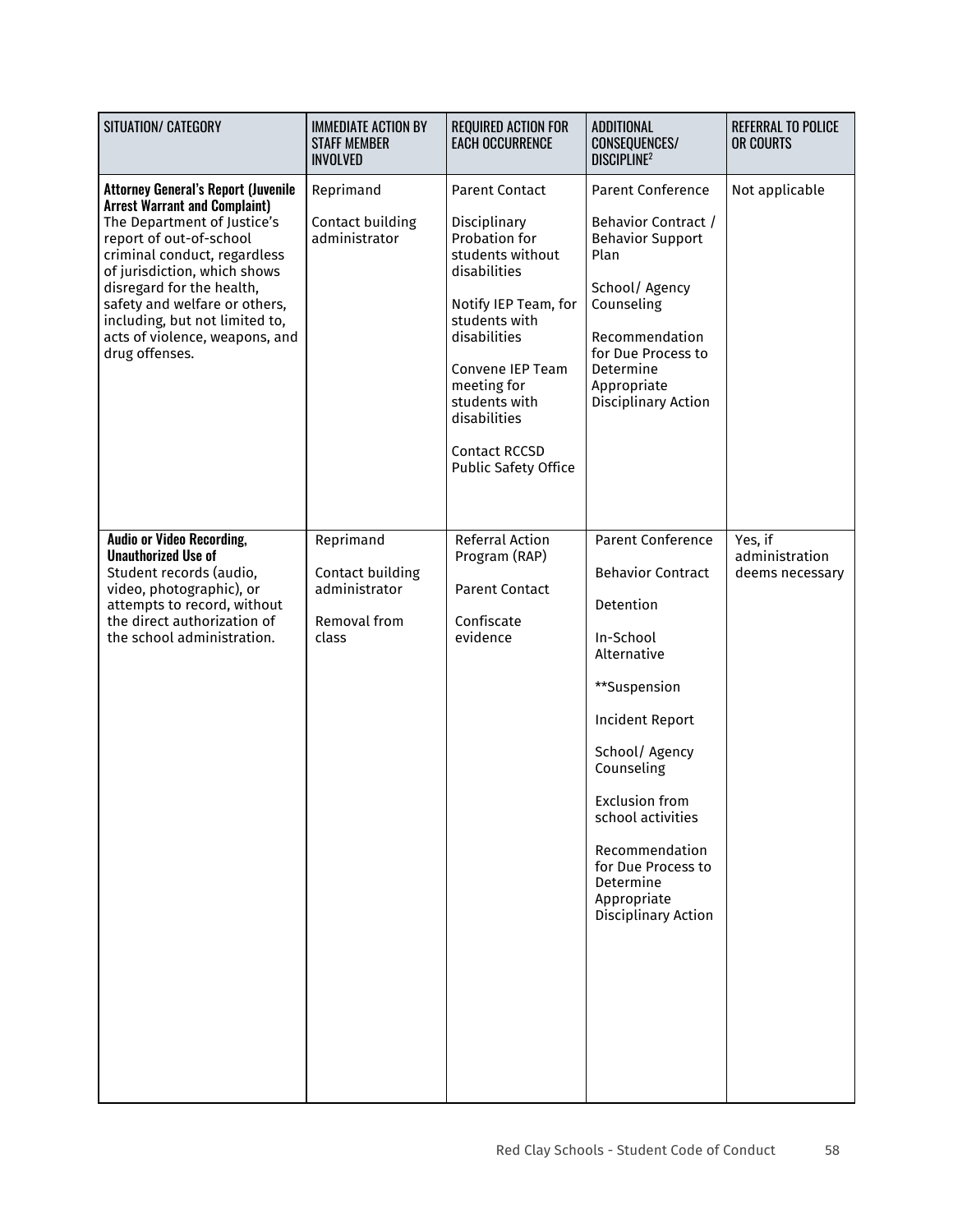| SITUATION/ CATEGORY                                                                                                                                                                                                                                                                                                                                                                                                                                                                                                                                                                                                                                                                                                                                                                                                                                                                                                                                                                                                                                                                                                                            | <b>IMMEDIATE ACTION BY</b><br><b>STAFF MEMBER INVOLVED</b>              | <b>REQUIRED ACTION FOR</b><br><b>EACH OCCURRENCE</b>                                                                                                                                                                                                                                                       | ADDITIONAL<br><b>CONSEQUENCES/</b><br><b>DISCIPLINE?</b>                                                                                                                                                                                                                                                                                                                                | <b>REFERRAL TO</b><br><b>POLICE OR COURTS</b>     |
|------------------------------------------------------------------------------------------------------------------------------------------------------------------------------------------------------------------------------------------------------------------------------------------------------------------------------------------------------------------------------------------------------------------------------------------------------------------------------------------------------------------------------------------------------------------------------------------------------------------------------------------------------------------------------------------------------------------------------------------------------------------------------------------------------------------------------------------------------------------------------------------------------------------------------------------------------------------------------------------------------------------------------------------------------------------------------------------------------------------------------------------------|-------------------------------------------------------------------------|------------------------------------------------------------------------------------------------------------------------------------------------------------------------------------------------------------------------------------------------------------------------------------------------------------|-----------------------------------------------------------------------------------------------------------------------------------------------------------------------------------------------------------------------------------------------------------------------------------------------------------------------------------------------------------------------------------------|---------------------------------------------------|
| <b>Breaking and Entering</b><br>Unauthorized entry of any locked<br>area of the school environment<br>during or after school; including,<br>but not limited to, rooms,<br>classrooms, auditorium, gym,<br>shops, offices, lockers, cabinets<br>and vehicles.                                                                                                                                                                                                                                                                                                                                                                                                                                                                                                                                                                                                                                                                                                                                                                                                                                                                                   | Reprimand<br>Contact building<br>administrator                          | Referral Action<br>Program (RAP)<br><b>Parent Contact</b><br>Restitution/<br>Restoration<br>Incident Report<br>Grades K-2:<br>Mandatory parent<br>conference on First<br>Offence; Suspension<br>on Subsequent<br>Offenses.<br>Grades $3-12$ :<br>Suspension on First<br>Offense.                           | Parent Conference<br>Detention<br><b>In-School Alternative</b><br>**Suspension<br>Disciplinary<br>Probation<br>School / Agency<br>Counseling<br>Recommendation for<br>Due Process to<br>Determine<br>Appropriate<br>Disciplinary Action                                                                                                                                                 | Yes, if<br>administratio<br>n deems<br>necessary. |
| Bullying Any intentional written,<br>electronic, verbal or physical act<br>or actions against another<br>students, school volunteer or<br>school employee that a<br>reasonable person under the<br>circumstances should know will<br>have the effect of: (1) Placing a<br>student, school or volunteer or<br>school employee in reasonable<br>fear of substantial harm to his or<br>her emotional or physical<br>well-being or substantial damage<br>to his or her property; or (2)<br>Creating a hostile threatening,<br>humiliating or abusive<br>educational environment due to<br>the pervasiveness or persistence<br>of actions or due to a power<br>differential between the bully<br>and the target; or (3) Interfering<br>with a student having a safe<br>school environment that is<br>necessary to facilitate<br>educational performance,<br>opportunities or benefits; or (4)<br>Perpetuating bullying by inciting,<br>soliciting or coercing an<br>individual or group to demean,<br>dehumanize, embarrass or<br>cause emotional, psychological<br>or physical harm to another<br>student, school volunteer or<br>school employee. | Reprimand<br>Contact building<br>administrator<br>Removal from<br>class | Referral Action<br>Program (RAP)<br><b>Parent Contact</b><br>School / Agency<br>Counseling<br>Report allegation in<br>eSchool<br>Victim and offender<br>receive counseling<br>services<br>Ombudsman's letter<br>to parents of<br>involved parties<br>Notify IEP Team, for<br>students with<br>disabilities | <b>Parent Conference</b><br><b>Behavior Contract</b><br>Disciplinary<br>Probation<br>Detention<br><b>In-School Alternative</b><br>**Suspension<br>Restitution /<br>Restoration<br><b>Exclusion from</b><br>school activities<br>School / Agency<br>Counseling<br>Victim to nurse's<br>office<br>Recommendation for<br>Due Process to<br>Determine<br>Appropriate<br>Disciplinary Action | Yes, if<br>administratio<br>n deems<br>necessary  |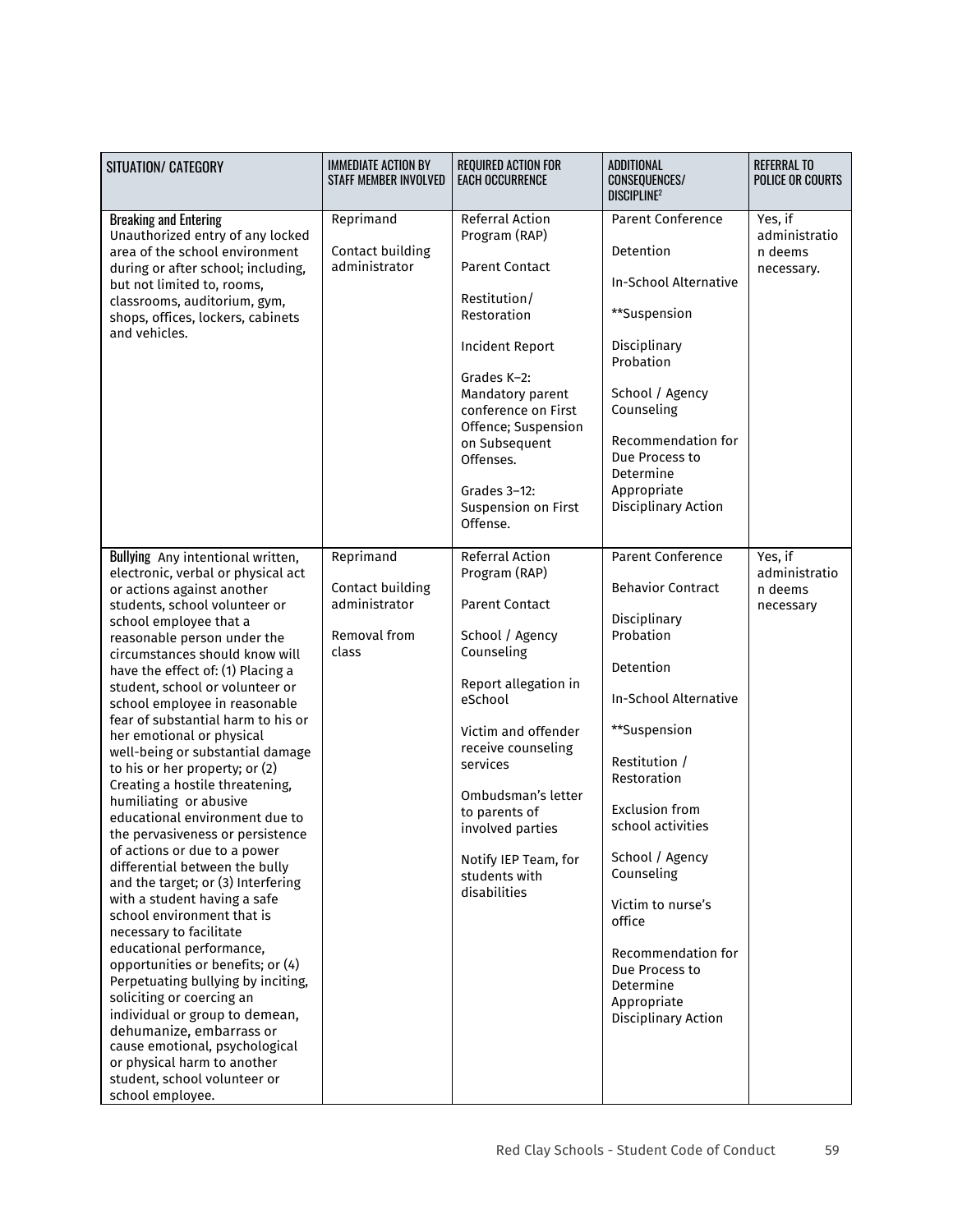| SITUATION/ CATEGORY                                                                                                                                                                                                                                                                                                                                                                                                                                                                                                                                                                    | <b>IMMEDIATE ACTION BY</b><br><b>STAFF MEMBER</b><br><b>INVOLVED</b>                                                        | <b>REQUIRED ACTION FOR</b><br><b>EACH OCCURRENCE</b>                                                                                                                                                                                                                | <b>ADDITIONAL</b><br>CONSEQUENCES/<br><b>DISCIPLINE<sup>2</sup></b>                                                                                                                                                                               | <b>REFERRAL TO</b><br><b>POLICE OR</b><br><b>COURTS</b> |
|----------------------------------------------------------------------------------------------------------------------------------------------------------------------------------------------------------------------------------------------------------------------------------------------------------------------------------------------------------------------------------------------------------------------------------------------------------------------------------------------------------------------------------------------------------------------------------------|-----------------------------------------------------------------------------------------------------------------------------|---------------------------------------------------------------------------------------------------------------------------------------------------------------------------------------------------------------------------------------------------------------------|---------------------------------------------------------------------------------------------------------------------------------------------------------------------------------------------------------------------------------------------------|---------------------------------------------------------|
| <b>Burglary</b><br>Illegal or unauthorized entry.                                                                                                                                                                                                                                                                                                                                                                                                                                                                                                                                      | Reprimand<br>Contact building<br>administrator                                                                              | Referral Action<br>Program (RAP)<br><b>Parent Contact</b><br>Restitution /<br>Restoration<br><b>Incident Report</b><br><b>State Report Form</b>                                                                                                                     | <b>Parent Conference</b><br>Detention<br>In-School<br>Alternative<br>**Suspension<br>Disciplinary<br>Probation<br>School / Agency<br>Counseling<br>Recommendation<br>for Due Process to<br>Determine<br>Appropriate<br><b>Disciplinary Action</b> | Yes                                                     |
| <b>Criminal Deadly Weapons/</b><br><b>Dangerous Instrument Offense,</b><br><b>Commission of Behavior in which</b><br>law enforcement believes<br>probable cause exists to arrest<br>a student for any offense<br>defined by 11 Del.C. §§<br>1142-1458. Examples include,<br>but are not limited to, carrying<br>a concealed deadly weapon<br>such as a gun or knife with 3"<br>or longer blade, carrying a<br>concealed dangerous<br>instrument, or possessing a<br>destructive weapon.                                                                                                | Reprimand<br>Contact building<br>administrator<br>Contact RCCSD<br><b>Public Safety</b><br>Office                           | <b>Referral Action</b><br>Program (RAP)<br><b>Parent Contact</b><br>**Suspension for 5<br>days; possibly up to<br>10 days pending<br>investigation.<br>Notify IEP Team, for<br>students with<br>disabilities<br><b>Incident Report</b><br><b>State Report Form</b>  | <b>Parent Conference</b><br>Disciplinary<br>Probation<br>Recommendation<br>for Due Process to<br>Determine<br>Appropriate Action                                                                                                                  | Yes                                                     |
| <b>Criminal Drug Offense, Commission</b><br>of Behavior in which law<br>enforcement believes probable<br>cause exists to arrest a student<br>for the possession, distribution,<br>or use of alcohol, a drug, a<br>drug-like substance, a look<br>alike substance and/or<br>paraphernalia as defined in 16<br>Del.C. Chapter 47-Uniform<br><b>Controlled Substance Act</b><br>and/or 4 Del.C.-Alcoholic<br>Liquors. Examples include, but<br>are not limited to, possession<br>of marijuana, being under the<br>influence of alcohol, or<br>distribution of prescription<br>medication. | Contact building<br>administrator<br>Confiscation of<br>evidence<br><b>Contact RCCSD</b><br><b>Public Safety</b><br>Office. | Referral Action<br>Program (RAP)<br><b>Parent Contact</b><br>**Suspension for up<br>to 5 days; possibly<br>up to 10 days<br>pending<br>investigation<br>Notify IEP Team, for<br>students with<br>disabilities<br><b>Incident Report</b><br><b>State Report Form</b> | <b>Parent Conference</b><br><b>Behavior Contract</b><br>School/ Agency<br>counseling<br>Contact nurse for<br>evaluation<br>Recommendation<br>for Due Process to<br>Determine<br>Appropriate<br>Disciplinary Action                                | Yes                                                     |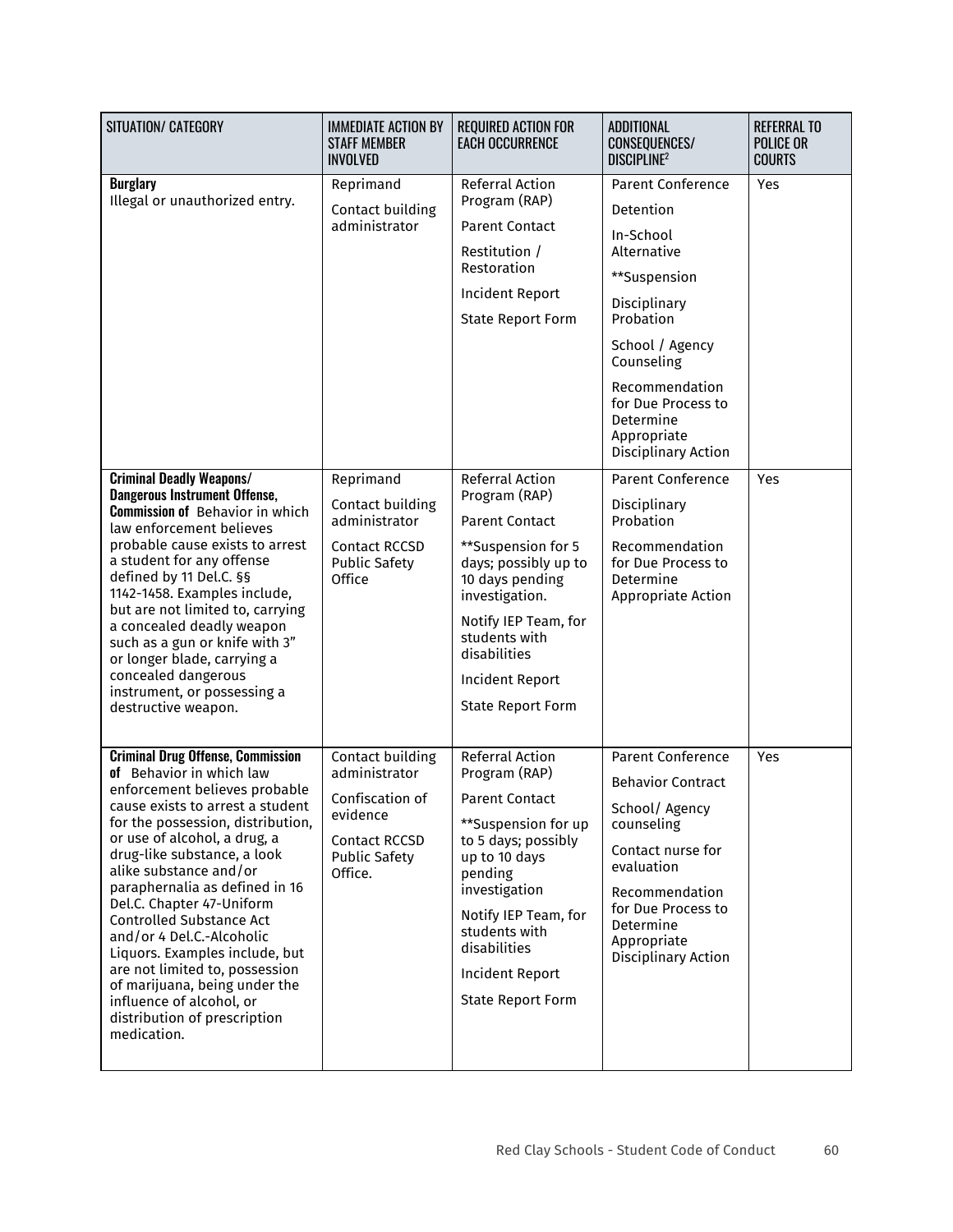| SITUATION/ CATEGORY                                                                                                                                                                                                                                                                                                                                                                                            | <b>IMMEDIATE ACTION BY</b><br><b>STAFF MEMBER INVOLVED</b>                                                                  | <b>REQUIRED ACTION FOR</b><br><b>EACH OCCURRENCE</b>                                                                                                                                                                       | ADDITIONAL CONSEQUENCES/<br><b>DISCIPLINE?</b>                                                                                                                                                                                                                                                                      | REFERRAL TO POLICE<br>OR COURTS                 |
|----------------------------------------------------------------------------------------------------------------------------------------------------------------------------------------------------------------------------------------------------------------------------------------------------------------------------------------------------------------------------------------------------------------|-----------------------------------------------------------------------------------------------------------------------------|----------------------------------------------------------------------------------------------------------------------------------------------------------------------------------------------------------------------------|---------------------------------------------------------------------------------------------------------------------------------------------------------------------------------------------------------------------------------------------------------------------------------------------------------------------|-------------------------------------------------|
| <b>Criminal Mischief (Vandalism)</b><br>When a student<br>intentionally or recklessly:<br>(1) Damages tangible<br>property of another person<br>or entity; or (2) Tampers<br>with tangible property of<br>another person so as to<br>endanger person or<br>property.                                                                                                                                           | Reprimand<br>Contact building<br>administrator<br>Removal from<br>class<br>Confiscation of<br>evidence                      | <b>Referral Action</b><br>Program (RAP)<br><b>Parent Contact</b><br>Restitution /<br>Restoration<br><b>State Report Form</b><br>Incident Report                                                                            | Parent Conference<br><b>Behavioral Contract</b><br>Disciplinary<br>Probation<br>Detention<br><b>In-School Alternative</b><br>**Suspension<br>School / Agency<br>Counseling<br><b>Exclusion from</b><br>school activities<br>Recommendation for<br>Due Process to<br>Determine<br>Appropriate<br>Disciplinary Action | Yes, if<br>administration<br>deems<br>necessary |
| <b>Criminal Sexual Offense,</b><br><b>Commission of: Behavior in</b><br>which law enforcement<br>believes probable cause<br>exists to arrest a student for<br>any offense defined by<br>§§763-780 and §§ 1108-1112A,<br>1352(2) and 1353(2) of 11<br>Del.C. Examples include, but<br>are not limited to, sexual<br>harassment, unlawful sexual<br>contact, rape, indecent<br>exposure, or sexual<br>extortion. | Reprimand<br>Contact building<br>administrator<br>Removal from<br>class<br>Contact RCCSD<br><b>Public Safety</b><br>Office. | <b>Referral Action</b><br>Program (RAP)<br><b>Parent Contact</b><br>**Suspension<br>Incident Report<br><b>State Report Form</b><br>Recommendation<br>for Due Process to<br>Determine<br>Appropriate<br>Disciplinary Action | <b>Parent Conference</b><br><b>Behavioral Contract</b><br>Disciplinary<br>Probation<br>School / Agency<br>Counseling<br>Restitution /<br>Restoration                                                                                                                                                                | Yes                                             |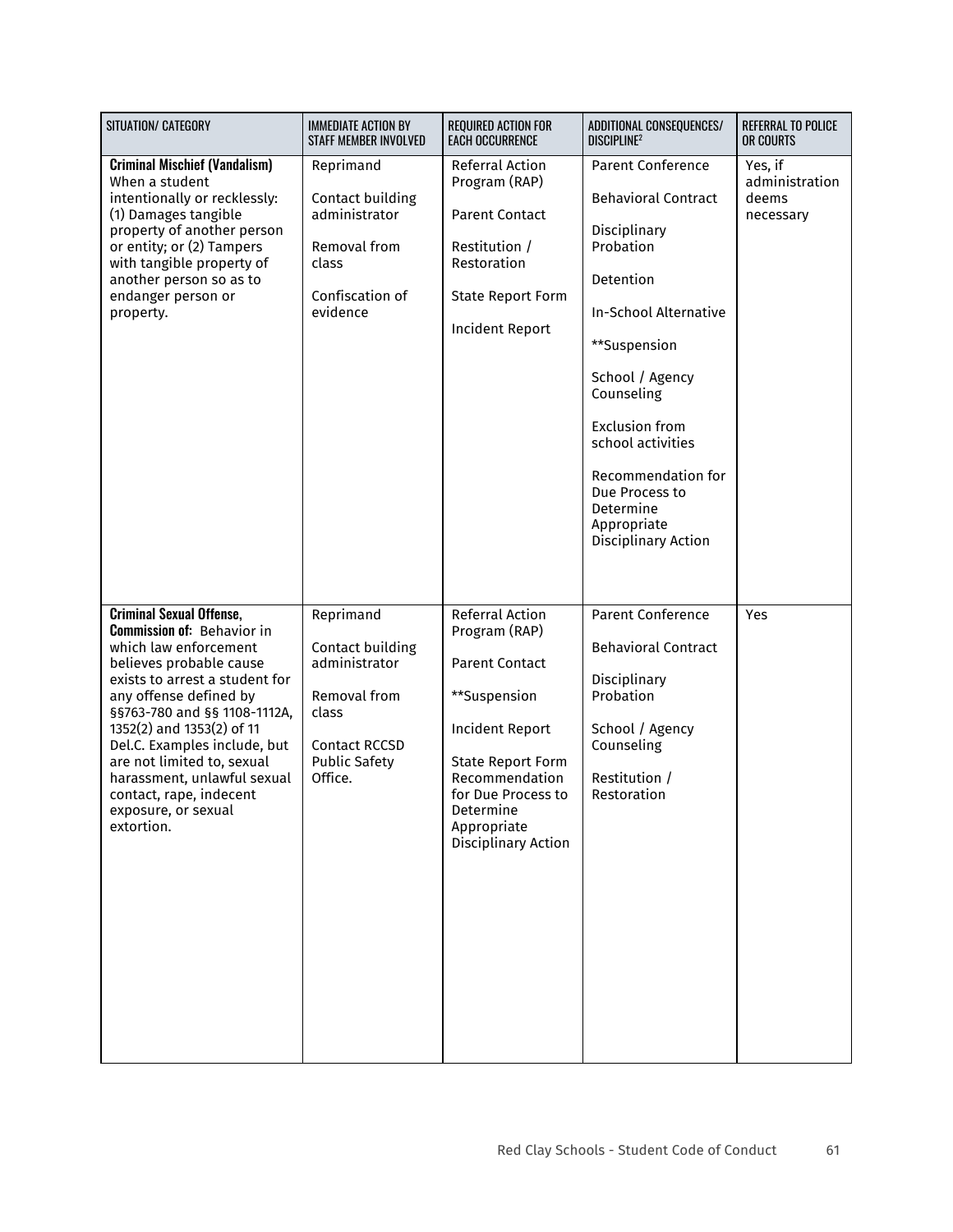| SITUATION/ CATEGORY                                                                                                                                                                                                                                                                          | <b>IMMEDIATE ACTION BY</b><br><b>STAFF MEMBER</b><br><b>INVOLVED</b>    | REQUIRED ACTION FOR<br><b>EACH OCCURRENCE</b>                                                                                                                                                                                                           | ADDITIONAL<br>CONSEQUENCES/<br><b>DISCIPLINE2</b>                                    | <b>REFERRAL TO</b><br><b>POLICE OR COURTS</b> |
|----------------------------------------------------------------------------------------------------------------------------------------------------------------------------------------------------------------------------------------------------------------------------------------------|-------------------------------------------------------------------------|---------------------------------------------------------------------------------------------------------------------------------------------------------------------------------------------------------------------------------------------------------|--------------------------------------------------------------------------------------|-----------------------------------------------|
| <b>Criminal Violent Felony Offense,</b><br><b>Commission of</b><br>Behavior in which law<br>enforcement believes<br>probable cause exists to<br>arrest a student for a violent<br>felony as listed in 11 Del.C.<br>§4201(c) and defined in<br>Titles 11, 16, and 31 of the<br>Delaware Code. | Reprimand<br>Contact building<br>administrator<br>Removal from<br>class | Referral Action<br>Program (RAP)<br><b>Parent Contact</b><br>**Suspension<br>Recommendation<br>for Due Process to<br>Determine<br>Appropriate<br>Disciplinary Action<br>Disciplinary<br>Probation<br><b>Incident Report</b><br><b>State Report Form</b> | <b>Parent Conference</b><br><b>Behavior Contract</b><br>School/ Agency<br>Counseling | Yes                                           |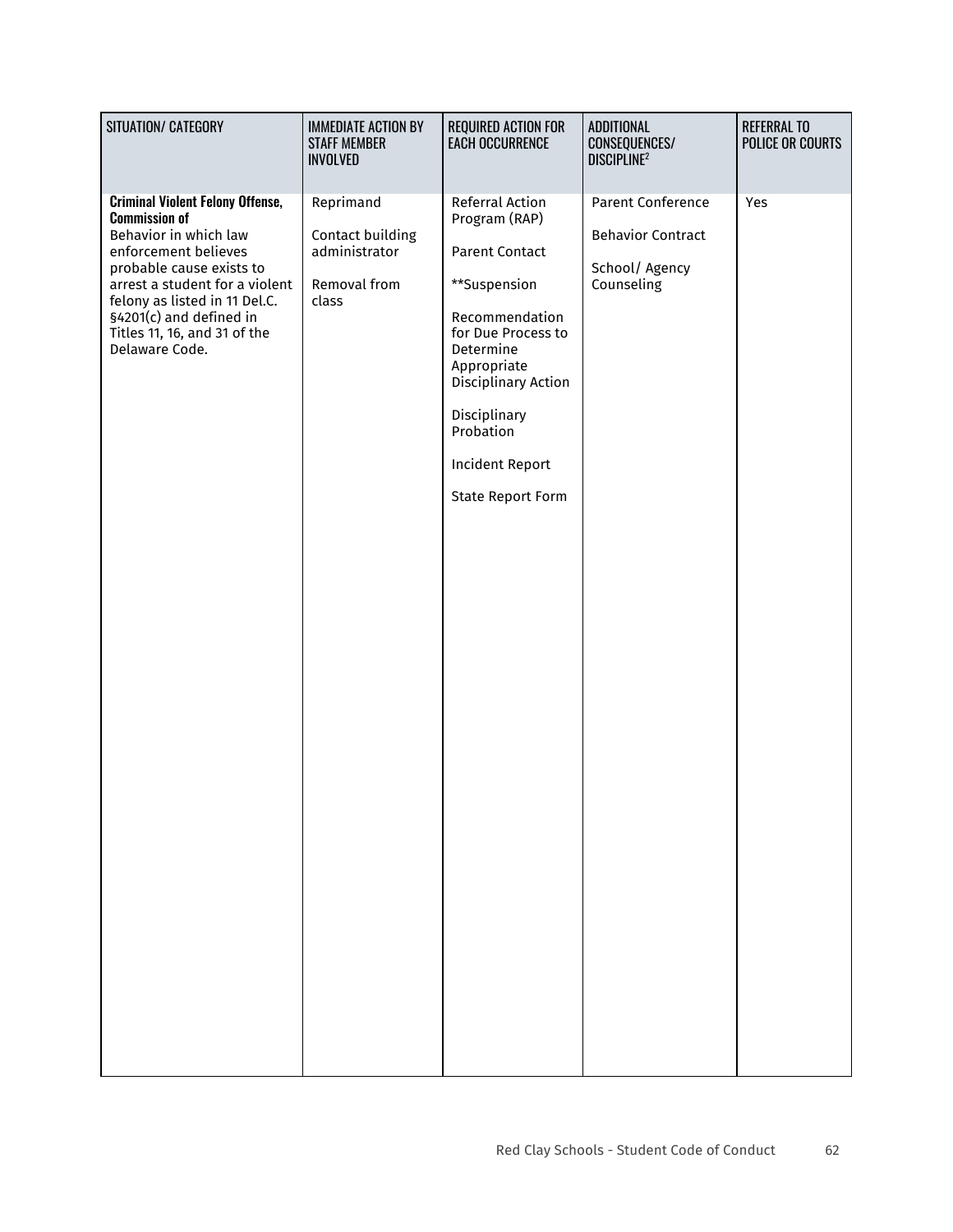| SITUATION/ CATEGORY                                                                                                                                                                                                                                                                                                                                                                                                                                                                                                                                                                                                                                                                                                                                                                                                                                                                                                                                                                                                                                                                                                                                                                                                                                                                                                  | <b>IMMEDIATE ACTION BY</b><br><b>STAFF MEMBER</b><br><b>INVOLVED</b> | <b>REQUIRED ACTION FOR</b><br><b>EACH OCCURRENCE</b>                                                                                                                                                                                                                                                                                    | <b>ADDITIONAL</b><br><b>CONSEQUENCES/</b><br><b>DISCIPLINE?</b>                                                                                                                                                                       | <b>REFERRAL TO POLICE</b><br>OR COURTS           |
|----------------------------------------------------------------------------------------------------------------------------------------------------------------------------------------------------------------------------------------------------------------------------------------------------------------------------------------------------------------------------------------------------------------------------------------------------------------------------------------------------------------------------------------------------------------------------------------------------------------------------------------------------------------------------------------------------------------------------------------------------------------------------------------------------------------------------------------------------------------------------------------------------------------------------------------------------------------------------------------------------------------------------------------------------------------------------------------------------------------------------------------------------------------------------------------------------------------------------------------------------------------------------------------------------------------------|----------------------------------------------------------------------|-----------------------------------------------------------------------------------------------------------------------------------------------------------------------------------------------------------------------------------------------------------------------------------------------------------------------------------------|---------------------------------------------------------------------------------------------------------------------------------------------------------------------------------------------------------------------------------------|--------------------------------------------------|
| <b>Cyberbullying</b><br>The use of uninvited and<br>unwelcome electronic<br>communication directed<br>and an identifiable student<br>or group of students,<br>through means other than<br>face-to-face interactions,<br>which (1) interferes with a<br>student's physical<br>well-being: $or(2)$ is<br>threatening or intimidating:<br>or (3) is so severe,<br>persistent, or pervasive that<br>is reasonably likely to limit<br>a student's ability to<br>participate in or benefit<br>from the educational<br>programs of the school<br>district or charter school.<br>Communications shall be<br>considered to be directed at<br>an identifiable student or<br>group of students if it is<br>sent directly to that student<br>or group, or posted in a<br>medium that the speaker<br>knows is likely to be<br>available to a broad<br>audience within the school<br>community. Whether speech<br>constitutes cyberbullying<br>will be determined from the<br>standpoint of a reasonable<br>student of the same grade<br>and other circumstances as<br>the victim.<br>The physical place of origin<br>of speech otherwise<br>constituting cyberbullying is<br>not material to whether it is<br>considered cyberbullying<br>under this policy, nor is the<br>use of school district or<br>charter school materials. | Reprimand<br>Removal from<br>class                                   | Referral Action<br>Program (RAP)<br><b>Parent Contact</b><br>Report allegation<br>in eSchool<br>Victim and<br>offender receive<br>counseling<br>services<br>School / Agency<br>Counseling<br>Ombudsman's<br>letter to parents of<br>involved parties<br>Incident Report (if<br>confirmed)<br><b>State Report Form</b><br>(if confirmed) | <b>Parent Conference</b><br><b>Behavior Contract</b><br>Disciplinary<br>Probation<br>Detention<br>In-School<br>Alternative<br>**Suspension<br>Recommendation<br>for Due Process to<br>Determine<br>Appropriate<br>Disciplinary Action | Yes, if<br>administration<br>deems<br>necessary. |
|                                                                                                                                                                                                                                                                                                                                                                                                                                                                                                                                                                                                                                                                                                                                                                                                                                                                                                                                                                                                                                                                                                                                                                                                                                                                                                                      |                                                                      |                                                                                                                                                                                                                                                                                                                                         |                                                                                                                                                                                                                                       |                                                  |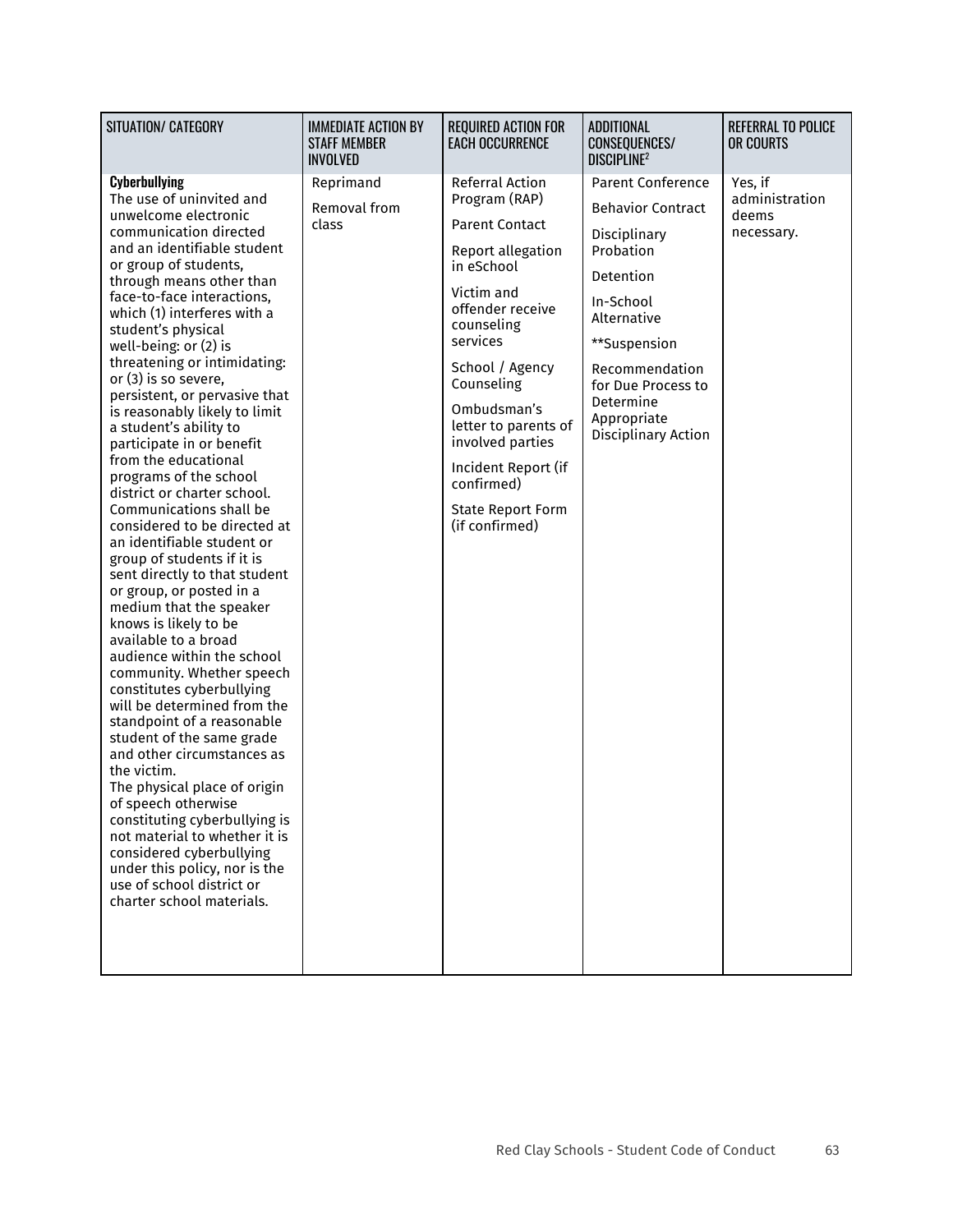| SITUATION/ CATEGORY                                                                                                                                                                                                                                                                                                                                                                                                                                                                                                                                                                                | <b>IMMEDIATE ACTION BY</b><br><b>STAFF MEMBER</b><br><b>INVOLVED</b>                              | <b>REQUIRED ACTION FOR</b><br><b>EACH OCCURRENCE</b>                                                                                                                                                                                                                                        | ADDITIONAL<br>CONSEQUENCES/<br><b>DISCIPLINE</b> <sup>2</sup>                                                                                                                                                                                                                                         | <b>REFERRAL TO POLICE</b><br>OR COURTS |
|----------------------------------------------------------------------------------------------------------------------------------------------------------------------------------------------------------------------------------------------------------------------------------------------------------------------------------------------------------------------------------------------------------------------------------------------------------------------------------------------------------------------------------------------------------------------------------------------------|---------------------------------------------------------------------------------------------------|---------------------------------------------------------------------------------------------------------------------------------------------------------------------------------------------------------------------------------------------------------------------------------------------|-------------------------------------------------------------------------------------------------------------------------------------------------------------------------------------------------------------------------------------------------------------------------------------------------------|----------------------------------------|
| Dangerous Instruments/<br><b>Look-Alikes, Possession of</b><br>Student possesses and/or<br>conceals potentially<br>dangerous instruments or<br>debilitating sprays such as<br>but not limited to sling<br>shots, knives, penknives,<br>razor blades, sharp<br>instruments, mace, pepper<br>gas, or look-alikes, and any<br>weapon which will, is<br>designed to, or may readily<br>be converted to, expel a<br>projectile by the action of<br>air pressure, carbon dioxide<br>pressure, or mechanical<br>means, including but not<br>limited to pellet gas, BB<br>guns, CO2 guns, and air<br>guns. | Reprimand<br>Contact building<br>administrator<br>Confiscate<br>evidence<br>Removal from<br>class | Referral Action<br>Program (RAP)<br>Parent contact<br>**Suspension<br>Incident Report                                                                                                                                                                                                       | <b>Parent Conference</b><br><b>Behavior Contract</b><br>Disciplinary<br>Probation<br>Detention<br>In-School<br>Alternative<br>Refer to School /<br><b>Agency Counseling</b><br>Denial of Bus<br>Privileges<br>Recommendation<br>for Due Process to<br>Determine<br>Appropriate<br>Disciplinary Action | Yes                                    |
| Dangerous Instruments/<br>Look-Alikes, Use of<br>Using or threatening use of<br>potentially dangerous<br>instruments or debilitating<br>sprays such as but not<br>limited to slingshots, knives,<br>pen-knives, razor blades,<br>sharp instruments, mace<br>pepper gas, look-alikes, and<br>any weapon which will, is<br>designed to, or may readily<br>be converted to expel a<br>projectile by the action of<br>air pressure, carbon dioxide<br>pressure, or mechanical<br>means, including but not<br>limited to pellet guns, BB<br>guns, CO2 guns and air guns.                                | Reprimand<br>Contact building<br>administrator<br>Confiscate<br>evidence<br>Removal from<br>class | Referral Action<br>Program (RAP)<br><b>Parent Contact</b><br>**Suspension for 5<br>days<br>Recommendation<br>for Due Process to<br>Determine<br>Appropriate<br>Disciplinary Action<br><b>Incident Report</b><br><b>State Report Form</b><br>Contact RCCSD<br><b>Public Safety</b><br>Office | <b>Parent Conference</b><br><b>Behavioral</b><br>Contract<br>Disciplinary<br>Probation<br>Detention<br>In-School<br>Alternative<br>School / Agency<br>Counseling<br>Denial of Bus<br>Privilege<br>Restitution /<br>Restoration                                                                        | Yes                                    |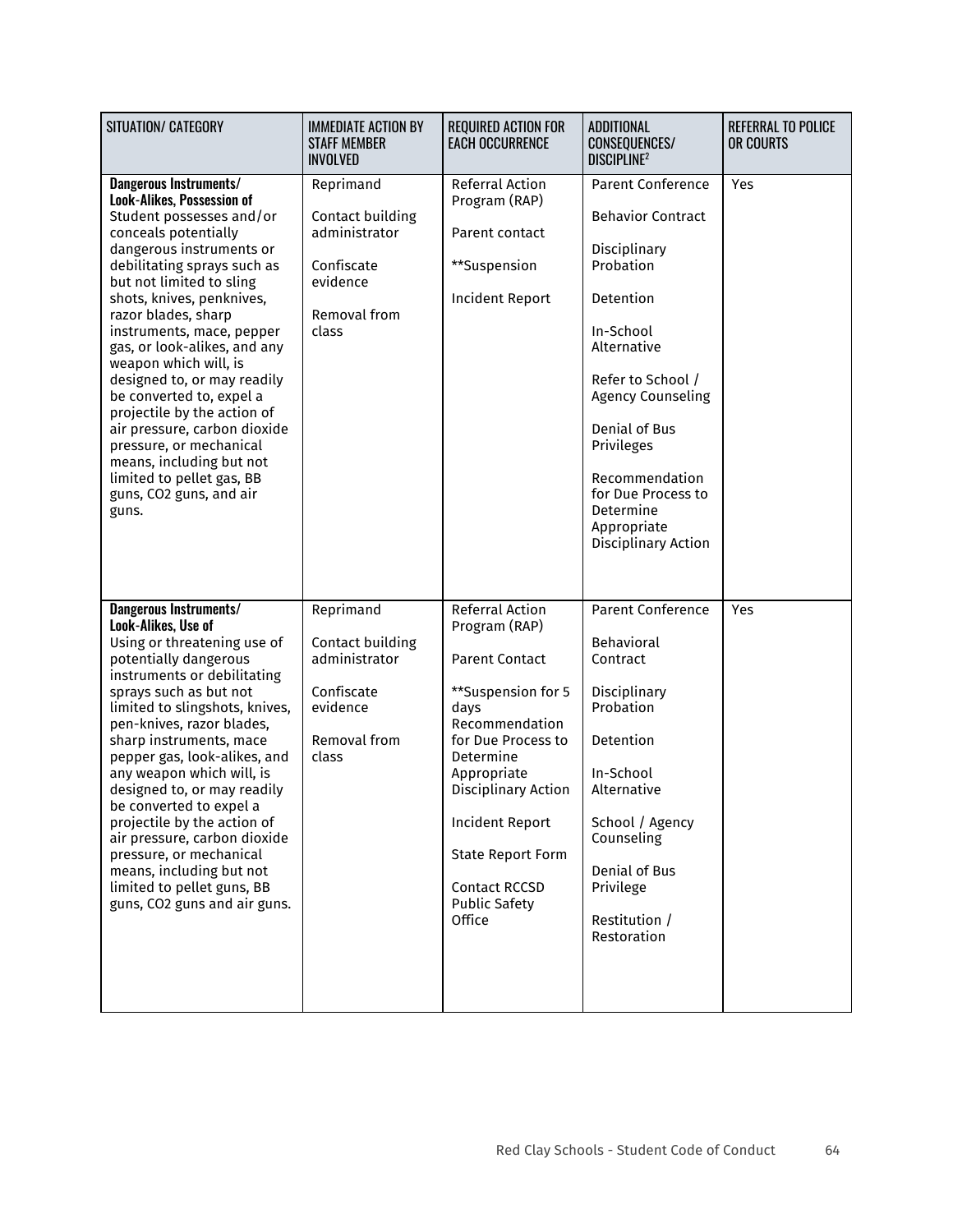| SITUATION/ CATEGORY                                                                                                                                                                                                                                                                                                                                                                                             | <b>IMMEDIATE ACTION BY</b><br><b>STAFF MEMBER</b><br><b>INVOLVED</b>                              | <b>REQUIRED ACTION FOR</b><br><b>EACH OCCURRENCE</b>                                                                                                                                                                       | <b>ADDITIONAL</b><br>CONSEQUENCES/<br><b>DISCIPLINE</b> <sup>2</sup>                                                                                                                                                                               | <b>REFERRAL TO POLICE</b><br>OR COURTS           |
|-----------------------------------------------------------------------------------------------------------------------------------------------------------------------------------------------------------------------------------------------------------------------------------------------------------------------------------------------------------------------------------------------------------------|---------------------------------------------------------------------------------------------------|----------------------------------------------------------------------------------------------------------------------------------------------------------------------------------------------------------------------------|----------------------------------------------------------------------------------------------------------------------------------------------------------------------------------------------------------------------------------------------------|--------------------------------------------------|
| Dangerous Instrument(s),<br>Possession/ Concealment/Sale of<br>Any unauthorized<br>possession/ concealment/<br>sale of an instrument,<br>article or substance which is<br>readily capable of causing<br>serious physical injury or<br>death.                                                                                                                                                                    | Reprimand<br>Contact building<br>administrator<br>Confiscate<br>evidence<br>Removal from<br>class | Referral Action<br>Program (RAP)<br><b>Parent Contact</b><br>**Suspension<br>Recommendation<br>for Due Process to<br>Determine<br>Appropriate<br>Disciplinary Action<br><b>Incident Report</b><br><b>State Report Form</b> | <b>Parent Conference</b><br><b>Behavior Contract</b><br>Disciplinary<br>Probation<br>Detention<br>In-School<br>Alternative<br>School / Agency<br>Counseling<br>Denial of Bus<br>Privileges<br>Contact nurse<br>Restitution /<br>Restoration        | Yes                                              |
| <b>Defiance of School Authority</b><br>(1) A verbal or non-verbal<br>refusal to immediately<br>comply with a reasonable<br>request from school<br>personnel, or refusal to<br>identify oneself at the<br>request of school personnel,<br>and/or refusal to comply<br>with disciplinary action; or<br>(2) A verbal or non-verbal<br>display of disrespect and/or<br>uncivil behavior toward<br>school personnel. | Reprimand                                                                                         | Referral Action<br>Program (RAP)<br><b>Parent Contact</b>                                                                                                                                                                  | <b>Parent Conference</b><br><b>Behavior Contract</b><br>Disciplinary<br>Probation<br>Removal from<br>class<br>Detention<br>In-School<br>Alternative<br>**Suspension<br>School / Agency<br>Counseling<br><b>Exclusion from</b><br>school activities | Yes, if<br>administration<br>deems<br>necessary. |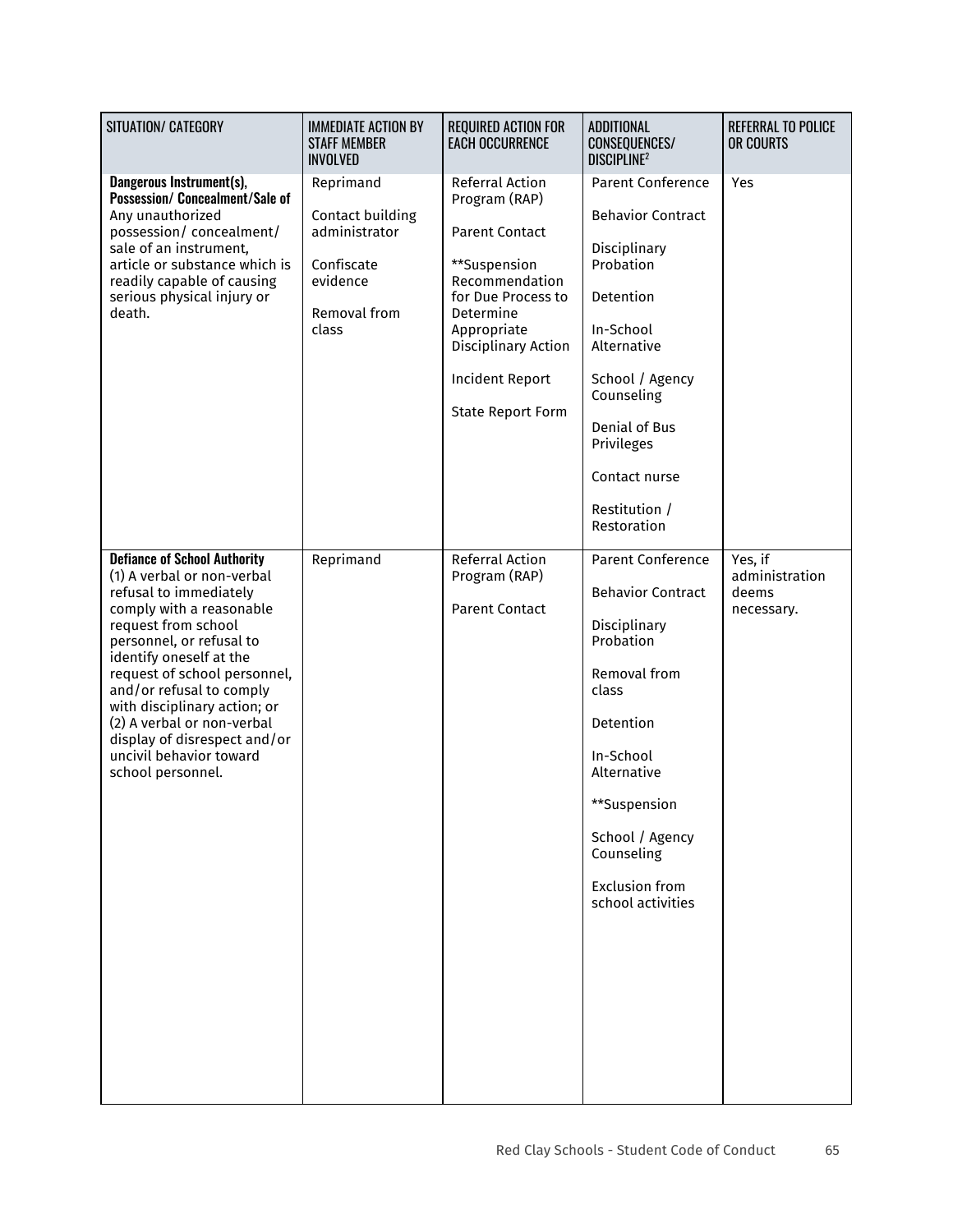| SITUATION/ CATEGORY                                                                                                                                                                                                                                                                                                                                                              | <b>IMMEDIATE ACTION BY</b><br><b><i>STAFF MEMBER</i></b><br>INVOLVED    | <b>REQUIRED ACTION FOR</b><br>FACH OCCURRFNCF                                    | <b>ADDITIONAL</b><br><b>CONSEQUENCES/</b><br>DISCIPI INF <sup>2</sup>                                                                                                                                                                                                                                            | <b>REFERRAL TO POLICE</b><br>OR COURTS           |
|----------------------------------------------------------------------------------------------------------------------------------------------------------------------------------------------------------------------------------------------------------------------------------------------------------------------------------------------------------------------------------|-------------------------------------------------------------------------|----------------------------------------------------------------------------------|------------------------------------------------------------------------------------------------------------------------------------------------------------------------------------------------------------------------------------------------------------------------------------------------------------------|--------------------------------------------------|
| <b>Disorderly Conduct</b><br>Conduct which causes<br>public inconveniences,<br>annoyance or alarm or<br>creates a risk thereof by:<br>engaging in fighting or<br>violent tumultuous or<br>threatening behavior or<br>making an unreasonable<br>noise or an offensively<br>coarse utterance or gesture<br>or display or addressing,<br>abusive language to any<br>person present. | Reprimand<br>Contact building<br>administrator<br>Removal from<br>Class | <b>Referral Action</b><br>Program (RAP)<br><b>Parent Contact</b><br>**Suspension | <b>Parent Conference</b><br><b>Behavior Contract</b><br>Disciplinary<br>Probation<br>Detention<br>In-School<br>Alternative<br>School / Agency<br>Counseling<br>Exclusion from<br>school activities<br>Incident report<br>Recommendation<br>for Due Process to<br>Determine<br>Appropriate<br>Disciplinary Action | Yes, if<br>administration<br>deems<br>necessary. |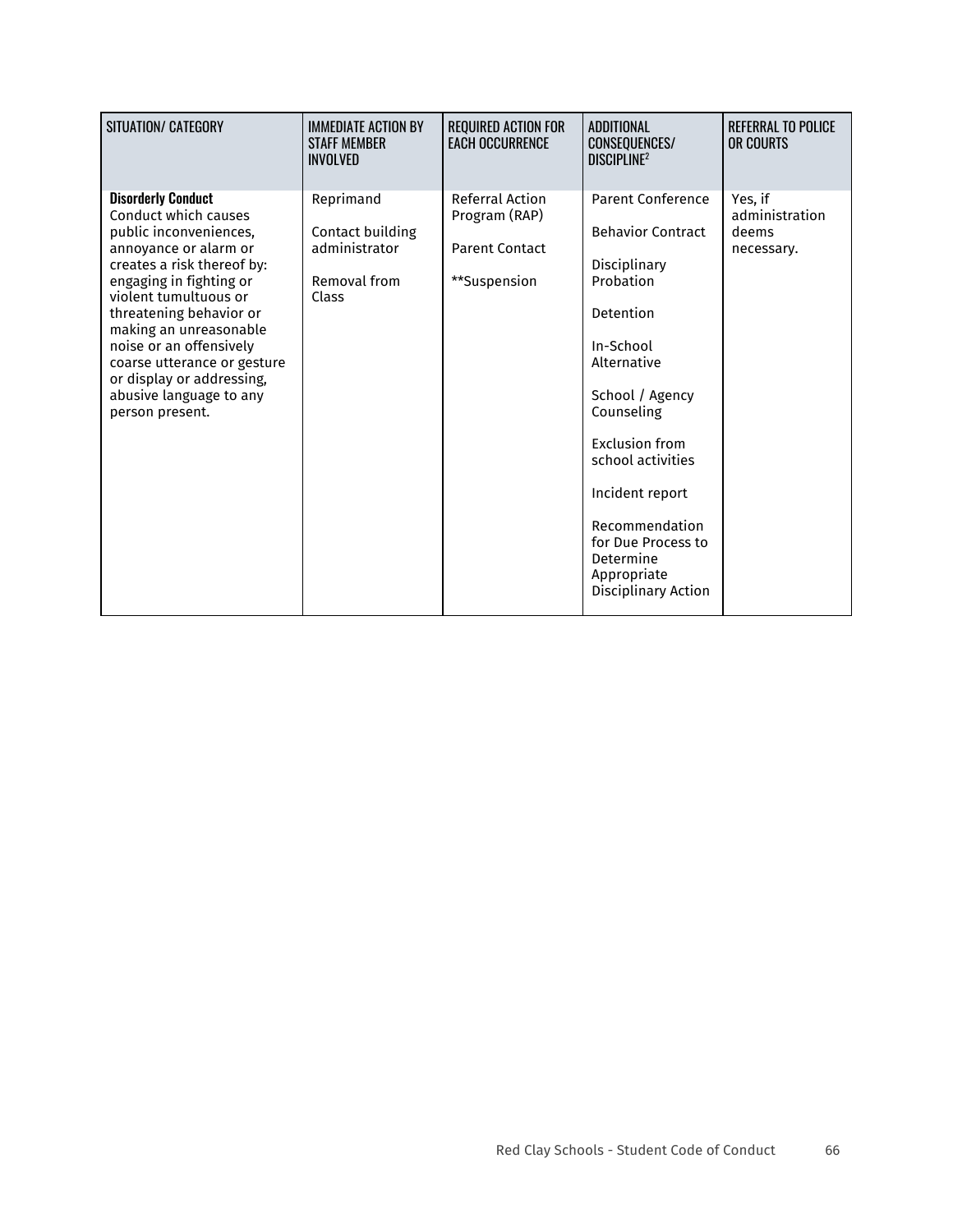| SITUATION/ CATEGORY                                                                                                                                                                                                                                                  | <b>IMMEDIATE ACTION BY</b><br><b>STAFF MEMBER</b><br><b>INVOLVED</b>    | REQUIRED ACTION FOR<br><b>EACH OCCURRENCE</b>                                            | ADDITIONAL<br>CONSEQUENCES/<br><b>DISCIPLINE</b> <sup>2</sup>                                                                                                                                                                                                                                                                           | <b>REFERRAL TO POLICE</b><br>OR COURTS           |
|----------------------------------------------------------------------------------------------------------------------------------------------------------------------------------------------------------------------------------------------------------------------|-------------------------------------------------------------------------|------------------------------------------------------------------------------------------|-----------------------------------------------------------------------------------------------------------------------------------------------------------------------------------------------------------------------------------------------------------------------------------------------------------------------------------------|--------------------------------------------------|
| <b>Disruption of the Educational</b><br><b>Process</b><br>Behavior that seriously<br>disrupts, or is intended to<br>disrupt, any school activity<br>or the orderly operation of<br>the school, including but not<br>limited to, boycotts, sit-ins,<br>and walk-outs. | Reprimand<br>Contact building<br>administrator<br>Removal from<br>class | Referral Action<br>Program (RAP)<br><b>Parent Contact</b>                                | <b>Parent Conference</b><br><b>Behavior Contract</b><br>Disciplinary<br>Probation<br>Detention<br>In-School<br>Alternative<br>**Suspension<br>School / Agency<br>Counseling<br><b>Exclusion from</b><br>school activities<br>Incident Report<br>Recommendation<br>for Due Process to<br>Determine<br>Appropriate<br>Disciplinary Action | Yes, if<br>administration<br>deems<br>necessary. |
| <b>Disruption on School Bus</b><br>Any misconduct on the bus,<br>disrespect to the driver, or<br>vandalism to the bus.                                                                                                                                               | Reprimand                                                               | Referral Action<br>Program (RAP)<br><b>Parent Contact</b><br><b>Bus Referral</b><br>Form | <b>Parent Conference</b><br><b>Behavior Contract</b><br>Disciplinary<br>Probation<br>Denial of Bus<br>Transportation<br>Detention<br>In-School<br>Alternative<br>**Suspension<br>School / Agency<br>Counseling<br>Restitution /<br>Restoration<br><b>Exclusion from</b><br>school activities<br>Incident report                         | Yes, if<br>administration<br>deems<br>necessary. |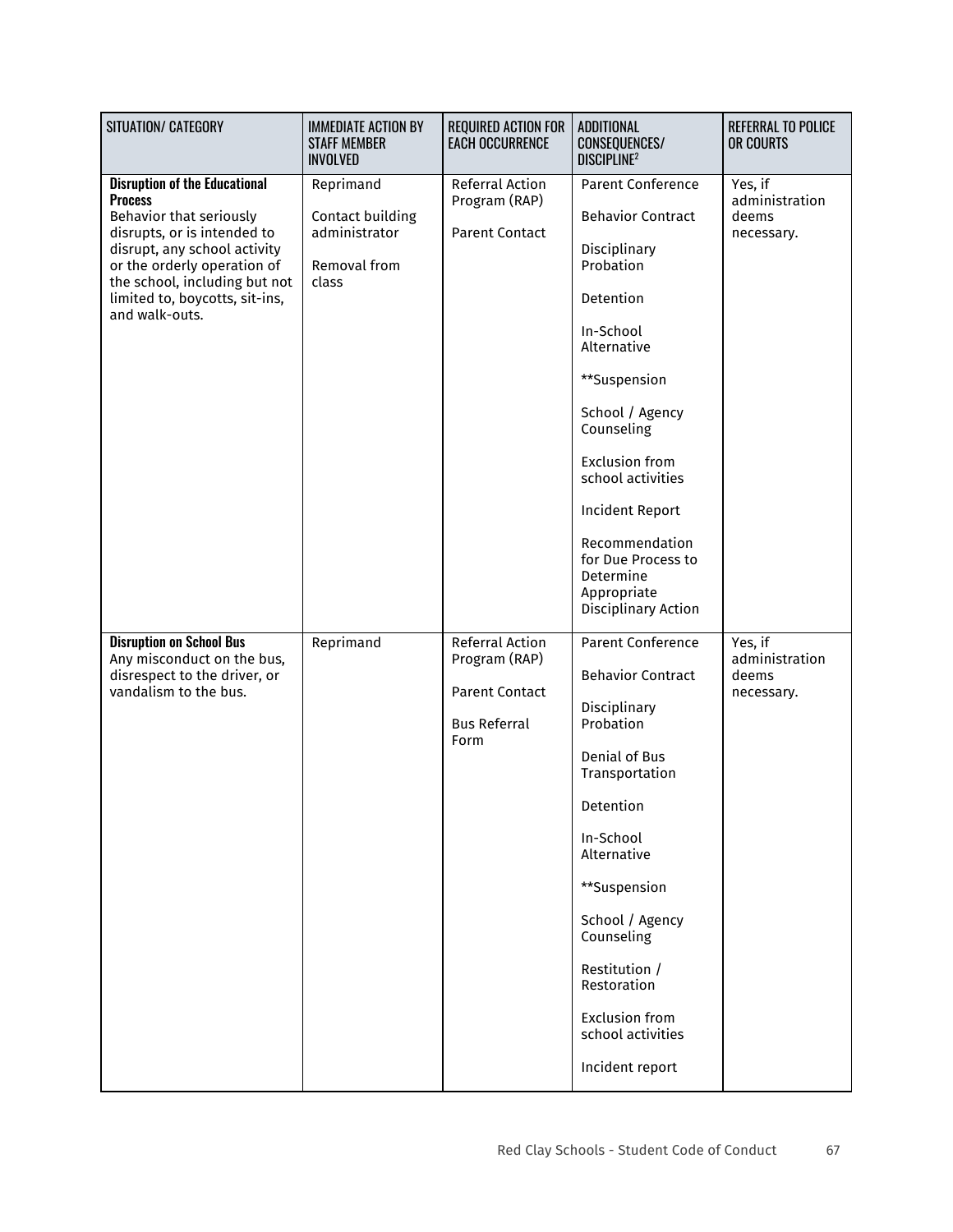| SITUATION/ CATEGORY                                                                                                                                                                   | <b>IMMEDIATE ACTION BY</b><br><b>STAFF MEMBER</b><br><b>INVOLVED</b> | <b>REQUIRED ACTION FOR</b><br><b>EACH OCCURRENCE</b>      | ADDITIONAL<br><b>CONSEQUENCES/</b><br>DISCIPLINE <sup>2</sup>                                                                                                                                                                                                        | REFERRAL TO POLICE<br>OR COURTS                  |
|---------------------------------------------------------------------------------------------------------------------------------------------------------------------------------------|----------------------------------------------------------------------|-----------------------------------------------------------|----------------------------------------------------------------------------------------------------------------------------------------------------------------------------------------------------------------------------------------------------------------------|--------------------------------------------------|
| <b>Driving, Unsafe</b><br>Student drives any vehicle<br>on school property or while<br>under school authority with<br>reckless disregard for the<br>safety of persons or<br>property. | Reprimand<br>Contact building<br>administrator                       | Referral Action<br>Program (RAP)<br><b>Parent Contact</b> | <b>Parent Conference</b><br><b>Behavior Contract</b><br>Disciplinary<br>Probation<br>Denial of Driving<br>Privileges on school<br>property<br>Detention<br>In-School<br>Alternative<br>**Suspension<br>School / Agency<br>Counseling<br>Restitution /<br>Restoration | Yes, if<br>administration<br>deems<br>necessary. |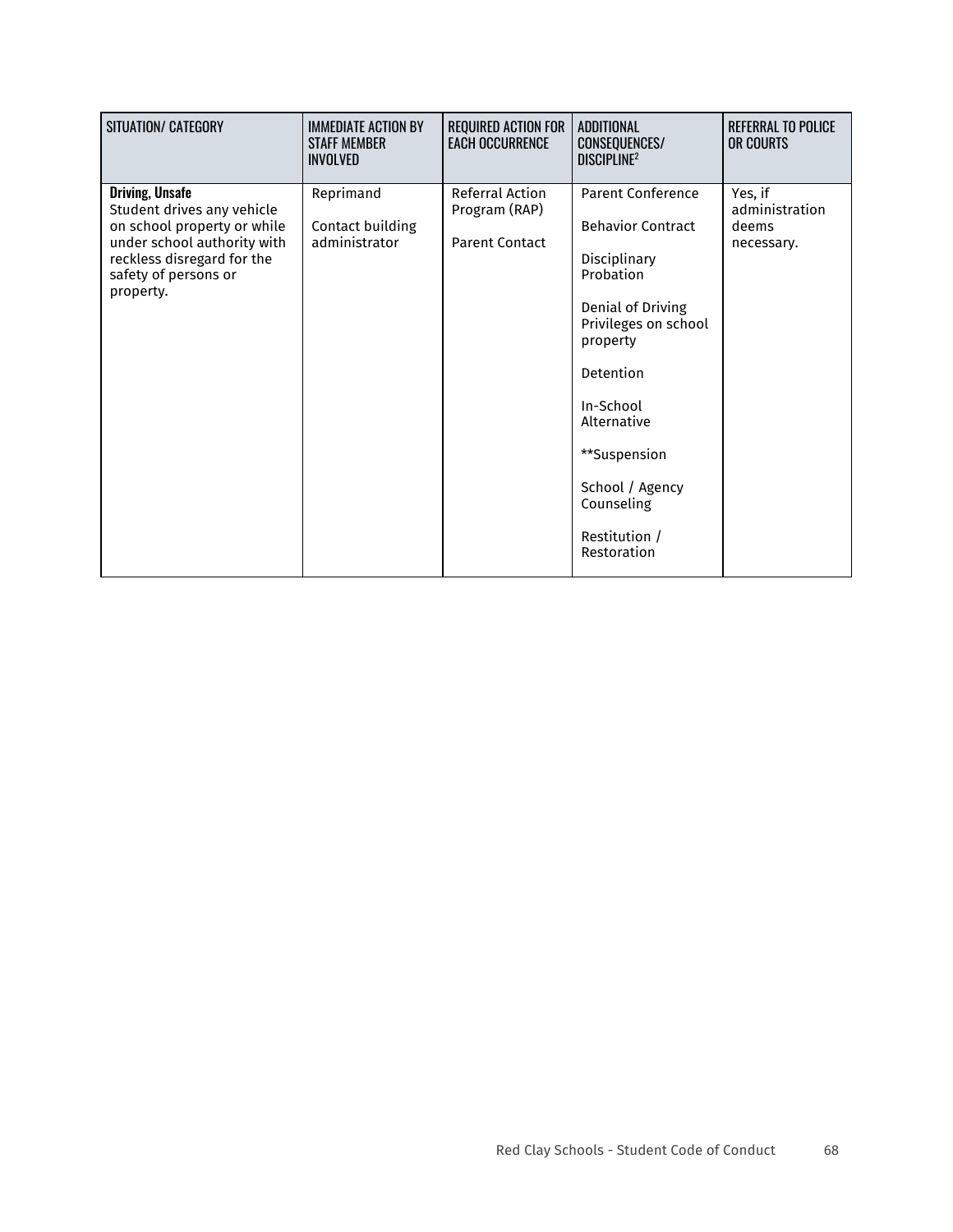| SITUATION/ CATEGORY                                                                                                                                                                                                                                                                                                                                                                                                                                                                                                                                                                                                                                                                              | <b>IMMEDIATE ACTION BY</b><br><b>STAFF MEMBER</b><br><b>INVOLVED</b>                                 | <b>REQUIRED ACTION FOR</b><br><b>EACH OCCURRENCE</b>                                                                                                                                                                                                                            | <b>ADDITIONAL</b><br>CONSEQUENCES/<br><b>DISCIPLINE?</b>                                                                                                                                                                                                                                                                            | <b>REFERRAL TO POLICE</b><br>OR COURTS |
|--------------------------------------------------------------------------------------------------------------------------------------------------------------------------------------------------------------------------------------------------------------------------------------------------------------------------------------------------------------------------------------------------------------------------------------------------------------------------------------------------------------------------------------------------------------------------------------------------------------------------------------------------------------------------------------------------|------------------------------------------------------------------------------------------------------|---------------------------------------------------------------------------------------------------------------------------------------------------------------------------------------------------------------------------------------------------------------------------------|-------------------------------------------------------------------------------------------------------------------------------------------------------------------------------------------------------------------------------------------------------------------------------------------------------------------------------------|----------------------------------------|
| Drugs, Alcohol and/or<br>Paraphernalia, Distribution of<br>The sale, transfer, or<br>distribution in school, on<br>school property, or on<br>school field trip of drugs,<br>alcohol, drug-like<br>substance, or look-alike<br>substances. This situation<br>includes prescription drugs<br>or over-the-counter drugs.<br>Possession of excessive<br>amounts of drugs/ alcohol<br>or look-alike substances are<br>considered as "possession<br>with intent to deliver." An<br>"illegal substance" includes<br>all substances which fall<br>under the definition of<br>"controlled substances" set<br>forth in the Uniform<br><b>Controlled Substances Act</b><br>(16 Del. C. Sec. 4701 et. seq.). | Reprimand<br>Contact building<br>administrator<br>Confiscate<br>substances and /<br>or paraphernalia | Referral Action<br>Program (RAP)<br><b>Parent Contact</b><br>Initial *Suspension<br>for 5 days -<br>Additional days<br>may be added<br>pending<br>investigation.<br>Notify IEP Team,<br>for students with<br>disabilities<br><b>Incident Report</b><br><b>State Report Form</b> | <b>Parent Conference</b><br><b>Behavior Contract</b><br>Disciplinary<br>Probation<br>Detention<br>In-School<br>Alternative<br>School / Agency<br>Counseling<br><b>Exclusion from</b><br>school activities<br>Recommendation<br>for Due Process to<br>Determine<br>Appropriate<br>Disciplinary Action                                | Yes                                    |
| Drugs, Alcohol and/or<br>Paraphernalia, Use and/or<br><b>Possession of</b><br>To possess on your person<br>or among your personal<br>belongings, or to use or<br>have consumed alcohol,<br>drugs or any illegal<br>substance. This includes<br>being under the influence,<br>even if use occurred off<br>school groups. This situation<br>includes look-alike<br>substances, prescription<br>drugs, and over the counter<br>drugs.                                                                                                                                                                                                                                                               | Contact building<br>administrator<br>Confiscate<br>substances and /<br>or paraphernalia              | Referral Action<br>Program (RAP)<br>Parent Contact.<br>Initial *Suspension<br>for up to 5 days -<br><b>Additional days</b><br>may be added<br>pending<br>investigation<br>Notify IEP Team,<br>for students with<br>disabilities.<br>Incident Report<br><b>State Report Form</b> | <b>Parent Conference</b><br><b>Behavior Contract</b><br>Disciplinary<br>Probation<br>Detention<br>In-School<br>Alternative<br>School / Agency<br>Counseling<br>Psychological<br>Evaluation<br><b>Exclusion from</b><br>school activities<br>Recommendation<br>for Due Process to<br>Determine<br>Appropriate<br>Disciplinary Action | Yes                                    |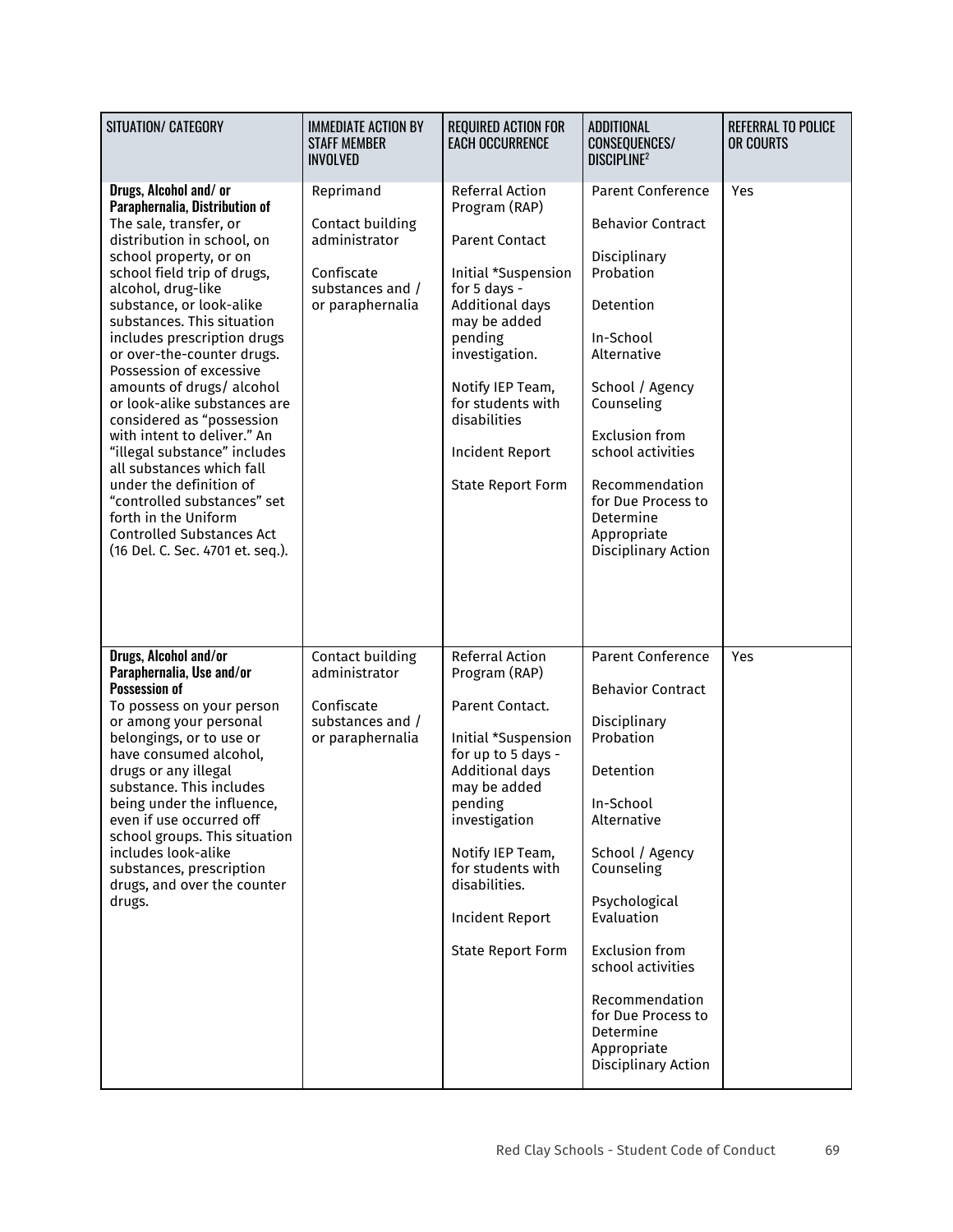| SITUATION/ CATEGORY                                                                                                                                                                                                                                                                                                                                          | <b>IMMEDIATE ACTION BY</b><br><b>STAFF MEMBER</b><br><b>INVOLVED</b>     | <b>REQUIRED ACTION FOR</b><br><b>EACH OCCURRENCE</b>                                                                                                                                                                                                                                                                                                                                 | <b>ADDITIONAL</b><br>CONSEQUENCES/<br><b>DISCIPLINE?</b>                                                                                                                                       | <b>REFERRAL TO POLICE</b><br>OR COURTS           |
|--------------------------------------------------------------------------------------------------------------------------------------------------------------------------------------------------------------------------------------------------------------------------------------------------------------------------------------------------------------|--------------------------------------------------------------------------|--------------------------------------------------------------------------------------------------------------------------------------------------------------------------------------------------------------------------------------------------------------------------------------------------------------------------------------------------------------------------------------|------------------------------------------------------------------------------------------------------------------------------------------------------------------------------------------------|--------------------------------------------------|
| <b>Electronic Devices, Unauthorized</b><br>Use of:<br>The unauthorized use of<br>electronic devices including,<br>but not limited to, cell<br>phones, audio players, video<br>games, and communication<br>devices, that results in a<br>disruption to the<br>educational process or<br>jeopardizes the health,<br>safety or welfare of students<br>or staff. | Reprimand                                                                | Referral Action<br>Program (RAP)<br><b>Parent Contact</b>                                                                                                                                                                                                                                                                                                                            | <b>Parent Conference</b><br><b>Behavior Contract</b><br>Confiscate<br>electronic device<br>Detention<br>In-School<br>Alternative<br>**Suspension<br><b>Exclusion from</b><br>school activities | Yes, if<br>administration<br>deems<br>necessary. |
| <b>Explosives</b><br>Student possesses and/or<br>conceals articles that could<br>explode, burn, detonate, or<br>have potential for bodily<br>harm, damage, and/or<br>disruption.                                                                                                                                                                             | Reprimand<br>Contact building<br>administrator<br>Confiscate<br>evidence | Referral Action<br>Program (RAP)<br><b>Parent Contact</b><br>Initial<br>**Suspension for<br>up to 5 days -<br>Additional days<br>may be added<br>pending<br>investigation.<br>Notify IEP Team,<br>for students with<br>disabilities<br>Recommendation<br>for Due Process to<br>Determine<br>Appropriate<br>Disciplinary Action<br><b>Incident Report</b><br><b>State Report Form</b> | <b>Parent Conference</b><br><b>Behavior Contract</b><br>Disciplinary<br>Probation<br><b>Exclusion from</b><br>school activities<br>School / Agency<br>Counseling                               | Yes                                              |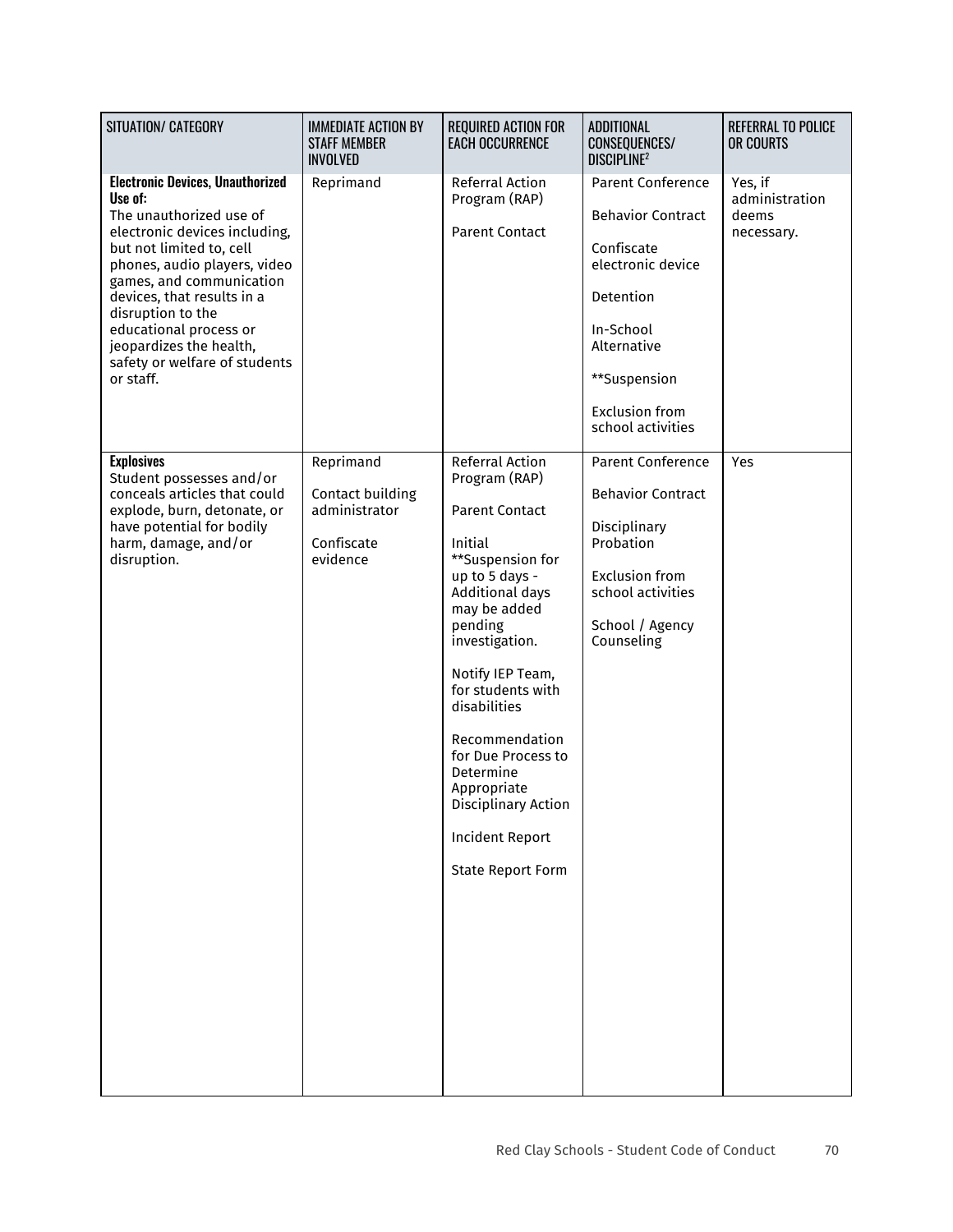| SITUATION/ CATEGORY                                                                                                                                 | <b>IMMEDIATE ACTION BY</b><br><b>STAFF MEMBER</b><br><b>INVOLVED</b>     | <b>REQUIRED ACTION FOR</b><br><b>EACH OCCURRENCE</b>                                                                                     | ADDITIONAL<br><b>CONSEQUENCES/</b><br><b>DISCIPLINE?</b>                                                                                                                                                                                                                         | REFERRAL TO POLICE<br>OR COURTS                  |
|-----------------------------------------------------------------------------------------------------------------------------------------------------|--------------------------------------------------------------------------|------------------------------------------------------------------------------------------------------------------------------------------|----------------------------------------------------------------------------------------------------------------------------------------------------------------------------------------------------------------------------------------------------------------------------------|--------------------------------------------------|
| <b>Extortion</b><br>To obtain or attempt to<br>obtain money, goods,<br>services, or information<br>from another by force or the<br>threat of force. | Reprimand<br>Contact building<br>administrator<br>Confiscate<br>evidence | Referral Action<br>Program (RAP)<br><b>Parent Contact</b><br>Restitution /<br>Restoration<br><b>State Report Form</b><br>Incident Report | <b>Parent Conference</b><br><b>Behavior Contract</b><br>Detention<br>In-School<br>Alternative<br>**Suspension<br>Exclusion from<br>school activities<br>School / Agency<br>Counseling<br>Recommendation<br>for Due Process to<br>Determine<br>Appropriate<br>Disciplinary Action | Yes, if<br>administration<br>deems<br>necessary. |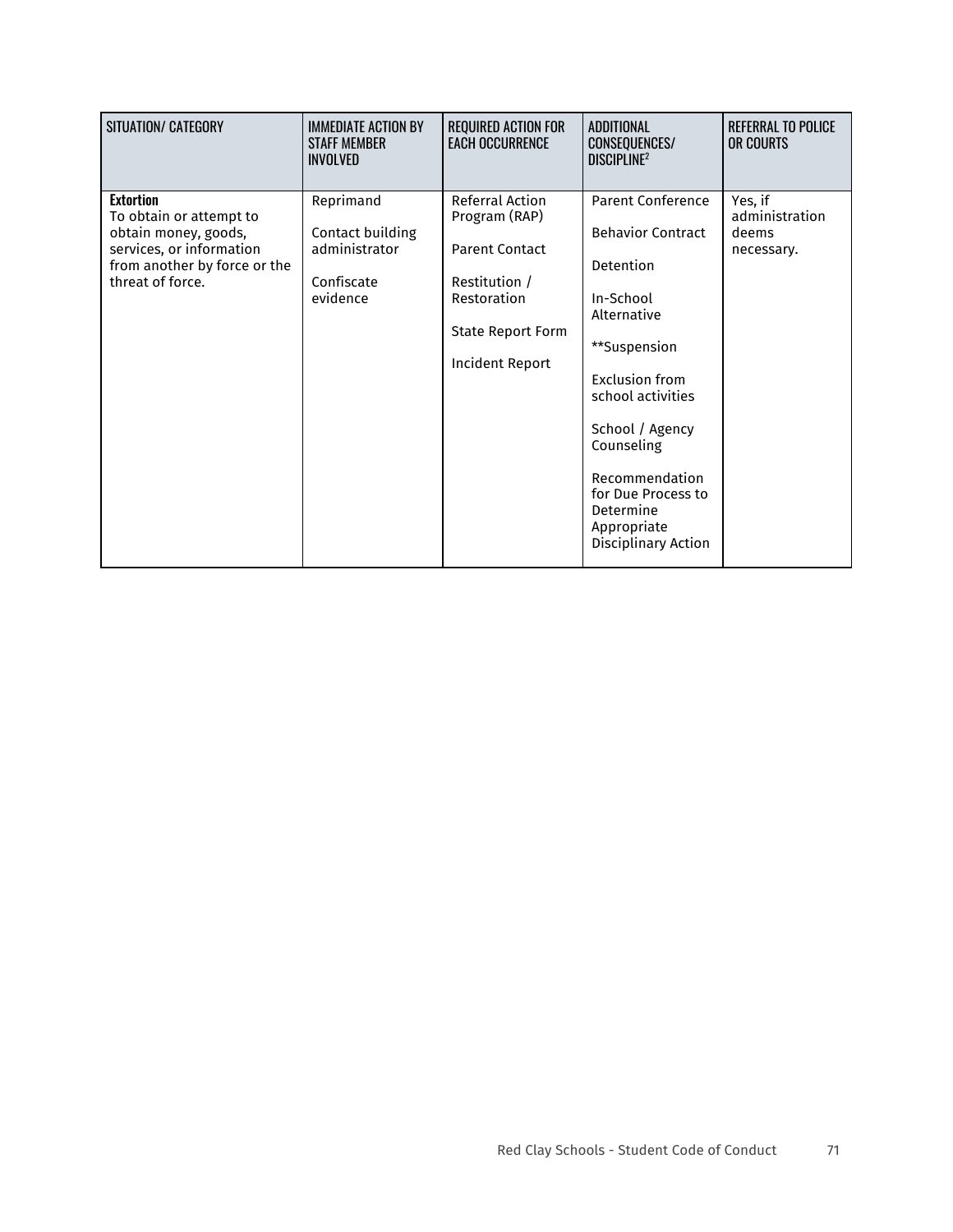| SITUATION/ CATEGORY                                                                                                                                                                                                                                                                                                                                                                                                                                                                                                                                                                                                                                                                                                                                                                               | <b>IMMEDIATE ACTION BY</b><br><b>STAFF MEMBER</b><br><b>INVOLVED</b> | <b>REQUIRED ACTION FOR</b><br><b>EACH OCCURRENCE</b>                                                                                                                                       | <b>ADDITIONAL</b><br>CONSEQUENCES/<br><b>DISCIPLINE?</b>                                                                                                                                                                                                                                                             | <b>REFERRAL TO POLICE</b><br>OR COURTS           |
|---------------------------------------------------------------------------------------------------------------------------------------------------------------------------------------------------------------------------------------------------------------------------------------------------------------------------------------------------------------------------------------------------------------------------------------------------------------------------------------------------------------------------------------------------------------------------------------------------------------------------------------------------------------------------------------------------------------------------------------------------------------------------------------------------|----------------------------------------------------------------------|--------------------------------------------------------------------------------------------------------------------------------------------------------------------------------------------|----------------------------------------------------------------------------------------------------------------------------------------------------------------------------------------------------------------------------------------------------------------------------------------------------------------------|--------------------------------------------------|
| <b>False Documentation/ Forgery</b><br>Intentionally or recklessly<br>falsifying, misrepresenting,<br>forging, or replicating school<br>or student related<br>documents and/or<br>signatures or knowingly<br>using said documents.                                                                                                                                                                                                                                                                                                                                                                                                                                                                                                                                                                | Reprimand<br>Confiscate<br>evidence                                  | Referral Action<br>Program (RAP)<br><b>Parent Contact</b><br>Restitution /<br>Restoration                                                                                                  | <b>Parent Conference</b><br><b>Behavior Contract</b><br>Disciplinary<br>Probation<br>Detention<br>In-School<br>Alternative<br>**Suspension<br>School / Agency<br>Counseling<br><b>Exclusion from</b><br>school activities<br>Recommendation<br>for Due Process to<br>Determine<br>Appropriate<br>Disciplinary Action | Yes, if<br>Administration<br>deems<br>necessary. |
| <b>Felony Theft</b><br>(\$1,500 or More)<br>(1) When a person takes,<br>exercises control over or<br>obtains property of another<br>person intending to deprive<br>that person of it or<br>appropriate it; or (2) When a<br>person, in any capacity,<br>legally receives, takes,<br>exercises control over or<br>obtains property of another<br>which is the subject of theft,<br>and fraudulently converts<br>the property to the person's<br>own use. The theft is<br>considered a felony when<br>the value of the property<br>received, retained, or<br>disposed of is \$1,500 or<br>more if the victim is 62 years<br>of age or older, or an "adult<br>who is impaired" as defined<br>in §3902(2) of Title 31 or a<br>"person with a disability" as<br>defined in §3091(a)(2) of<br>Title 12. | Contact building<br>administrator                                    | Referral Action<br>Program (RAP)<br>Confiscate<br>property<br><b>Parent Contact</b><br>**Suspension<br>Restitution /<br>Restoration<br>Incident Report<br>Form<br><b>State Report Form</b> | <b>Parent Conference</b><br><b>Behavior Contract</b><br>Disciplinary<br>Probation<br>Detention<br>In School<br>Alternative<br>School / Agency<br>Counseling<br><b>Exclusion from</b><br>school activities<br>Recommendation<br>for Due Process to<br>Determine<br>Appropriate<br>Disciplinary Action                 | Yes                                              |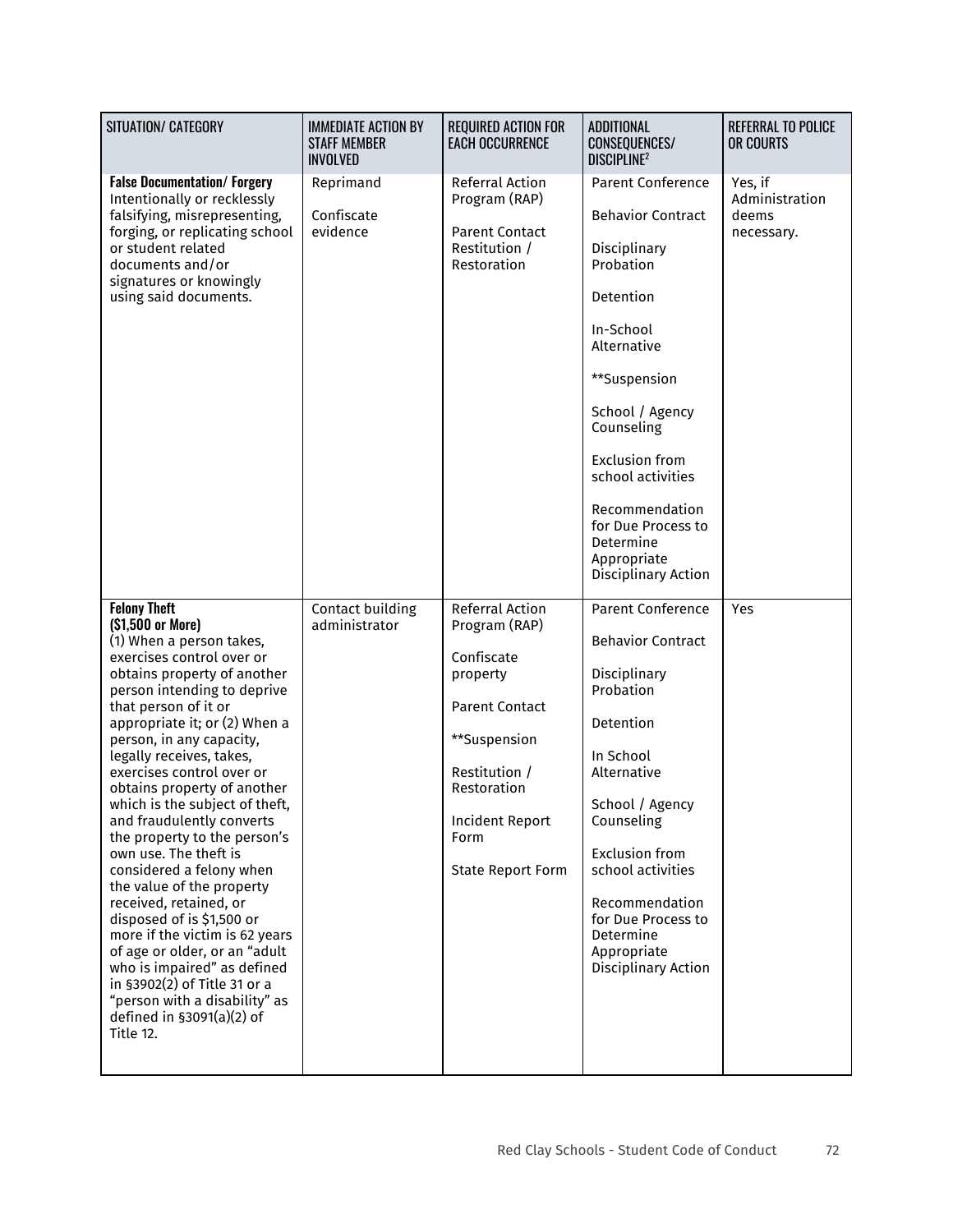| SITUATION/ CATEGORY                                                                                                                                                                                                                                                                                                                                                                                                                                                                                    | <b>IMMEDIATE ACTION BY</b><br><b>STAFF MEMBER INVOLVED</b>                                                        | <b>REQUIRED ACTION FOR</b><br><b>EACH OCCURRENCE</b>                                                                                                                                                                                                                                                                                                                                                                    | ADDITIONAL CONSEQUENCES/<br><b>DISCIPLINE2</b>                                                                                                                                                                                                                                                              | REFERRAL TO POLICE<br>OR COURTS                  |
|--------------------------------------------------------------------------------------------------------------------------------------------------------------------------------------------------------------------------------------------------------------------------------------------------------------------------------------------------------------------------------------------------------------------------------------------------------------------------------------------------------|-------------------------------------------------------------------------------------------------------------------|-------------------------------------------------------------------------------------------------------------------------------------------------------------------------------------------------------------------------------------------------------------------------------------------------------------------------------------------------------------------------------------------------------------------------|-------------------------------------------------------------------------------------------------------------------------------------------------------------------------------------------------------------------------------------------------------------------------------------------------------------|--------------------------------------------------|
| <b>Fighting</b><br>Any aggressive physical<br>altercation between two or<br>more individuals.                                                                                                                                                                                                                                                                                                                                                                                                          | Reprimand<br>Contact building<br>administrator<br>Removal from class<br>Contact nurse for<br>evaluation           | Referral Action<br>Program (RAP)<br><b>Parent Contact</b><br>Grades 3-12:<br>**Suspension on<br>First Offense.<br>Grades K-2:<br><b>Exclusion from</b><br>school activities,<br>with mandatory<br>Parent Conference,<br>on First Offense;<br>**Suspension on<br>Subsequent<br>Offenses.                                                                                                                                 | <b>Parent Conference</b><br><b>Behavior Contract</b><br>Disciplinary<br>Probation<br>In-School Alternative<br>**Suspension<br>Parent Conference<br>School / Agency<br>Counseling<br>Restitution /<br>Restoration<br>Recommendation for<br>Due Process to<br>Determine<br>Appropriate<br>Disciplinary Action | Yes, if<br>administration<br>deems<br>necessary. |
| <b>Firearms</b><br>Student possesses (A) any<br>weapon (including a<br>starter gun) which will, or<br>is designed to, or may<br>readily be converted to<br>expel a projectile by the<br>action of an explosive; (B)<br>the frame or receiver of<br>any such weapon; (C) any<br>firearm muffler or firearm<br>silencer; or (D) any<br>destructive device.<br>"Destructive devices"<br>include, but are not<br>limited to, explosive,<br>incendiary, or poison gas<br>devices (e.g., bombs,<br>rockets). | Report firearm<br>Reprimand<br>Contact building<br>administrator<br><b>Contact RCCSD</b><br>Public Safety Office. | <b>Referral Action</b><br>Program (RAP)<br>Secure Weapon /<br>Firearm<br><b>Parent Contact</b><br>*Suspension for 5<br>days<br>Notify IEP Team,<br>for students with<br>disabilities<br>Recommendation<br>for Expulsion for<br>not less than one<br>year, and<br>Alternative<br>Placement<br>Disciplinary<br>Probation<br>Restitution/<br>Restoration<br>Incident Report<br>State Report Form<br>Behavioral<br>Contract | <b>Parent Conference</b><br>Denial of Bus<br>Transportation if<br>offense occurs on<br>bus<br>**Suspension<br>School / Agency<br>Counseling<br>Recommendation for<br>Due Process to<br>Determine<br>Appropriate<br>Disciplinary Action                                                                      | Yes                                              |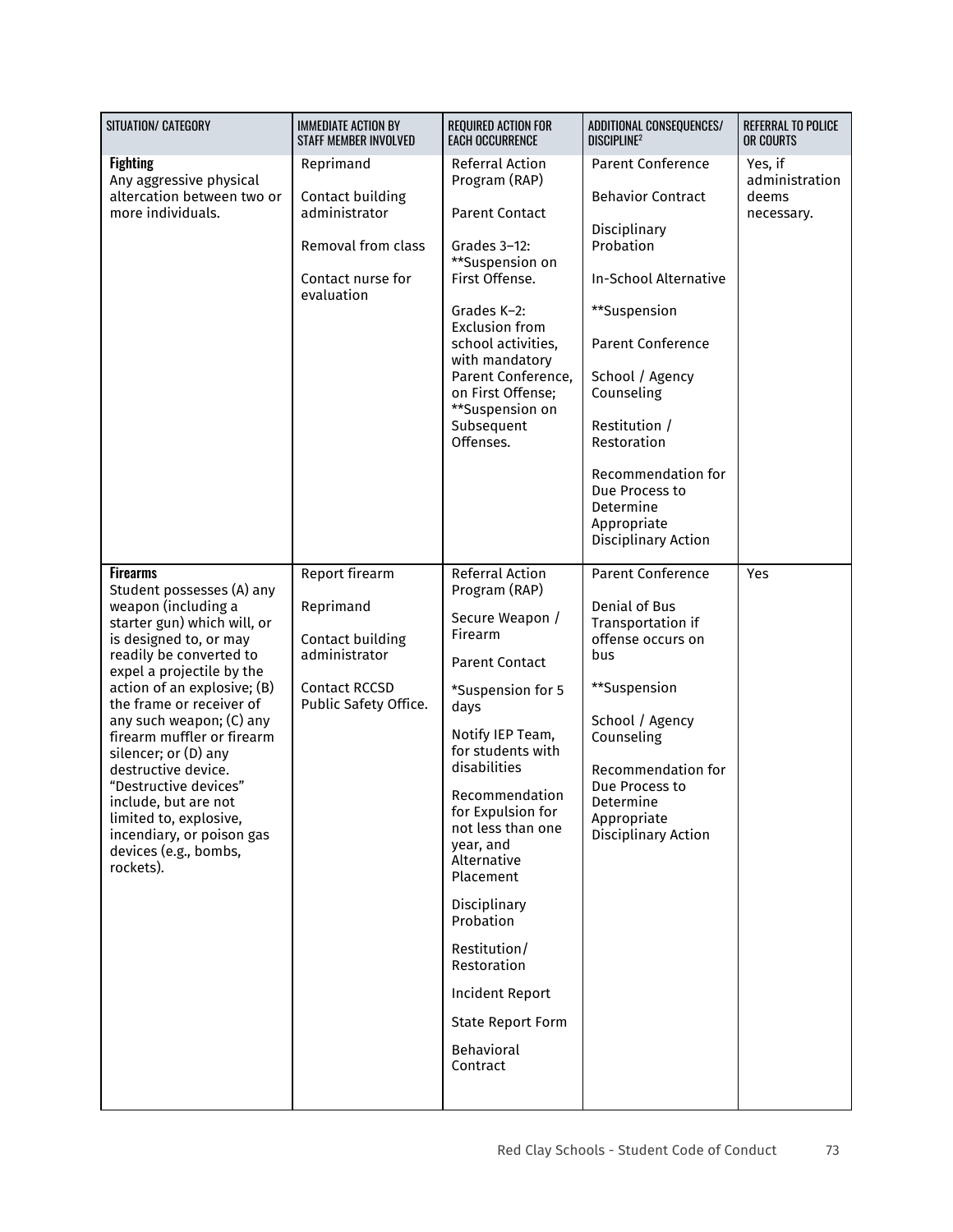| SITUATION/ CATEGORY                                                                                                                                                                                                                                                                                                                                                                                                                                                                                                                                                                                                                              | <b>IMMEDIATE ACTION BY</b><br><b>STAFF MEMBER INVOLVED</b>            | <b>REQUIRED ACTION FOR</b><br><b>EACH OCCURRENCE</b>                                                                                                                                                               | <b>ADDITIONAL</b><br>CONSEQUENCES/<br><b>DISCIPLINE</b> <sup>2</sup>                                                                                                                                                                                                                         | <b>REFERRAL TO</b><br><b>POLICE OR COURTS</b>                                                |
|--------------------------------------------------------------------------------------------------------------------------------------------------------------------------------------------------------------------------------------------------------------------------------------------------------------------------------------------------------------------------------------------------------------------------------------------------------------------------------------------------------------------------------------------------------------------------------------------------------------------------------------------------|-----------------------------------------------------------------------|--------------------------------------------------------------------------------------------------------------------------------------------------------------------------------------------------------------------|----------------------------------------------------------------------------------------------------------------------------------------------------------------------------------------------------------------------------------------------------------------------------------------------|----------------------------------------------------------------------------------------------|
| Gambling<br>Participation in games of<br>chance for money or other<br>things of value.                                                                                                                                                                                                                                                                                                                                                                                                                                                                                                                                                           | Reprimand<br>Contact building<br>administrator<br>Confiscate evidence | Referral Action<br>Program (RAP)<br><b>Parent Contact</b><br>State Report Form,<br>if administration<br>deems necessary<br>Incident Report, if<br>administration<br>deems necessary<br>Restitution/<br>Restoration | <b>Parent Conference</b><br><b>Behavior Contract</b><br>Disciplinary<br>Probation<br>Detention<br>In-School Alternative<br>**Suspension<br>School/ Agency<br>Counseling                                                                                                                      | Yes, if<br>administration<br>deems<br>necessary.                                             |
| <b>Harassment</b><br>The same meaning as<br>provided in 11 Del.C. §1311.<br>It includes any actions or<br>statements that<br>intimidate, offend, or<br>defame the dignity or<br>self-esteem of individuals<br>or groups. Harassment<br>may include, but is not<br>limited to, verbal<br>harassment or abuse,<br>repeated remarks or jokes<br>with demeaning<br>implications or other<br>offensive behavior.<br>Harassment also includes<br>intimidating, offensive or<br>defaming behavior or<br>materials directed at an<br>individual because of that<br>individual's race, national<br>origin, disability, sexual<br>orientation or religion. | Reprimand<br>Contact building<br>administrator<br>Removal from class  | Referral Action<br>Program (RAP)<br>Evidence turned<br>over to building<br>administrator<br><b>Parent Contact</b><br><b>Contact DFS</b><br>Hotline if<br>harassment is<br>sexual in nature                         | Parent Conference<br>(Offender and Victim)<br><b>Behavior Contract</b><br>Disciplinary<br>Probation<br>Detention<br><b>In-School Alternative</b><br>**Suspension<br>School / Agency<br>Counseling<br>Recommendation for<br>Due Process to<br>Determine<br>Appropriate<br>Disciplinary Action | Yes, if<br>harassment is<br>sexual nature,<br>or if<br>administration<br>deems<br>necessary. |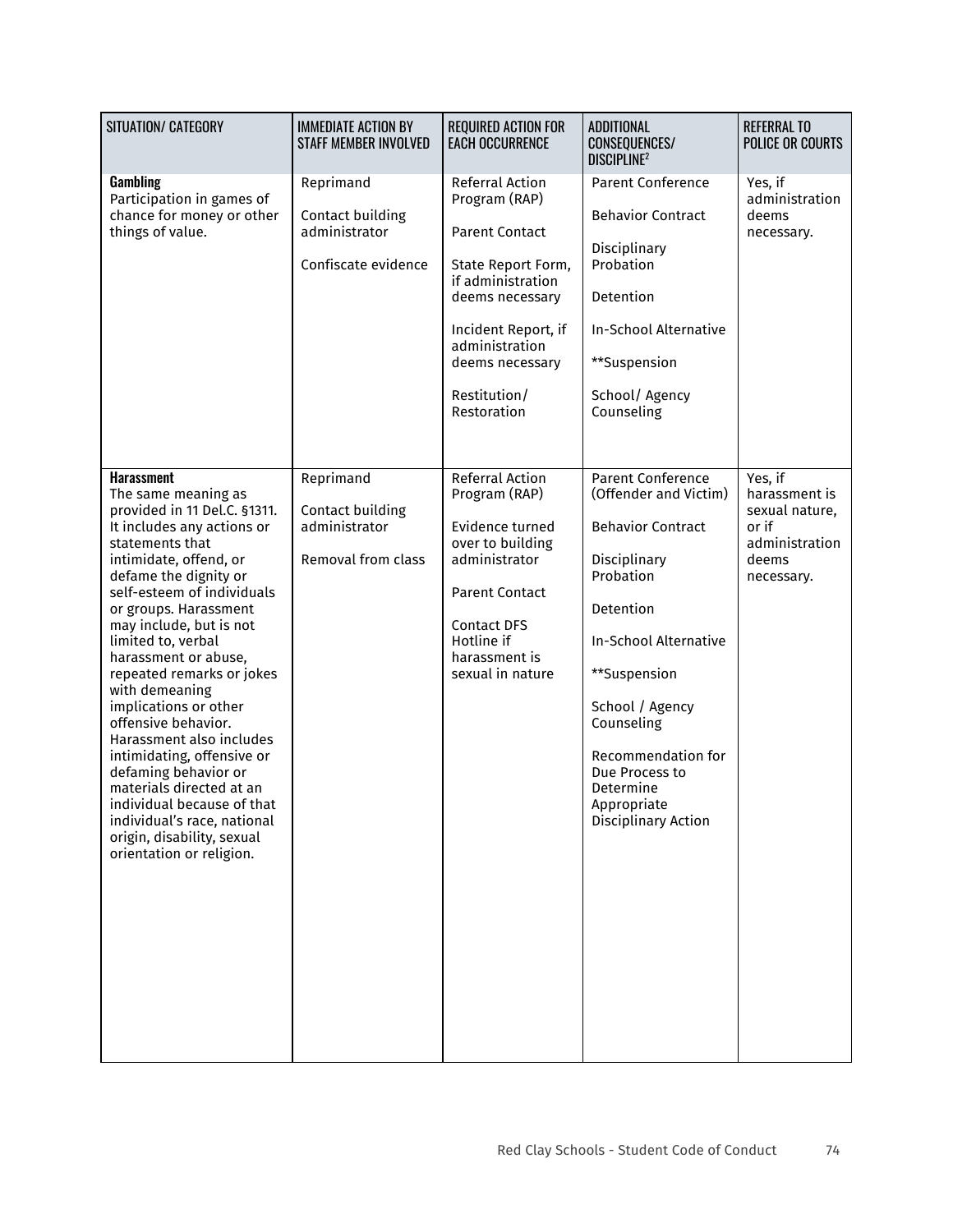| SITUATION/ CATEGORY                                                                                                                                                                                                                                                                                                                                                                                                                          | <b>IMMEDIATE ACTION BY</b><br><b>STAFF MEMBER INVOLVED</b>           | <b>REQUIRED ACTION FOR</b><br><b>EACH OCCURRENCE</b>                                                                                    | <b>ADDITIONAL</b><br>CONSEQUENCES/<br><b>DISCIPLINE<sup>2</sup></b>                                                                                                                                                                                                        | <b>REFERRAL TO</b><br><b>POLICE OR COURTS</b>    |
|----------------------------------------------------------------------------------------------------------------------------------------------------------------------------------------------------------------------------------------------------------------------------------------------------------------------------------------------------------------------------------------------------------------------------------------------|----------------------------------------------------------------------|-----------------------------------------------------------------------------------------------------------------------------------------|----------------------------------------------------------------------------------------------------------------------------------------------------------------------------------------------------------------------------------------------------------------------------|--------------------------------------------------|
| <b>Hazing</b><br>Student willfully ridicules,<br>harasses or causes<br>participation in<br>embarrassing pranks as a<br>form of induction or<br>initiation into a group/<br>organization/sport.                                                                                                                                                                                                                                               | Reprimand<br>Contact building<br>administrator                       | Referral Action<br>Program (RAP)<br><b>Parent Contact</b><br>Disciplinary<br>Probation<br><b>Exclusion from</b><br>school activities    | <b>Parent Conference</b><br><b>Behavior Contract</b><br>Detention<br><b>In-School Alternative</b><br>**Suspension<br>School / Agency<br>Counseling                                                                                                                         | Yes, if<br>administration<br>deems<br>necessary. |
| <b>Inappropriate Behavior</b><br>Behavior which produces<br>distractions, friction or<br>disturbances which<br>seriously or repeatedly<br>interfere with the effective<br>function of the teacher<br>and/or students within the<br>school environment<br>including, but not limited<br>to, actions that could<br>endanger the safety and<br>welfare of others,<br>disrespect of others, or<br>plan to violate the school<br>code of conduct. | Reprimand<br>Contact building<br>administrator<br>Removal from class | Referral Action<br>Program (RAP)<br><b>Parent Contact</b><br>Meeting with<br>appropriate<br>administration                              | <b>Parent Conference</b><br><b>Behavior Contract</b><br>Disciplinary<br>Probation<br>Detention<br><b>In-School Alternative</b><br>**Suspension<br>School / Agency<br>Counseling<br>Recommendation for<br>Due Process to<br>Determine<br>Appropriate<br>Disciplinary Action | Yes, if<br>administration<br>deems<br>necessary. |
| <b>Inappropriate Sexual Behavior</b><br>Indecent proposition,<br>proposal, touching, and/or<br>exposure.                                                                                                                                                                                                                                                                                                                                     | Reprimand<br>Contact building<br>administrator<br>Removal from class | <b>Referral Action</b><br>Program (RAP)<br><b>Parent Contact</b><br>**Suspension<br>Disciplinary<br>Probation<br><b>Incident Report</b> | <b>Parent Conference</b><br><b>Behavior Contract</b><br>In-School Alternative<br>School / Agency<br>Counseling<br>Recommendation for<br>Due Process to<br>Determine<br>Appropriate<br>Disciplinary Action                                                                  | Yes                                              |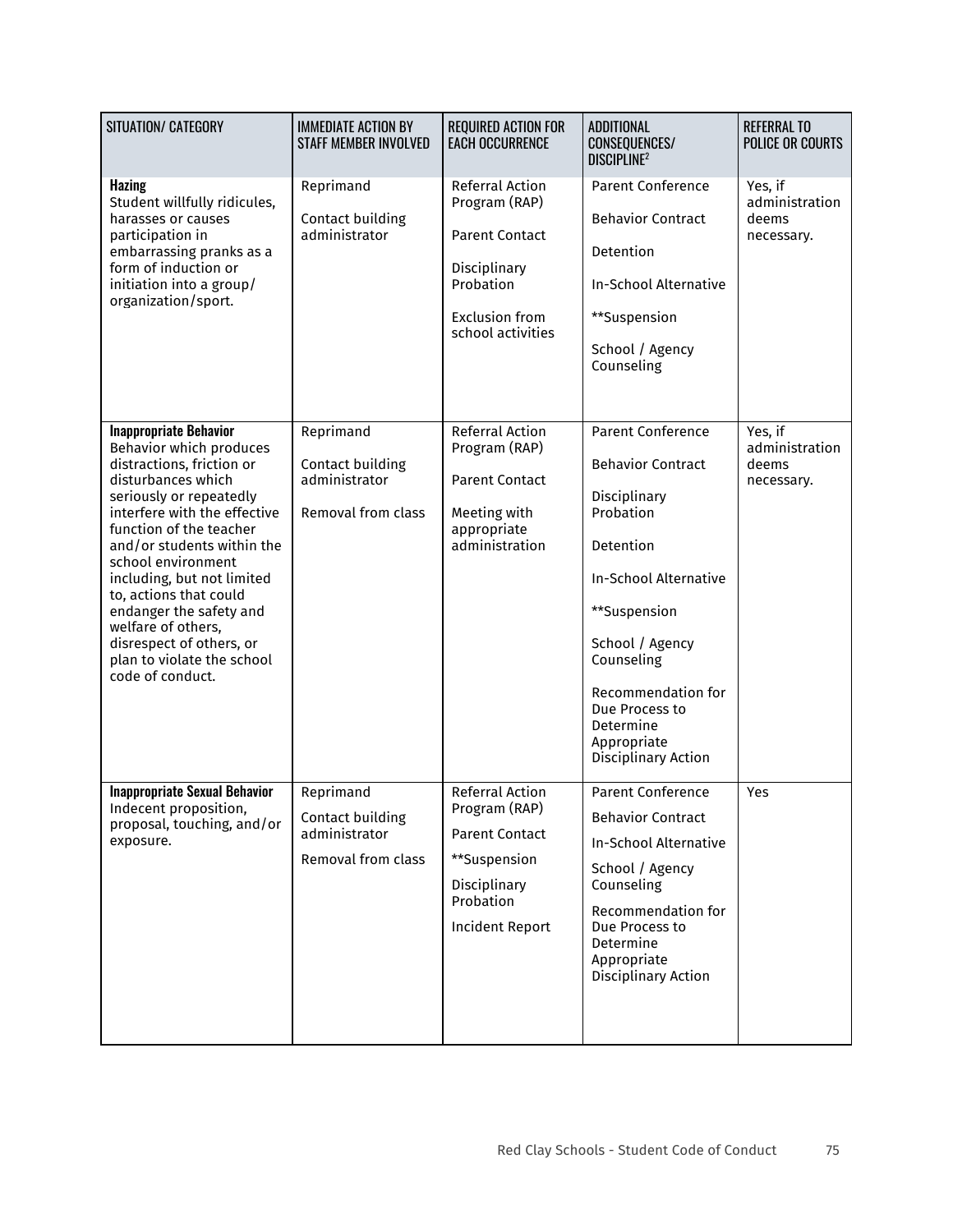| SITUATION/ CATEGORY                                                                                                                                                                                         | <b>IMMEDIATE ACTION BY</b><br><b>STAFF MEMBER INVOLVED</b>                                                                            | <b>REQUIRED ACTION FOR</b><br><b>EACH OCCURRENCE</b>                                                          | <b>ADDITIONAL</b><br>CONSEQUENCES/<br><b>DISCIPLINE<sup>2</sup></b>                                                                                                                                                                                                                                                                               | <b>REFERRAL TO</b><br><b>POLICE OR COURTS</b>    |
|-------------------------------------------------------------------------------------------------------------------------------------------------------------------------------------------------------------|---------------------------------------------------------------------------------------------------------------------------------------|---------------------------------------------------------------------------------------------------------------|---------------------------------------------------------------------------------------------------------------------------------------------------------------------------------------------------------------------------------------------------------------------------------------------------------------------------------------------------|--------------------------------------------------|
| <b>Inflammatory Actions</b><br>Uses or threatens to use<br>written or spoken<br>language, gestures,<br>electronic images, photos,<br>or actions which might<br>create alarm, fear, and/or<br>a disturbance. | Reprimand<br>Removal from class                                                                                                       | Referral Action<br>Program (RAP)<br><b>Parent Contact</b>                                                     | <b>Parent Conference</b><br><b>Behavior Contract</b><br>Disciplinary<br>Probation<br>Detention<br>In-School Alternative<br>**Suspension<br>Restitution /<br>Restoration<br>School / Agency<br>Counseling<br>Recommendation for<br>Due Process to<br>Determine<br>Appropriate<br>Disciplinary Action                                               | Yes, if<br>administration<br>deems<br>necessary. |
| <b>Inhalant Abuse</b><br>Chemical vapors that are<br>inhaled for their<br>mind-altering effects.                                                                                                            | Reprimand<br>Contact building<br>administrator<br>Confiscate<br>substances and/or<br>paraphernalia<br>Contact nurse for<br>evaluation | Referral Action<br>Program (RAP)<br><b>Parent Contact</b><br>Incident Report<br>School / Agency<br>Counseling | <b>Parent Conference</b><br><b>Behavior Contract</b><br>Detention<br>In-School Alternative<br>**Suspension<br>Parent Conference<br>required<br>immediately upon<br>reporting and prior<br>to readmission<br><b>Exclusion from</b><br>school activities<br>Recommendation for<br>Due Process to<br>Determine<br>Appropriate<br>Disciplinary Action | Yes                                              |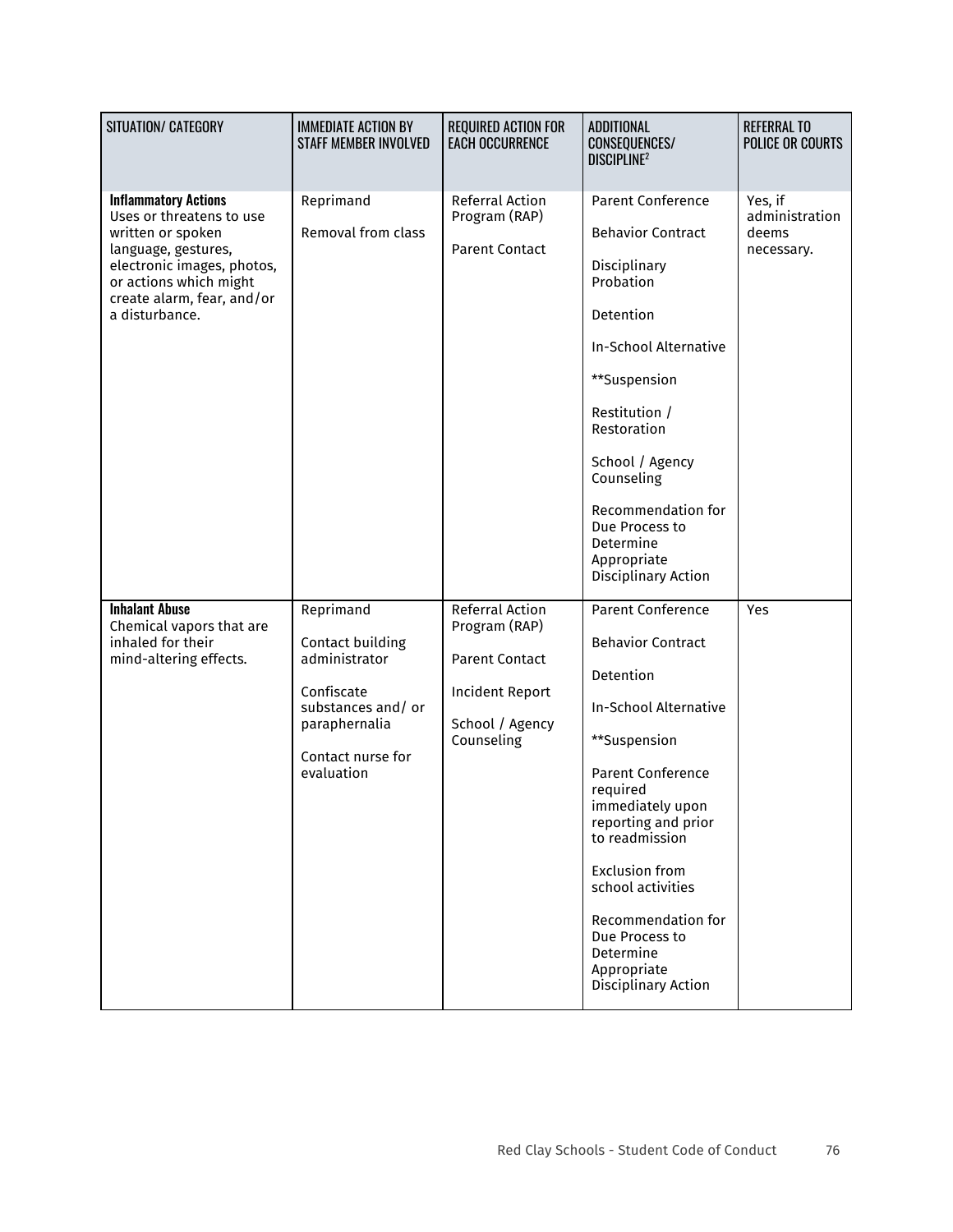| SITUATION/ CATEGORY                                                                                                                                                                                                                                                                                                                                              | <b>IMMEDIATE ACTION BY</b><br><b>STAFF MEMBER</b><br><b>INVOLVED</b>                                        | <b>REQUIRED ACTION FOR</b><br><b>EACH OCCURRENCE</b>                                   | <b>ADDITIONAL</b><br>CONSEQUENCES/<br><b>DISCIPLINE</b> <sup>2</sup>                                                                                                                                                                                                                                     | <b>REFERRAL TO POLICE</b><br>OR COURTS           |
|------------------------------------------------------------------------------------------------------------------------------------------------------------------------------------------------------------------------------------------------------------------------------------------------------------------------------------------------------------------|-------------------------------------------------------------------------------------------------------------|----------------------------------------------------------------------------------------|----------------------------------------------------------------------------------------------------------------------------------------------------------------------------------------------------------------------------------------------------------------------------------------------------------|--------------------------------------------------|
| <b>Leaving School Property Without</b><br><b>Permission</b>                                                                                                                                                                                                                                                                                                      | Reprimand<br>Contact building<br>administrator                                                              | Referral Action<br>Program (RAP)<br><b>Parent Contact</b>                              | <b>Parent Conference</b><br>Behavioral<br>Contract<br>Detention<br>In-School<br>Alternative<br>**Suspension<br>School / Agency<br>Counseling<br><b>Notify Visiting</b><br>Teacher, in cases<br>of Truancy                                                                                                | Yes, if<br>administration<br>deems<br>necessary. |
| Loitering/ Trespassing<br>Individual is present in any<br>school area or school bus<br>without authorization.                                                                                                                                                                                                                                                    | Reprimand                                                                                                   | Referral Action<br>Program (RAP)<br><b>Parent Contact</b><br>Disciplinary<br>Probation | <b>Parent Conference</b><br>Detention<br>In-School<br>Alternative<br>**Suspension<br>School / Agency<br>Counseling                                                                                                                                                                                       | Yes, in cases of<br>trespassing.                 |
| <b>Medications, Inappropriate Use or</b><br><b>Possession of</b><br>(1) Using any substance for a<br>purpose for which it was not<br>intended; or (2) possessing<br>or using nonprescription<br>medication or prescription<br>drugs of any type in the<br>school environment not in<br>accordance with the<br>school's medication or drug<br>and alcohol policy. | Reprimand<br>Contact building<br>administrator<br>Confiscate<br>evidence<br>Contact nurse for<br>evaluation | Referral Action<br>Program (RAP)<br><b>Parent Contact</b><br><b>Incident Report</b>    | <b>Behavior Contract</b><br>In School<br>Alternative<br>**Suspension<br><b>Parent Conference</b><br>required<br>immediately upon<br>reporting and<br>prior to<br>readmission<br>School / Agency<br>Counseling<br>Recommendation<br>for Due Process to<br>Determine<br>Appropriate<br>Disciplinary Action | Yes, if<br>administration<br>deems<br>necessary. |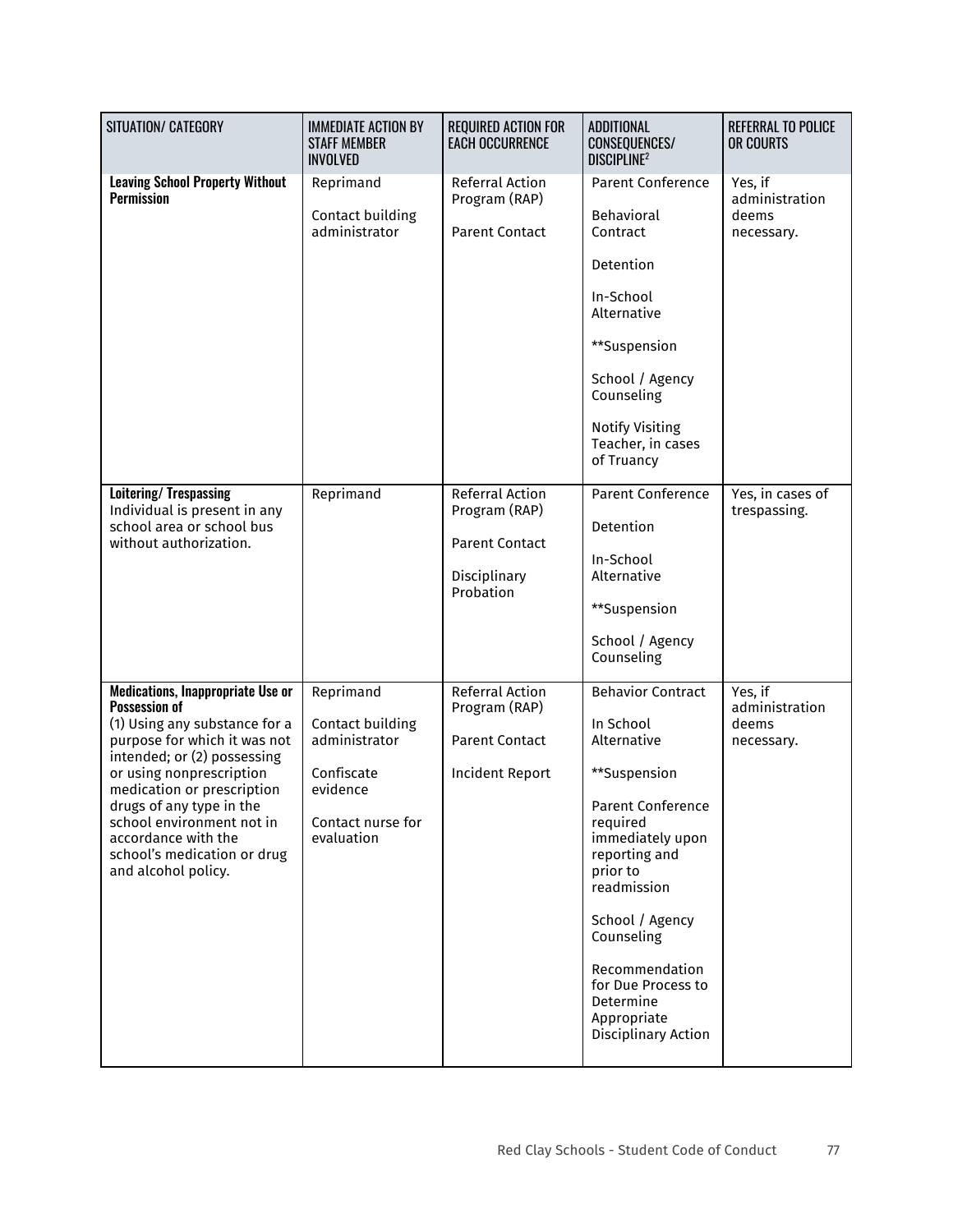| SITUATION/ CATEGORY                                                                                                                                                                                                                                                                                                                                                                                                                                                 | <b>IMMEDIATE ACTION BY</b><br><b>STAFF MEMBER</b><br><b>INVOLVED</b>                                                                            | <b>REQUIRED ACTION FOR</b><br><b>EACH OCCURRENCE</b>                                                                                                               | <b>ADDITIONAL</b><br><b>CONSEQUENCES/</b><br>DISCIPLINE <sup>2</sup>                                                                                                                                                                                                                                                                                                       | <b>REFERRAL TO POLICE</b><br>OR COURTS           |
|---------------------------------------------------------------------------------------------------------------------------------------------------------------------------------------------------------------------------------------------------------------------------------------------------------------------------------------------------------------------------------------------------------------------------------------------------------------------|-------------------------------------------------------------------------------------------------------------------------------------------------|--------------------------------------------------------------------------------------------------------------------------------------------------------------------|----------------------------------------------------------------------------------------------------------------------------------------------------------------------------------------------------------------------------------------------------------------------------------------------------------------------------------------------------------------------------|--------------------------------------------------|
| <b>Misuse of Technology</b><br>Soliciting, using or sending<br>pornographic or obscene<br>materials, accessing<br>unauthorized email,<br>downloading and/or<br>installing files with or<br>without malicious intent,<br>and/or damage to<br>equipment within the school<br>environment.                                                                                                                                                                             | Reprimand<br>Confiscate<br>equipment /<br>secure access to<br>technology used<br>by offender<br>Contact building<br>administrator               | Referral Action<br>Program (RAP)<br><b>Parent Contact</b><br>Administration<br>contacts ISO at<br>RCCSD Office of<br>Technology, if<br>network or email<br>related | Conference<br>required<br>immediately if<br>related to<br>pornography or if<br>material depicts<br>another student.<br>Loss of technology<br>rights (see<br>Acceptable Use<br>Policy)<br>Detention<br>In-School<br>Alternative<br>**Suspension<br>School / Agency<br>Counseling<br>Recommendation<br>for Due Process to<br>Determine<br>Appropriate<br>Disciplinary Action | Yes, if<br>administration<br>deems<br>necessary. |
| <b>Misuse of Technology (Server</b><br>Clause)<br>Situations in which a<br>student or students<br>deliberately tampers with,<br>damages, alters, accesses,<br>crashes, or corrupts the<br>computer/ communications<br>system within the school<br>environment resulting in the<br>loss or corruption of<br>information, the ability of<br>the system to operate, or in<br>any way disrupts or<br>degrades the school or<br>district's technology<br>infrastructure. | Reprimand<br>Confiscate<br>Equipment / log<br>off and secure<br>access to<br>computer used by<br>offender<br>Contact building<br>administration | Referral Action<br>Program (RAP)<br><b>Parent Contact</b><br>Administration<br>contacts ISO at<br>RCCSD Office of<br>Technology, if<br>network or email<br>related | <b>Parent Conference</b><br>required for<br>readmission<br>Loss of technology<br>rights (see<br>Acceptable Use<br>Policy)<br>Detention<br>In-School<br>Alternative<br>**Suspension<br>Recommendation<br>for Due Process to<br>Determine<br>Appropriate<br>Disciplinary Action                                                                                              | Yes, if required<br>by ISO.                      |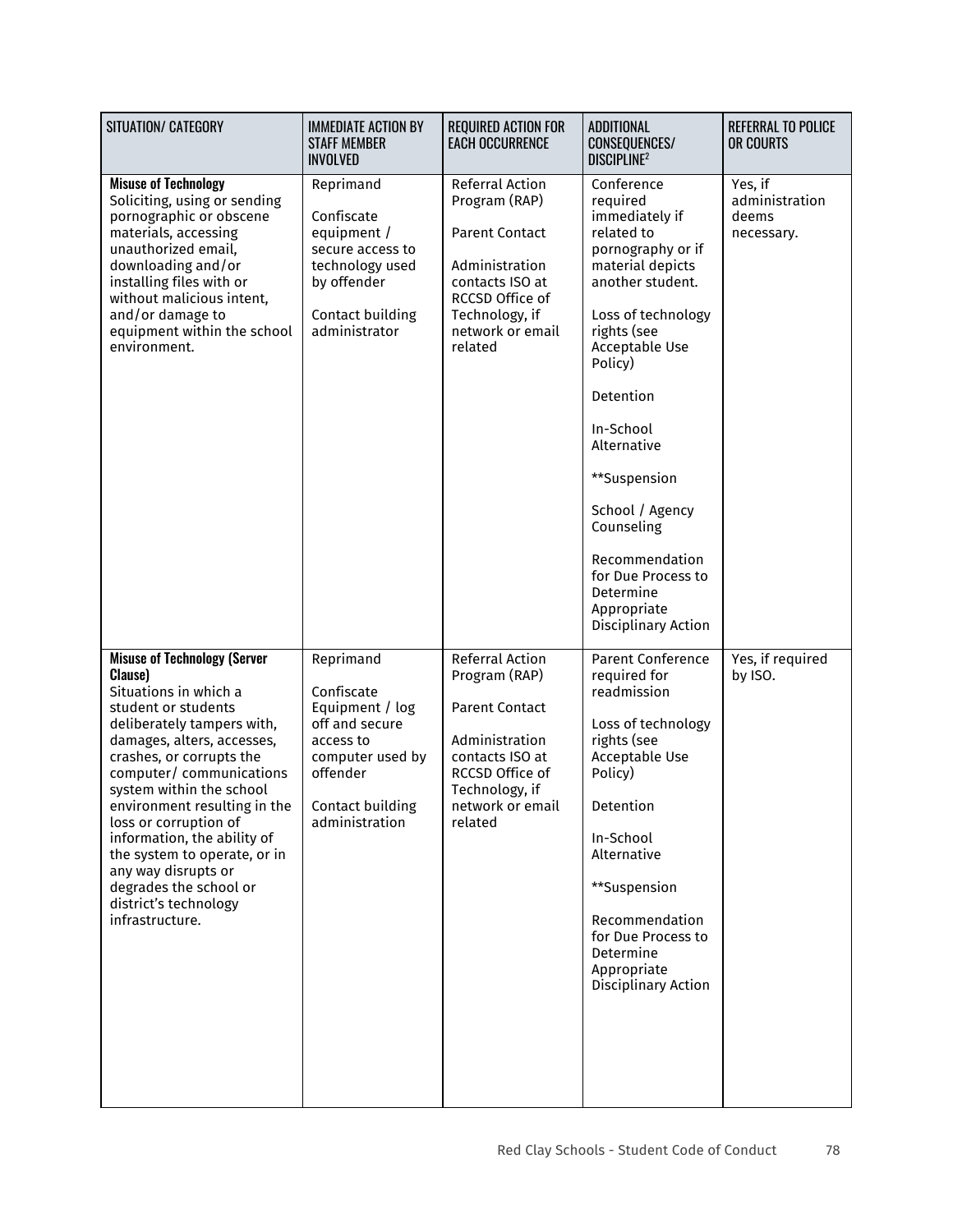| SITUATION/ CATEGORY                                                                                                                                                                                                                                                                                                                                                                                                                                                                                                                                         | <b>IMMEDIATE ACTION BY</b><br><b>STAFF MEMBER</b><br><b>INVOLVED</b>                                            | <b>REQUIRED ACTION FOR</b><br><b>EACH OCCURRENCE</b>                                                                                                                                                                    | <b>ADDITIONAL</b><br><b>CONSEQUENCES/</b><br><b>DISCIPLINE2</b>                                                                                                                                                                                                                                                                 | <b>REFERRAL TO POLICE</b><br>OR COURTS                  |
|-------------------------------------------------------------------------------------------------------------------------------------------------------------------------------------------------------------------------------------------------------------------------------------------------------------------------------------------------------------------------------------------------------------------------------------------------------------------------------------------------------------------------------------------------------------|-----------------------------------------------------------------------------------------------------------------|-------------------------------------------------------------------------------------------------------------------------------------------------------------------------------------------------------------------------|---------------------------------------------------------------------------------------------------------------------------------------------------------------------------------------------------------------------------------------------------------------------------------------------------------------------------------|---------------------------------------------------------|
| <b>Offensive Touching</b><br>Intentionally touching<br>another person either with a<br>member of his or her body<br>or with any instrument,<br>knowing that the person is<br>thereby likely to cause<br>offense or alarm to such<br>other person; or<br>intentionally striking<br>another person with saliva,<br>urine, feces or any other<br>bodily fluid, knowing that<br>the person is thereby likely<br>to cause offense or alarm to<br>such other person.<br>Pornography<br>The possession, sharing or<br>production of any known<br>obscene material. | Reprimand<br>Removal from<br>class<br>Reprimand<br>Contact building<br>administrator<br>Confiscate<br>evidence. | Referral Action<br>Program (RAP)<br><b>Parent Contact</b><br>**Suspension<br>Disciplinary<br>Probation<br>Incident Report<br><b>Referral Action</b><br>Program (RAP)<br><b>Parent Contact</b><br><b>Incident Report</b> | <b>Parent Conference</b><br><b>Behavior Contract</b><br>School / Agency<br>Counseling<br><b>Exclusion from</b><br>school activities<br>Recommendation<br>for Due Process to<br>Determine<br>Appropriate<br>Disciplinary Action<br><b>Parent Conference</b><br><b>Behavior Contract</b><br>Detention<br>In-School<br>Alternative | Yes, if<br>administration<br>deems<br>necessary.<br>Yes |
|                                                                                                                                                                                                                                                                                                                                                                                                                                                                                                                                                             |                                                                                                                 |                                                                                                                                                                                                                         | **Suspension<br>School / Agency<br>Counseling<br>Recommendation<br>for Due Process to<br>Determine<br>Appropriate<br>Disciplinary Action                                                                                                                                                                                        |                                                         |
| <b>Pulling A Fire Alarm</b>                                                                                                                                                                                                                                                                                                                                                                                                                                                                                                                                 | Reprimand<br>Contact building<br>administrator                                                                  | <b>Referral Action</b><br>Program (RAP)<br><b>Parent Contact</b><br>**Suspension<br>Disciplinary<br>Probation<br>Restitution /<br>Restoration                                                                           | <b>Parent Conference</b><br>Behavioral<br>Contract<br>School / Agency<br>Counseling<br>Recommendation<br>for Due Process to<br>Determine<br>Appropriate<br>Disciplinary Action                                                                                                                                                  | Yes                                                     |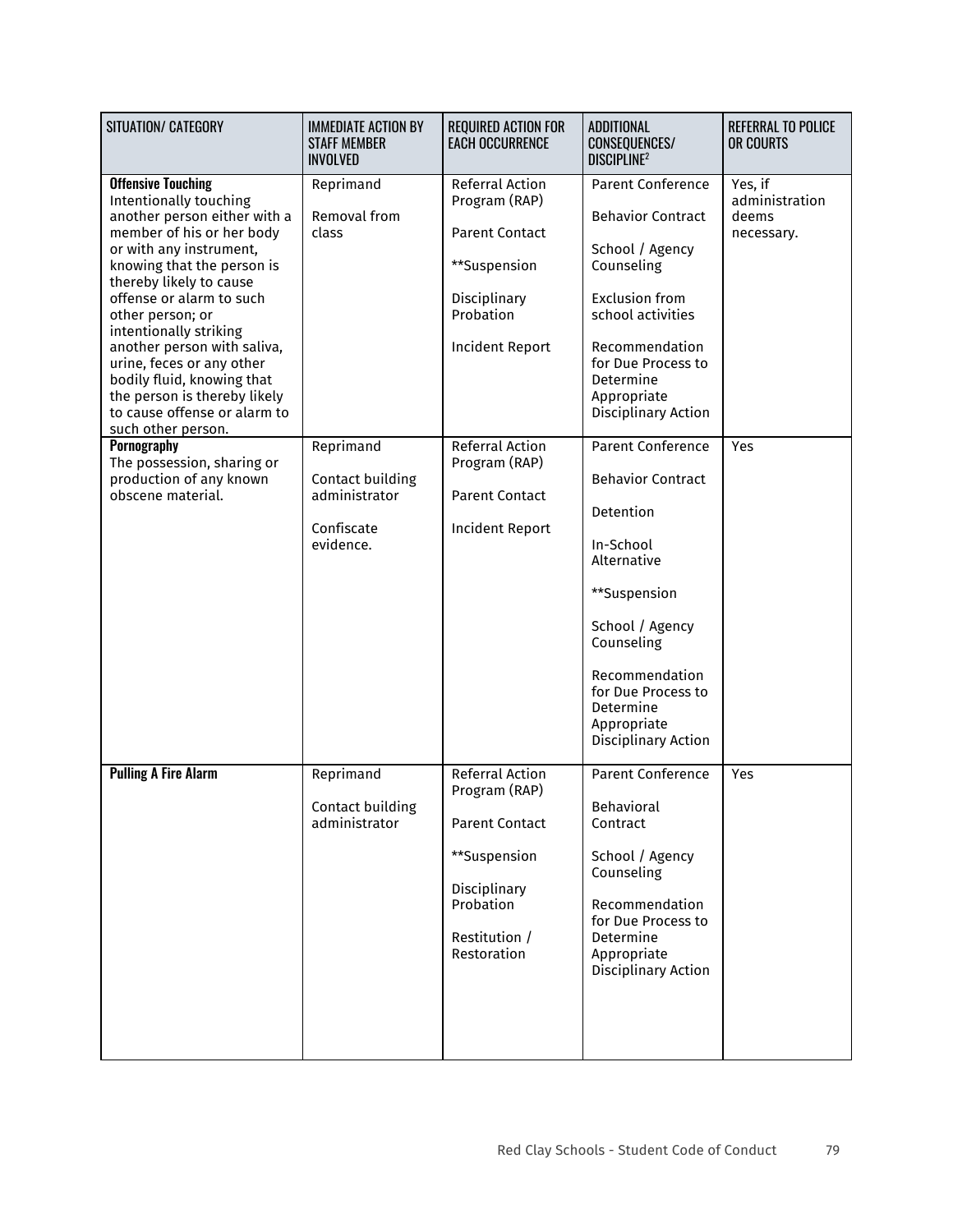| SITUATION/ CATEGORY                                                                                                                                                                                                                                                    | <b>IMMEDIATE ACTION BY</b><br><b>STAFF MEMBER</b><br><b>INVOLVED</b>                                                                                                       | <b>REQUIRED ACTION FOR</b><br><b>EACH OCCURRENCE</b>                                                                                                                                                                                                                        | <b>ADDITIONAL</b><br>CONSEQUENCES/<br><b>DISCIPLINE2</b>                                                                                                                                                                      | <b>REFERRAL TO POLICE</b><br>OR COURTS |
|------------------------------------------------------------------------------------------------------------------------------------------------------------------------------------------------------------------------------------------------------------------------|----------------------------------------------------------------------------------------------------------------------------------------------------------------------------|-----------------------------------------------------------------------------------------------------------------------------------------------------------------------------------------------------------------------------------------------------------------------------|-------------------------------------------------------------------------------------------------------------------------------------------------------------------------------------------------------------------------------|----------------------------------------|
| <b>Rape or Attempted Rape</b><br>Forced sexual intercourse or<br>attempted forced sexual<br>intercourse without consent<br>of the victim.                                                                                                                              | Contact building<br>administrator<br><b>Contact RCCSD</b><br><b>Public Safety</b><br>Office<br>Victim to nurse's<br>office<br>Contact School<br>Psychologist/<br>Counselor | <b>Referral Action</b><br>Program (RAP)<br><b>Parent Contact</b><br>(Offender and<br>Victim)<br>**Suspension for 5<br>days<br>Recommendation<br>for Due Process to<br>Determine<br>Appropriate<br>Disciplinary Action<br><b>Incident Report</b><br><b>State Report Form</b> | School / Agency<br>Counseling<br><b>Parent Conference</b><br>(Offender)                                                                                                                                                       | Yes                                    |
| <b>Reckless Burning</b><br>When a person intentionally<br>or recklessly starts a fire or<br>causes an explosion and<br>recklessly places a building<br>or property in danger of<br>destruction or damages or<br>places another person in<br>danger of physical injury. | Reprimand<br>Contact building<br>administrator.<br>Confiscate<br>evidence                                                                                                  | <b>Referral Action</b><br>Program (RAP)<br><b>Parent Contact</b><br>Suspension for 5<br>days<br>Restoration /<br>Restitution<br><b>Incident Report</b><br><b>State Reporting</b><br>Form                                                                                    | <b>Parent Conference</b><br>Behavioral<br>Contract<br>School / Agency<br>Counseling<br><b>Exclusion from</b><br>school activities<br>Recommendation<br>for Due Process to<br>Determined<br>Appropriate<br>Disciplinary Action | Yes - Call Fire<br>Marshall            |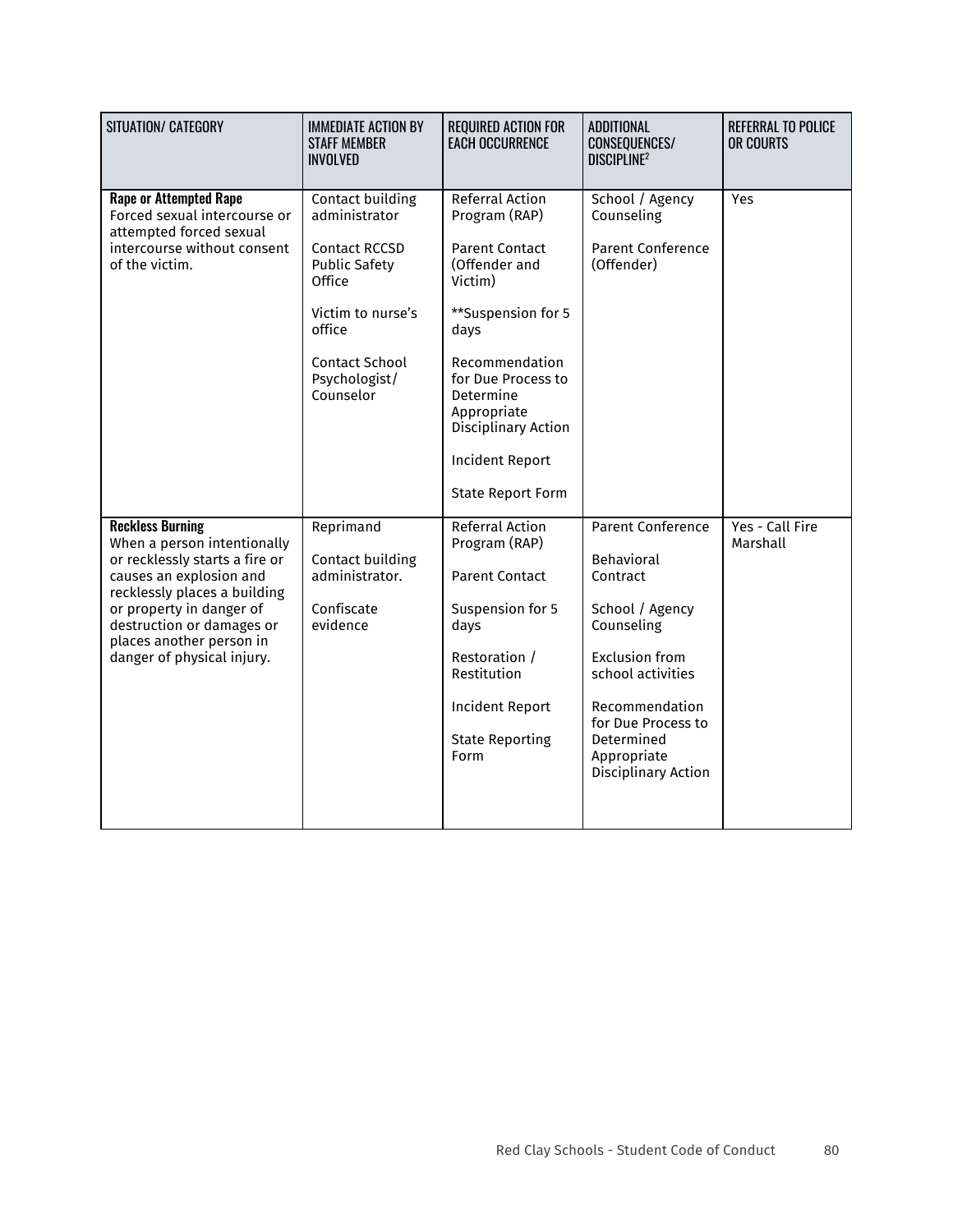| SITUATION/ CATEGORY                                                                                                                                                                                                                                                                                                                                                                                                                                                                                                                                                                                      | <b>IMMEDIATE ACTION BY</b><br><b>STAFF MEMBER</b><br><b>INVOLVED</b>                             | <b>REQUIRED ACTION FOR</b><br><b>EACH OCCURRENCE</b>                                                                                                                                                                                                                                                                                                                   | ADDITIONAL<br>CONSEQUENCES/<br><b>DISCIPLINE?</b>                                                                                                                                                                                                                                                                | REFERRAL TO POLICE<br>OR COURTS                  |
|----------------------------------------------------------------------------------------------------------------------------------------------------------------------------------------------------------------------------------------------------------------------------------------------------------------------------------------------------------------------------------------------------------------------------------------------------------------------------------------------------------------------------------------------------------------------------------------------------------|--------------------------------------------------------------------------------------------------|------------------------------------------------------------------------------------------------------------------------------------------------------------------------------------------------------------------------------------------------------------------------------------------------------------------------------------------------------------------------|------------------------------------------------------------------------------------------------------------------------------------------------------------------------------------------------------------------------------------------------------------------------------------------------------------------|--------------------------------------------------|
| <b>Reckless Endangering</b><br>Student recklessly engages<br>in conduct which creates a<br>substantial risk of physical<br>injury to another person<br>and which causes injury to<br>another person.                                                                                                                                                                                                                                                                                                                                                                                                     | Reprimand<br>Contact building<br>administrator<br>Removal from<br>class                          | Referral Action<br>Program (RAP)<br><b>Parent Contact</b><br>Grades K-2:<br><b>Exclusion from</b><br>school activities,<br>with mandatory<br>Parent Conference,<br>on First Offense;<br>**Suspension on<br>Subsequent<br>Offenses.<br>Grades 3-12:<br>**Suspension on<br>First Offense.<br>Disciplinary<br>Probation<br>Restitution/<br>Restoration<br>Incident Report | <b>Parent Conference</b><br><b>Behavior Contract</b><br>In-School<br>Alternative<br>**Suspension<br>School / Agency<br>Counseling<br>Recommendation<br>for Due Process to<br>Determine<br>Appropriate<br>Disciplinary Action                                                                                     | Yes, if<br>administration<br>deems<br>necessary. |
| <b>Repeated Violations of Student</b><br><b>Code of Conduct</b><br>(1) Five or more documented<br>student referrals for<br>violation of the school's<br>Code of Conduct within a<br>school year, but not<br>including chronic infractions<br>for tardiness or unexcused<br>absences to school/class; or<br>(2) Violation of any behavior<br>contract between a student,<br>his/ her legal guardian, and<br>the school.<br><b>Robbery</b><br><b>Student feloniously takes</b><br>personal property in the<br>possession of another<br>against his/her will,<br>accomplished by means of<br>force or fear. | Reprimand<br>Contact building<br>administrator<br>Reprimand<br>Contact building<br>administrator | Conference with<br>building<br>administrator<br><b>Parent Contact</b><br>Referral Action<br>Program (RAP)<br><b>Parent Contact</b><br>**Suspension<br>Restitution /<br>Restoration<br><b>State Report Form</b>                                                                                                                                                         | <b>Parent Conference</b><br>**Suspension<br>School / Agency<br>Counseling<br>Recommendation<br>for Due Process to<br>Determine<br>Appropriate<br>Disciplinary Action<br><b>Parent Conference</b><br>Behavioral<br>Contract<br>School / Agency<br>Counseling<br>Recommendation<br>for Due Process to<br>Determine | No<br>Yes                                        |
|                                                                                                                                                                                                                                                                                                                                                                                                                                                                                                                                                                                                          |                                                                                                  | <b>Incident Report</b>                                                                                                                                                                                                                                                                                                                                                 | Appropriate<br>Disciplinary Action                                                                                                                                                                                                                                                                               |                                                  |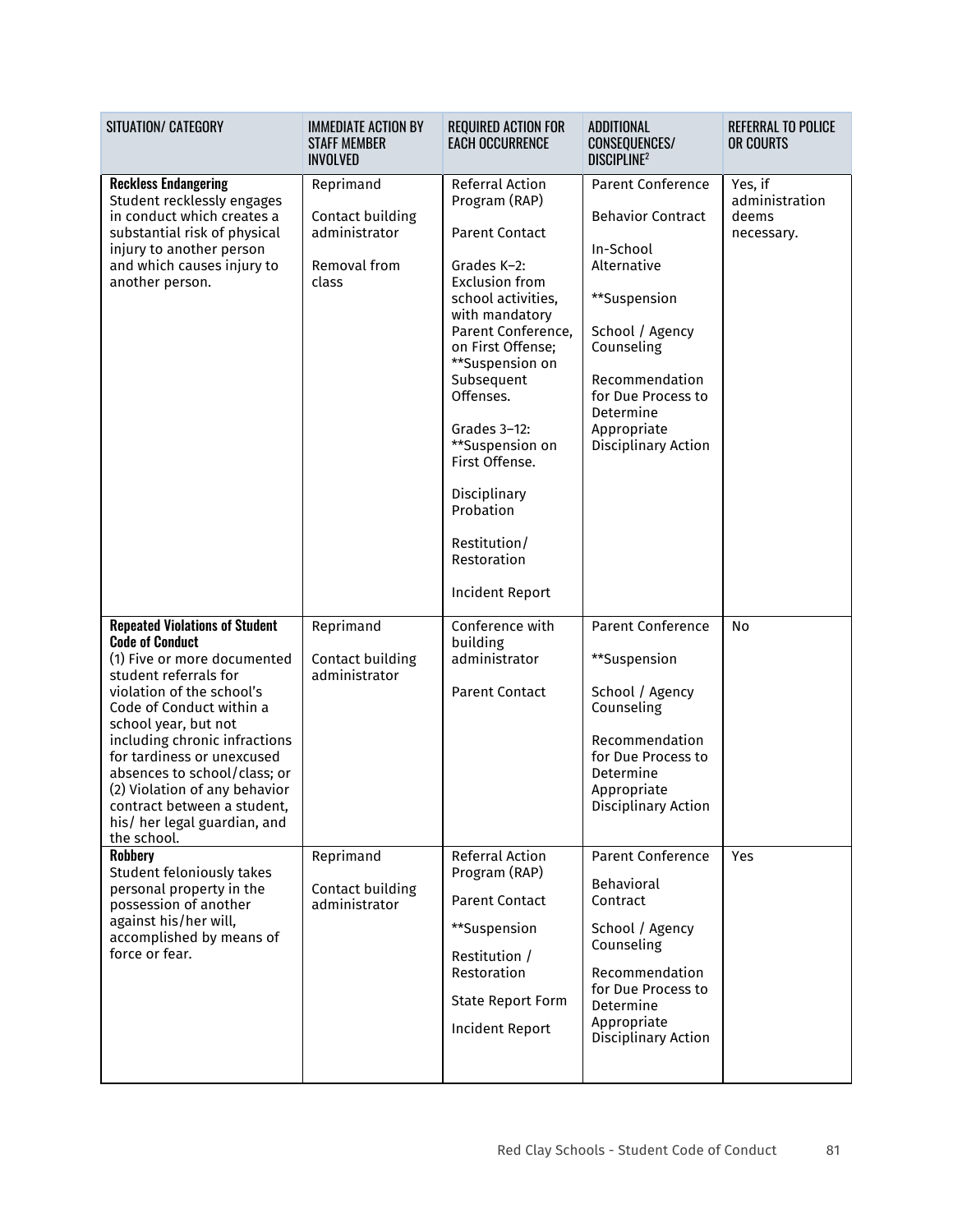| SITUATION/ CATEGORY                                                                                                                                                                                                                                                                                                                                                                                                                                                                                                                                                                                                                 | <b>IMMEDIATE ACTION BY</b><br><b>STAFF MEMBER</b><br><b>INVOLVED</b>                                       | <b>REQUIRED ACTION FOR</b><br><b>EACH OCCURRENCE</b>                                                                                                                                                                                                                                                         | ADDITIONAL<br><b>CONSEQUENCES/</b><br><b>DISCIPLINE</b> <sup>2</sup>                                                                                 | REFERRAL TO POLICE<br>OR COURTS |
|-------------------------------------------------------------------------------------------------------------------------------------------------------------------------------------------------------------------------------------------------------------------------------------------------------------------------------------------------------------------------------------------------------------------------------------------------------------------------------------------------------------------------------------------------------------------------------------------------------------------------------------|------------------------------------------------------------------------------------------------------------|--------------------------------------------------------------------------------------------------------------------------------------------------------------------------------------------------------------------------------------------------------------------------------------------------------------|------------------------------------------------------------------------------------------------------------------------------------------------------|---------------------------------|
| <b>Sexual Assault</b><br>Any unwanted sexual<br>behavior committed by a<br>perpetrator who is a<br>stranger to the victim or by<br>a perpetrator who is known<br>by the victim or related to<br>the victim by blood,<br>marriage or civil union.<br>Behaviors that fall under<br>this definition include, but<br>are not limited to, sexual<br>harassment as defined in<br>§763 of Title 11, sexual<br>contact as defined in §761(f)<br>Title 11, sexual intercourse<br>as defined in §761(g) of Title<br>11, sexual penetration as<br>defined in §761(i) of Title 11,<br>and child sexual abuse as<br>defined in §901 of Title 10. | Contact building<br>administrator<br>Victim to nurse's<br>office<br><b>Contact School</b><br>Psychologist. | Referral Action<br>Program (RAP)<br><b>Parent Contact</b><br>(Offender and<br>Victim)<br>**Suspension for 5<br>days<br>Recommendation<br>for Due Process to<br>Determine<br>Appropriate<br>Disciplinary Action<br>Incident Report<br><b>State Report Form</b>                                                | <b>Parent Conference</b><br>(Offender and<br>Victim)<br><b>Parent Conference</b><br>upon re-entry<br>(Offender)<br>School / Agency<br>Counseling     | Yes                             |
| <b>Sexual Contact or Intercourse</b><br>Student makes sexual<br>contact with or without<br>consent of victim.                                                                                                                                                                                                                                                                                                                                                                                                                                                                                                                       | Reprimand<br>Contact building<br>administrator<br>Victim to nurse's<br>office                              | Referral Action<br>Program (RAP)<br><b>Parent Contact</b><br>**Suspension for 5<br>days<br><b>Incident Report</b><br><b>State Report Form</b>                                                                                                                                                                | <b>Parent Conference</b><br>School / Agency<br>Counseling<br>Recommendation<br>for Due Process to<br>Determine<br>Appropriate<br>Disciplinary Action | Yes                             |
| <b>Sexual Harassment</b><br>Threatening to engage in<br>conduct likely to result in<br>the commission of sexual<br>offense against any person;<br>or suggesting, soliciting,<br>requesting, commanding,<br>importuning or otherwise<br>attempting to induce<br>another person to have<br>sexual contact or sexual<br>intercourse or unlawful<br>sexual penetration with the<br>actor, knowing that the<br>actor is thereby likely to<br>cause annoyance, offense or<br>alarm to that person.                                                                                                                                        | Contact building<br>administrator                                                                          | <b>Referral Action</b><br>Program (RAP)<br><b>Parent Contact</b><br>(Offender and<br>Victim)<br>**Suspension for 5<br>days<br>School / Agency<br>Counseling<br>Recommendation<br>for Due Process to<br>Determine<br>Appropriate<br>Disciplinary Action<br><b>Incident Report</b><br><b>State Report Form</b> | <b>Parent Conference</b><br>(Offender)<br><b>Behavior Contract</b><br>Disciplinary<br>Probation<br><b>Exclusion from</b><br>school activities        | Yes                             |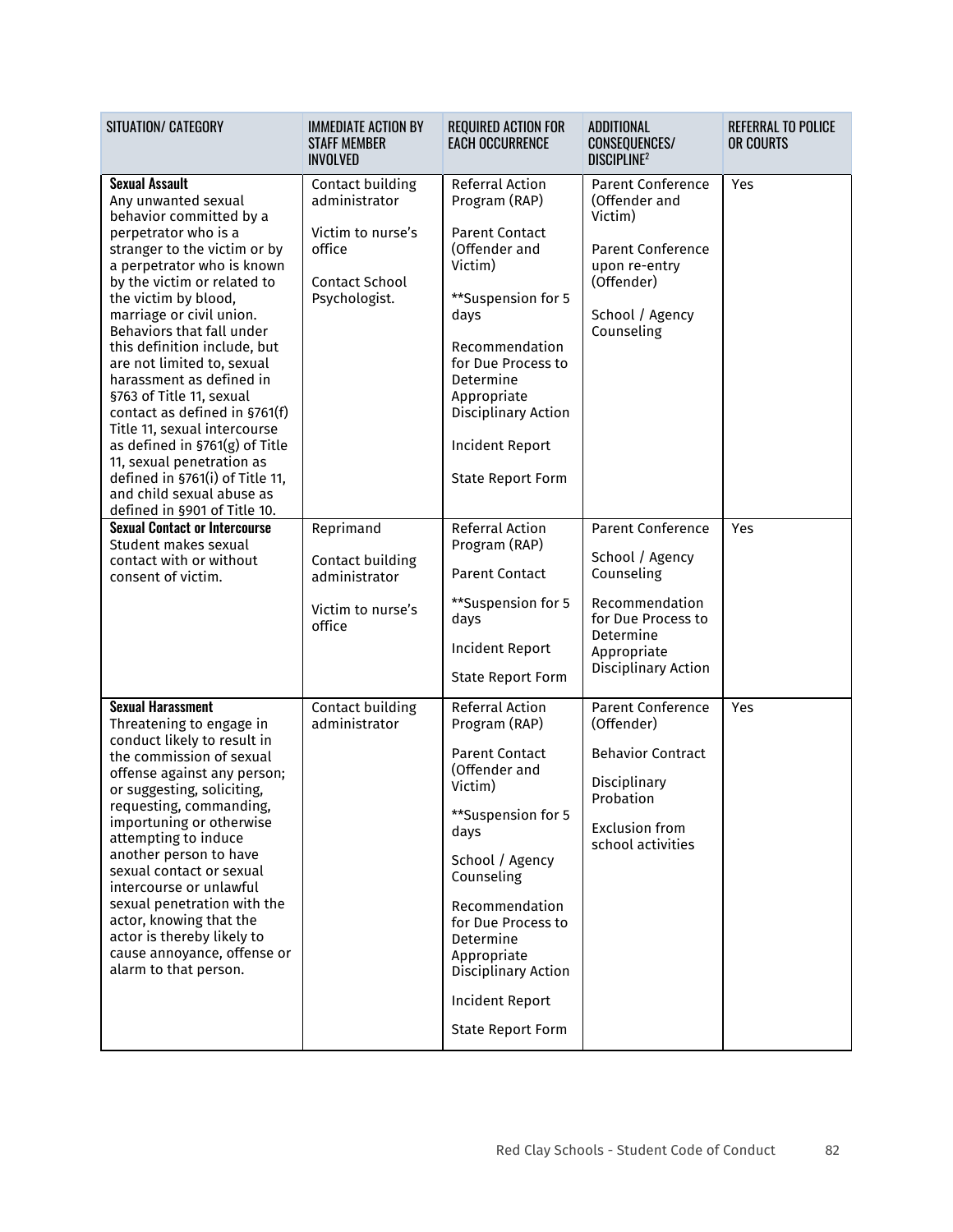| SITUATION/ CATEGORY                                                                                                                                                                                                                                                                                                                                                                                                                                                                                                                                                            | <b>IMMEDIATE ACTION BY</b><br><b>STAFF MEMBER INVOLVED</b> | <b>REQUIRED ACTION FOR</b><br><b>EACH OCCURRENCE</b>                                                                                                                                                                                                      | ADDITIONAL CONSEQUENCES/<br><b>DISCIPLINE2</b>                                                                                                                                                                                                                                            | <b>REFERRAL TO POLICE</b><br>OR COURTS           |
|--------------------------------------------------------------------------------------------------------------------------------------------------------------------------------------------------------------------------------------------------------------------------------------------------------------------------------------------------------------------------------------------------------------------------------------------------------------------------------------------------------------------------------------------------------------------------------|------------------------------------------------------------|-----------------------------------------------------------------------------------------------------------------------------------------------------------------------------------------------------------------------------------------------------------|-------------------------------------------------------------------------------------------------------------------------------------------------------------------------------------------------------------------------------------------------------------------------------------------|--------------------------------------------------|
| <b>Sexual Misconduct</b><br>A consensual sexual act(s)<br>between two individuals<br>within the school<br>environment. Non-<br>consensual sexual acts may<br>be considered criminal in<br>nature.                                                                                                                                                                                                                                                                                                                                                                              | Contact building<br>administrator                          | <b>Referral Action</b><br>Program (RAP)<br><b>Parent Contact</b><br>**Suspension for 5<br>days<br><b>Incident Report</b><br><b>State Report Form</b>                                                                                                      | <b>Parent Conference</b><br><b>Behavior Contract</b><br>Disciplinary<br>Probation<br>School / Agency<br>Counseling<br>Contact nurse for<br>evaluation<br>Recommendation<br>for Due Process to<br>Determine<br>Appropriate<br>Disciplinary Action                                          | Yes                                              |
| <b>Stealing</b><br>Act of taking possession or<br>transferring property of<br>another without the consent<br>of the owner.                                                                                                                                                                                                                                                                                                                                                                                                                                                     | Reprimand<br>Contact building<br>administrator             | Referral Action<br>Program (RAP)<br><b>Parent Contact</b><br>Disciplinary<br>Probation<br>Restitution /<br>Restoration<br><b>State Report Form</b><br>**Suspension (on<br>Second Offense)<br>Incident Report<br>(Felony Offenses<br>(Theft over \$1,200)  | <b>Parent Conference</b><br><b>Behavioral Contract</b><br>Detention<br>In-School<br>Alternative<br>**Suspension<br>School / Agency<br>Counseling<br><b>Exclusion from</b><br>school activities<br>Recommendation<br>for Due Process to<br>Determine<br>Appropriate<br>Disciplinary Action | Yes, if<br>administration<br>deems<br>necessary. |
| <b>Stolen Property, Possession of</b><br>A person is guilty of theft<br>when he "takes, exercises<br>control over, or obtains<br>property of another person<br>intending to deprive him of<br>it or appropriates it."<br>Possession/receipt of stolen<br>property occurs when one<br>"intentionally receives,<br>retains, or disposes of<br>property of another person<br>with intent to deprive the<br>owner of it or to appropriate<br>it, knowing that it has been<br>acquired under<br>circumstances amounting to<br>theft, or believing that it has<br>been so acquired." | Reprimand<br>Contact building<br>administrator             | Referral Action<br>Program (RAP)<br><b>Parent Contact</b><br>Disciplinary<br>Probation<br>Restitution/<br>Restoration<br>Suspension, on<br>Second Offense<br><b>State Report Form</b><br>and Incident<br>Report, for Felony<br>Offenses (over<br>\$1,200) | <b>Parent Conference</b><br><b>Behavioral Contract</b><br>Detention<br>In-School<br>Alternative<br>**Suspension<br>School / Agency<br>Counseling<br><b>Exclusion from</b><br>school activities<br>Recommendation<br>for Due Process to<br>Determine<br>Appropriate<br>Disciplinary Action | Yes                                              |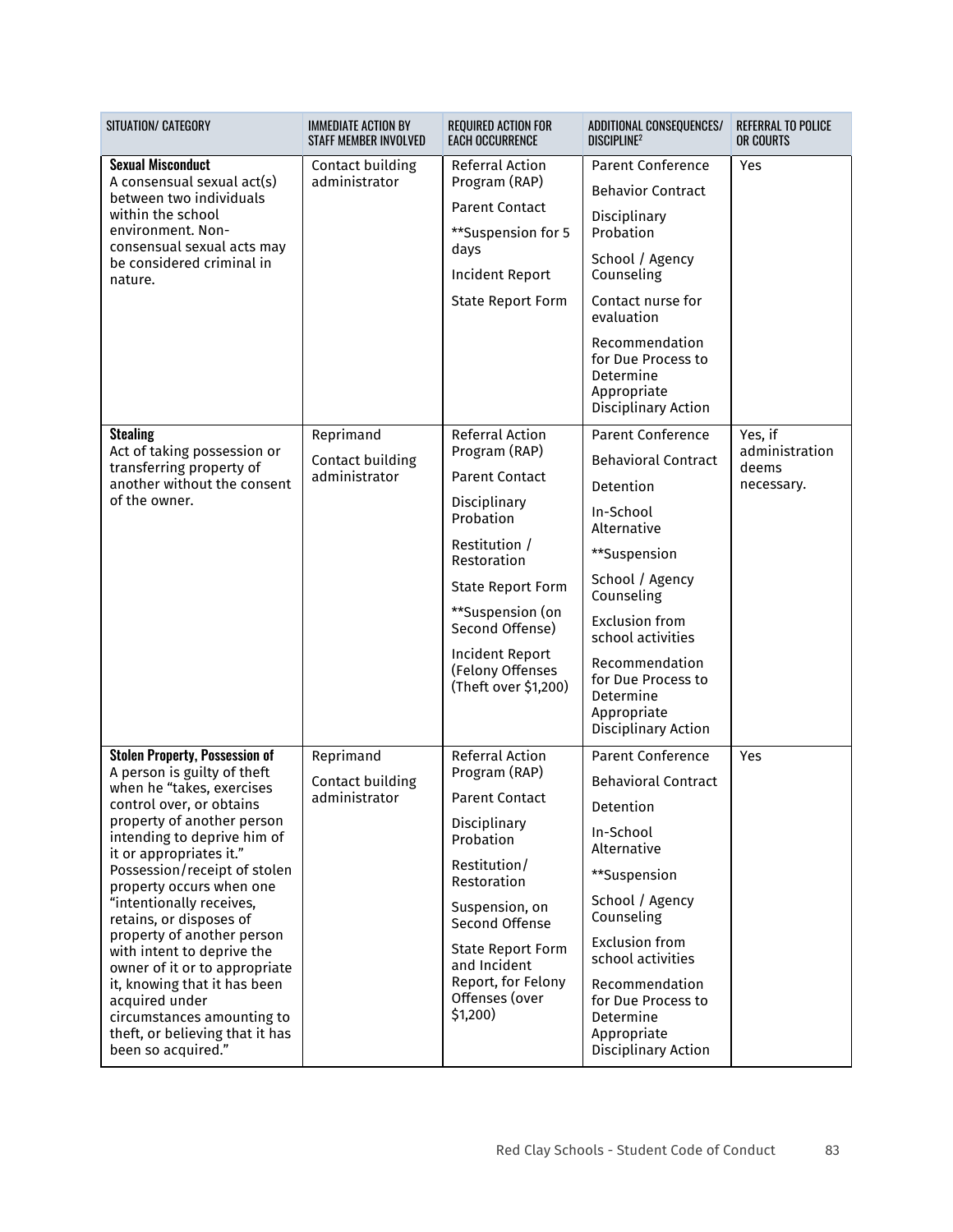| SITUATION/ CATEGORY                                                                                                                                                                                                                                                                                                                                                                                                                                                                                                                                                                                                                                                                            | <b>IMMEDIATE ACTION BY</b><br><b>STAFF MEMBER INVOLVED</b>               | <b>REQUIRED ACTION FOR</b><br><b>EACH OCCURRENCE</b>                                                                                                                                                                                                         | ADDITIONAL CONSEQUENCES/<br><b>DISCIPLINE?</b>                                                                                                                                                                                                                                                                          | <b>REFERRAL TO POLICE</b><br>OR COURTS           |
|------------------------------------------------------------------------------------------------------------------------------------------------------------------------------------------------------------------------------------------------------------------------------------------------------------------------------------------------------------------------------------------------------------------------------------------------------------------------------------------------------------------------------------------------------------------------------------------------------------------------------------------------------------------------------------------------|--------------------------------------------------------------------------|--------------------------------------------------------------------------------------------------------------------------------------------------------------------------------------------------------------------------------------------------------------|-------------------------------------------------------------------------------------------------------------------------------------------------------------------------------------------------------------------------------------------------------------------------------------------------------------------------|--------------------------------------------------|
| <b>Tampering with Public Records</b><br>When knowing a person<br>does not have authority of<br>anyone entitled to grant it, a<br>person knowingly removes,<br>mutilates, destroys,<br>conceals, makes a false<br>entry in or falsely alters any<br>record or other written<br>material filed with.<br>deposited in or otherwise<br>constituting a record of<br>public office or public<br>servant. Examples of a<br>record of public office<br>include, but are not limited<br>to, student report cards,<br>attendance records,<br>transcripts, and disciplinary<br>referrals.                                                                                                                 | Reprimand<br>Contact building<br>administrator<br>Confiscate<br>evidence | Referral Action<br>Program (RAP)<br><b>Parent Contact</b><br>**Suspension, on<br>Second Offense<br>Disciplinary<br>Probation<br>Incident Report                                                                                                              | <b>Parent Conference</b><br><b>Behavioral Contract</b><br>Detention<br>In-School<br>Alternative<br>**Suspension<br>Restitution /<br>Restoration<br>School / Agency<br>Counseling<br><b>Exclusion of school</b><br>activities<br>Recommendation<br>for Due Process to<br>Determine<br>Appropriate<br>Disciplinary Action | Yes, if<br>administration<br>deems<br>necessary. |
| <b>Technology, Unauthorized Access,</b><br>Theft, Misuse, or Destruction of<br><b>Technologies or Technological</b><br>Information and/or Does Not<br><b>Comply with Existing District</b><br><b>Technology Acceptable Use Policies</b><br>Student accesses, or causes<br>to be accessed, a computer<br>or technology system<br>without authorization,<br>and/or obtains<br>unauthorized technologies<br>services, computer/<br>technologies software or<br>data, and/or alters, deletes,<br>tampers with, damages,<br>destroys, or takes data in or<br>from a computer on<br>technologies system, and/or<br>alters, deletes, tampers<br>with, damages or destroys<br>technological equipment. | Reprimand                                                                | Referral Action<br>Program (RAP)<br><b>Parent Contact</b><br>Disciplinary<br>Probation<br>Restitution /<br>Restoration<br>**Suspension, on<br>Second Offense<br><b>State Report Form</b><br>and Incident<br>Report, for Felony<br>Offenses (over<br>\$1,200) | <b>Parent Conference</b><br><b>Behavioral Contract</b><br>Detention<br>In-School<br>Alternative<br>**Suspension<br>School / Agency<br>Counseling<br>Recommendation<br>for Due Process to<br>Determine<br>Appropriate<br>Disciplinary Action                                                                             | Yes, if<br>administration<br>deems<br>necessary. |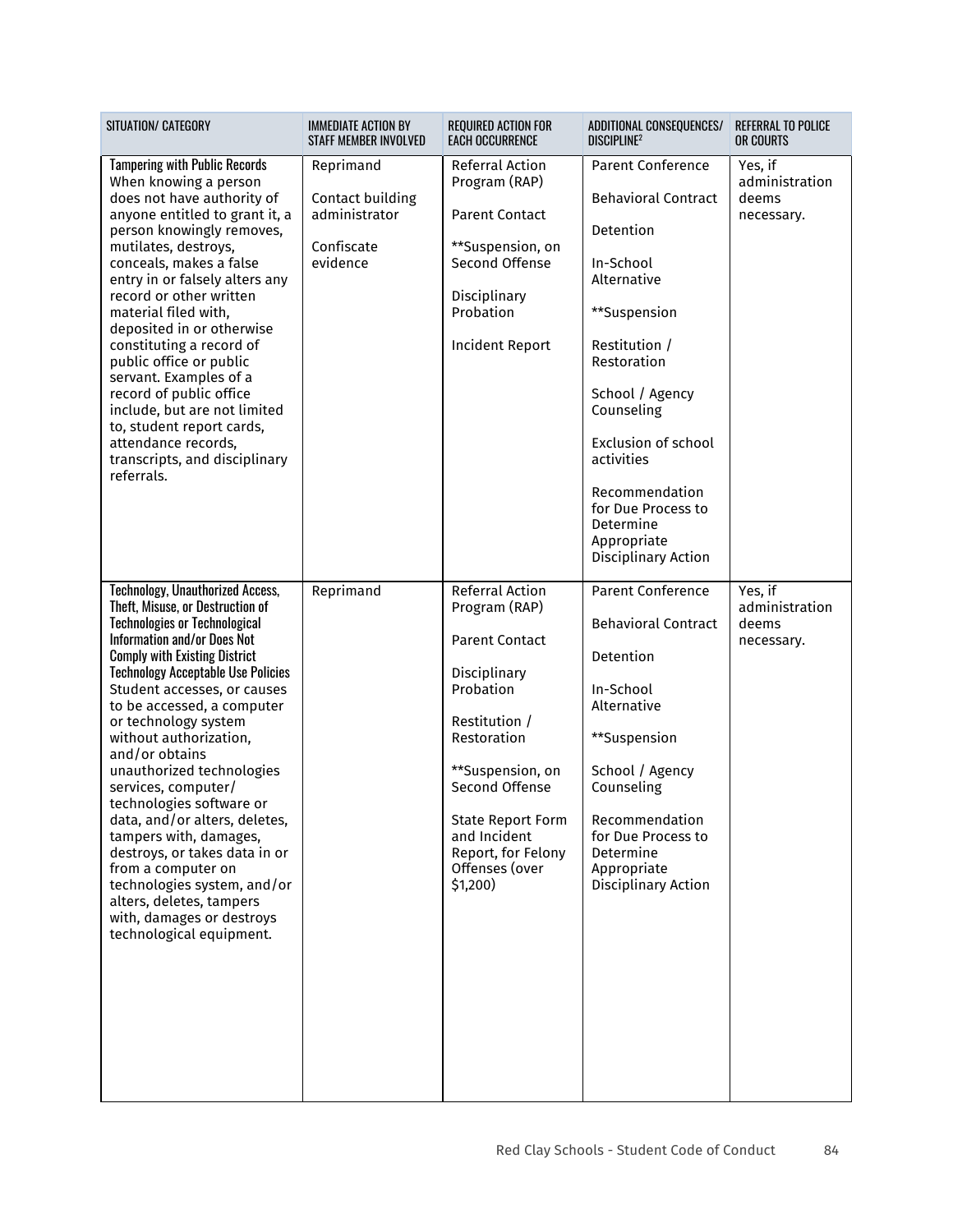| SITUATION/ CATEGORY                                                                                                                                                                                                                                                                                                                                                                                                   | <b>IMMEDIATE ACTION BY</b><br><b>STAFF MEMBER</b><br><b>INVOLVED</b>                                                    | <b>REQUIRED ACTION FOR</b><br><b>EACH OCCURRENCE</b>                                                                                                                                                                                                                                                                                                                                                        | ADDITIONAL<br><b>CONSEQUENCES/</b><br><b>DISCIPLINE?</b>                                                                                                                                                                                                                                                | REFERRAL TO POLICE<br><b>OR COURTS</b>           |
|-----------------------------------------------------------------------------------------------------------------------------------------------------------------------------------------------------------------------------------------------------------------------------------------------------------------------------------------------------------------------------------------------------------------------|-------------------------------------------------------------------------------------------------------------------------|-------------------------------------------------------------------------------------------------------------------------------------------------------------------------------------------------------------------------------------------------------------------------------------------------------------------------------------------------------------------------------------------------------------|---------------------------------------------------------------------------------------------------------------------------------------------------------------------------------------------------------------------------------------------------------------------------------------------------------|--------------------------------------------------|
| <b>Teen Dating Violence</b><br>Assaultive, threatening or<br>controlling behavior,<br>including stalking as defined<br>in §1312 of Title 11, that one<br>person uses against another<br>person in order to gain or<br>maintain power or control in<br>a current or past<br>relationship. This behavior<br>can occur in both<br>heterosexual and same sex<br>relationships, and in serious<br>or casual relationships. | Contact building<br>administrator<br>Victim to nurse'<br>office<br><b>Contact School</b><br>Psychologist /<br>Counselor | Referral Action<br>Program (RAP)<br><b>Parent Contact</b><br>**Suspension, if<br>incident occurs on<br>campus<br>Incident Report<br><b>State Report Form</b>                                                                                                                                                                                                                                                | <b>Parent Conference</b><br><b>Behavior Contract</b><br>Detention<br>In-School<br>Alternative<br>**Suspension<br>School / Agency<br>Counseling<br>Recommendation<br>for Due Process to<br>Determine<br>Appropriate<br>Disciplinary Action                                                               | Yes                                              |
| <b>Terroristic Threatening</b><br>When (1) a person threatens<br>to commit any crime likely<br>to result in death or in<br>serious injury to person or<br>property; or (2) a person<br>commits an act with intent<br>of causing an individual to<br>believe that the individual<br>has been exposed to a<br>substance that will cause<br>the individual death or<br>serious injury.                                   | Reprimand<br>Contact building<br>administrator                                                                          | <b>Referral Action</b><br>Program (RAP)<br><b>Parent Contact</b><br>Grades K-2:<br><b>Exclusion from</b><br>school activities<br>with Mandatory<br>Parent Conference,<br>on First Offense;<br>**Suspension, on<br>Subsequent<br>Offenses.<br>Grades 3-12:<br>**Suspension on<br>First Offense.<br>Restitution /<br>Restoration<br>State Report Form,<br>if against an<br>employee<br><b>Incident Report</b> | <b>Parent Conference</b><br><b>Behavior Contract</b><br>Disciplinary<br>Probation<br>In-School<br>Alternative<br>**Suspension<br>School / Agency<br>Counseling<br><b>Exclusion from</b><br>school activities<br>Recommendation<br>for Due Process to<br>Determine<br>Appropriate<br>Disciplinary Action | Yes, if<br>administration<br>deems<br>necessary. |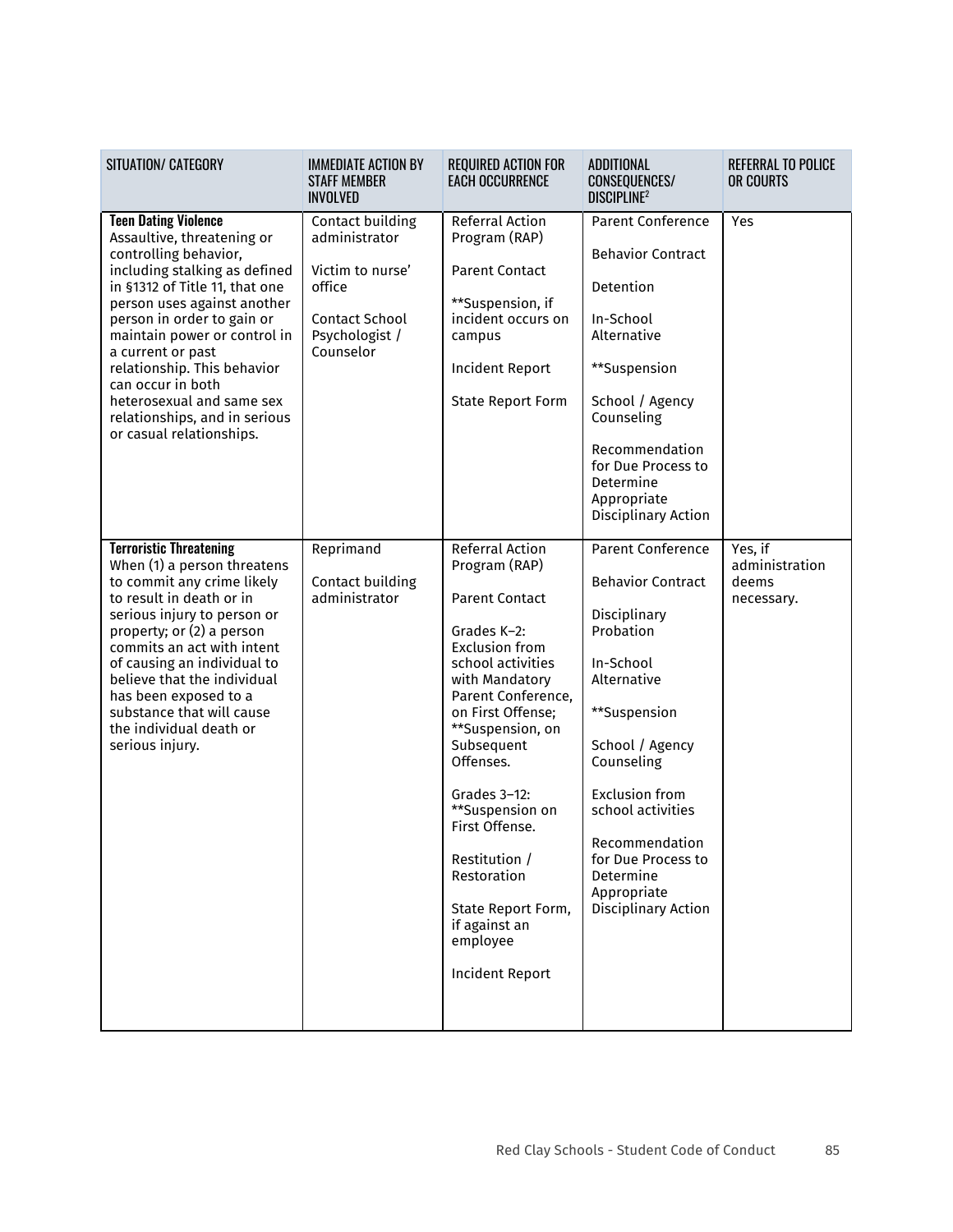| SITUATION/ CATEGORY                                                                                                                                                                                                                                                                                                                                                                                                                                                                          | <b>IMMEDIATE ACTION BY</b><br><b>STAFF MEMBER</b><br><b>INVOLVED</b>                           | <b>REQUIRED ACTION FOR</b><br><b>EACH OCCURRENCE</b>                                                                                                                                                                                                                                                                                                                                                                                          | <b>ADDITIONAL</b><br>CONSEQUENCES/<br><b>DISCIPLINE</b> <sup>2</sup>                                                                                                                                                                                                                        | REFERRAL TO POLICE<br>OR COURTS |
|----------------------------------------------------------------------------------------------------------------------------------------------------------------------------------------------------------------------------------------------------------------------------------------------------------------------------------------------------------------------------------------------------------------------------------------------------------------------------------------------|------------------------------------------------------------------------------------------------|-----------------------------------------------------------------------------------------------------------------------------------------------------------------------------------------------------------------------------------------------------------------------------------------------------------------------------------------------------------------------------------------------------------------------------------------------|---------------------------------------------------------------------------------------------------------------------------------------------------------------------------------------------------------------------------------------------------------------------------------------------|---------------------------------|
| <b>Terroristic Threatening, Security</b><br><b>Threat</b><br>When a person makes a<br>false statement or<br>statements, (1) knowing that<br>the statement or statements<br>are likely to cause<br>evacuation of a building,<br>place of assembly, or facility<br>of public transportation; (2)<br>knowing that the statement<br>or statements are likely to<br>cause serious<br>inconvenience; or (3) in<br>reckless disregard of the<br>risk of causing terror or<br>serious inconvenience. | Reprimand<br>Contact building<br>administrator                                                 | Referral Action<br>Program (RAP)<br><b>Parent Contact</b><br>Grades K-2:<br><b>Exclusion from</b><br>school activities,<br>with Mandatory<br>Parent Conference,<br>on First Offense;<br>**Suspension, on<br>Subsequent<br>Offenses.<br>Grades $3-12$ :<br>**Suspension for 5<br>days, on First<br>Offense.<br>Disciplinary<br>Probation<br>Restitution /<br>Restoration<br>State Report Form,<br>if against an<br>employee<br>Incident Report | <b>Parent Conference</b><br><b>Behavior Contract</b><br>In-School<br>Alternative<br>School / Agency<br>Counseling<br><b>Exclusion from</b><br>school activities<br>Recommendation<br>for Due Process to<br>Determine<br>Appropriate<br>Disciplinary Action                                  | Yes                             |
| <b>Tobacco, Possession of</b><br>Possession of tobacco/vape<br>products and/or all other<br>smoking materials.                                                                                                                                                                                                                                                                                                                                                                               | Reprimand<br>Confiscate<br>tobacco/vape<br>products and / or<br>all other smoking<br>materials | <b>Referral Action</b><br>Program (RAP)<br><b>Parent Contact</b><br>Grades K-2:<br><b>Exclusion from</b><br>school activities,<br>on First Offense;<br>**Suspension, on<br>Subsequent<br>Offenses.<br>Grades 3-12:<br>**Suspension on<br>First Offense.                                                                                                                                                                                       | <b>Parent Conference</b><br><b>Behavior Contract</b><br>Disciplinary<br>Probation<br>Denial of Bus<br>Transportation if<br>offense occurs on<br>bus<br>Detention<br>In-School<br>Alternative<br>**Suspension<br>School / Agency<br>Counseling<br><b>Exclusion from</b><br>school activities | No                              |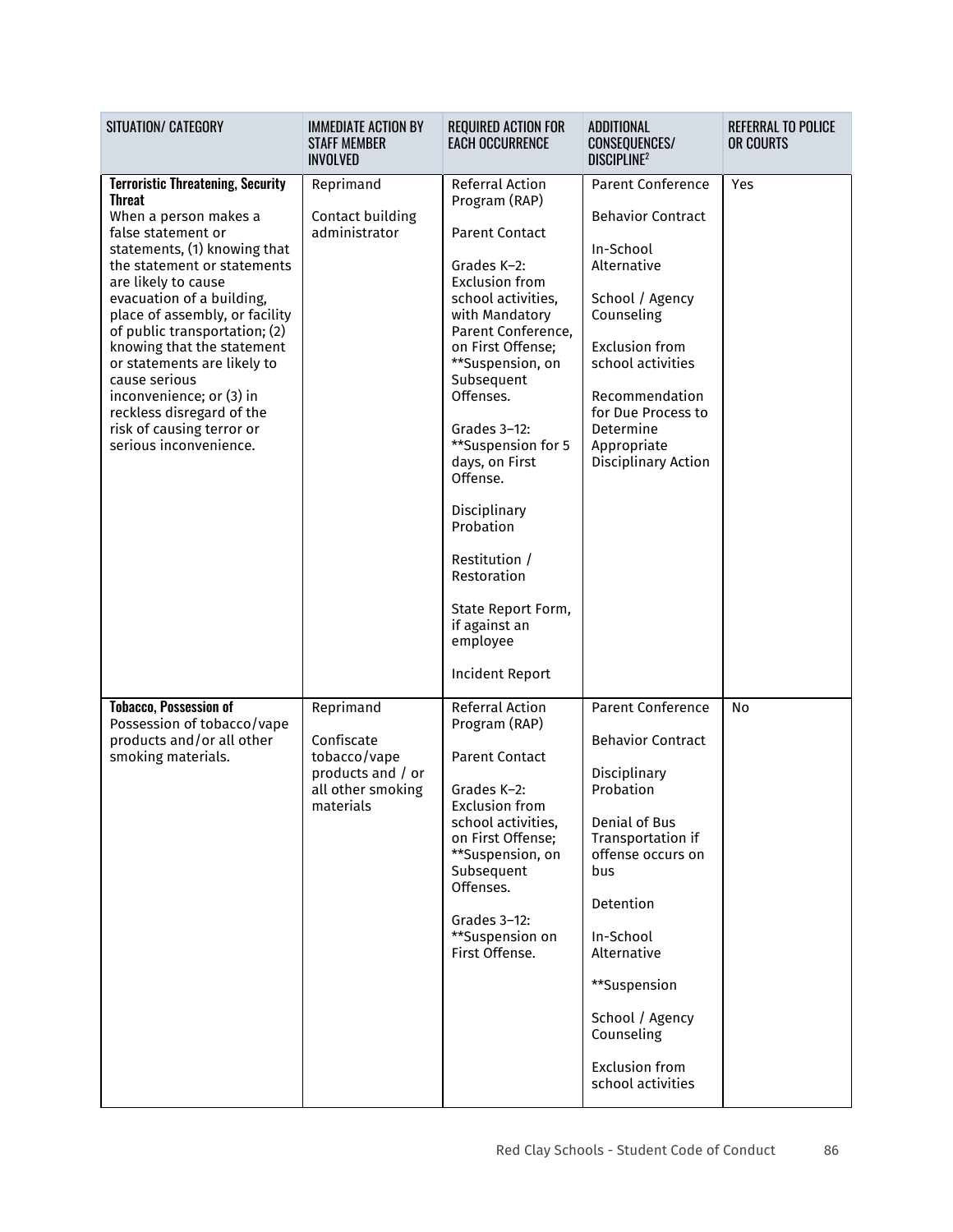| SITUATION/ CATEGORY                                                                                                    | <b>IMMEDIATE ACTION BY</b><br><b>STAFF MEMBER</b><br><b>INVOLVED</b>                         | <b>REQUIRED ACTION FOR</b><br><b>EACH OCCURRENCE</b>                                                                             | <b>ADDITIONAL</b><br>CONSEQUENCES/<br><b>DISCIPLINE</b> <sup>2</sup>                                                                                                                                                                                                                        | <b>REFERRAL TO POLICE</b><br>OR COURTS           |
|------------------------------------------------------------------------------------------------------------------------|----------------------------------------------------------------------------------------------|----------------------------------------------------------------------------------------------------------------------------------|---------------------------------------------------------------------------------------------------------------------------------------------------------------------------------------------------------------------------------------------------------------------------------------------|--------------------------------------------------|
| <b>Tobacco, Use Of</b><br>Use, sale, or transfer of<br>tobacco/vape products<br>and/or all other smoking<br>materials. | Reprimand<br>Confiscate<br>tobacco/vape<br>products and/or<br>all other smoking<br>materials | Referral Action<br>Program (RAP)<br><b>Parent Contact</b><br>**Suspension, on<br>First Offense.<br>School / Agency<br>Counseling | <b>Parent Conference</b><br><b>Behavior Contract</b><br>Disciplinary<br>Probation<br>Denial of Bus<br>Transportation if<br>offense occurs on<br>bus<br>Detention<br>In-School<br>Alternative<br>**Suspension<br>School / Agency<br>Counseling<br><b>Exclusion from</b><br>school activities | No                                               |
| <b>Unexcused Tardiness</b><br>Student has unexcused<br>tardiness to school.                                            | Reprimand<br>Contact building<br>administrator                                               | Referral Action<br>Program (RAP)<br><b>Parent Contact</b><br>No credit for class<br>or day if absence<br>is unexcused            | <b>Parent Conference</b><br>(review of<br>attendance policy<br>with parent and<br>student)<br>Detention<br>In-School<br>Alternative<br>School / Agency<br>Counseling<br><b>Exclusion from</b><br>school activities<br><b>Notify Visiting</b><br>Teacher, in cases<br>of Truancy             | Yes, if<br>administration<br>deems<br>necessary. |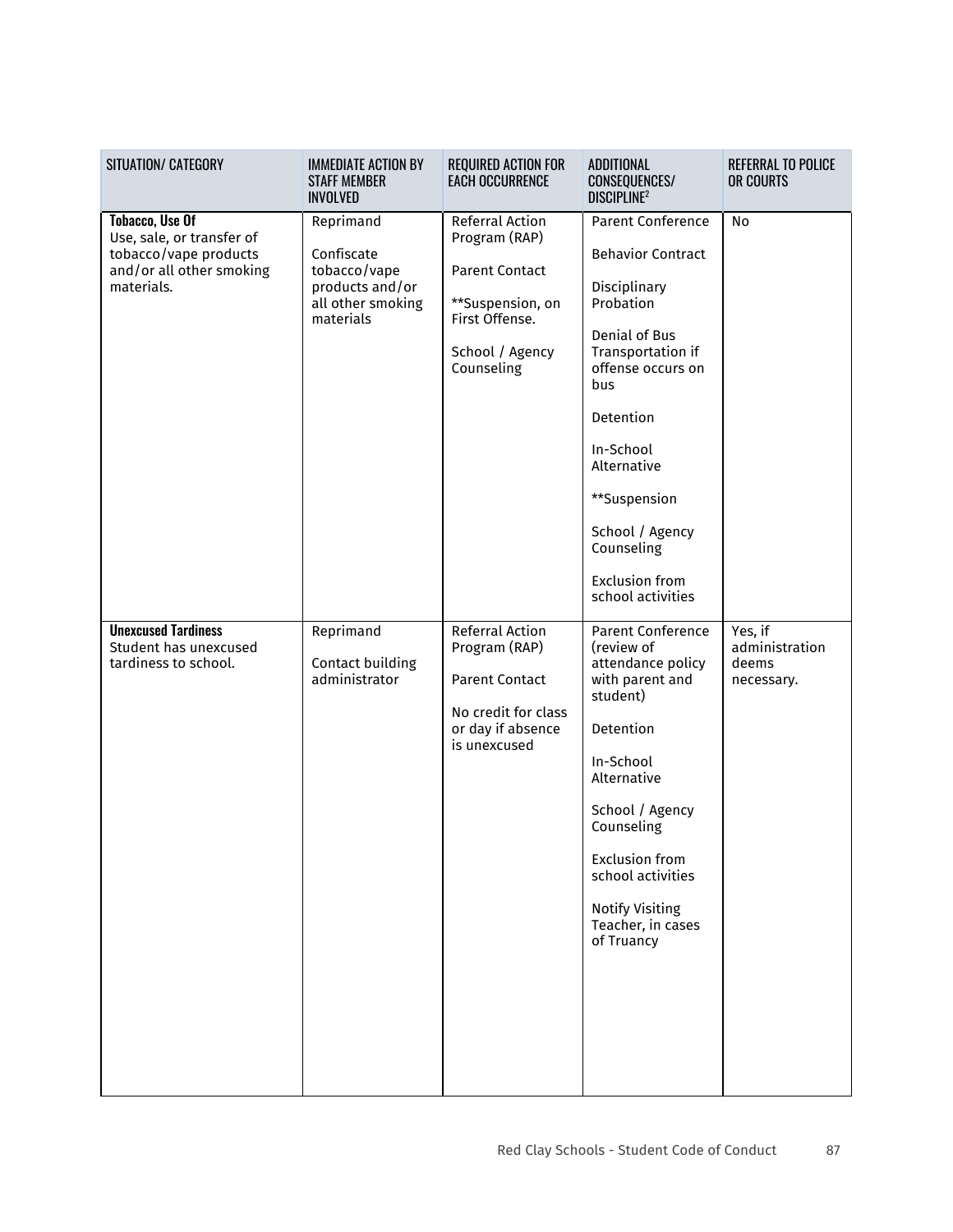| SITUATION/ CATEGORY                                                                                                                                                                                                                                                                                                    | IMMEDIATE ACTION BY<br><b>STAFF MEMBER</b><br><b>INVOLVED</b>                                                                           | <b>REQUIRED ACTION FOR</b><br><b>EACH OCCURRENCE</b>                                                                                                                                                                        | ADDITIONAL<br><b>CONSEQUENCES/</b><br><b>DISCIPLINE?</b>                                                                                                                                                          | REFERRAL TO POLICE<br>OR COURTS |
|------------------------------------------------------------------------------------------------------------------------------------------------------------------------------------------------------------------------------------------------------------------------------------------------------------------------|-----------------------------------------------------------------------------------------------------------------------------------------|-----------------------------------------------------------------------------------------------------------------------------------------------------------------------------------------------------------------------------|-------------------------------------------------------------------------------------------------------------------------------------------------------------------------------------------------------------------|---------------------------------|
| <b>Unlawful Sexual Contact III</b><br>When a student has sexual<br>contact with another person<br>or causes the victim to have<br>sexual contact with the<br>student or a third person<br>and the student knows that<br>the contact is either<br>offensive to the victim or<br>occurs without the victim's<br>consent. | Reprimand<br>Contact building<br>administrator<br>Victim to nurse's<br>office<br><b>Contact RCCSD</b><br><b>Public Safety</b><br>Office | Referral Action<br>Program (RAP)<br><b>Parent Contact</b><br>Initial *Suspension<br>for 5 days pending<br>investigation by<br>school<br>administration<br>Disciplinary<br>Probation<br>Incident Report<br>State Report Form | <b>Parent Conference</b><br><b>Behavioral</b><br>Contract<br>In-School<br>Alternative<br>School / Agency<br>Counseling<br>Recommendation<br>for Due Process to<br>Determine<br>Appropriate<br>Disciplinary Action | Yes                             |